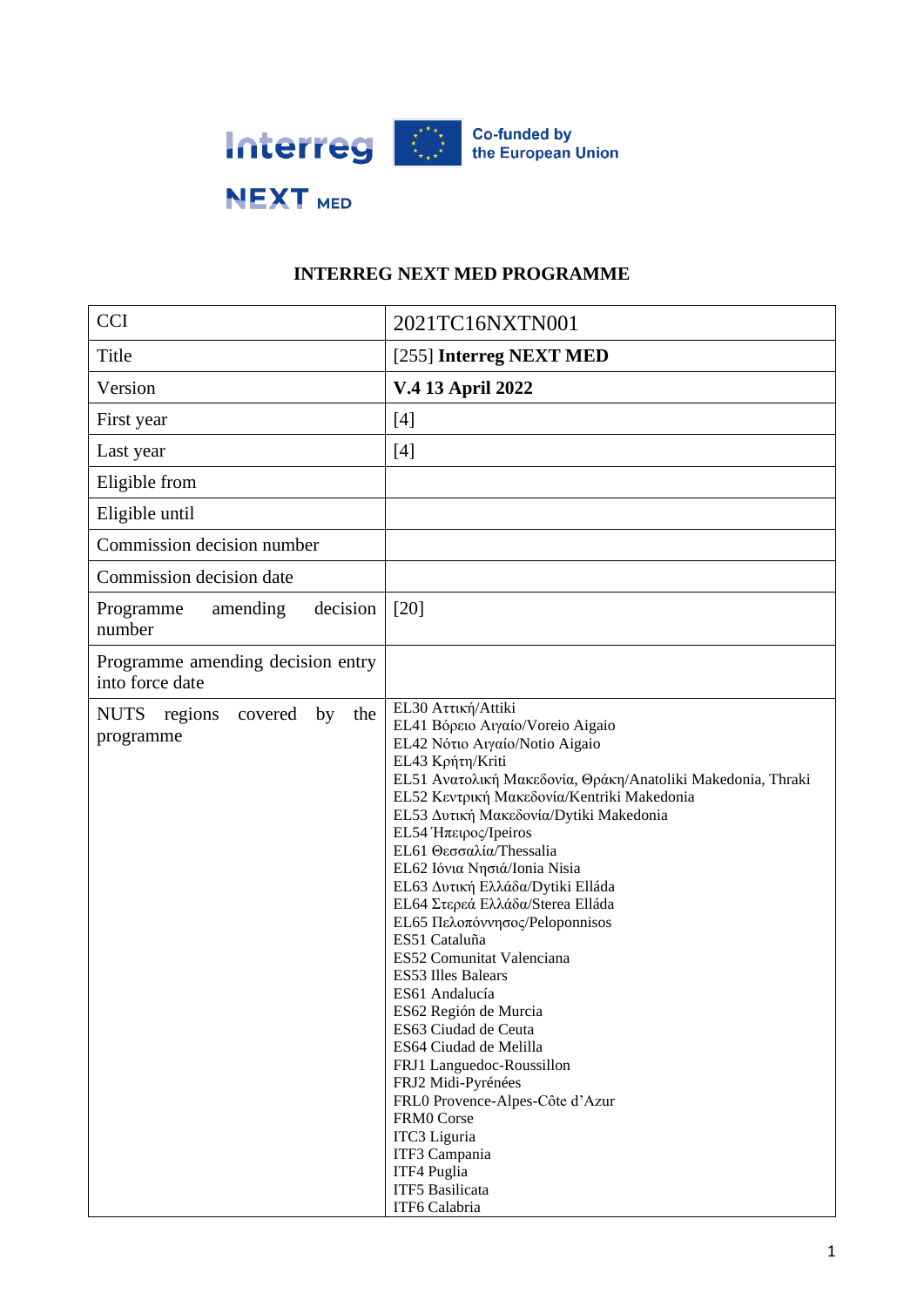| ITG1 Sicilia                               |
|--------------------------------------------|
| ITG2 Sardegna                              |
| ITI1 Toscana                               |
| ITI4 Lazio                                 |
| CY Κύπρος / Cyprus                         |
| MT Malta                                   |
| PT15 Algarve                               |
| TR21 Tekirdağ, Edirne, Kırklareli          |
|                                            |
| TR22 Balıkesir, Çanakkale                  |
| TR31 İzmir                                 |
| TR32 Aydın, Denizli, Muğla                 |
| TR33 Manisa, Afyonkarahisar, Kütahya, Uşak |
| TR61 Antalya, Isparta, Burdur              |
| TR62 Adana, Mersin                         |
| TR63 Hatay, Kahramanmaraş, Osmaniye        |
| DZ Tlemcen                                 |
| DZ Ain-Temouchent                          |
| DZ Oran                                    |
| DZ Mostaganem                              |
| DZ Chlef                                   |
| DZ Tipaza                                  |
| DZ Boumerdes                               |
| DZ Tizi Ouzou                              |
| DZ Bejaia                                  |
| DZ Jijel                                   |
| DZ Skikda                                  |
| DZ Annaba                                  |
| DZ El-Tarf                                 |
|                                            |
| DZ Alger                                   |
| <b>EG</b> Matruh                           |
| EG Al Iskandariyah (alex.)                 |
| EG Al Buhayrah (behera)                    |
| EG Kafr-el-sheikh                          |
| EG Ash Sharqiyah (sharkia)                 |
| EG Al Daqahliyah (dakahlia)                |
| EG Dumyat (damietta)                       |
| EG As Ismailiyah (ismailia)                |
| EG Bur Said (port Said)                    |
| <b>EG</b> Governorate of Cairo             |
| IL Israel <sup>1</sup>                     |
| JO Jordan                                  |
| LB Lebanon                                 |
| PS Palestine <sup>2</sup>                  |
| TN Zaghouan                                |
| TN Kairouan                                |
| TN Sidi Bouz                               |
| TN Manouba                                 |
| TN Siliana                                 |
| TN Le Kef                                  |
| TN Gafsa                                   |
| TN Kebili                                  |
| TN Tataouine                               |
| TN Jendouba                                |
|                                            |
| TN Beja                                    |
| TN Bizerte                                 |

<sup>&</sup>lt;sup>1</sup> In accordance with the EU policy, the programme does not apply to the territories occupied by Israel since June 1967. Thus, in accordance with the Guidelines on the eligibility of Israeli entities and their activities in the territories occupied by Israel since June 1967 for grants, prizes and financial instruments funder by the EU from 2014 onwards (OJ C 205/9 of 19.7.2013) only Israeli entities having their place of establishment within Israel's pre-1967 borders are considered eligible for EU funding. In addition, activities of Israeli entities funded by the EU must not be carried out in the territories occupied by Israel since June 1967.

<sup>&</sup>lt;sup>2</sup> This designation shall not be construed as a recognition of a State of Palestine and is without prejudice to the individual positions of the Member States on this issue.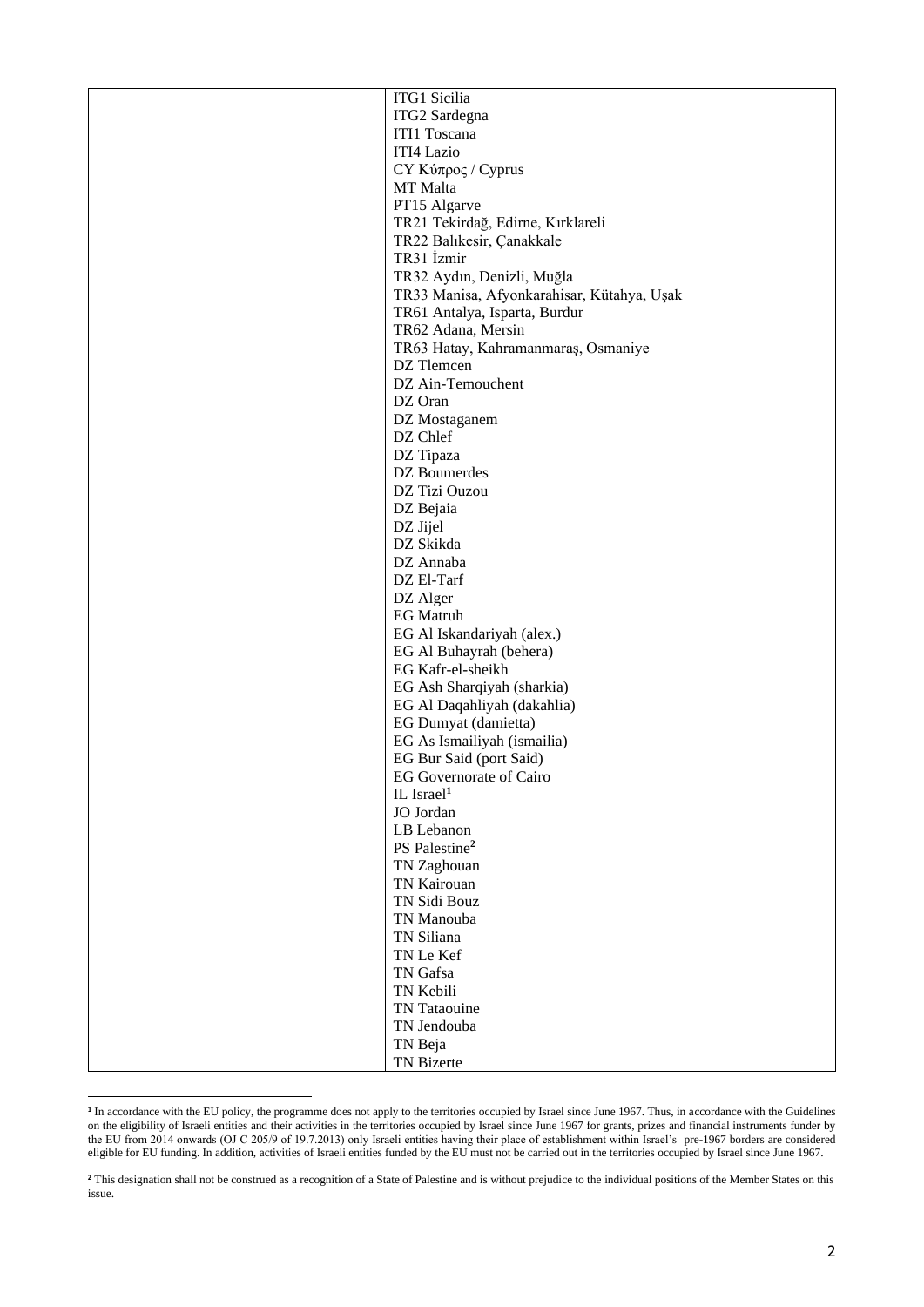|        | TN Ariana    |
|--------|--------------|
|        | TN Tunis     |
|        | TN Ben Arous |
|        | TN Nabeul    |
|        | TN Sousse    |
|        | TN Monastir  |
|        | TN Mahdia    |
|        | TN Sfax      |
|        | TN Gabes     |
|        | TN Medenine  |
| Strand | B            |

## **1. Joint programme strategy: main development challenges and policy responses**

## **1.1. Programme area (not required for Interreg C programmes)**

Reference: point (a) of Article 17(3), point (a) of Article 17(9)

Text field [2 000]

Interreg NEXT MED Programme covers the two shores of the Mediterranean and is the largest cooperation programme implemented under the transnational strand of the European Territorial Cooperation.

As compared to the previous programming periods, in 2021-2027 Interreg NEXT MED will expand its territorial and financial size to cover 15 countries with an increased budget allocation of more than 244 mln euro.

The overall geography is dominated by the Mediterranean Sea Basin, one of the largest semienclosed seas with its 46,000 km of coastline and home to approximately 460 million people, of which 1/3 concentrated in the coastal area. More than half of the total population lives in countries in the southern Mediterranean, and this proportion is expected to significantly grow by 2025.

The region is warming at a rate 20% higher than the rest of the world, having effects already visible with the multiplication of extreme natural phenomena.

Even if the majority of the Mediterranean Partner Countries have lower levels of GDP per capita than the EU Mediterranean Countries, the structure of the economies demonstrates some complementarity. Key sectors in the region include agriculture and agri-food; construction and eco-construction, chemicals and plastics, tourism, cultural and creative industries, energy and wider green and blue growth.

Sustainable growth and the alleviation of high unemployment and poverty levels are crucial aspects to be addressed given the disparities in human and economic development. There is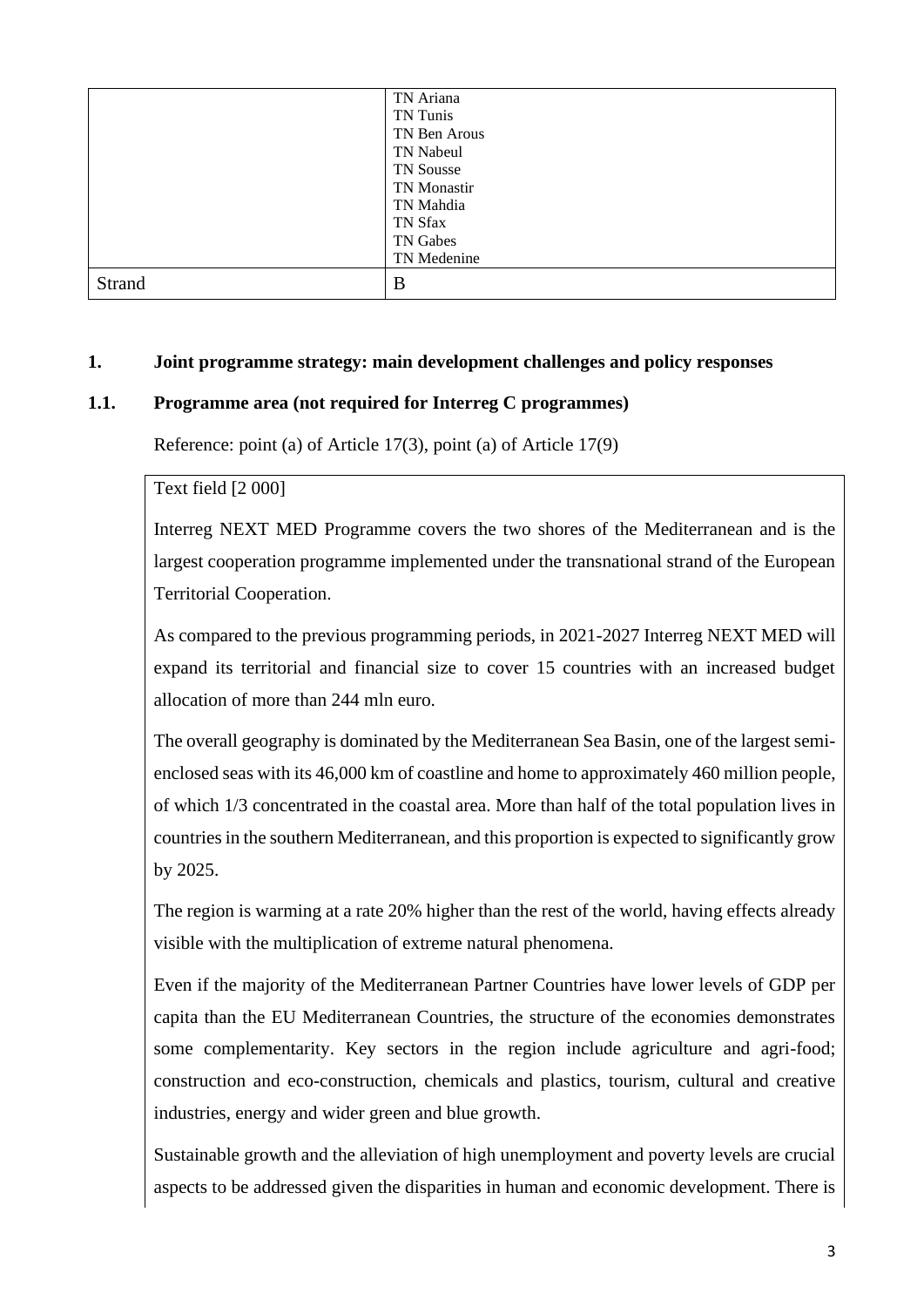an essential need for establishing holistic strategies that can lead to improved policies and investments in the education systems, entrepreneurial ecosystem, technology infrastructure and health care. to bring social and political tranquility to the region.

Albeit countries' specificities, the Mediterranean basin is a coherent geographical area characterized by common trails facing governance, socio-economic, human, climatic and environmental challenges. This calls for joint actions by the territories on both shores of the Mediterranean, Interreg NEXT MED intends to preserve this common living space and its unique ecosystem by offering all actors concerned a framework to face common challenges providing an unprecedented opportunity of mutually beneficial cooperation.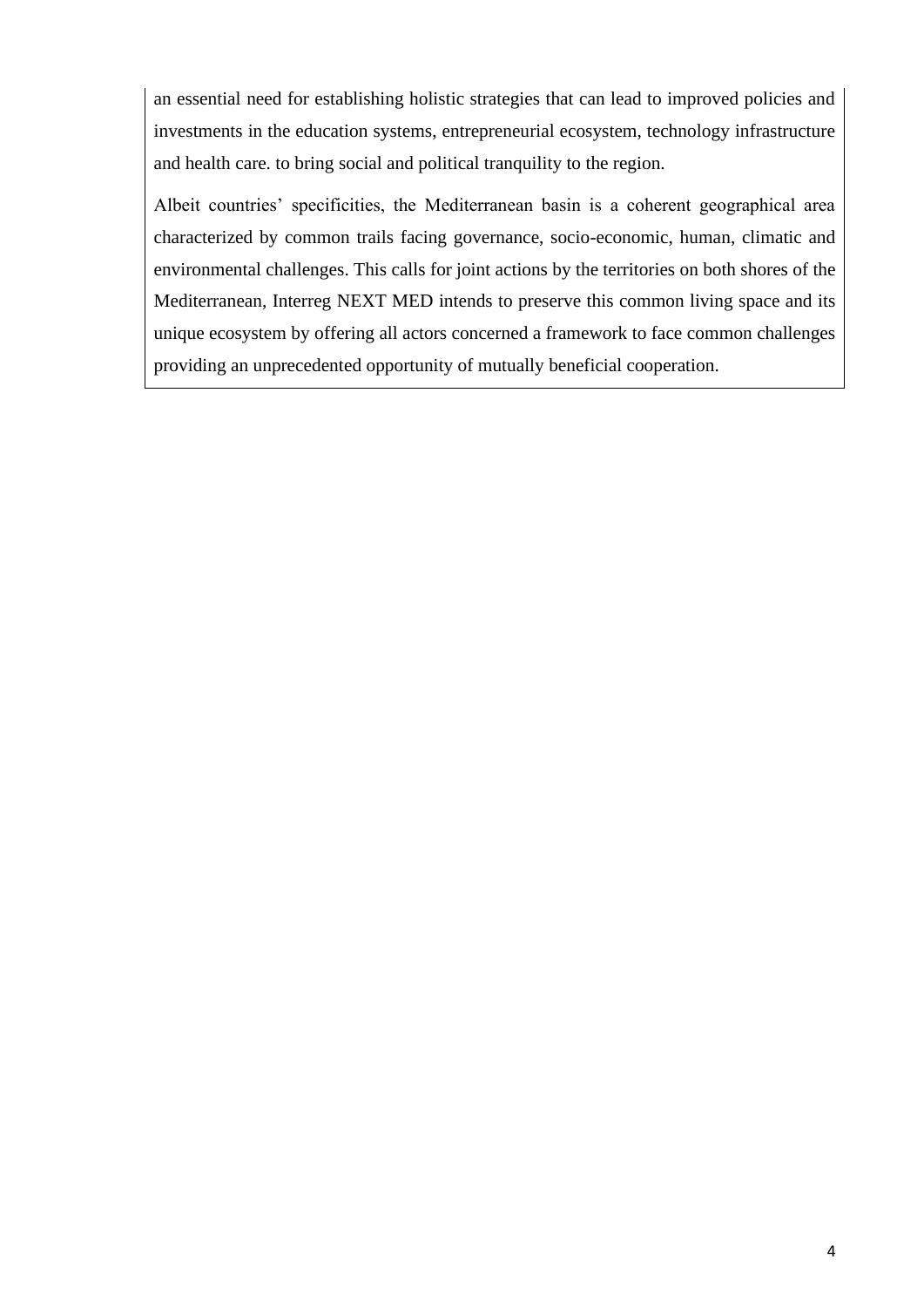**1.2. Joint programme strategy: Summary of main joint challenges, taking into account economic, social and territorial disparities as well as inequalities, joint investment needs and complimentary and synergies with other funding programmes and instruments, lessons-learnt from past experience and macro-regional strategies and sea-basin strategies where the programme area as a whole or partially is covered by one or more strategies.**

Reference: point (b) of Article 17(3), point (b) of Article 17(9)

#### Text field [50 000]

## **Introduction**

Building on the positive cross-border cooperation experiences of the previous two programming periods, the Interreg NEXT MED Programme will continue supporting the Euro-Mediterranean cooperation in a transnational dimension both as a tool of the EU regional development policy and as part of European Neighbourhood Policy aiming to establish an area of prosperity and good neighbourliness. The principles of mutual accountability, shared ownership and responsibility are the roots of this cooperation between the EU and its neighbouring countries.

The Interreg NEXT MED Programme upholds the ambition to continue contributing to the development of the Mediterranean Sea basin by enhancing partnerships, promoting policy dialogue and collective responses to challenges of global concern, backing the United Nations Sustainable Development Goals within the Agenda 2030 as well as the New European Agenda for the Mediterranean. The vision of the Programme is to contribute to the achievement of smart, sustainable, fair development for all across the Mediterranean basin by supporting balanced, long-lasting, far-reaching cooperation and multilevel governance.

Through a broad multi-step analysis and consultation process involving national authorities, key stakeholders and regional actors, the participating countries have identified the following policy objectives that best reflect the common challenges of the cooperation area:

- **A more competitive and smarter Mediterranean** by promoting innovative and smart economic transformation through Research and Innovation (R&I), sustainable growth and Micro, Small and Medium Enterprises (MSMEs) competitiveness to help reduce disparities and contribute to socio-economic integration;

- **A greener, low-carbon and resilient Mediterranean** supporting the transition towards a net zero carbon economy by promoting clean and fair energy transition, green and blue investment, the circular economy, climate change mitigation and adaptation;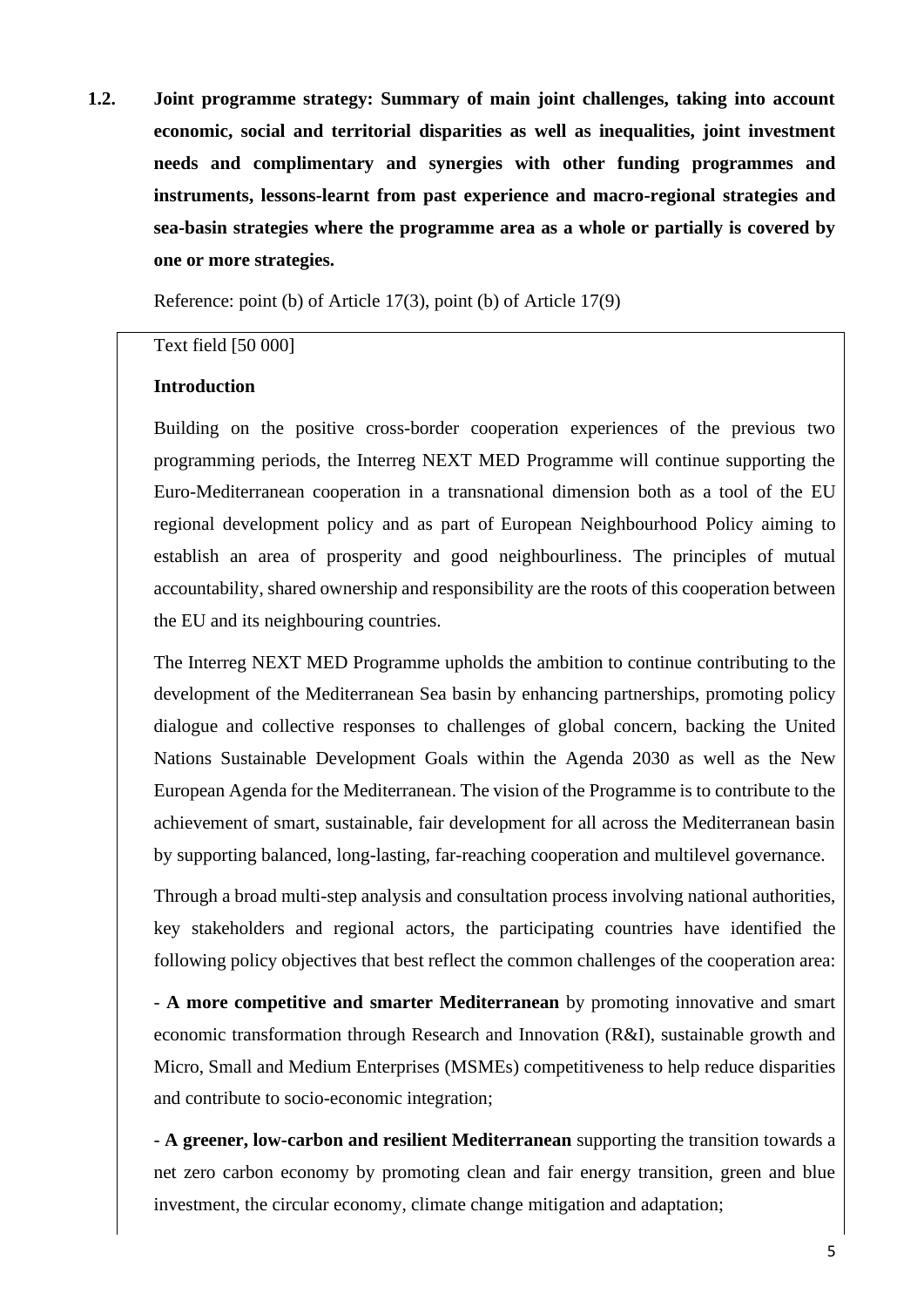- **A more social and inclusive Mediterranean** to provide learning opportunities, ensure equal opportunities and socio-economic integration and also to improve access to health care through the use of digitalization and technological innovation;

- **A better cooperation governance for the Mediterranean** by promoting joint activities for knowledge sharing, enhancing cooperation with partners and the institutional capacity of public authorities and stakeholders.

The identification of these common challenges relies and takes into account the following factors:

- i. the outcomes of the territorial analysis of the cooperation area including the relevant statistics also reported in this Programme document;
- ii. the consultation process with the participating countries and the programme stakeholders;
- iii. a reflection on the lessons learnt from the previous two programming periods, coming from the experiences gained both at programme and project level as well as the previous coordination experience;
- iv. the strategic decisions taken by the Task Force;
- v. the exploitation of new potential synergies and complementarities with the key Interreg programmes and with some of the main initiatives implemented in the cooperation area.

Interreg NEXT MED will ensure during the preparation, implementation, monitoring, reporting and evaluation stages the compliance with the relevant horizontal principles. The Programme will ensure the climate target contribution of 29,8%. Beneficiaries should be encouraged to use more quality-related and lifecycle cost criteria. When feasible, environmental (e.g. green public procurement criteria) and social considerations as well as innovation incentives should be incorporated into public procurement procedure (including professionalization efforts to address capacity gaps).

#### **The Mediterranean context: territorial socio-economic and environmental challenges**

There are significant socio-economic disparities across the Mediterranean Sea basin area. The majority of the **Mediterranean Partner Countries (MPCs)** have levels of GDP per capita that are 3-5 times lower than those of the **EU Mediterranean Countries (EUMCs)**. Whilst EUMCs have demonstrated some recovery from the financial crisis in the last five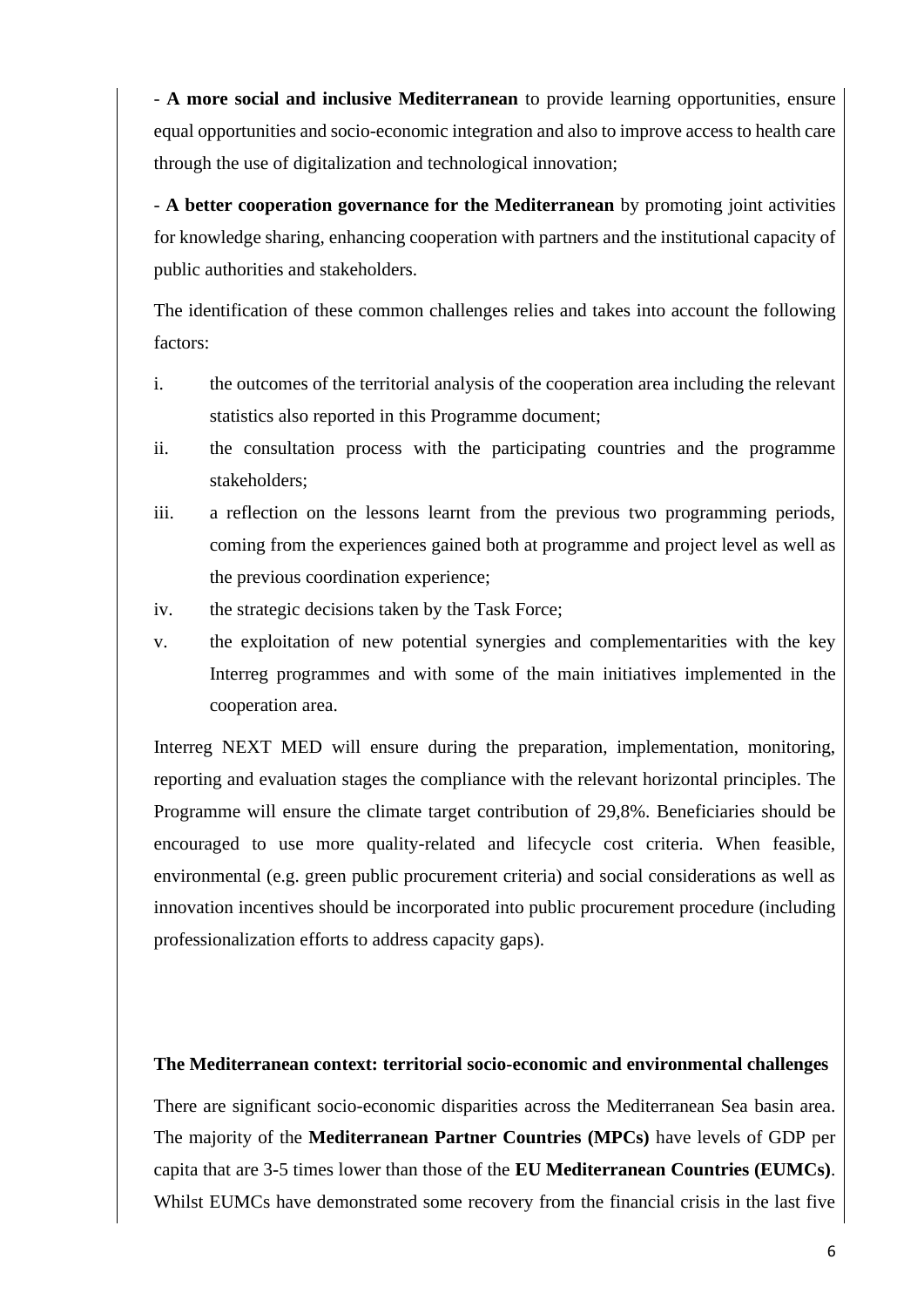years, the MPCs have experienced more volatile growth with insufficient productivity gains and innovation. Estimates of GDP percentage change for 2020 show significant falls for all countries, reflecting the impact of the COVID-19 pandemic. The pandemic has had longlasting and severe consequences for businesses, jobs, commodity prices, value chains, as well as education and inequality; and a variable or asymmetrical territorial and sectoral impact. The Mediterranean area is expected to be among the regions most affected by the pandemic, whilst developing countries are more likely to have limited capacity to deal with a health crisis of this magnitude as well as limited policy space to absorb the macroeconomic impact.

Disparities across the programme area are broadly reflected across a range of social and economic indicators, in many parts of the Mediterranean spatial and societal inequalities are increasing. A growing portion of the population is at risk of poverty and there is significant disparity in relation to the quality of and access to education and health services and infrastructure as well as employment opportunities.

Young people, women and rural populations particularly face significant employment challenges including decent work deficits, low labour force participation and a difficult transition from school to work with many turning to informal work. The programme area suffers from high rates of unemployment due to low levels of economic growth, research and innovation creation and diffusion, and the lack of a vibrant private sector and start-up and business ecosystem. The pace of job creation for new labour market entrants is too low for the high number of new entrants to the labour market to be absorbed, especially in the MPCs where 70% of the working age population is under 30 years of age, corresponding to 2.8 million young people entering the labour market every year. The biggest challenge of the Mediterranean area is the creation of employment and reduction of unemployment, especially in the wake of the COVID-19 crisis which is expected to have a disproportionate impact upon the most vulnerable sections of society.

A key factor impacting upon levels of innovation and entrepreneurship is education and skills, with skill gaps and mismatches and unequal access to education and training hindering productivity, technological diffusion and growth and the creation of high-quality jobs. Equal access to educational opportunities that enable improved skills sets, social mobility, workforce adaptability and relevance in the face of economic restructuring, COVID-19 consequences or the green and digital transition is critical to preventing unemployment and reducing poverty and inequalities. Meanwhile, the COVID-19 public health crisis has highlighted the fragility and inequality of access across health and social care services and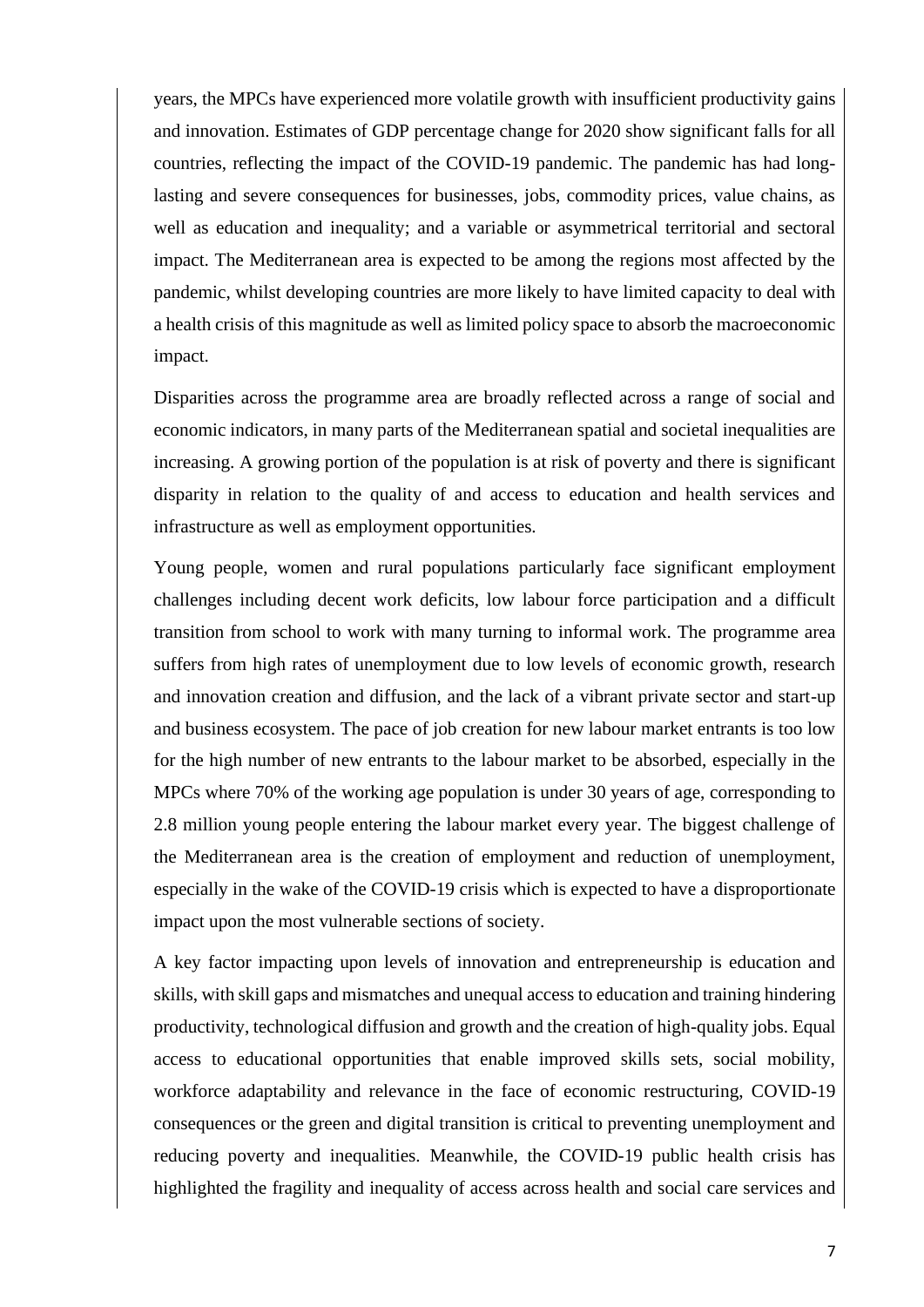of health profiles with unmet needs for medical care, disparities in availability and quality of and access to healthcare and insufficient capacity in terms of facilities and equipment.

The environment is characterized by common aspects but also significant disparities across the Mediterranean Sea Basin area. The largest common feature of the area is the Mediterranean Sea itself, one of the largest semi-enclosed seas and home to approximately 500 million people across Africa, Asia and Europe (app. 150 million in the direct coastal regions). It surrounds 21 states with 46.000 km of coastline (EEA, 2014, UNEP/MAP, 2016). The Sea is a crucial factor for several economic activities. It is the cradle of several past and present cultures but also the most important absorber of pressures from human activities around it. On the other hand, resources, especially water, are unequally distributed with the EUMCs being better endowed while the MPCs are subject to increasing pressures due to a growing population and changing lifestyles.

A large number of relevant strategic documents like the Report on the State of the Mediterranean Marine and Coastal Environment (UNEP/MAP 2012), the Horizon 2020 Mediterranean report (EEA, 2014), the Mediterranean Strategy for Sustainable Development 2016-2025 (UNEP/MAP, 2016), the Mediterranean Quality Status Report (UNEP/MAP, 2017), the first Scientific Report on Climate and Environmental Change in the Mediterranean (by Mediterranean Experts on Climate and environmental Change MedECC/2020) and numerous scientific papers identify a number of key features of the environmental issues of the area. These are:

• the diverse landscape, a semi-closed marine environment with very long circulation pattern ranging between 80 and 100 years and an uneven distribution of resources across the northern and the southern coasts. As a consequence, environmental action must give the priority to implement initiatives that minimize flows, discharges and disposals into this environment and take into account the north-south disparities.

• the population growth on the southern coast and stability or slight decline in the northern coast. On both rims of the Mediterranean, there is an increasing demand for resources for maintaining or acquiring a desired lifestyle. In combination with tourism (and the influx of a very large number of foreign tourists), the area suffers from an ecological footprint higher than the global average. As a consequence, joint investments are needed to support initiatives that increase efficiency (energy, water and material resources in general) and enhance a fair use of resources along the north-south divide.

• the area intense human activity, namely urban expansion and sprawl, extension of activities in the marine ecosystem like transport, fishing, leisure, renewable energy sources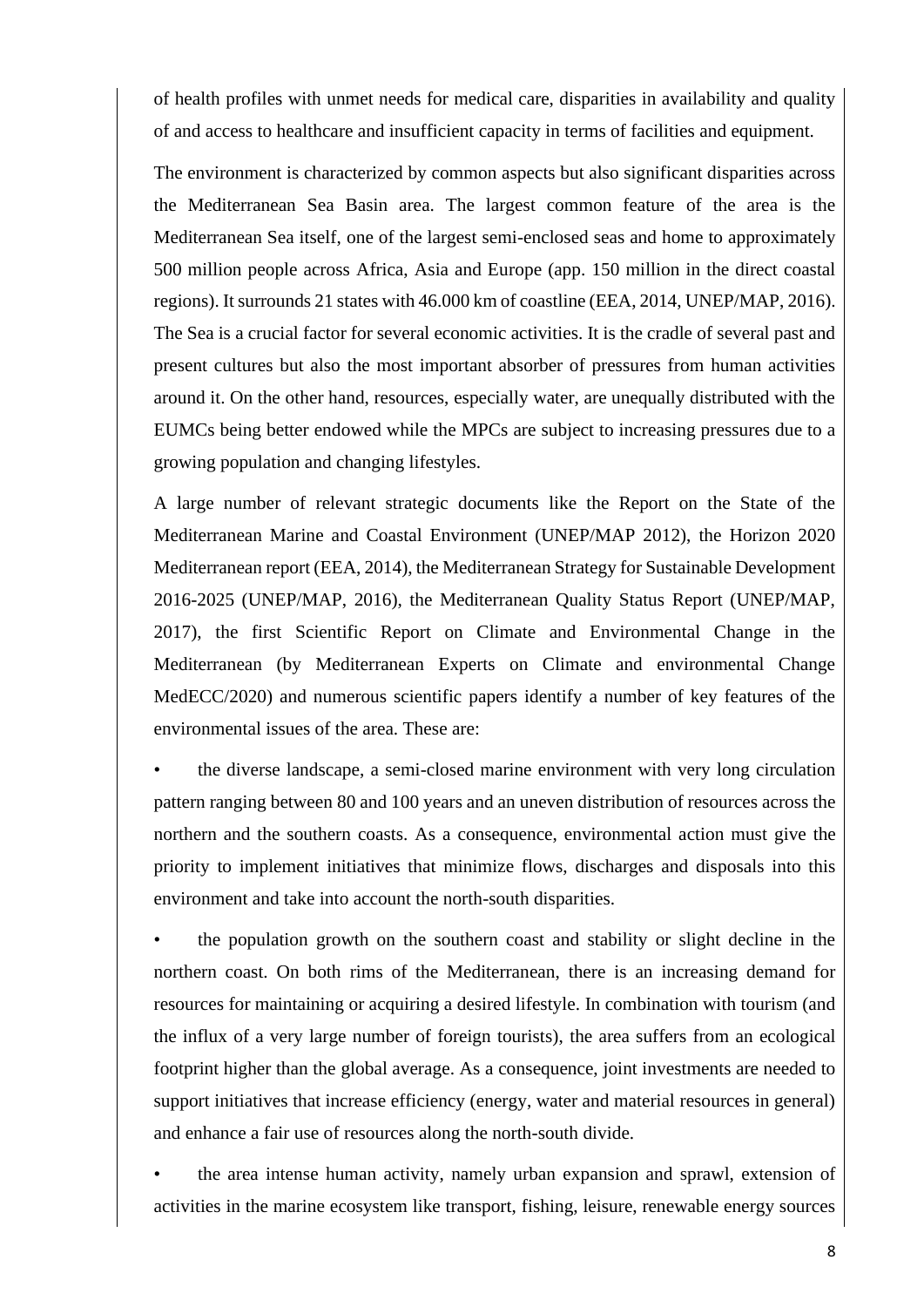(RES) exploitation, increase in solid waste production, energy demand, water consumption and waste water discharges. As a consequence, environmental action must promote initiatives that increase coordination, minimize spatial impacts, reduce or eliminate discharges, use existing infrastructure efficiently and enhance circular economy principles.

• the environment is subject to pollution and contamination, invasion of non-indigenous species, overexploitation of fish stocks, nutrient releases and eutrophication, land/sea take and habitat fragmentation and degradation, etc. The most relevant investments should be devoted to carry out initiatives that address the entire cycle of human interaction with nature and reduce or eliminate impacts across the entire cycle of utilisation for all sectors e.g., water, energy, agriculture, tourism, manufacturing etc.

• the Mediterranean region and in particular its coastal zones are severely affected by extreme climatic events (e.g., storm surges, wildfires), coupled with human-induced pressures (e.g., uncontrolled building on coasts), resulting in growing vulnerability. Consequently, environmental action is needed to promote initiatives that address climate change adaptation and resilience management in a holistic, multi-sector, multi-level governance manner.

• the area has a big potential for boosting the green and the circular economy, however there is still low adoption and adaptation of green technologies. Transnational initiatives are required to promote resource efficiency, life cycle approaches, circular economy in a holistic, multi-sector, multi-level governance manner in line with the global environmental agenda (UN Sustainable Development Goals, EU Green Deal, etc.) and regional frameworks such as the Union for the Mediterranean's '2030 GreenerMed Agenda' and the recent Declaration of the Union for the Mediterranean Ministerial Conference on Environment and Climate Action (Cairo, 4 October 2021).

Therefore, the challenges for the programme area are to increase awareness, capacity and implementation options for:

• resource-efficient and locally-adapted growth with emphasis on energy, water, resilience and circular economy approaches;

• the reduction or elimination of environmental impacts through the use of locally adapted behaviors, standards and technologies with emphasis on holistic management approaches and multi-level governance especially in the fields of energy, water and waste management;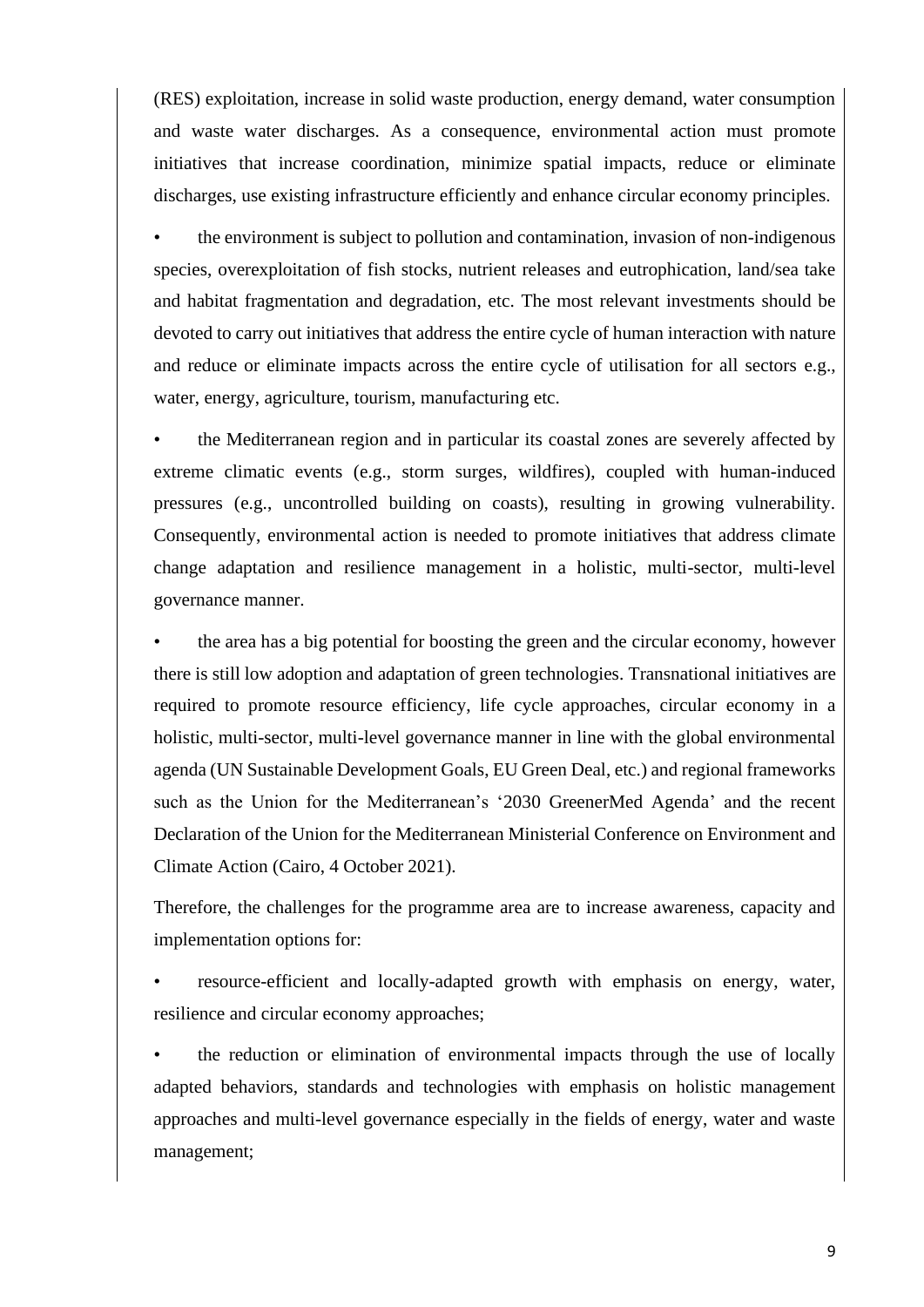• effective climate change adaptation, risk reduction and disaster response management in a coordinated holistic, multi-sector, multi-level governance manner:

adapting the above to the local needs and capabilities of the areas concerned taking into account both common issues and disparities in terms of existing environmental conditions, future trajectories, capacities, structures and operation cultures, resources and the enabling environment of all participating regions.

## **1. A more competitive and smarter Mediterranean**

## *Boosting research and innovation (R&I)*

The programme area is characterised by low levels of expenditure on research and development (R&D) and low levels of R&D intensity at regional level, but with significant disparities in innovation capacity, culture and diffusion across the Mediterranean space. R&D intensity at regional level in the eligible programme area is less than 1% compared to 2.04% EU average (Eurostat), with few clusters of scientific and technological excellence concentrated around company research facilities, science parks and universities. There are low relative shares of R&D science and technology related personnel in the workforce and amongst recent graduate cohorts: the lowest levels of Human Resources in Science and Technology (HRST) in the EU are found in Mediterranean regions and similarly, MPCs graduate fewer students in STEM (science, technology, engineering and mathematics) per year compared to other regions (Eurostat, Menara). Moreover, the Programme area tends to demonstrate low proficiency in diffusing and commercialising inventions and translating them into new markets and growth opportunities, alongside weak innovation capacity and low relative numbers of patents applications. The commercialisation of inventions and ability to enter new markets is highly variable however across the Mediterranean, with regions displaying very different levels of development as well as quality, type and culture of innovation.

Innovation performance is increasing at a modest pace within the EU, on average by 8.9% since 2012, with growing convergence between Member States who are mostly moderate innovators on the European Research and Innovation Scoreboard. Nevertheless, Europe is considered to face an innovation deficit.

MPCs investment in innovation has tended to be weak, with poor performance against GERD (gross domestic expenditure on R&D), R&D intensity, patents applications, and number of scientific journal publications. R&D expenditure and human capital are linked to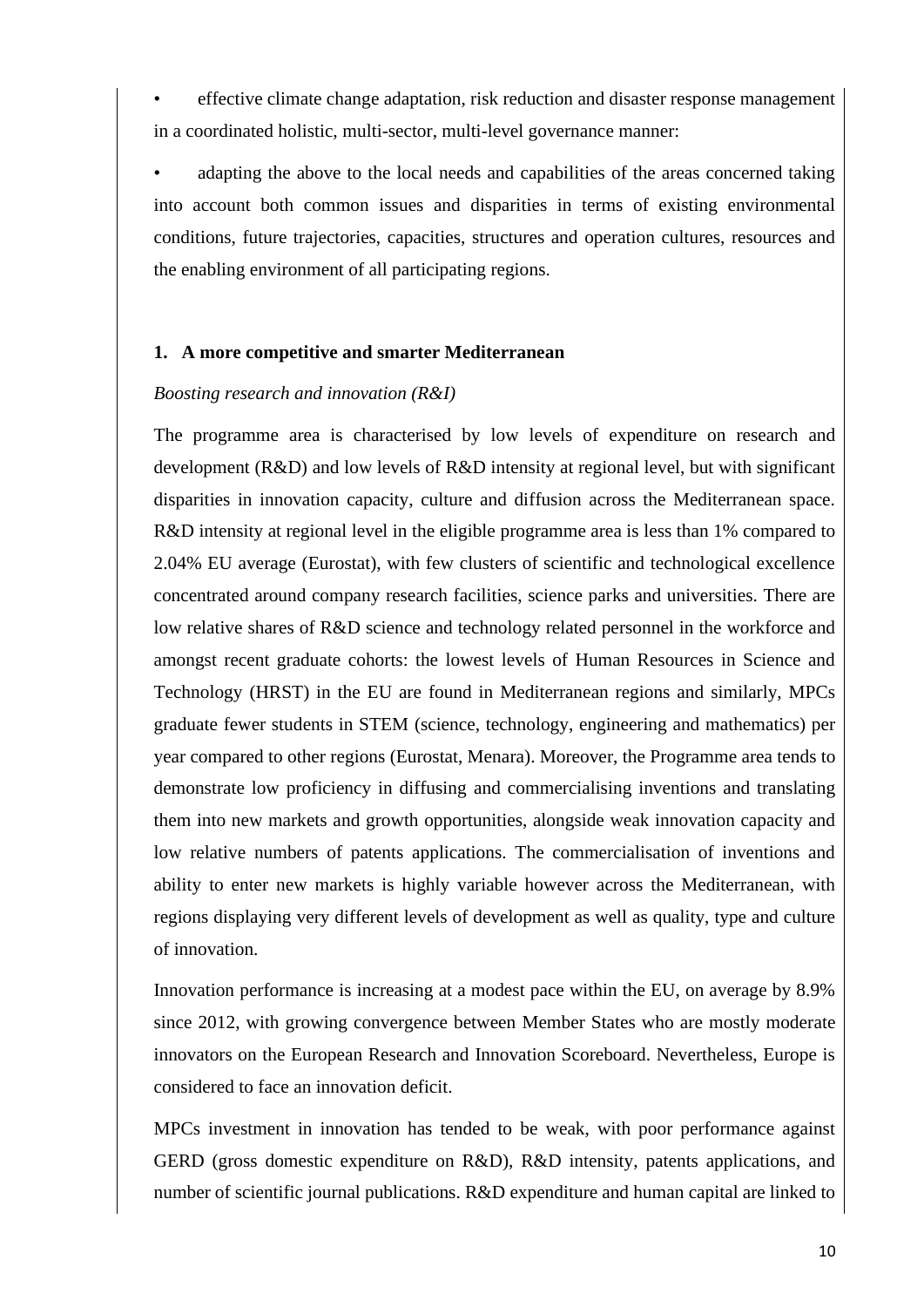GDP growth and sustained economic growth requires policies that foster innovation: a 10% increase in R&D expenditure in developing countries can lead to an increase GDP by 4%. A crucial role can be played by research and innovation in creating new jobs, boosting resilience, competitiveness, economic and digital transformation and in ensuring a sustainable and inclusive recovery.

The challenges of the Programme area are to:

strengthen R&D and entrepreneurial capacities of research organisations and business in order to boost research and innovation capacity, diffusion and employment. These are critical levers to ensure a sustainable and inclusive recovery, to boost resilience and ensure economic transformation of the Mediterranean and lead the green and digital transitions.

• stimulate cooperation between academia, business and other innovation actors and the development of international collaboration, clustering and networking in common areas of specialization. The ensuring research and cross-sectoral collaboration should be focused upon business priorities and needs to enable adaptation and preparedness for changing economic, social and environmental challenges.

• enhance the development, exploitation, transfer and commercialisation of innovative research outcomes and the uptake of all types of innovation and technology, including manufacturing, product/process/service and organisational innovation. The emergence and uptake of new sustainable technologies and social innovations will reinforce sustainability and resilience across the Mediterranean area and enhance adaptation to climate change and the transition to a low carbon economy.

The Interreg NEXT MED Programme will look to reduce gaps in research and innovation capacity and ensure less-developed territories as well as their innovation actors learn from and collaborate with their more advanced neighbours. Mediterranean regions need to improve their business productivity, access new higher-value markets and create employment, whilst enhancing social inclusion, environmental sustainability and digital transformation.

*Improving micro, small and medium sized enterprises (MSMEs) competitiveness, internationalisation, innovation, productivity and entrepreneurship*

Levels of innovation and entrepreneurship are low in much of the Programme area, although significant divergences in innovation and entrepreneurial culture and capacity are evident. MSMEs have the potential to be key drivers in a more sustainable and inclusive model of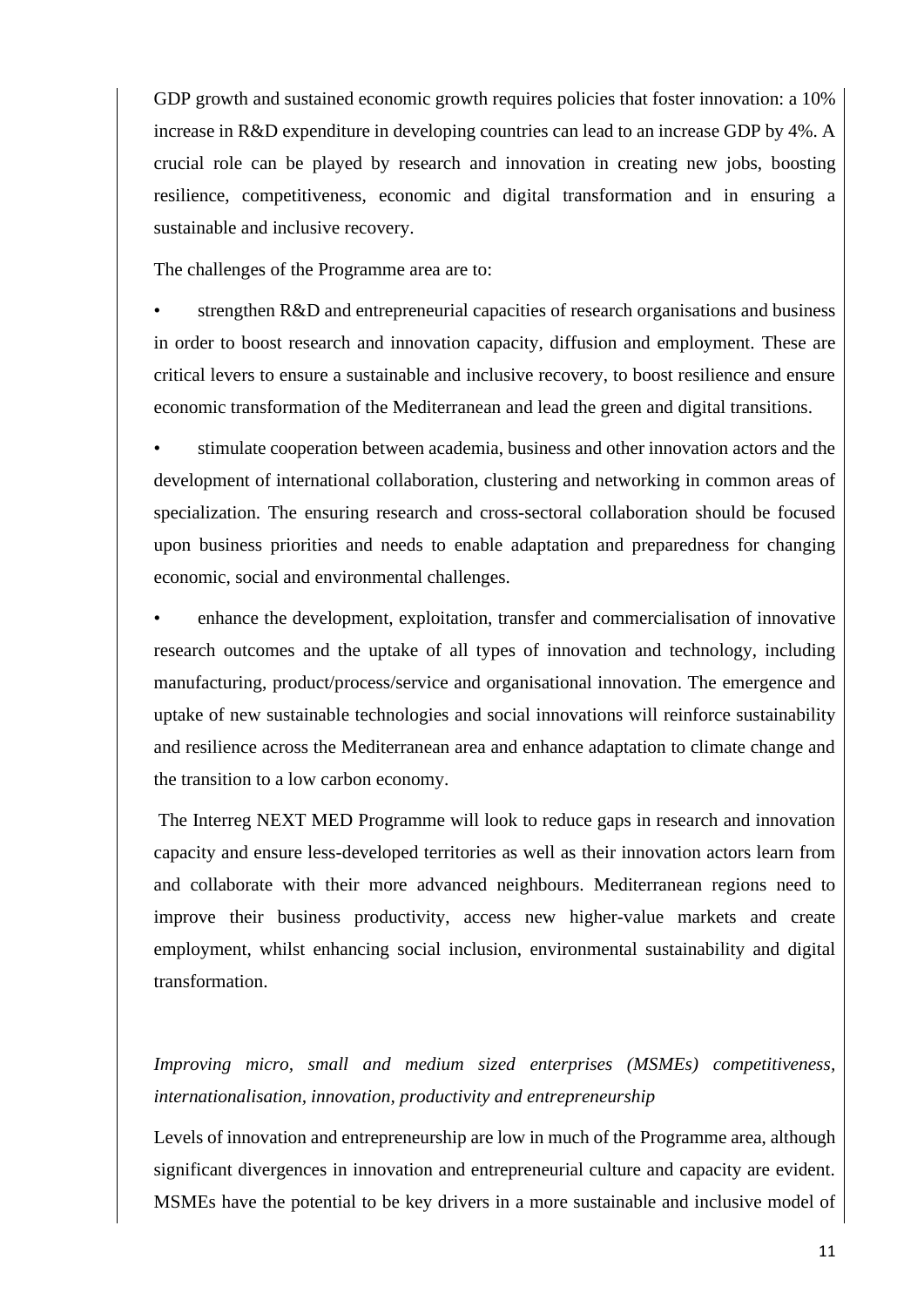economic growth and employment, representing more than 90% of enterprises, creating more than 80% of jobs and offering an opportunity for the large number of unemployed people to enter the labour market.

Divergences exist across the Programme area in terms of the share of people employed by small enterprises, enterprise birth rates, startups and their survival rates and the participation of MSMEs in innovation activities. For example, in EUMCs in 2017 the share of people employed by small enterprises was highest in Portugal (61%) and Spain (58%), and in France was much lower at 40.6%. Enterprise birth rates in 2017 ranged among the EUMCs from 4.5% in Greece to 15.8 % in Portugal (Eurostat). Variations are partly explained by differing industry trends, but also by opportunities for entrepreneurship, the business support ecosystem and factors such as the ease of doing business.

Greater numbers of fast-growing start-ups need to be created, productivity and output levels raised, in order to tackle un- or under-employment and lead to more robust, inclusive and poverty-reducing growth. MSMEs develop more easily and become more competitive where they are located within regional innovation ecosystems and clusters with favourable conditions and access to support services. Technology take-up, ongoing upskilling/reskilling to increasingly match labour skills with business needs and the internationalisation of MSMEs is key to their improved productivity performance and competitiveness, especially in peripheral regions with more challenging conditions.

Digitalisation is helping to reduce territorial and societal disparities through overcoming individuals' obstacles to entering the labour force, enabling start-ups to be launched from home and new markets to be reached online. Varying weaknesses are apparent across the Programme area, from low overall connectivity and business use of e-commerce in Greece to low levels of basic and advanced digital skills in Italy, Cyprus and Greece. In 2017, just 8% of businesses in MENA had a digital presence and only 1.5% of MENA's retail sales were online (DESI, World Bank). The digitalisation of MSMEs, and their increased use of digital products, services and applications, and the human capital dimension, impacts positively on productivity growth at firm and industry level.

The challenges of the Programme area are to:

• improve job creation and the incorporation of unemployed people and new entrants into the labour force through increased MSME creation, innovation, competitiveness, productivity and entrepreneurship. Greater numbers of fast-growing start-ups need to be created, productivity and output levels raised, especially in MSMEs, in order to tackle the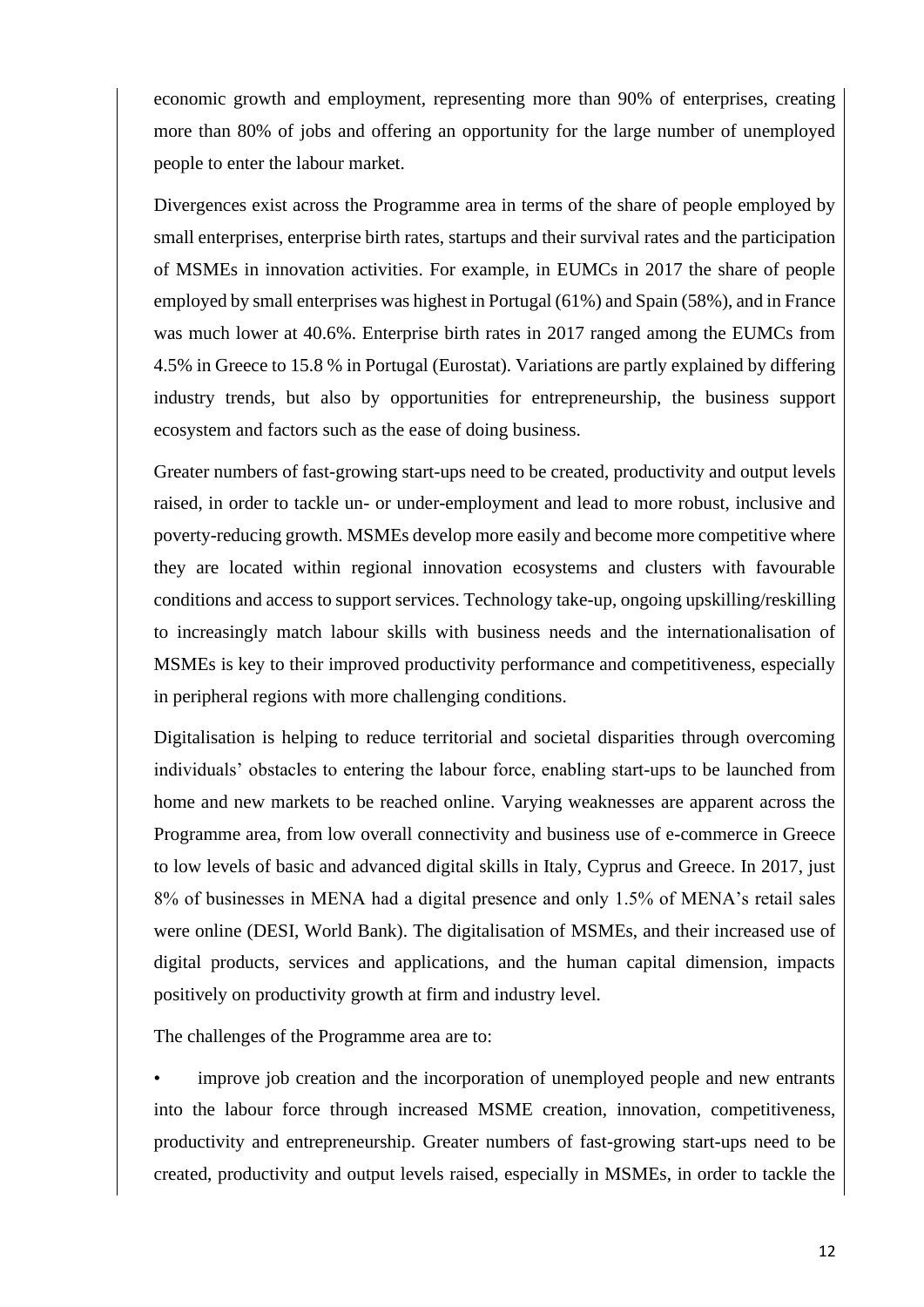decent work deficit in the region and lead to more robust, inclusive and poverty-reducing growth.

increase transnational inter-firm networking and cluster coordination through stimulating opportunities for networking and collaboration internationally and with other innovation stakeholders. Weak networking and low export promotion activities in the international market are barriers to international operation and MSME engagement in global value chains.

• improve entrepreneurial and management skills of MSME employees, especially in relation to the digital and green transitions and economic transformation. Key factors affecting business growth and innovation are skills-related, such as the ability to operate internationally (transnationally) and digitally (e-commerce).

improve business environments and innovation ecosystems ensuring adequate business development services that lead to the uptake of new technologies and innovations and internationalisation opportunities. Entrepreneurs are most successful where they have access to the human, financial and professional resources that they need and where policy measures support and safeguard their needs.

• reinforce regional resilience through improving digital access and ability in commerce, and reducing territorial and societal disparities in relation to digital access and ability. Digitalisation has the potential to make a significant impact in relation to territorial and societal disparities, overcoming obstacles to entry in the labour force through enabling startups to be launched from home and online engagement to reach new markets.

The Interreg NEXT MED Programme will look to develop an innovation-friendly environment for the needs of businesses through promoting the development of clusters and networking and the transfer of technology and innovation across borders and sectors, providing business services and educational opportunities that are tailored to labour market requirements and that encourage entrepreneurship and the creation and growth of start-ups.

#### **A greener, low-carbon Mediterranean**

## *Increasing energy efficiency and reducing greenhouse gas emissions*

Energy consumption, investments in renewables and energy efficiency are a focus area of policy making in the Programme area. The MPCs are often endowed with rich fossil fuel resources leading to high dependencies (up to 90%) and low interest in renewable energy sources. In EUMCs fossil fuel dependency is also high but the share of renewable energy is on the rise due to a number of EU wide policies and support programmes promoting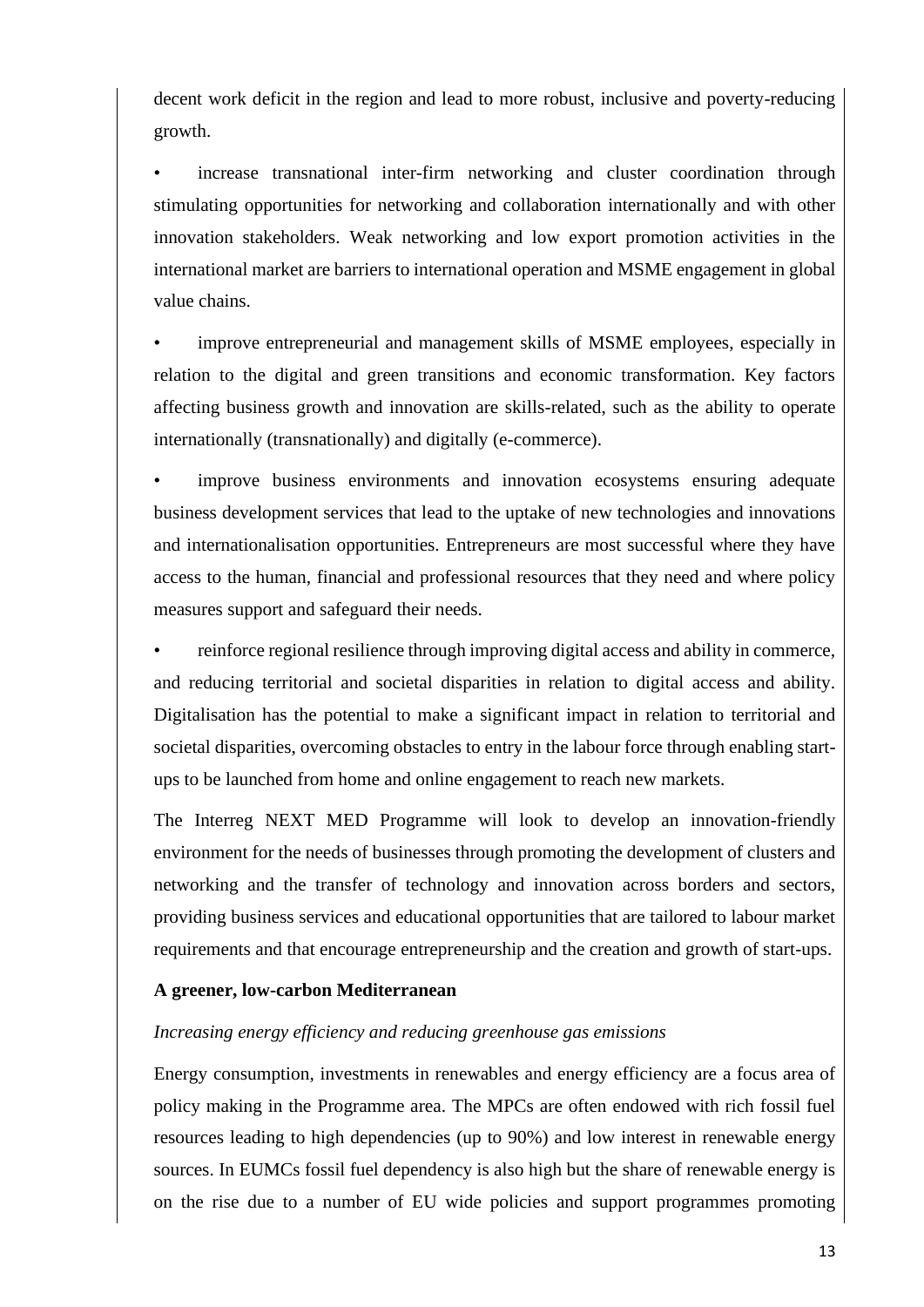renewable energy sources and energy efficiency. While in the EUMCs the share spans between 7% and 31% (most regions are in the 10-20% range), MPCs show significant differences with few countries having levels comparable to the EUMCs and the rest having a very low share of renewables in the total energy mix.

Energy demand is rising in the area due to the population growth, especially in MPCs, boosted by lifestyles (e.g., increased mobility, consumption, vacation homes and domestic comforts), urban sprawl and climate change related cooling needs. Entangled with rising energy demand is the issue of energy efficiency; the building stock is old with poor passive and active energy efficiency characteristics. While the situation in the EUMCs is slightly improving (energy consumption and emissions per capita are decreasing) this is partly due to efficiency investments and a shift to services but also due to economy contraction and migration of industrial, polluting, activities to the southern periphery. Thus, in the MPCs the overall energy consumption is rising. This offers a great opportunity for energy efficiency investments.

Overall, an incomplete and still evolving institutional framework on renewable energy, the competition from abundant and "cheap" fossil fuels, old housing stock and obsolete production and mobility technologies are the biggest obstacles towards the transition to a low carbon economy. Marginal energy consumption decline and decoupling in some states do not suffice to reverse the trend. The renewable energy sources, especially solar power potential offers some relief but it will not be sufficient without making energy efficiency a priority. In view of increasing the impact of energy efficiency-related actions, and considering the significant dependence of countries of the cooperation area on fossil fuels, an integrated approach also taking into account renewable energy will be considered. Actually, for the Mediterranean area the combination of renewables and energy efficiency interventions valuable opportunities. Possible action ranges from strategic decisions on the framework to small-scale applications and adaptation of existing technical solutions.

The challenges of the programme area are to:

While topics like energy efficiency, renewable energy sources are present in the public discussions, detailed knowledge and awareness is lagging behind on the combination potential of energy efficiency and renewable energy sources solutions. It is necessary to increase awareness regarding the climate change impact, resource consumption trends, energy demand and related emissions and the features of energy efficiency, renewable energy sources and smart energy management among citizens, administration and related economy sectors;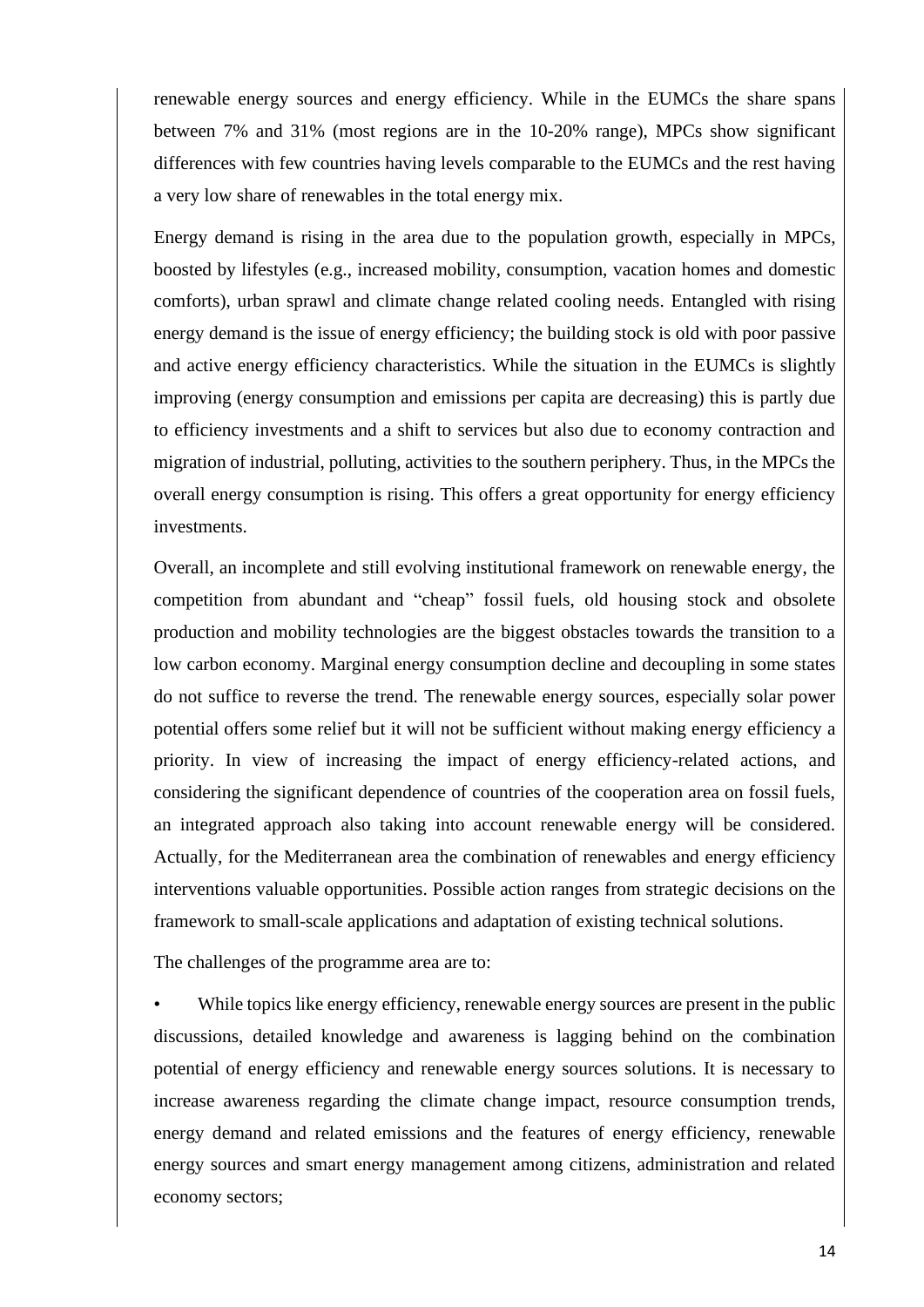The areas of energy efficiency, renewable energy sources and their combination are rapidly evolving due to demand and public support. However, many of the technical solutions originate from countries with different frameworks, needs and specifications compared to the programme area. It is necessary to increase cooperation, technology transfer, utilisation of research outcomes and adaptation to local needs and capacities between research institutions, government, businesses and local stakeholders on low carbon technologies with emphasis on energy efficiency, renewables and in accordance with the EU Green Deal;

The success of measures in the relevant thematic areas depends a lot on providing "proof of concept". Practitioners are quick to follow a technical solution if they have seen it working at their peers. Therefore, it is necessary to increase the uptake of relevant technologies through pilots to demonstrate their technical, financial and environmental benefits;

Last but not least demand for energy efficiency, renewable energy sources and their combination) is self-sustainable only in a mature framework. In an early stage, as in the programme area, the application of relevant technologies is driven by regulation, building codes and performance targets. It is necessary to increase capacity of local stakeholders, public bodies and policy making to integrate energy efficiency and renewable energy sources provisions and standards, climate change mitigation actions and energy performance monitoring in administration and decision making.

#### *Preparing for the climate change: adaptation, risk prevention and ecosystem approach*

Climate change is a crucial issue to hit the area hard as it is considered a climate change hotspot. The uneven distribution of resources is expected to make the blow for the southeastern part even harder. According to the Intergovernmental Panel on Climate Change (IPCC), by 2050 even a temperature increase of 2-3°C can lead to a summer rainfall decrease up to 35%. This will put for sure a strain in the EUMCs but can be devastating for many regions in the MPCs where water extraction levels are already beyond sustainable levels (in some regions more than 100% of the water that can be naturally replenished each year is consumed). The terrestrial and marine ecosystems and their biodiversity in the area are already impacted with issues regarding rising water temperatures, algae blooms, increasing salinity, invasive species are already affecting sectors like fishing and tourism.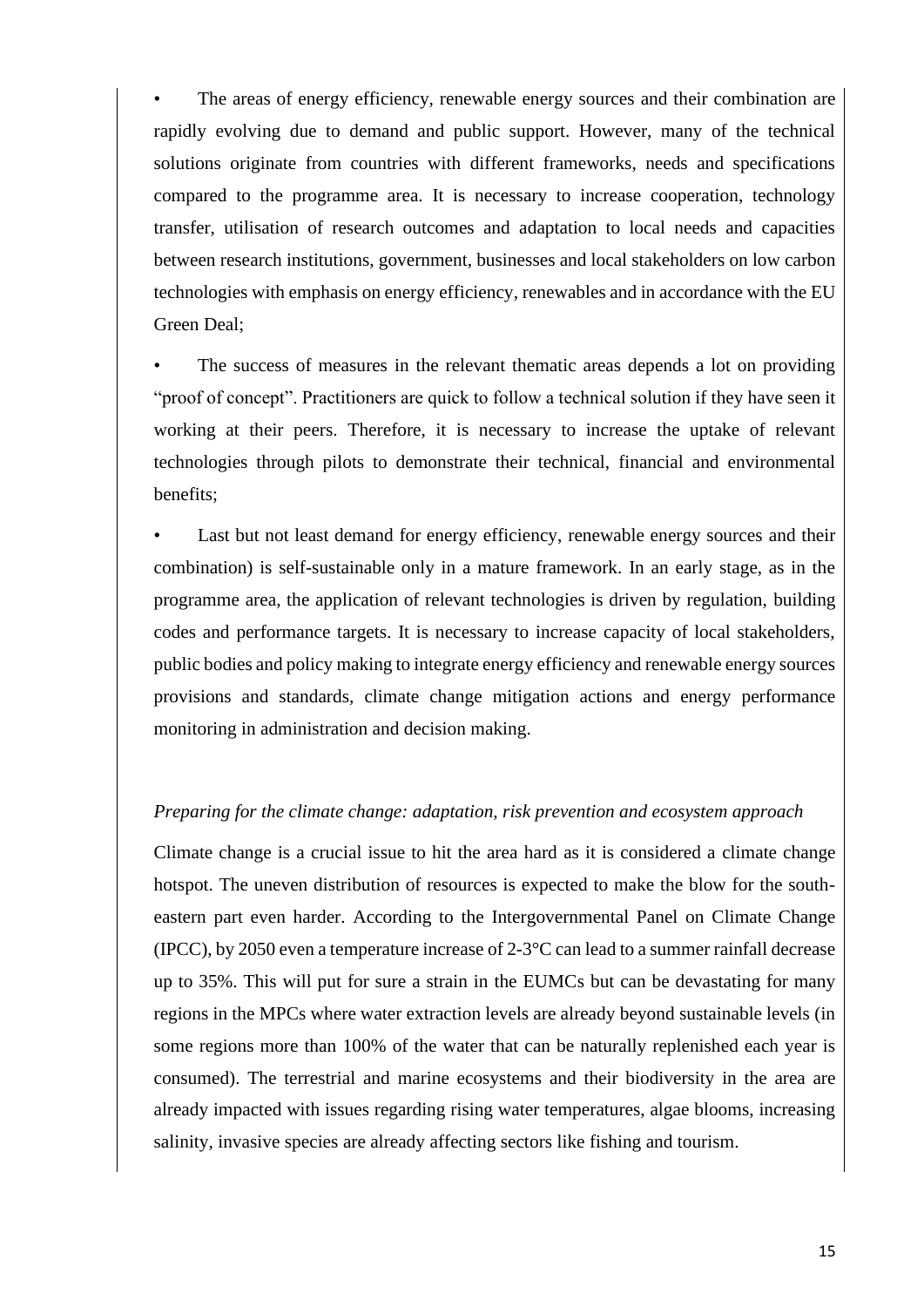Additionally, pandemics and other health threats are reoccurring events related among others to climate change; as temperatures rise, habitats of viruses and pathogens affecting animals and humans expand and reach new, previously unaffected areas. This type of threat can emerge anytime and impact the programme area quite rapidly compared to other climate threats such as water level rise.

Climate change mitigation aspects (i.e., reduction of CO2 emissions, renewable energies, energy efficiency) are relatively well addressed under energy efficiency policies. Climate change adaptation is key challenge for the area and its importance is not yet fully understood. There are attempts for common regional strategic approach to increasing climate resilience and adaptation capacity, for example the  $19<sup>th</sup>$  meeting of Contracting Parties (COP19) of the Barcelona Convention endorsed in 2016 the 'Regional Climate Change Adaptation Framework for the Mediterranean Marine and Coastal Areas', but they are in an early stage. The area needs to introduce a multi-level, multi-sector, participatory and cross-border approach in adapting to climate change.

The challenges of the Programme area are:

• Climate change impact is still not fully comprehended and it is often understood only as a sectoral aspect (for example less water for agriculture). The multi-level, cross-cutting and long-term impact is often not conceivable. It is necessary to increase awareness on the climate change impact on environment, economy and society, beyond the mitigation context;

The COVID-19 crisis has clearly demonstrated that civil protection, risk prevention and disaster response are mainly confined to the national borders. While COVID is not, directly, a climate-change impact, it highlighted the limitations for coordinated action against a rapidly expanding threat. Climate change will generate novel hazards, many of them demanding rapid and coordinated response. It is necessary to increase cooperation and capacity for joint response and communication mechanisms and procedures for the promotion of rapid emergency responses, coordinated action and common deployment of civil protection forces.

Climate change is expected to amplify many hazards already existing in the area (drought, fires, floods, and invasive species and biodiversity losses). Civil protection, risk prevention and disaster response agencies need to reconsider their approaches and protocols that might become obsolete and inefficient rapidly. It is necessary to increase cooperation and capacity through pilots and demonstration procedures for joint deployment, provide proof of concept and enhance innovation.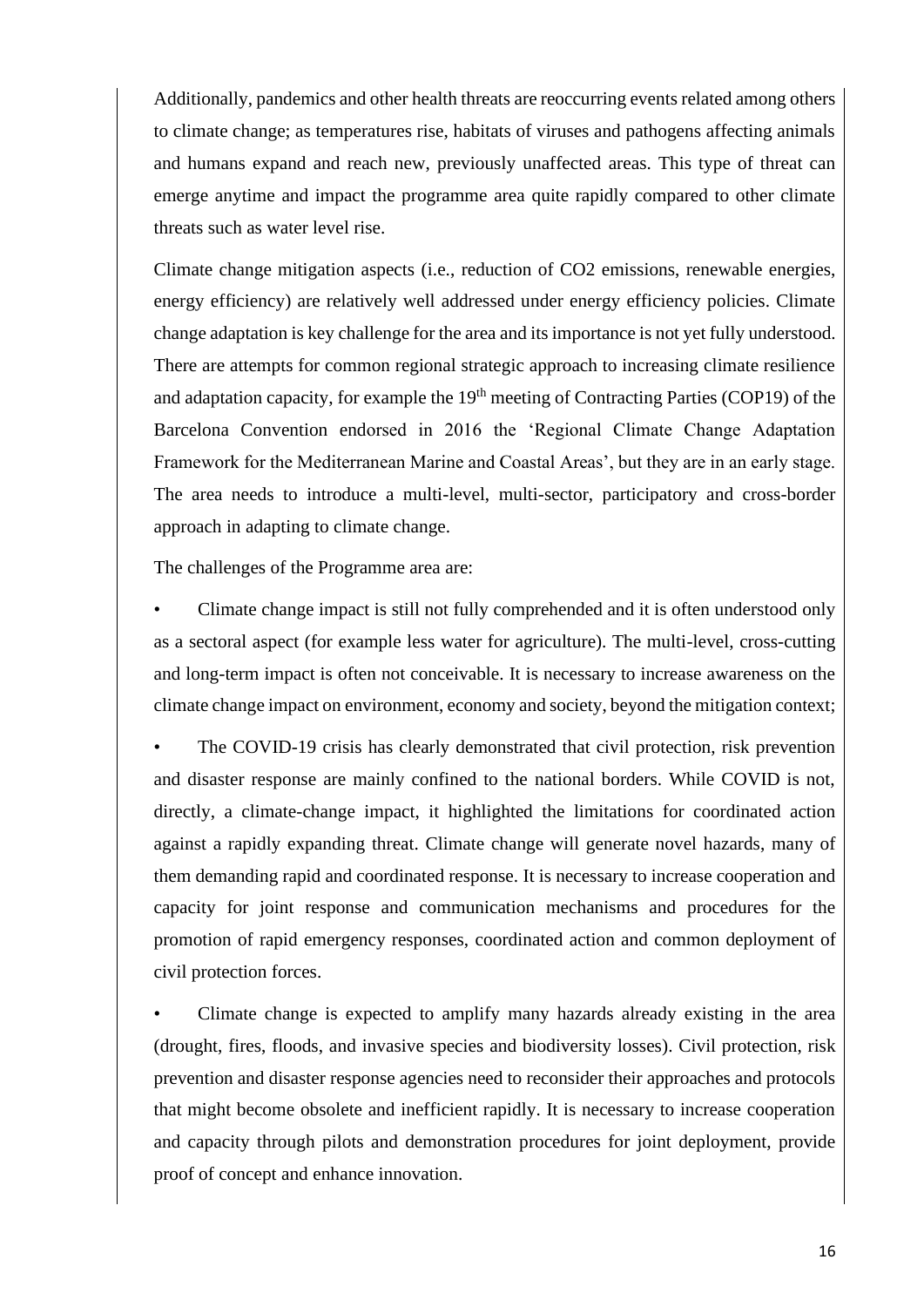Last but not least, climate change adaptation and risk prevention cannot rely on disaster response entirely; preparatory actions such as ecosystems-based approaches and precautionary planning is much more cost-effective. It is necessary hence to increase capacity of local stakeholders including private sector, public bodies and policy making to integrate climate change adaptation, risk prevention and disaster resilience and performance standards and tools in administration and decision-making.

#### *Matching water demand and water resources*

In the water sector, the Mediterranean area is heavily affected by unevenly distributed water resources (nearly two thirds are in EUMCs), increasingly polluted water bodies, aquifers threatened with depletion, and inefficient distribution systems. Trends indicate that demand will grow due to population increase while climate change will have a negative impact on water availability. Countries faring well for the time being, depend more on the availability of water resources than on integrated water management.

On the water extraction side and taking into account that resources are scarce in some regions, the EUMCs have relatively stable demand (or slight decline) while in the MPCs demand grows or is stable. A strong driver of water demand is agriculture. Countries with developed, export-oriented agricultural sectors are consuming a lot of water; the fresh water abstraction per capita in these countries is up to 5 times the one in more arid regions (up to 1000 cubic meters per capita and year). An often-overlooked factor in water demand is the quality of the water transportation infrastructure, often obsolete and inefficient in the programme area.

Moving to water usage, the situation can be seen as satisfying. In all countries, the share of the population using safely managed drinking water services and the share of the population using safely managed sanitation services are relatively high in most countries (over 90% in most cases). Waste water collection and treatment show a similar picture. Most countries (approximately 90% in the EUMCs and 85% in the MPCs) have a high level and the rest is catching up rapidly. However, the gap to a satisfying level is still significant and should be seen also in connection to the population dynamics and the metropolisation of some urban areas in the south. Uncontrolled discharges, groundwater and coastal areas overload with nutrients and hazardous spills are and will remain an issue especially at the local level.

Challenges particular to transnational cooperation are: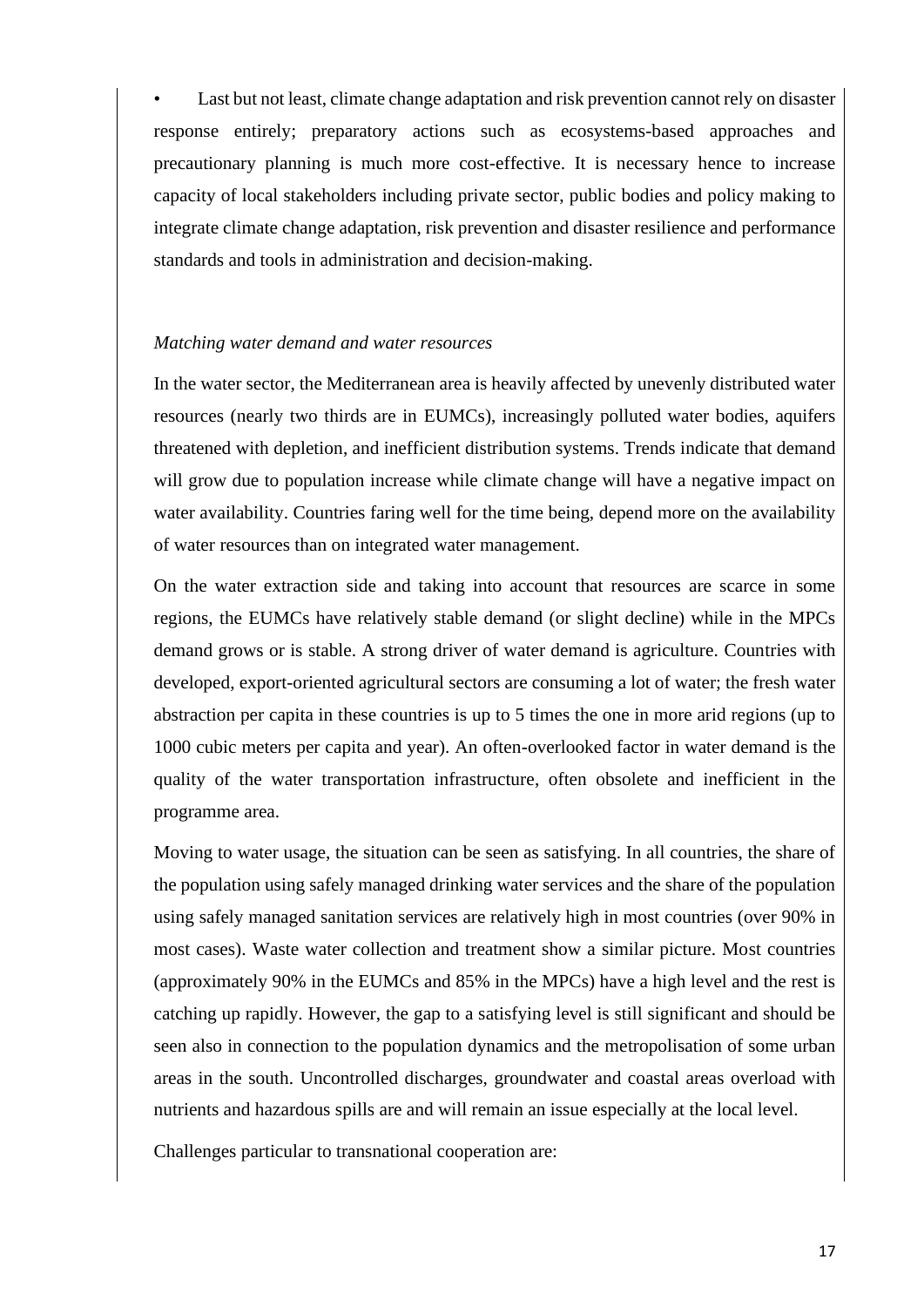Water supply management, needs and water bodies quality are still understood and addressed as sector issues (for example provision of water to agriculture as if it was a nonexhaustible commodity). The multilevel impacts of water use and the water cycle are not integrated in decision making and consumption patterns. It is necessary to increase awareness regarding the climate change impact, the water consumption trends, water resources ecological and quantitative status, water cycle management, water efficiency and rehabilitation of water bodies.

• Technologies and management approaches are rapidly evolving since water scarcity is a global issue. However, many of the technical solutions originate from countries with different frameworks, capacities, needs and specifications. It is necessary to increase cooperation, technology transfer, utilization of research outcomes and adaptation to local needs and capacities and exchange between research institutions, government, businesses and local stakeholders on related to water cycle management, water efficiency for industries and households and rehabilitation of water bodies.

• Investments in water management are costly and benefits need time. Practitioners and utility providers are easier to motivate if they see "proof of concept", especially where informal networks are essential. It is necessary to increase the uptake of relevant technologies through pilots to demonstrate their technical, financial and environmental benefits.

Last but not least water cycle management and water efficiency need a mature incentives', operational and monitoring framework. In an early stage, the application of relevant technologies is driven by regulation, incentives and performance targets. It is necessary to increase capacity of local stakeholders, public bodies and policy making to integrate water efficiency, water saving incentives, water cycle management and water bodies rehabilitation provisions and standards, water-related climate change adaptation actions, water use monitoring, smart metering and water pricing in administration and decision-making, taking into account existing national policies and regulatory frameworks.

#### *Managing the transition towards a circular economy*

Material resources consumption is often regarded as an inevitable side-effect of growth. While EUMCs show tendencies of decoupling economic growth and resources use, many MPCs are still highly dependent on material resources. In many cases, EUMCs show better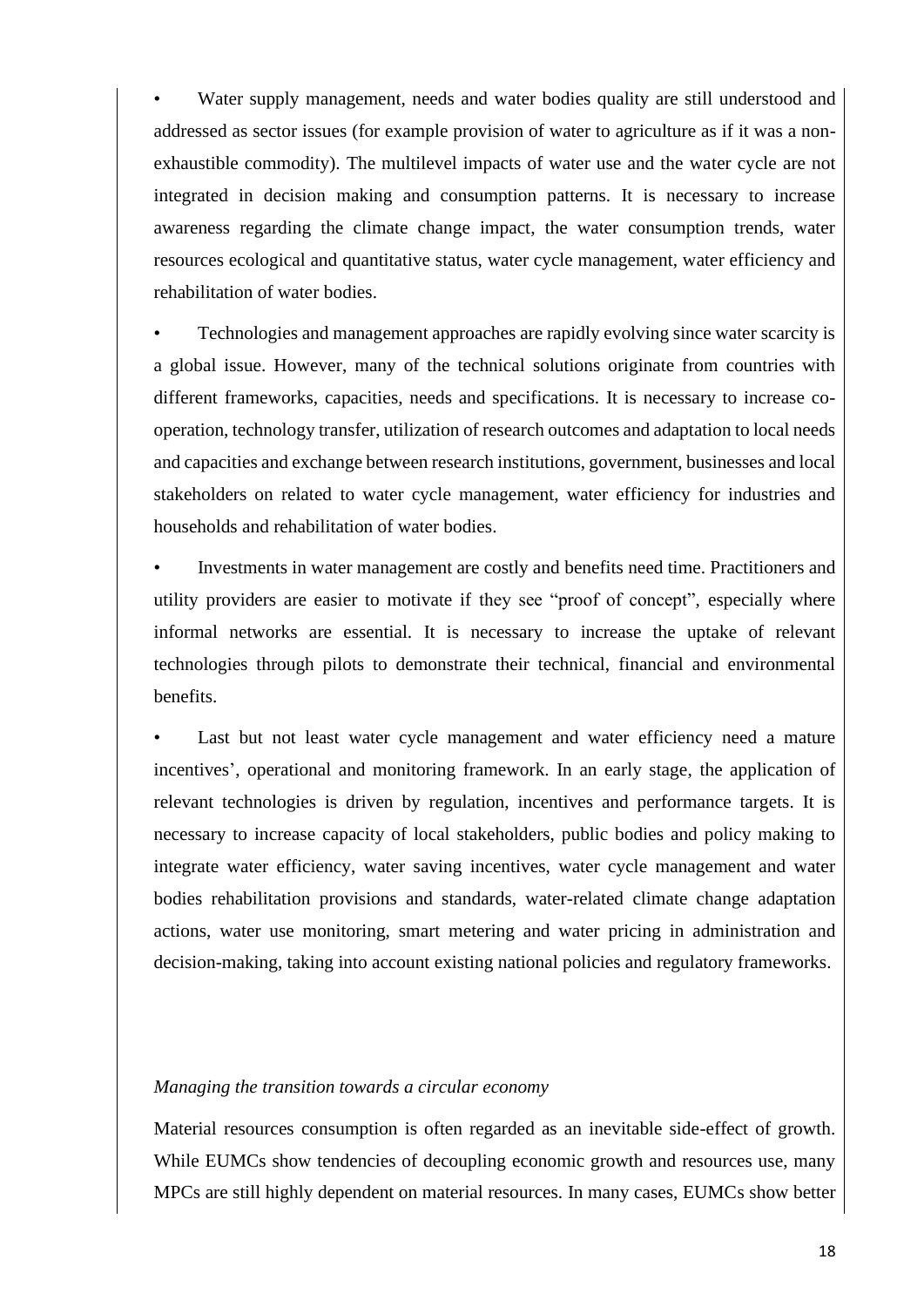trends than MPCs because of the economic crisis and the fact that industrial production and related waste production and hazardous activities moved from the intensively regulated north to the south. That said the per capita and year resource consumption in the north remains at least 30% higher than in the south with app 13 tons of resources per capita and year.

Linked to consumption is the generation of waste; overall the trend is rising. Even where waste management and recycling are implemented, "rebound effects" still apply. Landfill disposal remains a mainstay in the region with many negative impacts. (Household) waste separation and handling are poor and organic waste is not processed. Waste generation per capita and year in the MPCs remains low compared to the EUMCs. However, it is rapidly increasing. This fact, paired with population trends, puts a serious burden on future waste management. On the positive side while waste production is increasing, treatment capacity also grows. Treatment is usually limited to collection, compression and eventually water removal. Advanced treatment, like recycling and composting, remains low however and shows important north-south disparities (in average 30% in the north compared to less than 10% in the south).

An aspect relevant to the resources consumption in the Mediterranean is tourism. Tourism sustainability was not the prime aim in the past: everything was about quantitative expansion coupled with high-density facilities and energy intensive activities. Tourism creates peaks of resource consumption and waste generation by the influx of affluent tourists (almost 400 million arrivals in 2019) from the north with established consumption partners residing for a short period of time in regions with limited infrastructure and capacities.

The challenges of the Programme area are:

Waste management, resource consumption and circular economy approaches are still understood and addressed as isolated sector issues (for example in the context of waste collection and disposal). Recycling offers only temporary relief if the absolute amount of waste is increasing; the amount of waste is already determined in the design phase. The multilevel impacts of resources consumption and the materials cycle are not integrated in decision making, product design and consumption patterns. It is necessary to increase awareness regarding resources life-cycle, the 4R concept (reduction, re-use, recycling and recovery), resource efficiency and sustainability;

• Circular economy requires a holistic approach; technical and managerial solutions are developed worldwide. Lessons learnt elsewhere can easily be adopted. It is necessary to increase co-operation, technology transfer, utilisation of research outcomes and adaptation to local needs and capacities and exchange between research institutions, government,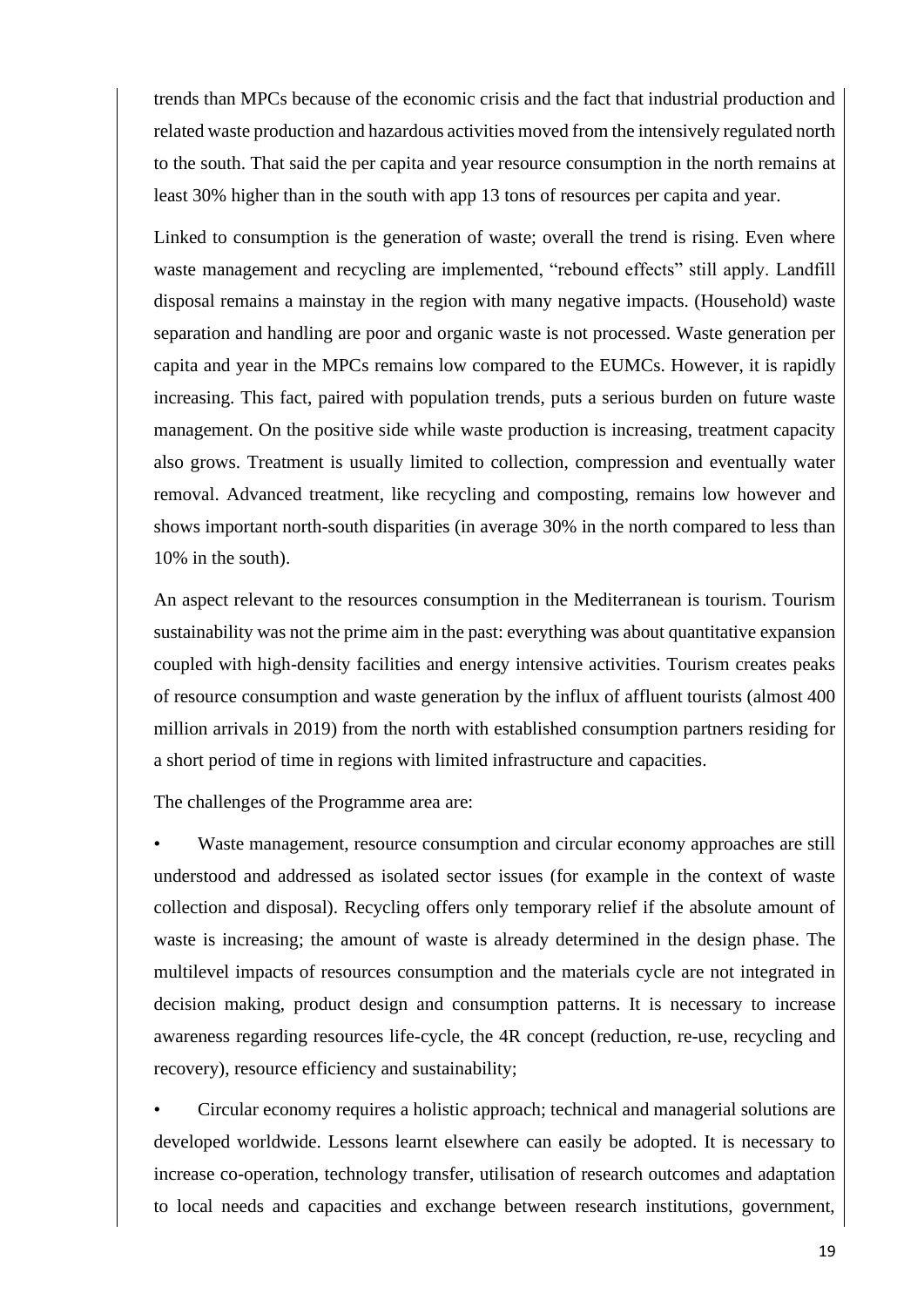businesses and local stakeholders on issues related to resources life-cycle, resource efficiency, recycling and sustainability;

The adoption of circular economy approaches requires the cooperation of various actors from different sectors. Demonstration of the integration of design, production, consumption, disposal, treatment and re-use or final disposal are essential. Tourism and agriculture are two sectors that can lead by example due to their importance in the programme area. It is necessary to increase the uptake of relevant technologies through pilots to demonstrate their technical, financial and environmental benefits;

Last but not least circular economy approaches need a mature incentives', operational and monitoring framework. In an early stage, as is the case in the programme area, the application of relevant technologies is driven by regulation, incentives, performance targets and the public sector acting as a first client. It is necessary to increase capacity of local stakeholders, public bodies and policy making to integrate the 4R concept (reduction, re-use, recycling and recovery), resource efficiency and sustainability in legal provisions and standards and in monitoring in administration and decision making.

## **2. A more social and inclusive Mediterranean**

#### *Reducing inequalities in and varying access to quality education opportunities*

Access to and completion of quality education, training and learning opportunities is not equal across the Mediterranean, putting some sectors of the population at risk of unemployment, poverty and social exclusion. Young people, women and rural populations face similar challenges including decent work deficits, low labour force participation and a difficult transition from school to work.

Despite high growth rates and better education, MPC's women levels of participation in the labour force have increased little in the last three decades. Female activity rates across the MPCs were lower than those in the EU, and the gender gap in employment rates was also larger, except in Israel. In the majority of EUMCs the gender gap between male and female participation was 10% while in MPCs the gap exceeded 40%.

A growing number of NEETs (young people Not in Employment, Education and Training) across the programme area in recent years reflects not only a lack of jobs, but lack of or unequal access to quality education and mismatches between skills and labour market requirements, especially in the context of the green and digital transitions and economic transformation. In Mediterranean 21% of the population are NEETS with the highest rates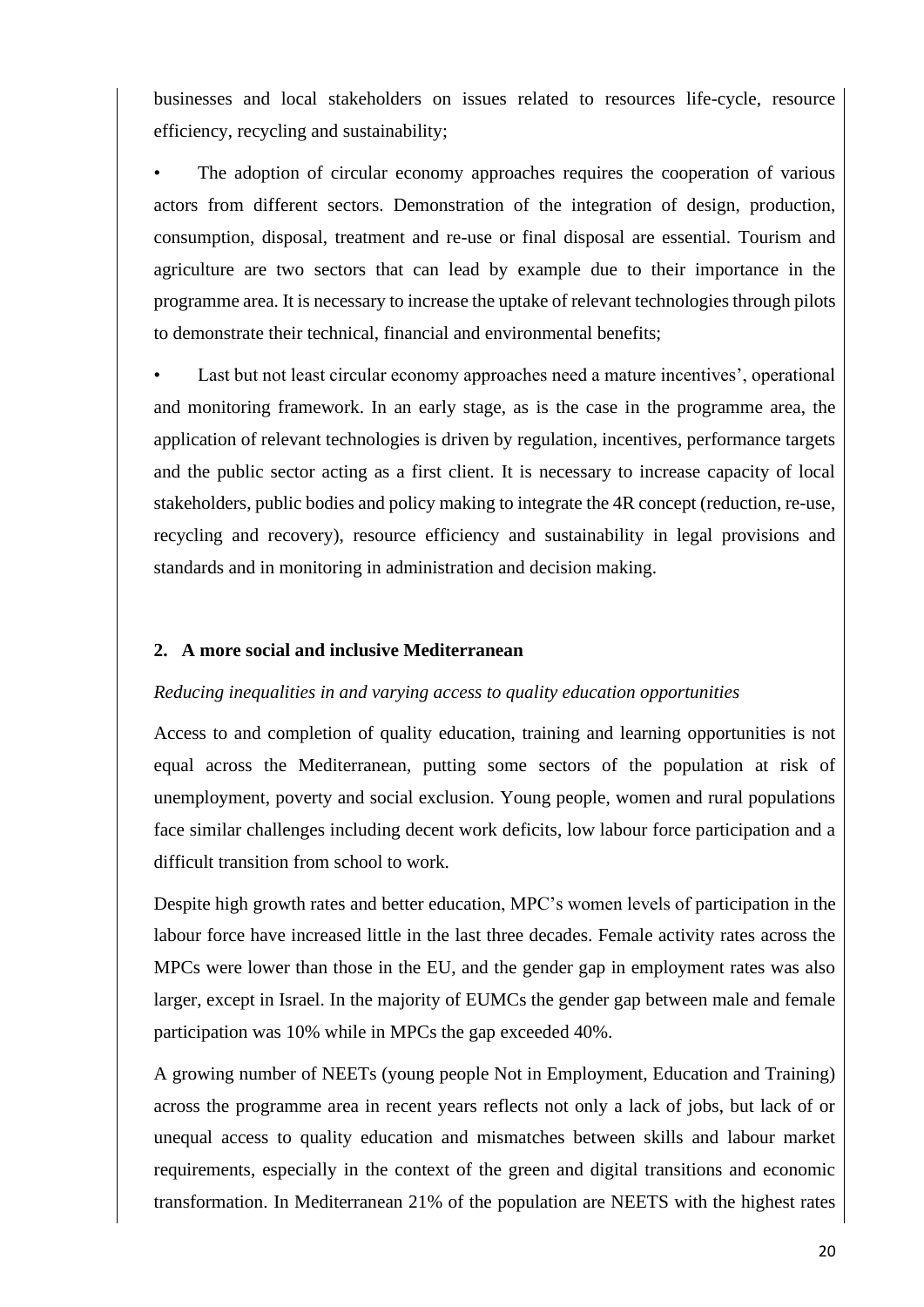in Palestine (33%) and Turkey (26%) and the lowest (under 10%) in Portugal and Malta (Eurostat). Lower educational attainment is a significant risk factor for disengagement from the labour market and equal access to inclusive quality education is vital for social mobility and the reduction of social disparities. Skill shortages and mismatches linked to new technologies, industrial transition and the transformation of work are apparent in certain territories, sectors and groups.

There remain major inequalities in digital access and skills across the programme territory and low levels of digital literacy and competencies are important obstacles to digital transformation, particularly in rural areas. Inequalities between those with and without digital skills will increase without inclusive and equitable education and lifelong learning for all. The pandemic has highlighted new challenges in the access to education linked to the lack of IT equipment and skills for distance learning. Increased e-learning opportunities can potentially provide new opportunities for learners in rural and remote areas, reducing disparities and increasing resilience.

The challenges of the Programme area are to:

improve the incorporation of unemployed people, new entrants, migrants, asylum seekers and other hard-to-reach groups in education and training opportunities and provide them with skills relevant to the labour market and the green and digital transitions. Reducing social inequalities can only be achieved through ensuring the equal access of disadvantaged groups to quality education and training that responds to labour market needs.

• improve distance learning / e-learning opportunities through the development of digital platforms and infrastructures. ICT has significant potential to reduce disparities across the Mediterranean through the provision of quality online learning opportunities to people regardless of location.

• reinforce regional resilience through improving digital access and ability especially in hard-to-reach and most vulnerable groups. Basic digital skills are increasingly required across the labour force but also in relation to educational opportunities and societal participation, yet digital skills levels remain low and are highly variable across the Mediterranean.

address barriers to participation in education and training schemes and initiatives, especially amongst hard-to-reach groups, and improve social inclusion and territorial cohesion. Lifting people out of poverty and reducing the social exclusion of certain groups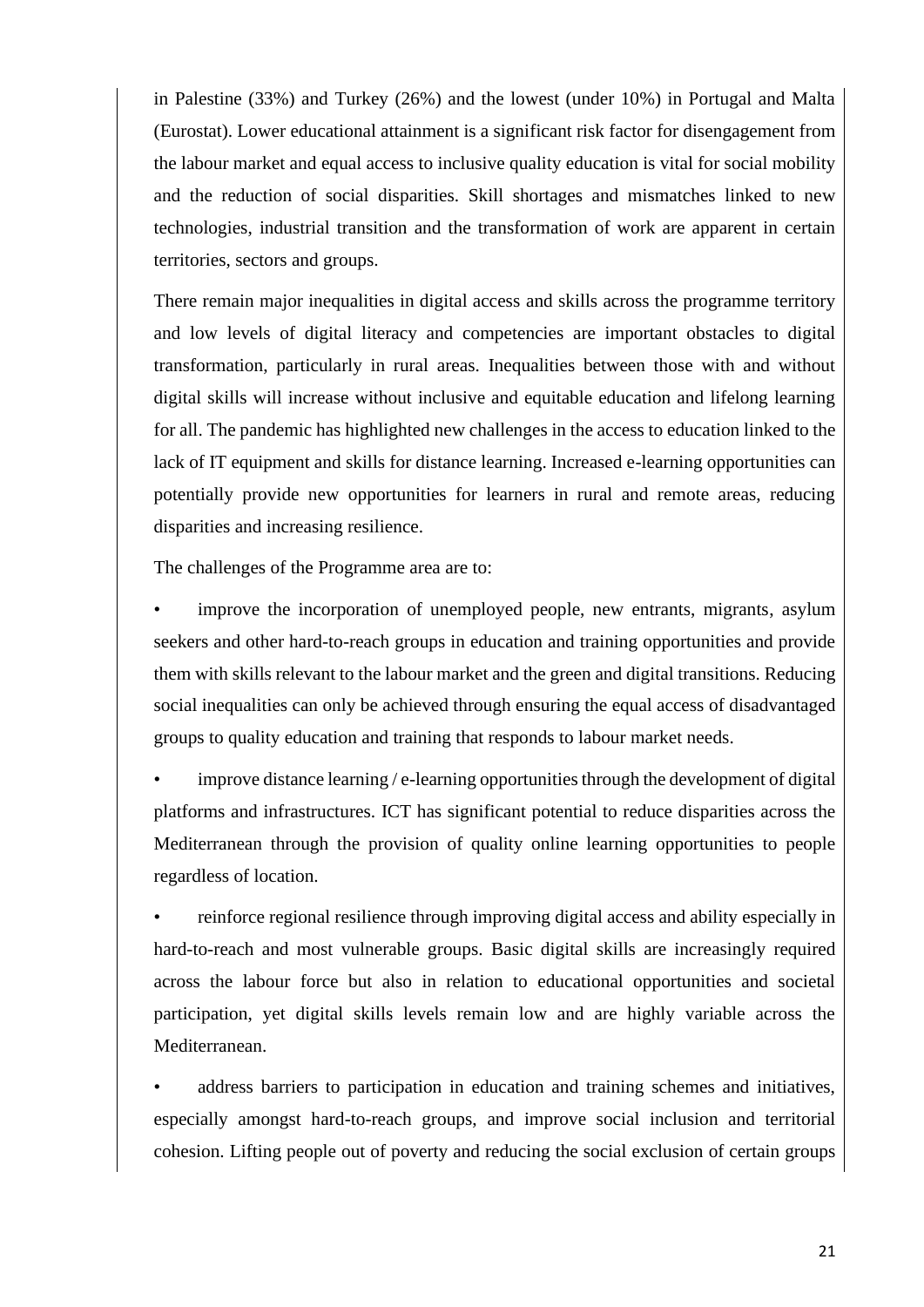will improve not only the lives of the individuals impacted but also levels of economic growth and cohesion across the Mediterranean.

• promote equal opportunities and socio-economic integration and active participation in society. Social and territorial inequalities and poverty eradication can only be reduced through the provision of equal opportunities and equal access to education and training and through policies addressing and targeting the needs of disadvantaged groups and individuals.

The Interreg NEXT MED Programme can reduce barriers to participation in educational, training and learning opportunities through targeting the needs of disadvantaged groups and individuals and increasingly promoting equality of opportunity in education. The digital transformation, if not properly managed, will exacerbate current territorial and societal inequalities and hence equal access to IT tools and skills could ensure a more just and equitable outcome.

# *Improving the preparedness and resilience of health care systems and capabilities to recover from and adapt to health emergencies and ensure equal access to health care*

Health is a key factor in regional development and competitiveness and the reduction of economic and social inequalities. The health systems across the Programme area have been facing similar challenges but equally there are significant variations and disparities in the provision of services and equality of access. Timely and universal access to healthcare for citizens is not equally available and significant inequalities exist, due to factors such as lack of healthcare coverage and under-financed healthcare systems, distance from healthcare facilities, the price and quality of healthcare, and a shortage of healthcare staff (in numbers and in terms of skill gaps). Vulnerable groups such as migrants, asylum seekers, ethnic minorities, elderly and those living in remote areas may also experience systematic barriers. Meanwhile, disadvantaged groups have been disproportionally hit by the COVID-19 pandemic in relation to their access to healthcare and precarious and vulnerable living conditions. Social partners, communities and civil society lack the capacity in most cases to provide innovative or alternative solutions.

Ensuring equal access to healthcare, enhancing the capacity of the health system and labour force as well as the uptake of e-health and digital solutions and innovations are key policy objectives for the Programme area. The COVID-19 pandemic has shown the potential for generalised use of digital technologies which can improve the equality of access to health services and also the potential for cross-border services, systems, initiatives and approaches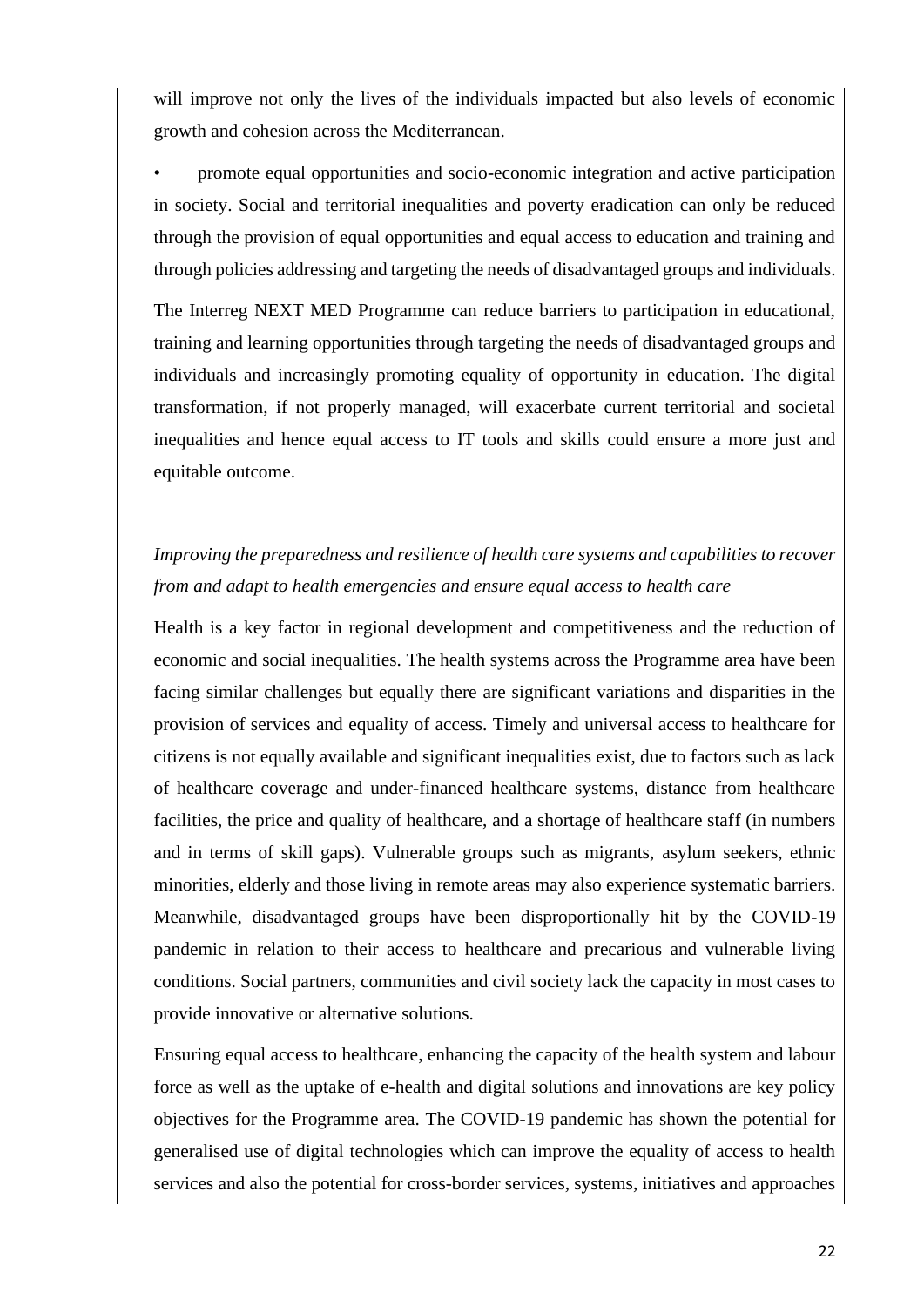that could provide health, efficiency or cost improvements and benefits, but that ultimately would improve resilience of the health sector. Enhanced cooperation in this field should improve the strategic capability of civil society and communities in general to prepare and adapt to COVID-19 and post-covid scenarios, to provide outreach for the most vulnerable people and increasingly shift towards community-based healthcare.

The challenges of the Programme area are to:

• build on continual improvements in ICT usage and e-services and potential for digital transformation in the health sector and the promotion of tele/e-health. Digitalization and technological innovation can enhance healthcare through the introduction of tele/e-health technology, enabling virtual consultations improving access for remote patients and reducing congestion and potential infection.

• reduce inequalities in access to health and ensure equal and timely access for all to an affordable, efficient and sustainable health service. Equality of access to high-quality healthcare is essential in addressing health inequality and reducing social exclusion and poverty, increasing the productivity of the workforce and facilitating people's active participation in society.

• improve the preparedness and resilience of health care systems, civil society and communities through transnational learning and capacity-building in relation to health care capabilities and adaptation to COVID and post-covid scenarios.

The Interreg NEXT MED Programme will support the enhanced delivery of public services in the health and social care sector, specifically in relation to ensuring equality of access and reduced social exclusion as well as improved management of health risks on a transnational basis.

## **3. A better cooperation governance for the Mediterranean**

#### *Boosting cooperation for a better governance in the Mediterranean Sea basin*

The Mediterranean basin is an area of global strategic importance with a series of transboundary challenges that requires strategic concerted joint actions. Multi-level and transnational cooperation amongst actors around the basin are hampered by disparities of institutional and administrative capacity, organisational development and learning, levels of socio-economic development.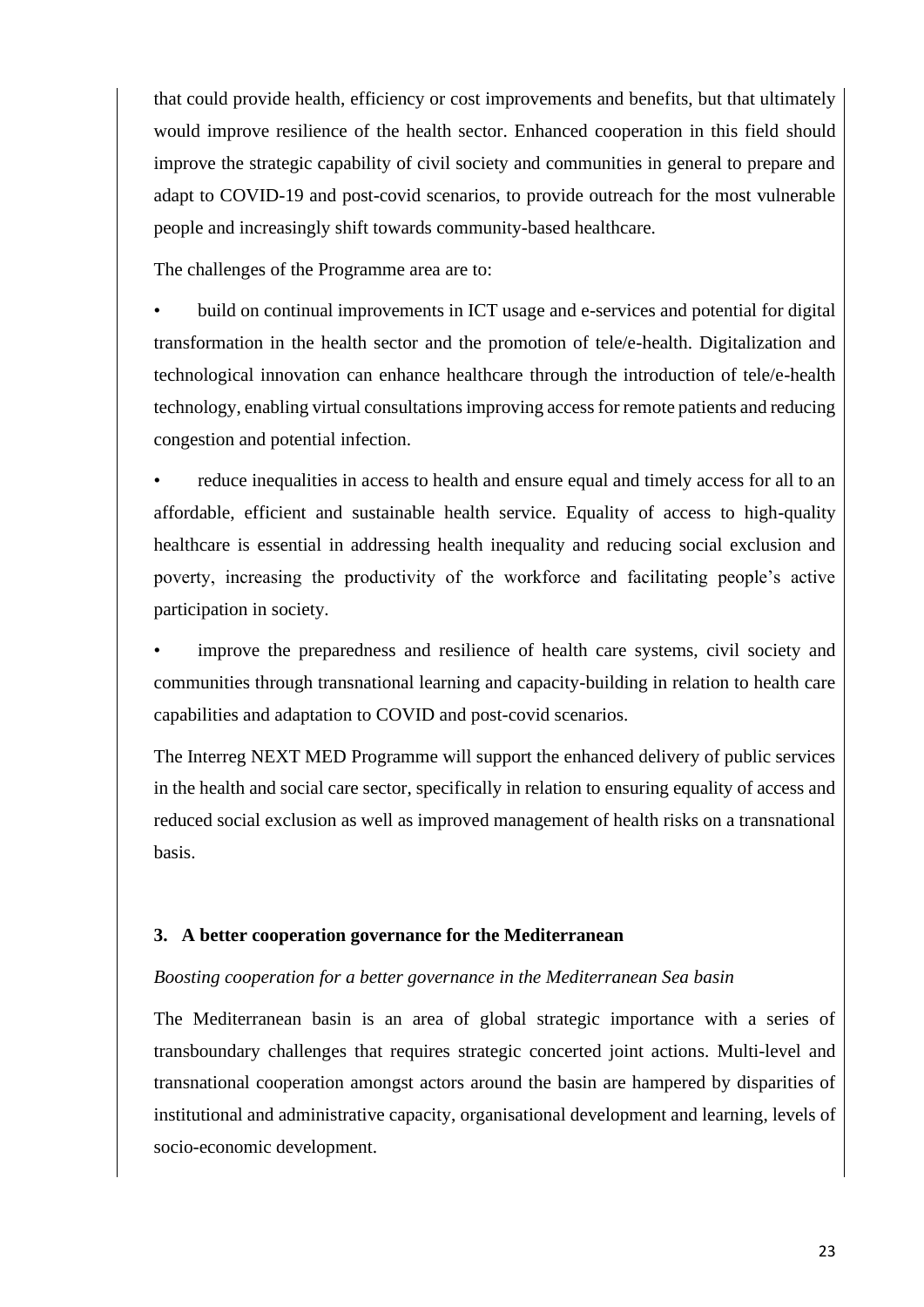Notwithstanding the presence of different institutional contexts in the area which exhibit multiple and diverse arrangements in terms of local governance, ISO 1 offers a relevant framework to enhance the institutional capacity and performance of public authorities, in particular those mandated to manage a specific territory, in planning, designing and managing socio-economic and environmental development in the thematic fields addressed by the Interreg NEXT MED Programme. As highlighted in ANNEX V of the Joint paper on Interreg NEXT Strategic Programming 2021–2027, transnational cooperation "between Member States and Partner Countries could enable sharing of best practice in the efficient delivery of public services". Building upon this goal, ISO 1 will seek to further support the know-how, skills, and tools for the delivery of shared transnational solutions for public services at regional and local level, also taking into account the available ICT solutions that facilitate a more effective citizen access to services provided by public administrations. Another aim of ISO 1 will be the focus on new opportunities for increased involvement of stakeholders, including citizens, academic, science and businesses, in territorial development and governance processes in view of fostering more stable and structured dialogue with public authorities to contribute to identifying relevant socioeconomic and environmental issues to be addressed at local level, consistently with the thematic priorities covered by the Programme and empowered by the transnational approach and added value. This could translate into pilot participatory actions for the design and implementation of shared policy orientations which respond more adequately to the needs of local stakeholders and have a positive impact on therm.

Besides to the above, the COVID-19 pandemic and the consequences of climate change brings a whole new set of transnational challenges that are potentially not yet fully understood and to which preparedness and resilience must be found, potentially through improved transnational cooperation, showing a clear common and transnational added value and shared provision of services for the Interreg NEXT MED beneficiaries. Multi-actor cooperation through engagement and ownership by citizens, administration and science can help develop joint strategies and solutions that could mitigate the risks and uncertainties and improve responses and their impact.

The challenges of the transnational cooperation area are to:

- enhance, through transnational shared actions, the capacities of public authorities and stakeholders (civil society, business support organisaitons, etc..), especially at local level, to effectively deliver public services for the socio-economic and environmental well-being of citizens and places;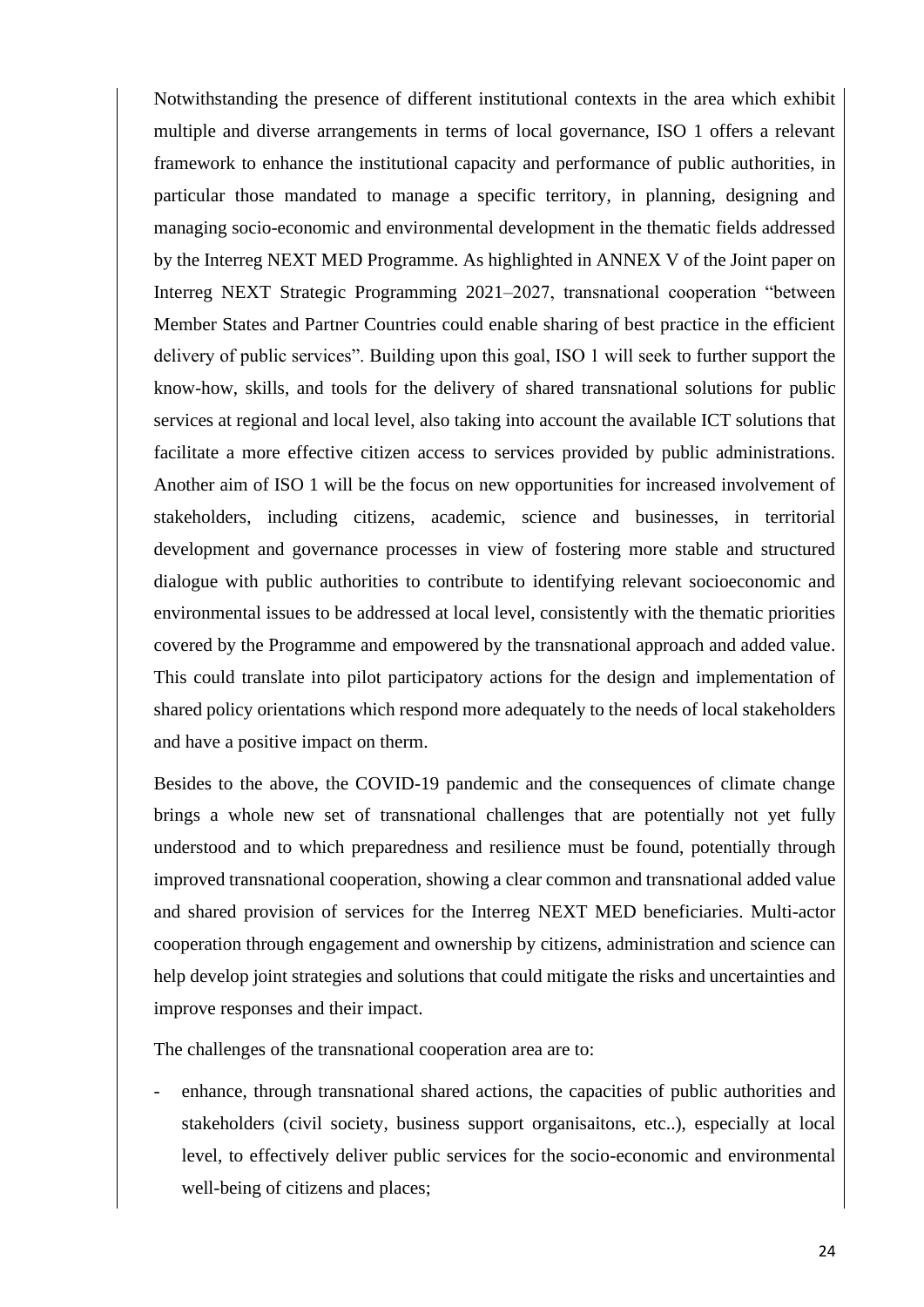foster local governance processes by strengthening cross-sectoral, multilevel and transnational partnership, encouraging the cooperation between citizens, civil society actors and institutions in view of identifying and addressing issues of joint interest at local level through exchanges, bottom-up and participatory approaches;

The Interreg NEXT MED Programme will promote cooperation between citizens (e.g. people to people actions), administration, civil society and science to identify and address issues of joint interest through transnational exchanges, bottom-up and participatory approaches.

It will contribute reinforcing the shared ownership of the priorities and opportunities that the Programme area offers and will enhance the capacities of public authorities and stakeholders to effectively deliver for the socio-economic and environmental wellbeing of places and citizens, in order to achieve greater Programme impact, added value and efficiency in the allocation of resources, better integration across interventions and increased mutual trust between actors across the Mediterranean.

ISO 1 provides a valuable opportunity for the Interreg NEXT MED Programme to reach a more innovative and territorial-based approach, under which a more permanent and structured dialogue and exchange among local/regional stakeholders across the Mediterranean is supported in view of the development of shared policies and interventions for the benefit of citizens, based on evidence and good practices.

## **LESSONS LEARNT**

Among the most significant lessons learnt from the two previous cooperation exercises, the following elements are taken into account:

- The relevance of the Programme as a unique instrument to promote broad, people to people, institution-based participation in multilateral, multisectoral, practical cooperation in the Mediterranean - as highlighted in different ROM and evaluation reports - resulting in a constructive and positive cooperation spirit and dialogue in a yet challenging area. Commitment and "enthusiasm" for the Programme by participating countries will continue to be ensured through the principle of co-ownership and through the promotion of shared priorities and interests.
- The attractiveness of the Programme as shown by the substantial and high participation in the different calls for proposals. As for the 2014-2020 period, thematic concentration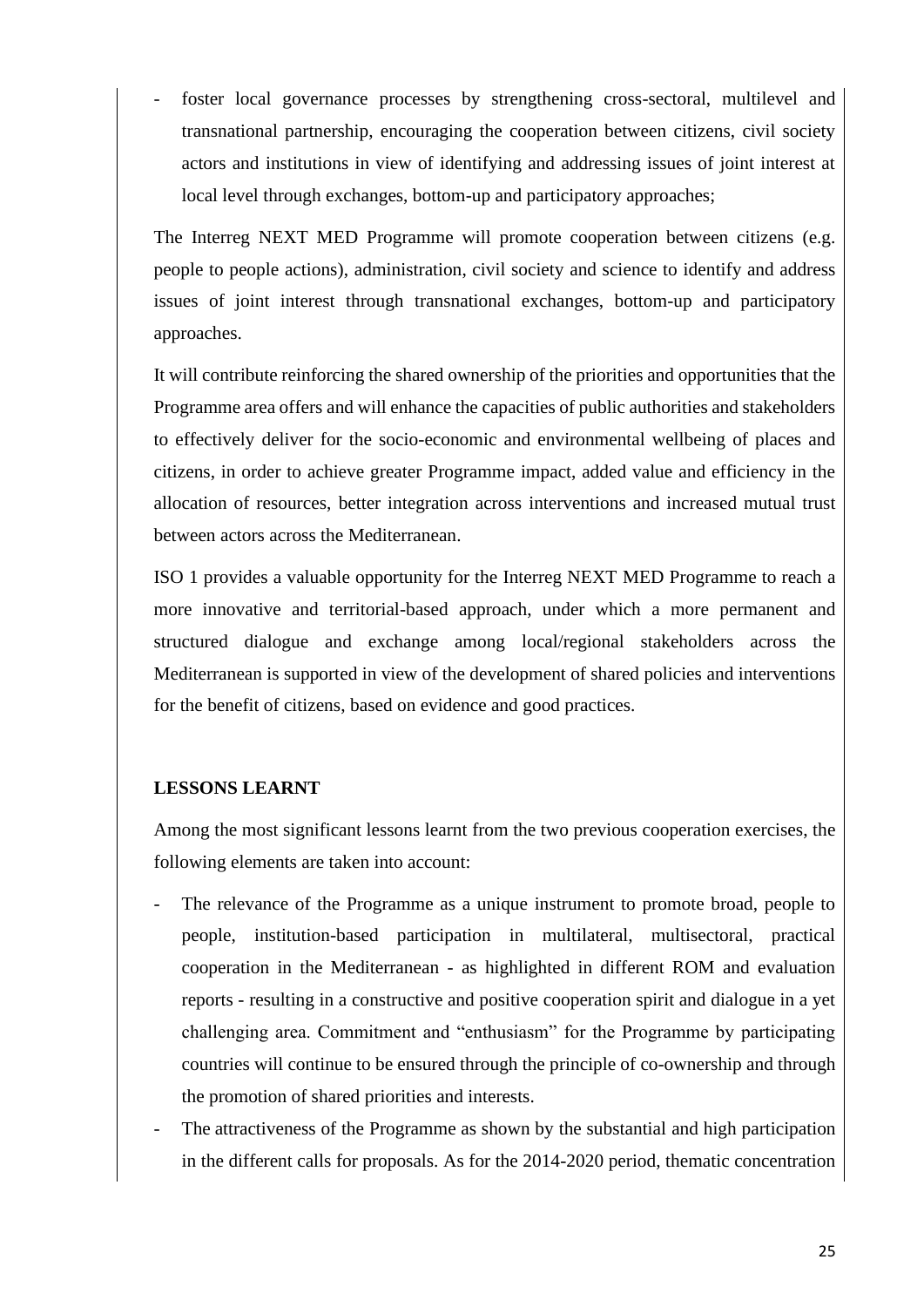and specific terms of reference will be key to ensure a 'commensurate' and focused participation in the different calls for proposals.

- A partnership made of different levels of governance (national, regional, local) and expertise (public sector, research/academic, non-profit, civil society, companies, etc.) is a source of immeasurable benefits for the Programme. "Inclusiveness" and vitality of the partnership will be sought, in particular through a strand targeting youth-oriented organizations to encourage the participation of new comers.
- The administrative burden in terms of project and financial management remain cumbersome, an issue which is amplified by the different institutional and regulatory contexts at national level across the cooperation area. Simplification and less bureaucratic procedures should guide the implementation.
- The importance of engaging final beneficiaries in the implementation of projects through mechanisms allowing their effective involvement, thanks to direct (financial) support. To this end, complimentary means should be explored to guarantee their effective participation, given the changed legal framework that does not allow anymore the use the sub-grants.
- The need to develop synergies and coordination with other programmes and initiatives implemented across the cooperation area. The structured cooperation with the Union for the Mediterranean will be maintained and further consolidated while a dedicated multiprogramme mechanism will help shape a permanent and structured coordination among Interreg programmes.
- In continuity with the past, the shift towards result-based management of projects should be enhanced as well as the need to implement tangible tools that foster the sustainability and transfer of results to stakeholders beyond the projects lifetime. As for the 2014-2020, a specific call for capitalization projects will be launched to enhance and further develop good practices and valuable outcomes from the Programme community but also from other initiatives. In addition, a new feature of Interreg NEXT MED will be the call for consolation projects that will further support specific results of selected projects, based on their demonstrated impact.

## **COMPLEMENTARITIES AND SYNERGIES**

Taking into account the complexity of the Programme area, the latter benefits from a wealth of different cooperation initiatives and programmes, with varying regional, bilateral and thematic focus, timeframes, aims and objectives. Reinforced cooperation across the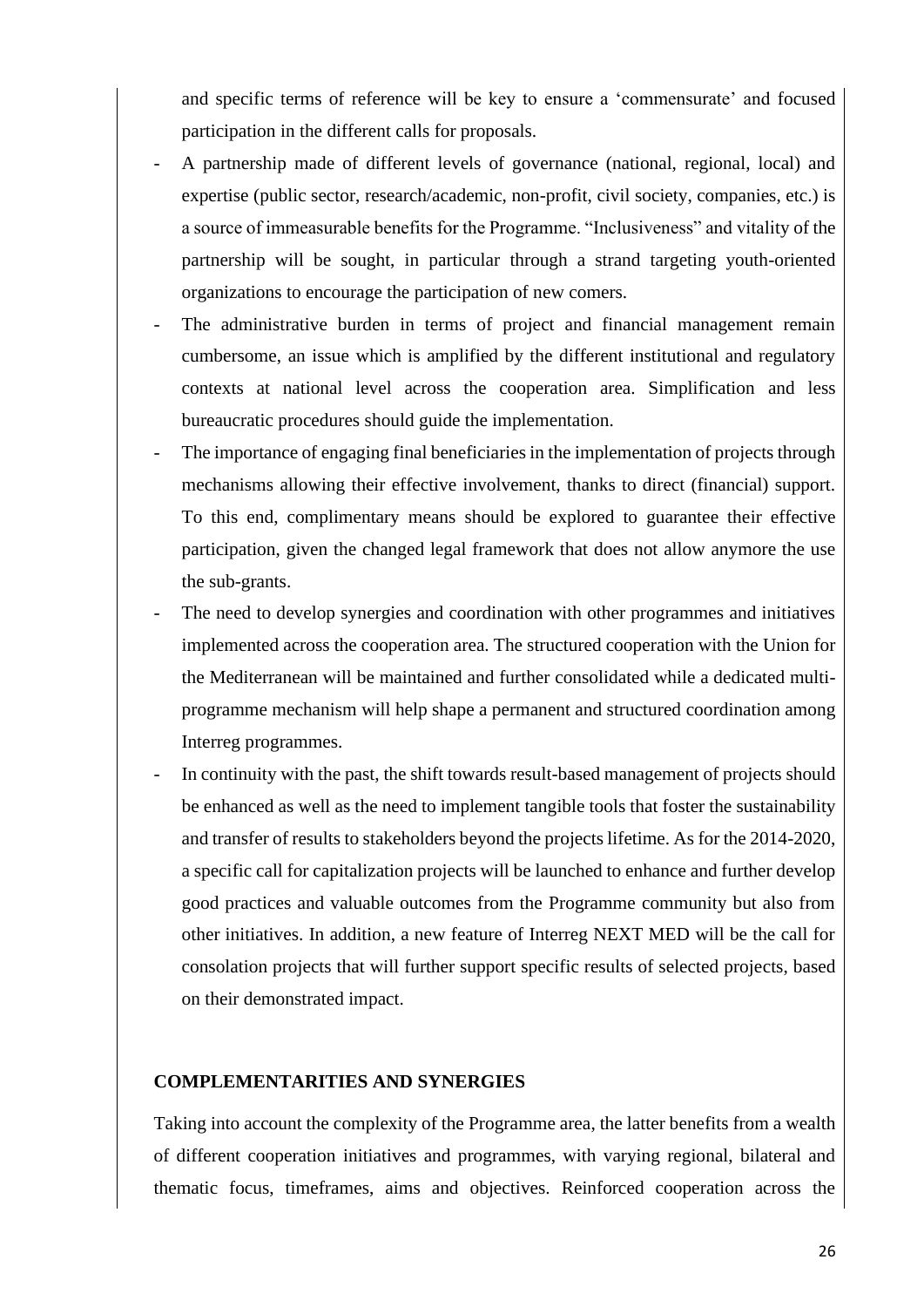Mediterranean requires that new opportunities for participation, synergies and complementarities are identified and promoted across the different initiatives and actors to achieve a higher impact, added value and more integrated interventions. The coordination and synergies with other Programmes and initiatives aims at achieving sustainable interventions, in particular among Interreg programmes in the Mediterranean, by sharing and building on the knowledge they produce/ed. The establishment of a multiprogramme coordination mechanism is required in relation to planning, design, implementation, and communication to enable and enhance long term strategic and sustainable integration. The Interreg NEXT MED Programme will be part of a pilot initiative on sustainable tourism in its wider understanding and/or any other relevant sector/s for the Programme. This mechanism will involve different Interreg Programmes, in order to identify, share with the different initiatives and stakeholders and boost the results of the different projects implemented in the Mediterranean through its already consolidated capitalization process. The Managing Authority will actively involve the National Contact Points for the identification and consultation of the concerned stakeholders.

**1.3. Justification for the selection of policy objectives and the Interreg-specific objectives, corresponding priorities, specific objectives and the forms of support, addressing, where appropriate, missing links in cross-border infrastructure**

Reference: point (c) of Article 17(3)

Table 1

| policy<br>Selected<br>objective or selected<br>Interreg-specific<br>objective                                                                                                                                                  | Selected specific<br>objective [2 000<br>per objective]                                                                                                                                                | Priority                                                 | Justification for selection [2000 per<br>objective]                                                                                                                                                                                                                                                                                                                                                                                                                                                                           |
|--------------------------------------------------------------------------------------------------------------------------------------------------------------------------------------------------------------------------------|--------------------------------------------------------------------------------------------------------------------------------------------------------------------------------------------------------|----------------------------------------------------------|-------------------------------------------------------------------------------------------------------------------------------------------------------------------------------------------------------------------------------------------------------------------------------------------------------------------------------------------------------------------------------------------------------------------------------------------------------------------------------------------------------------------------------|
| PO 1<br>$\overline{A}$<br>more<br>competitive<br>and<br>smarter Europe (and<br>Neighbourhood)<br>its<br>promoting<br>by<br>innovative and smart<br>economic<br>transformation<br>and<br><b>ICT</b><br>regional<br>connectivity | SO <sub>1</sub><br>1.1<br>Developing<br>and<br>enhancing<br>research<br>and<br>innovation<br>capacities and the<br>uptake<br>of<br>advanced<br>technologies<br>$\lceil 2 \rceil$<br>000 per objective] | A more<br>competitive<br>and<br>smarter<br>Mediterranean | Innovative smart economic and<br>digital transformation is critical in<br>the Mediterranean area, especially<br>in the context of the recovery. The<br>Mediterranean is expected to be one<br>of the worst hit areas in terms of the<br>economic impact of the COVID-19<br>pandemic, and all of the partners<br>countries are expected to show<br>significant downturns in their GDP<br>and employment figures. Research<br>and innovation are crucial to the<br>creation of new jobs, to foster<br>economic<br>growth<br>and |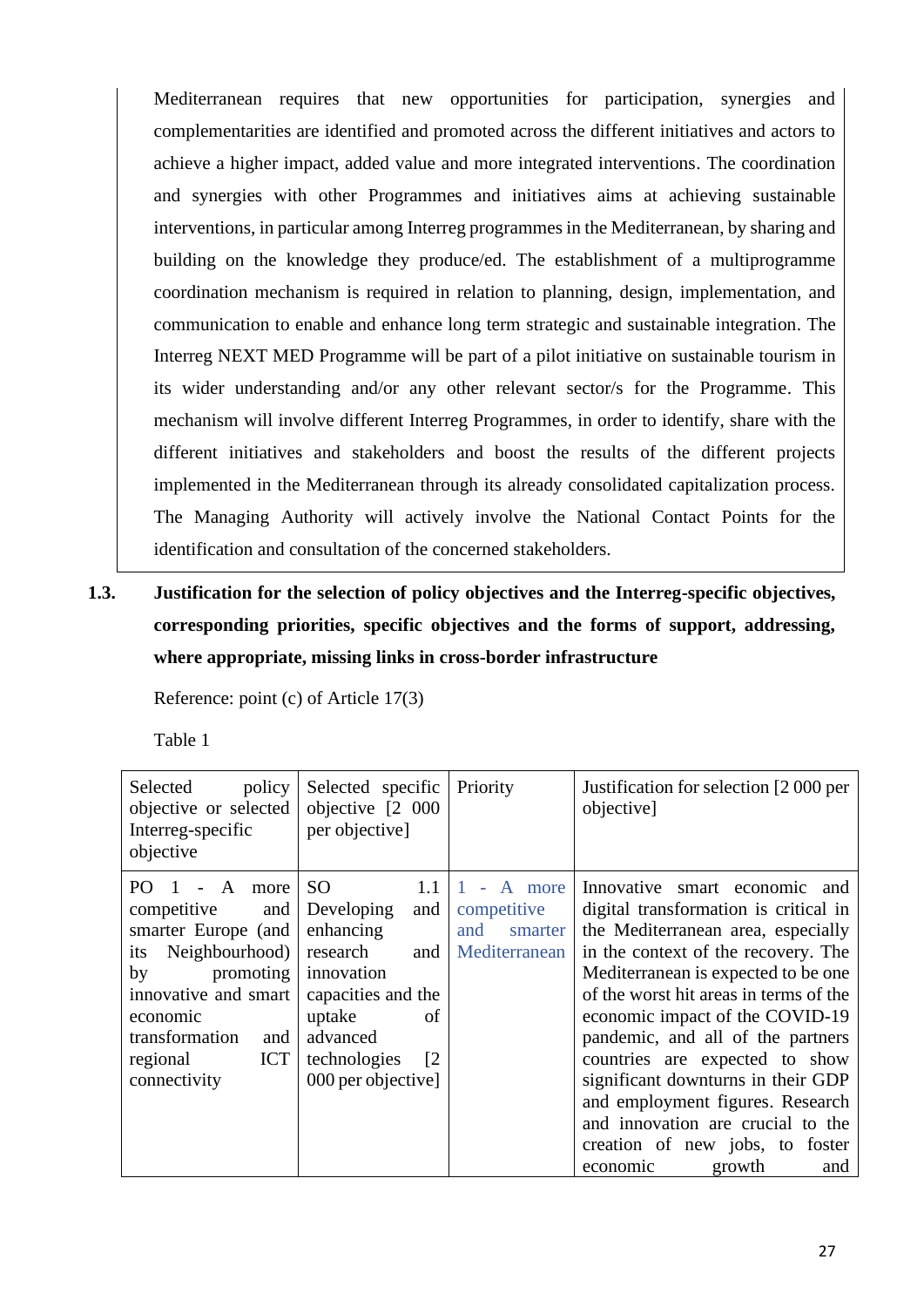|                                                                                                                                                                                                                       |                                                                                                                                                                                                   |                                                              | competitiveness and to ensure a<br>sustainable and resilient recovery.<br>NEXT<br>The<br>Interreg<br><b>MED</b><br>Programme area is characterised by<br>a low level of expenditure on, and<br>employment<br>research<br>in,<br>and<br>The<br>development<br>generally.<br>region's economic actors<br>lack<br>success in commercialisation of<br>innovation<br>and<br>entering<br>new<br>markets.<br>However, there are also significant<br>variations across the programming<br>area in terms of research and<br>innovation capacity, intensity and<br>culture, the quality of innovation<br>and the existence of science and<br>technology clusters. The region<br>includes countries and regions that<br>are world leaders in R&D as well as<br>others with very low capabilities.<br>SO1.1 will enable the promotion of<br>transnational technological testing<br>and development, networking and<br>collaboration<br>for<br>and<br>hence<br>potential<br>convergence<br>in<br>performance<br>the<br>across<br>Mediterranean. Common areas of<br>specialisation can provide the basis<br>for R&I and business-academia<br>collaboration that<br>responds<br>to<br>business needs and societal and<br>environmental issues, including the<br>green transition. |
|-----------------------------------------------------------------------------------------------------------------------------------------------------------------------------------------------------------------------|---------------------------------------------------------------------------------------------------------------------------------------------------------------------------------------------------|--------------------------------------------------------------|--------------------------------------------------------------------------------------------------------------------------------------------------------------------------------------------------------------------------------------------------------------------------------------------------------------------------------------------------------------------------------------------------------------------------------------------------------------------------------------------------------------------------------------------------------------------------------------------------------------------------------------------------------------------------------------------------------------------------------------------------------------------------------------------------------------------------------------------------------------------------------------------------------------------------------------------------------------------------------------------------------------------------------------------------------------------------------------------------------------------------------------------------------------------------------------------------------------------------------------------------------------------|
| PO<br>$1 - A$<br>more<br>competitive<br>and<br>smarter Europe (and<br>Neighbourhood)<br>its<br>promoting<br>by<br>innovative and smart<br>economic<br>transformation<br>and<br>regional<br><b>ICT</b><br>connectivity | 1.3<br><sub>SO</sub><br>Enhancing<br>sustainable<br>growth<br>and<br>competitiveness<br>of MSMEs and<br>job creation<br>in<br>MSME <sub>s</sub> ,<br>including<br>by<br>productive<br>investments | 1 - A more<br>competitive<br>and<br>smarter<br>Mediterranean | Form of support: grants<br>One of the biggest challenges for<br>the programme area is the need to<br>ensure new entrants to the labour<br>employment<br>market<br>find<br>can<br>opportunities. MSMEs have the<br>potential to be key drivers in the<br>absorption of young people and<br>enable<br>and<br>women<br>$\mathbf{a}$<br>more<br>sustainable and inclusive growth<br>model for the region, as they create<br>more than 80% of jobs. The<br>Mediterranean<br>space<br>needs<br>to<br>develop a more vibrant, skilled,<br>entrepreneurial and resilient private<br>sector that enjoy good quality<br>business services and a supportive                                                                                                                                                                                                                                                                                                                                                                                                                                                                                                                                                                                                                   |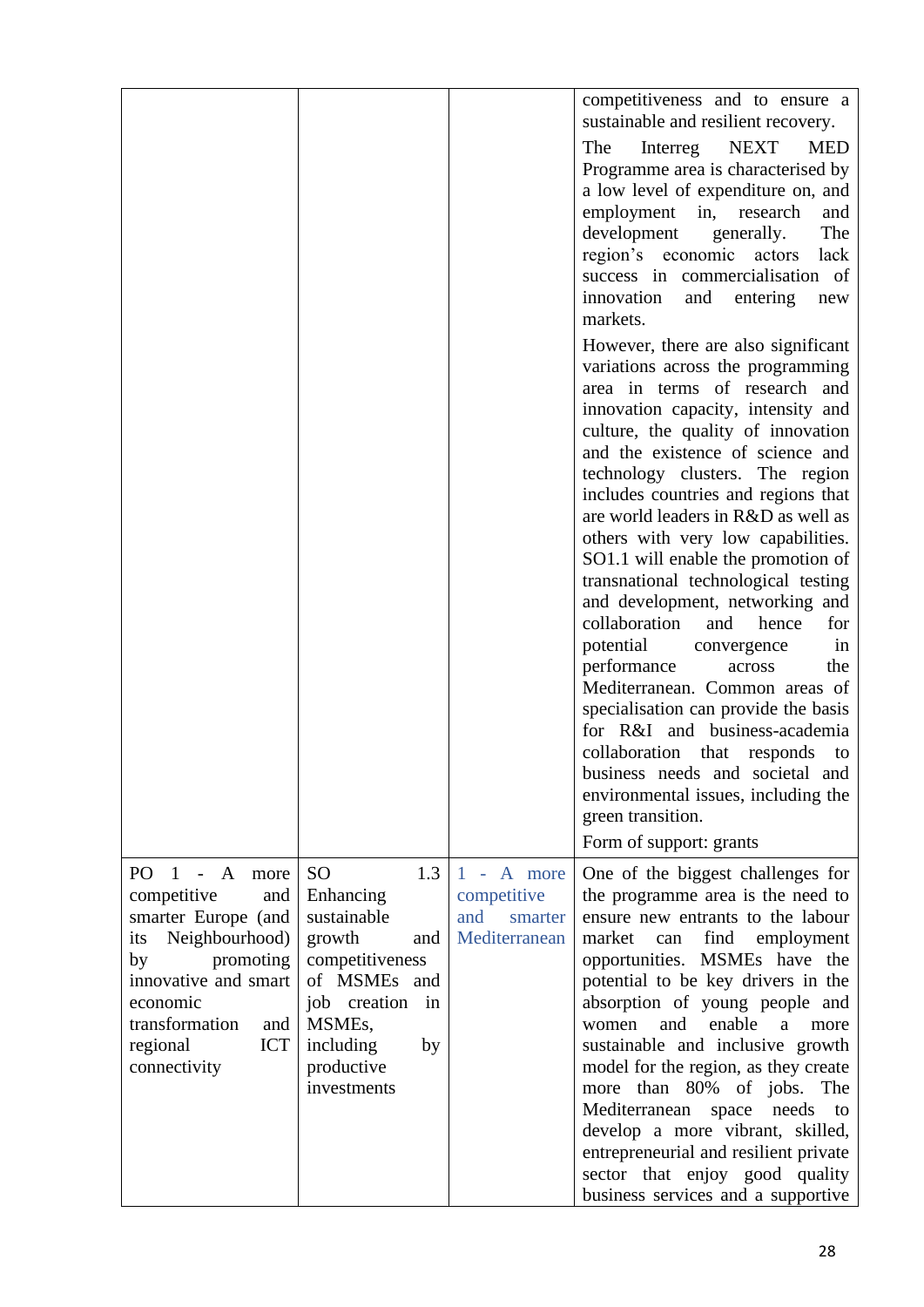|                                                                                                                                                                                                                                                                                                                                                                                                                           |                                                                                                                     |                                                                | business environment. Across the<br>region, (M)SMEs lack management<br>and networking skills, innovative<br>capacity and the ability to operate<br>internationally and participate in<br>value<br>chains.<br>global<br>The<br>unemployment<br>pool<br>contains<br>significant numbers of<br>recent<br>graduates and enabling a start-up<br>culture<br>and<br>improving<br>entrepreneurship is a vital step in<br>incorporating young people into the<br>labour market and hence in reducing<br>the risk of brain drain and the loss of<br>skilled young people.<br>highly<br>Support to (M)SMEs should ensure<br>their increased competitiveness,<br>innovativeness,<br>internationalisation, growth<br>and<br>adaptability. Digital transformation<br>can improve (M)SMEs resilience<br>and reduce barriers to entering self-<br>employment or the labour force.<br>Form of support: grants                                                                                  |
|---------------------------------------------------------------------------------------------------------------------------------------------------------------------------------------------------------------------------------------------------------------------------------------------------------------------------------------------------------------------------------------------------------------------------|---------------------------------------------------------------------------------------------------------------------|----------------------------------------------------------------|-------------------------------------------------------------------------------------------------------------------------------------------------------------------------------------------------------------------------------------------------------------------------------------------------------------------------------------------------------------------------------------------------------------------------------------------------------------------------------------------------------------------------------------------------------------------------------------------------------------------------------------------------------------------------------------------------------------------------------------------------------------------------------------------------------------------------------------------------------------------------------------------------------------------------------------------------------------------------------|
| PO 2 - A greener,<br>low-carbon<br>transitioning towards<br>a net zero carbon<br>and<br>economy<br>resilient Europe (and<br>Neighbourhood)<br>its<br>by promoting clean<br>fair<br>and<br>energy<br>transition, green and<br>blue investment, the<br>circular<br>economy,<br>climate<br>change<br>mitigation<br>and<br>adaptation,<br>risk<br>prevention<br>and<br>and<br>management,<br>sustainable<br>urban<br>mobility | SO 2.1 Promoting<br>energy efficiency<br>and<br>reducing<br>greenhouse<br>gas<br>emissions [2 000<br>per objective] | 2 - A greener,<br>low-carbon<br>and resilient<br>Mediterranean | The Mediterranean is a geographic<br>area with intense human activity<br>over millennia. The environment is<br>constantly<br>subject to<br>several<br>pressures accentuated by economic<br>growth, an increasing population<br>and rising resources consumption.<br>A very large share of the energy<br>used in the region stems from fossil<br>sources. Clean energy and the<br>transition to a low carbon economy<br>still have a long way to go. The<br>competition from abundant and<br>cheap fossil fuels, poor energy<br>insufficient<br>efficiency,<br>infrastructure<br>for alternative fuels and the still<br>evolving institutional framework on<br>renewable energies being<br>the<br>biggest obstacles towards<br>this<br>transition.<br>Focusing on SO 2.1 will allow the<br>programme area to reconsider its<br>priorities<br>energy<br>and<br>the<br>alternatives for a low<br>carbon<br>economy, developing a strategic<br>framework ranging from strategical |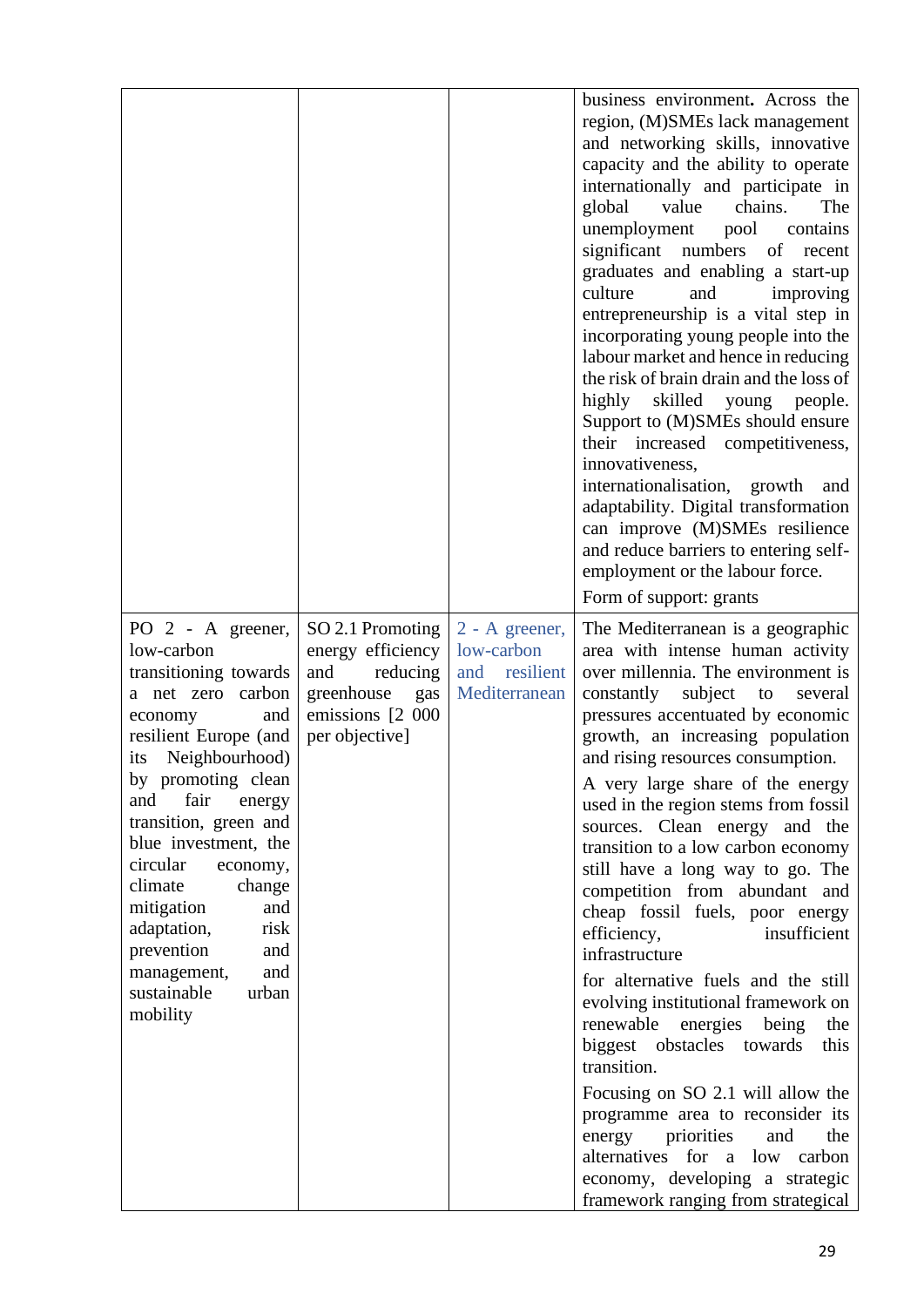|                                                                                                                                                                                                                                                                                                                                                                                                                          |                                                                                                                                                                                                                            |                                                                | decisions to small scale applications<br>adaptations<br>of<br>existing<br>and<br>technical solutions.<br>Form of support: grants                                                                                                                                                                                                                                                                                                                                                                                                                                                                                                                                                                                                                                                                                                                                                                                                                                                                                                                                                                                                                                                                                                                                                                                                                                                                                                                                                                                                                                                                                                                                                                                 |
|--------------------------------------------------------------------------------------------------------------------------------------------------------------------------------------------------------------------------------------------------------------------------------------------------------------------------------------------------------------------------------------------------------------------------|----------------------------------------------------------------------------------------------------------------------------------------------------------------------------------------------------------------------------|----------------------------------------------------------------|------------------------------------------------------------------------------------------------------------------------------------------------------------------------------------------------------------------------------------------------------------------------------------------------------------------------------------------------------------------------------------------------------------------------------------------------------------------------------------------------------------------------------------------------------------------------------------------------------------------------------------------------------------------------------------------------------------------------------------------------------------------------------------------------------------------------------------------------------------------------------------------------------------------------------------------------------------------------------------------------------------------------------------------------------------------------------------------------------------------------------------------------------------------------------------------------------------------------------------------------------------------------------------------------------------------------------------------------------------------------------------------------------------------------------------------------------------------------------------------------------------------------------------------------------------------------------------------------------------------------------------------------------------------------------------------------------------------|
| PO2 - A greener,<br>low-carbon<br>transitioning towards<br>a net zero carbon<br>and<br>economy<br>resilient Europe (and<br>Neighbourhood)<br>its<br>by promoting clean<br>fair<br>and<br>energy<br>transition, green and<br>blue investment, the<br>circular<br>economy,<br>climate<br>change<br>mitigation<br>and<br>adaptation,<br>risk<br>prevention<br>and<br>management,<br>and<br>sustainable<br>urban<br>mobility | SO 2.4 Promoting<br>climate<br>change<br>adaptation<br>and<br>disaster<br>risk<br>prevention<br>and<br>resilience, taking<br>into account eco-<br>based<br>system<br>approaches<br>$\lceil 2 \rceil$<br>000 per objective] | 2 - A greener,<br>low-carbon<br>and resilient<br>Mediterranean | While climate change mitigation,<br>renewable energy sources<br>and<br>energy efficiency have found their<br>place in the political agendas of the<br>programme area, climate change<br>adaptation remains a challenge and<br>its importance is not yet fully<br>understood.<br>Directly linked to climate change<br>adaptation are also the aspects of<br>risk<br>prevention<br>and<br>risk<br>management; hazards will change<br>rapidly in intensity and frequency;<br>new hazards will appear<br>and<br>familiar hazards will become more<br>dynamic or even unpredictable.<br>The programme area is in a<br>transition zone and is already<br>characterised by distinct north-<br>south and winter-summer contrasts<br>regarding for example rainfall and<br>water availability.<br>These inequalities will be made<br>more extreme by climate change;<br>even a small temperature rise will<br>have a non-linear decrease of<br>rainfall. This will trigger new risks<br>agriculture,<br>(in<br>water<br>supply,<br>pollution<br>and<br>contamination,<br>biodiversity etc.) that the partner<br>states need to prevent or manage.<br>Moreover, many sectors which are<br>dominant<br>in<br>the<br>like<br>area<br>agriculture, fisheries and tourism<br>are marginally resilient and are also<br>expected to be severely affected by<br>climate change. Increasing climate<br>resilience, adaptation capacity and<br>risk prevention and management<br>capabilities is thus key to the<br>Mediterranean states.<br>Focusing on SO 2.4 will allow the<br>programme area on the one hand to<br>raise awareness on the fragility of<br>the ecosystems, biodiversity, and<br>manmade environment and the hard |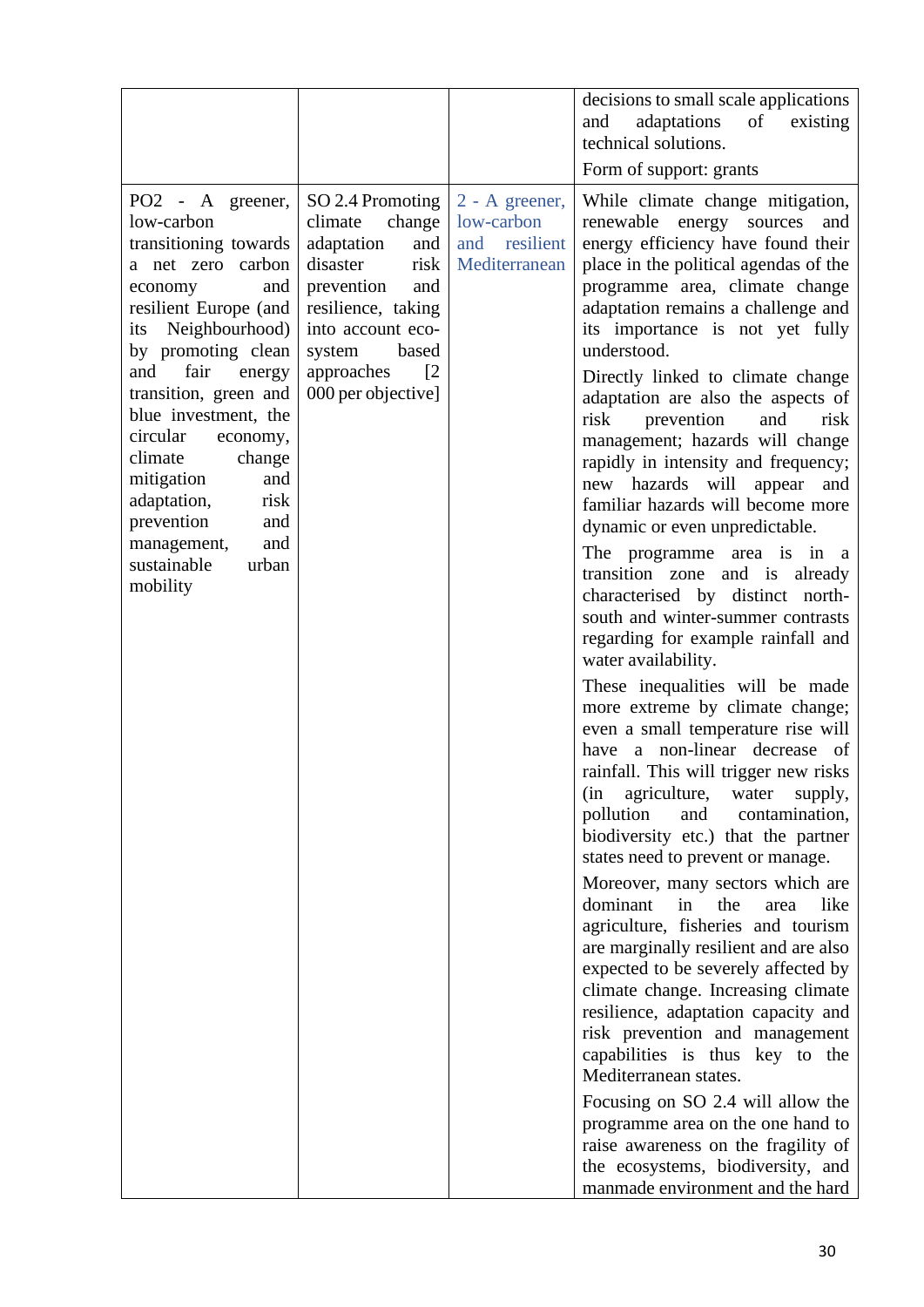|                                                                                                                                                                                                                                                                                                                                                                                                                          |                                                                                                                             |                                                                | and relatively short-term expected<br>impact and on the other to address<br>climate change adaptation in a<br>cross-cutting,<br>multilevel<br>and<br>multisector<br>bringing<br>manner<br>together issues like architecture,<br>spatial planning, business support,<br>water management and local,<br>regional and national authorities<br>Form of support: grants                                                                                                                                                                                                                                                                                                                                                                                                                                                                                                                                                                                                                                                                                                                                                                                                                                                                                  |
|--------------------------------------------------------------------------------------------------------------------------------------------------------------------------------------------------------------------------------------------------------------------------------------------------------------------------------------------------------------------------------------------------------------------------|-----------------------------------------------------------------------------------------------------------------------------|----------------------------------------------------------------|-----------------------------------------------------------------------------------------------------------------------------------------------------------------------------------------------------------------------------------------------------------------------------------------------------------------------------------------------------------------------------------------------------------------------------------------------------------------------------------------------------------------------------------------------------------------------------------------------------------------------------------------------------------------------------------------------------------------------------------------------------------------------------------------------------------------------------------------------------------------------------------------------------------------------------------------------------------------------------------------------------------------------------------------------------------------------------------------------------------------------------------------------------------------------------------------------------------------------------------------------------|
| PO2 - A greener,<br>low-carbon<br>transitioning towards<br>a net zero carbon<br>and<br>economy<br>resilient Europe (and<br>Neighbourhood)<br>its<br>by promoting clean<br>fair<br>and<br>energy<br>transition, green and<br>blue investment, the<br>circular<br>economy,<br>climate<br>change<br>mitigation<br>and<br>adaptation,<br>risk<br>prevention<br>and<br>management,<br>and<br>sustainable<br>urban<br>mobility | SO 2.5 Promoting<br>access to water<br>and<br>sustainable<br>water<br>management<br>$\lceil 2 \rceil$<br>000 per objective] | 2 - A greener,<br>low-carbon<br>and resilient<br>Mediterranean | Closely related to climate change<br>and resources consumption is the<br>topic of water use and water<br>resources management.<br>Water resources in the area are<br>unevenly distributed and are subject<br>to constant extraction beyond the<br>natural replenishment level. Trends<br>indicate that demand will still grow,<br>despite several, yet piecemeal,<br>water efficiency efforts.<br>Water infrastructure, while able to<br>supply the population with safe<br>water, lacks efficiency and is<br>outdated. Wastewater collection<br>and treatment however lack behind;<br>growing urban areas and agriculture<br>extreme<br>pressure<br>and<br>pose<br>uncontrolled<br>discharges,<br>groundwater<br>and coastal<br>areas<br>overload<br>with<br>nutrients<br>and<br>hazardous spills are and will remain<br>an issue.<br>Focusing on SO 2.5 will allow the<br>programme area on the one hand to<br>raise awareness on the issues caused<br>by scarce water resources, increased<br>pollution, inefficient distribution<br>and poor waste water management<br>and on the other develop capacity<br>integrated<br>for<br>water<br>cycle<br>including<br>the<br>management<br>rehabilitation of water bodies.<br>Form of support: grants |
| PO2 - A greener,<br>low-carbon<br>transitioning towards<br>a net zero carbon<br>economy<br>and<br>resilient Europe (and                                                                                                                                                                                                                                                                                                  | SO 2.6 Promoting<br>the transition to a<br>circular<br>and<br>resource efficient<br>economy [2 000<br>per objective]        | 2 - A greener,<br>low-carbon<br>and resilient<br>Mediterranean | The programme area is an area of<br>relative growth. While the north<br>slowly demonstrates decoupling,<br>the<br>south<br>remains<br>resource-<br>demanding. To an extent resource-<br>demanding and polluting industries                                                                                                                                                                                                                                                                                                                                                                                                                                                                                                                                                                                                                                                                                                                                                                                                                                                                                                                                                                                                                          |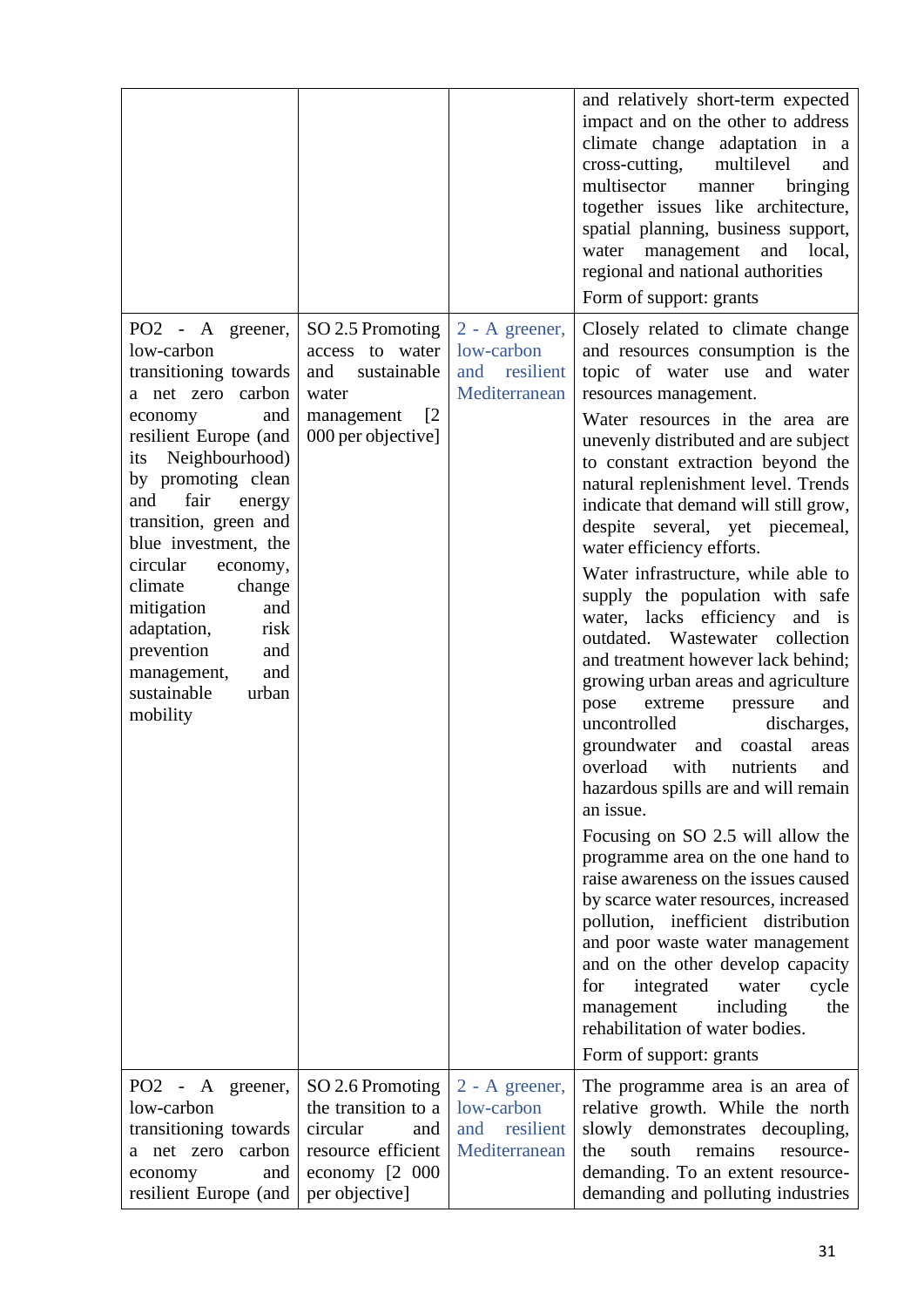| Neighbourhood)<br>its<br>by promoting clean<br>fair<br>and<br>energy<br>transition, green and<br>blue investment, the<br>circular<br>economy,<br>climate<br>change<br>mitigation<br>and<br>adaptation,<br>risk<br>prevention<br>and<br>and<br>management,<br>sustainable<br>urban<br>mobility |                                                                                                                                                                                                                                                                                                                                           |                                                             | have moved from the north to the<br>south.<br>Increasing resource consumption is<br>linked to the generation of waste;<br>overall the trend is rising. Even<br>waste management<br>where<br>and<br>recycling is implemented, "rebound<br>effects" apply. Landfill disposal<br>remains a mainstay in the region<br>with many negative impacts.<br>Focusing on SO 2.6 allows the<br>programme area to board on the EU<br>concept of circular economy aiming<br>at eliminating waste and promoting<br>the continuous use of resources.<br>Circular economy is relevant to a<br>large number of sectors but it is also<br>crucial<br>tourism,<br>where<br>to<br>decoupling is feasible and desirable<br>by the target groups. Circular<br>economy allows for interventions in<br>every stage of the resource use cycle<br>(extraction, processing, use, re-use<br>and disposal) and reduce the load<br>along the chain with the ultimate<br>goal of minimising final disposals.<br>Form of support: grants |
|-----------------------------------------------------------------------------------------------------------------------------------------------------------------------------------------------------------------------------------------------------------------------------------------------|-------------------------------------------------------------------------------------------------------------------------------------------------------------------------------------------------------------------------------------------------------------------------------------------------------------------------------------------|-------------------------------------------------------------|--------------------------------------------------------------------------------------------------------------------------------------------------------------------------------------------------------------------------------------------------------------------------------------------------------------------------------------------------------------------------------------------------------------------------------------------------------------------------------------------------------------------------------------------------------------------------------------------------------------------------------------------------------------------------------------------------------------------------------------------------------------------------------------------------------------------------------------------------------------------------------------------------------------------------------------------------------------------------------------------------------|
| PO 4 - A more social<br>and inclusive Europe<br>its<br>(and<br>Neighbourhood)<br>implementing<br>the<br>European Pillar<br>of<br><b>Social Rights</b>                                                                                                                                         | SO 4.2 Improving<br>equal access to<br>inclusive<br>and<br>quality services in<br>education,<br>training<br>and<br>lifelong<br>learning<br>through<br>developing<br>accessible<br>infrastructure,<br>including<br>by<br>fostering<br>resilience<br>for<br>distance and on-<br>line<br>education<br>and training [2]<br>000 per objective] | $3 - A$ more<br>social<br>and<br>inclusive<br>Mediterranean | Social disparities, social exclusion<br>and inequalities in opportunity are<br>increasing across the programme<br>area. A growing portion of the<br>population is at risk unemployment,<br>poverty<br>and social exclusion,<br>especially vulnerable groups, and<br>there is a significant rural/urban<br>divide in relation to the quality of<br>and<br>access<br>to<br>services,<br>infrastructure and education and<br>employment opportunities. Young<br>people,<br>and<br>women<br>rural<br>populations are amongst those most<br>disadvantaged.<br>SO 4.2 can support the reduction of<br>inequalities in<br>access<br>to<br>and<br>completion of quality education,<br>training and learning opportunities.<br>Equal access to education and<br>training supports social mobility                                                                                                                                                                                                               |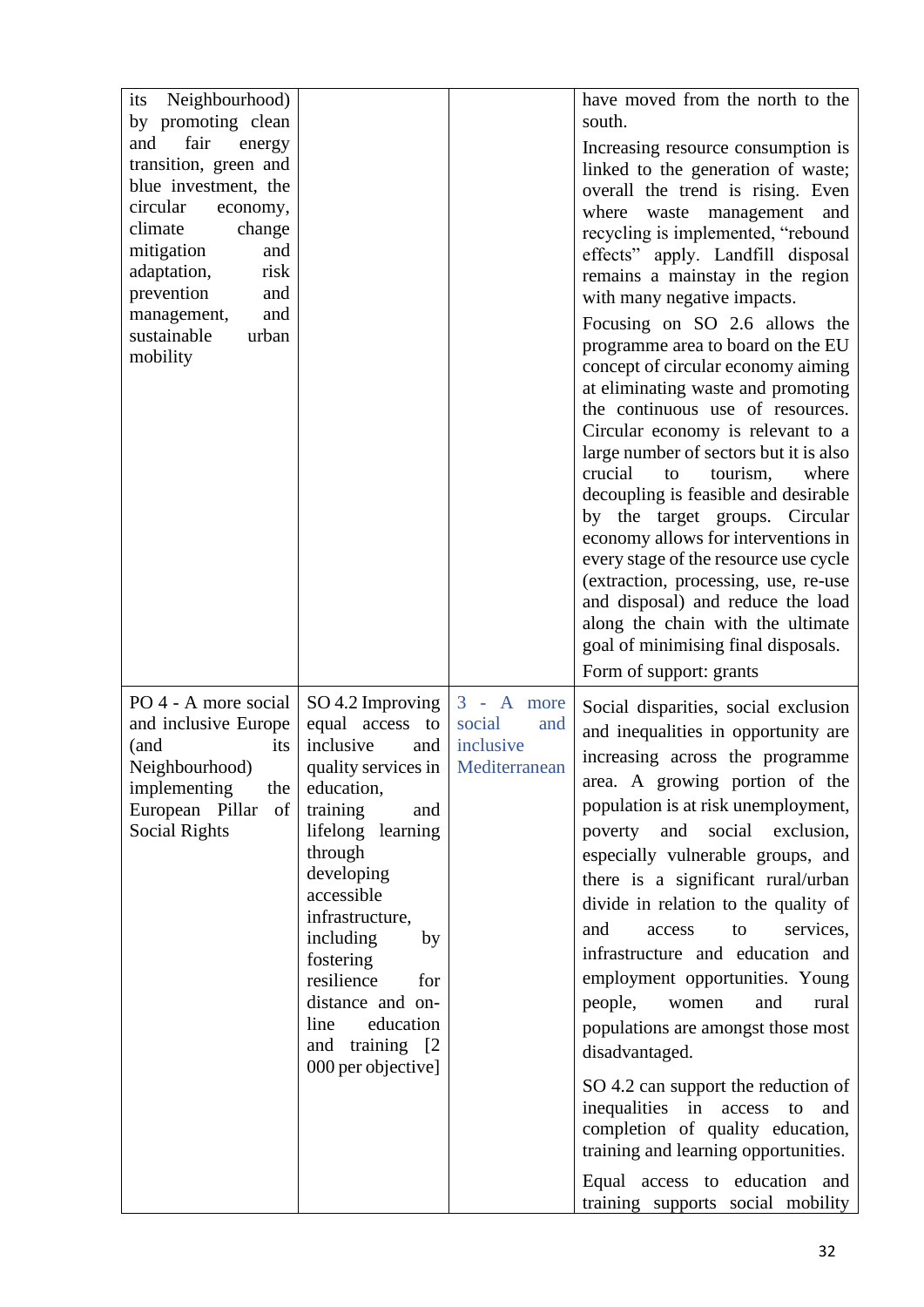|                                                                                                                                                |                                                                                                                                                      |                                                                | and the reduction of poverty and<br>inequalities.                                                                                                                                                                                                                                                                                                                                                                                                                                                                                                                                          |
|------------------------------------------------------------------------------------------------------------------------------------------------|------------------------------------------------------------------------------------------------------------------------------------------------------|----------------------------------------------------------------|--------------------------------------------------------------------------------------------------------------------------------------------------------------------------------------------------------------------------------------------------------------------------------------------------------------------------------------------------------------------------------------------------------------------------------------------------------------------------------------------------------------------------------------------------------------------------------------------|
|                                                                                                                                                |                                                                                                                                                      |                                                                | Lower educational attainment is a<br>for<br>significant<br>risk<br>factor<br>disengagement from the labour<br>market, and the programme area<br>needs to create a workforce that can<br>contribute<br>competitiveness,<br>to<br>innovation, and growth.                                                                                                                                                                                                                                                                                                                                    |
|                                                                                                                                                |                                                                                                                                                      |                                                                | Unemployment can also reflect<br>mismatches between<br>skills<br>and<br>labour<br>market<br>requirements,<br>especially in the context of the green<br>digital<br>transitions,<br>and<br>new<br>technologies, industrial transition<br>and the transformation of work.<br>Education and training will need to<br>meet emerging green and blue skills<br>needs and reflect changing job<br>profiles. Continuous<br>workforce<br>adaptation through up-skilling and<br>re-skilling is key to preventing<br>unemployment in a context of<br>green, digital<br>and<br>sectoral<br>transitions. |
|                                                                                                                                                |                                                                                                                                                      |                                                                | Unequal<br>quality<br>access to<br>broadband<br>IT<br>connectivity,<br>equipment and digital learning<br>disadvantages certain groups, such<br>as learners from disadvantaged or<br>rural backgrounds and refugees<br>with adequate access to the Internet,<br>equipment<br>learning<br><b>or</b><br>opportunities,<br>E-learning<br>could<br>potentially<br>provide<br>new<br>opportunities for learners in rural<br>and remote areas and for other<br>disadvantaged groups,<br>reducing<br>regional disparities and increasing<br>regional resilience.<br>Form of support: grants        |
|                                                                                                                                                |                                                                                                                                                      |                                                                |                                                                                                                                                                                                                                                                                                                                                                                                                                                                                                                                                                                            |
| PO 4 - A more social<br>and inclusive Europe<br>(and<br>its<br>Neighbourhood)<br>implementing<br>the<br>European Pillar<br>of<br>Social Rights | SO 4.5 Ensuring<br>equal access to<br>health care<br>and<br>fostering<br>resilience<br>of<br>health<br>systems,<br>including primary<br>and<br>care, | $3 -$<br>A more<br>social<br>and<br>inclusive<br>Mediterranean | The COVID-19 health crisis has<br>exposed some of the frailties and<br>vulnerabilities of the health and<br>social care<br>the<br>sectors<br>across<br>programme area and highlighted the<br>disproportionate impact of a health<br>disadvantaged<br>emergency<br>${\rm on}$<br>groups. There is variable access to                                                                                                                                                                                                                                                                        |
|                                                                                                                                                | the<br>promoting                                                                                                                                     |                                                                | health facilities and timely quality                                                                                                                                                                                                                                                                                                                                                                                                                                                                                                                                                       |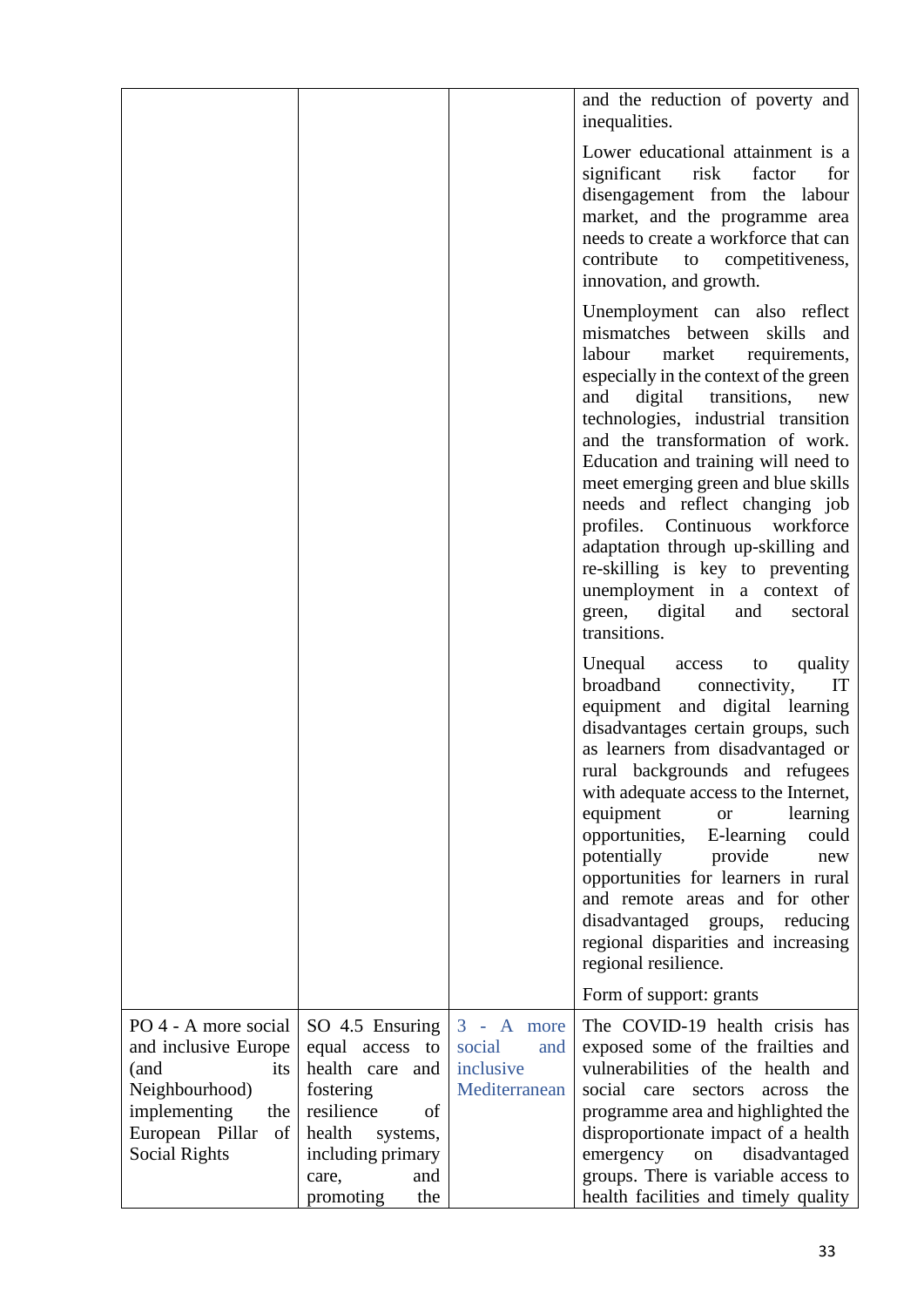|                                                                                     | transition<br>from<br>institutional<br>to<br>family-<br>and<br>community-<br>based care [2 000<br>per objective]                   |                                                                          | healthcare and varying resilience<br>and preparedness of the sector in<br>terms of prevention, protection,<br>response, and recovery from an<br>emergency.<br>Health is a key factor in regional<br>development and competitiveness<br>and in the reduction of economic<br>and social equalities and improved<br>labour productivity. Rural, remote<br>and less-densely populated areas<br>suffer from reduced access to<br>services and lower levels of health<br>workers. The S.O provides the<br>opportunity to develop innovative<br>or pilot digital e-health and tele-<br>health solutions or cross-border<br>services that would address the<br>inequalities across the programme<br>area and improve the delivery and<br>efficiency of<br>public<br>service<br>delivery. Cross-border training and<br>sharing of knowledge and resources<br>can equally improve the resilience<br>of the sector and the wider<br>community/civil society in their<br>ability to prepare and adapt to |
|-------------------------------------------------------------------------------------|------------------------------------------------------------------------------------------------------------------------------------|--------------------------------------------------------------------------|----------------------------------------------------------------------------------------------------------------------------------------------------------------------------------------------------------------------------------------------------------------------------------------------------------------------------------------------------------------------------------------------------------------------------------------------------------------------------------------------------------------------------------------------------------------------------------------------------------------------------------------------------------------------------------------------------------------------------------------------------------------------------------------------------------------------------------------------------------------------------------------------------------------------------------------------------------------------------------------------|
|                                                                                     |                                                                                                                                    |                                                                          | COVID<br>and<br>post-COVID                                                                                                                                                                                                                                                                                                                                                                                                                                                                                                                                                                                                                                                                                                                                                                                                                                                                                                                                                                   |
|                                                                                     |                                                                                                                                    |                                                                          | challenges and scenarios.                                                                                                                                                                                                                                                                                                                                                                                                                                                                                                                                                                                                                                                                                                                                                                                                                                                                                                                                                                    |
|                                                                                     |                                                                                                                                    |                                                                          | Form of support: grants                                                                                                                                                                                                                                                                                                                                                                                                                                                                                                                                                                                                                                                                                                                                                                                                                                                                                                                                                                      |
| ISO 1 - Interreg-<br>specific objective of a<br>better<br>cooperation<br>governance | <b>ISO</b><br>1.6<br>Other<br>actions to support<br>better<br>cooperation<br>governance<br>$\lceil 2 \rceil$<br>000 per objective] | 4 - A better<br>cooperation<br>governance<br>for<br>the<br>Mediterranean | The Mediterranean programme area<br>is facing significant economic,<br>environmental and social challenges<br>which can be identified, defined and<br>addressed more fully<br>through<br>activities.<br>Public<br>cooperation<br>administration, citizens, research<br>bodies and civil society across must<br>be able to exchange experiences,<br>jointly identify, understand and<br>determine common solutions to<br>common problems and transfer<br>good practice in line with their<br>individual<br>/ territorial<br>needs,<br>reflecting<br>the<br>diversity<br>of<br>approaches, contexts and actors.<br>Networking,<br>training,<br>communication and dissemination<br>activities<br>will<br>improve<br>the<br>administrative, institutional<br>and<br>management capacity of the various<br>and<br>their<br>design<br>actors<br>and                                                                                                                                                |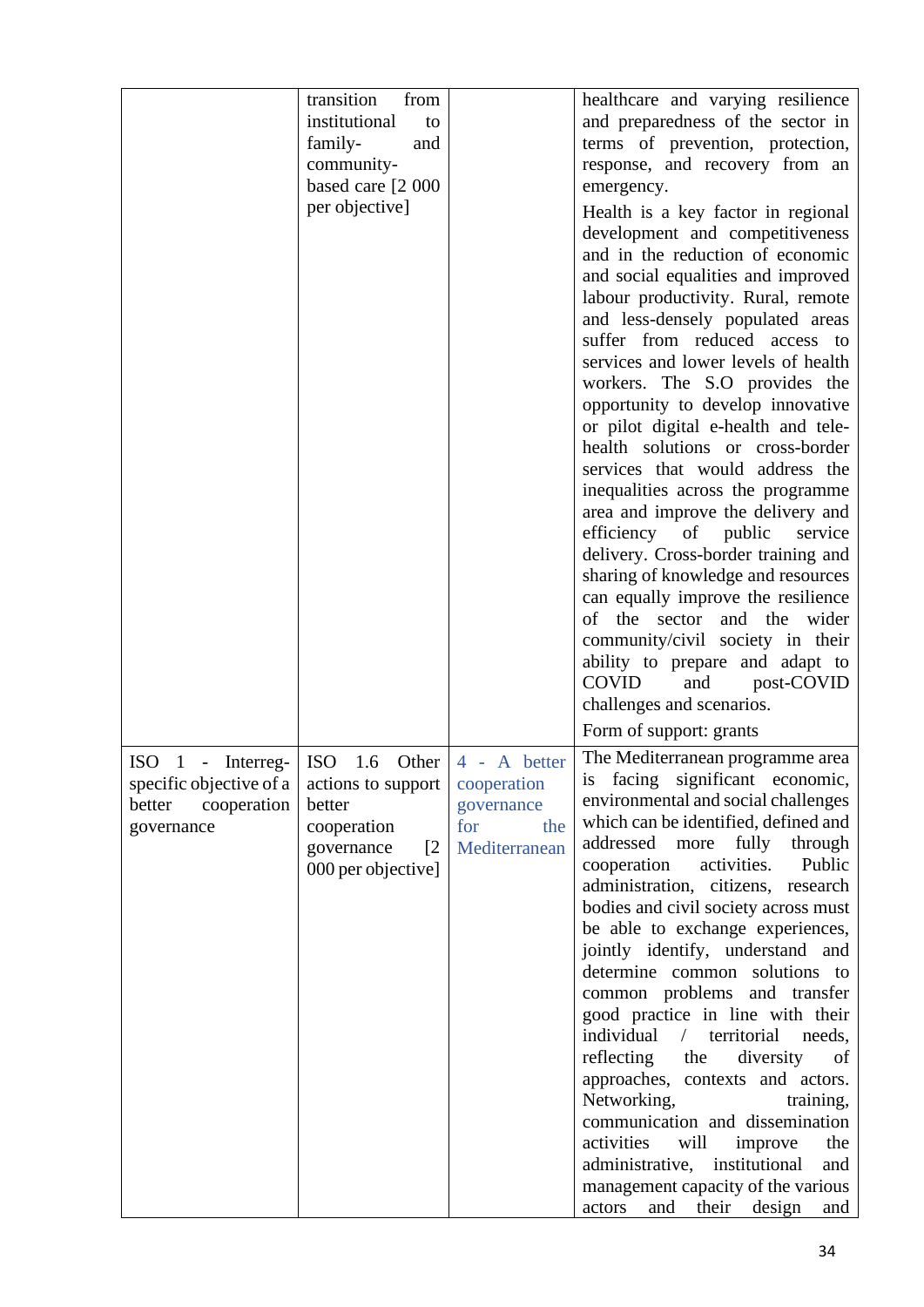| implementation of cooperation<br>activities, strategies and solutions |
|-----------------------------------------------------------------------|
| improving local<br>governance                                         |
| processes and public action impact                                    |
| and reach. Synergies across the<br>different stakeholders need to be  |
|                                                                       |
| identified earlier and enhanced or                                    |
| built upon, including through the                                     |
| development of shared tools and                                       |
| services that contribute to improve                                   |
| policy making processes<br>and                                        |
| delivery of public services.                                          |
| Form of support: grants                                               |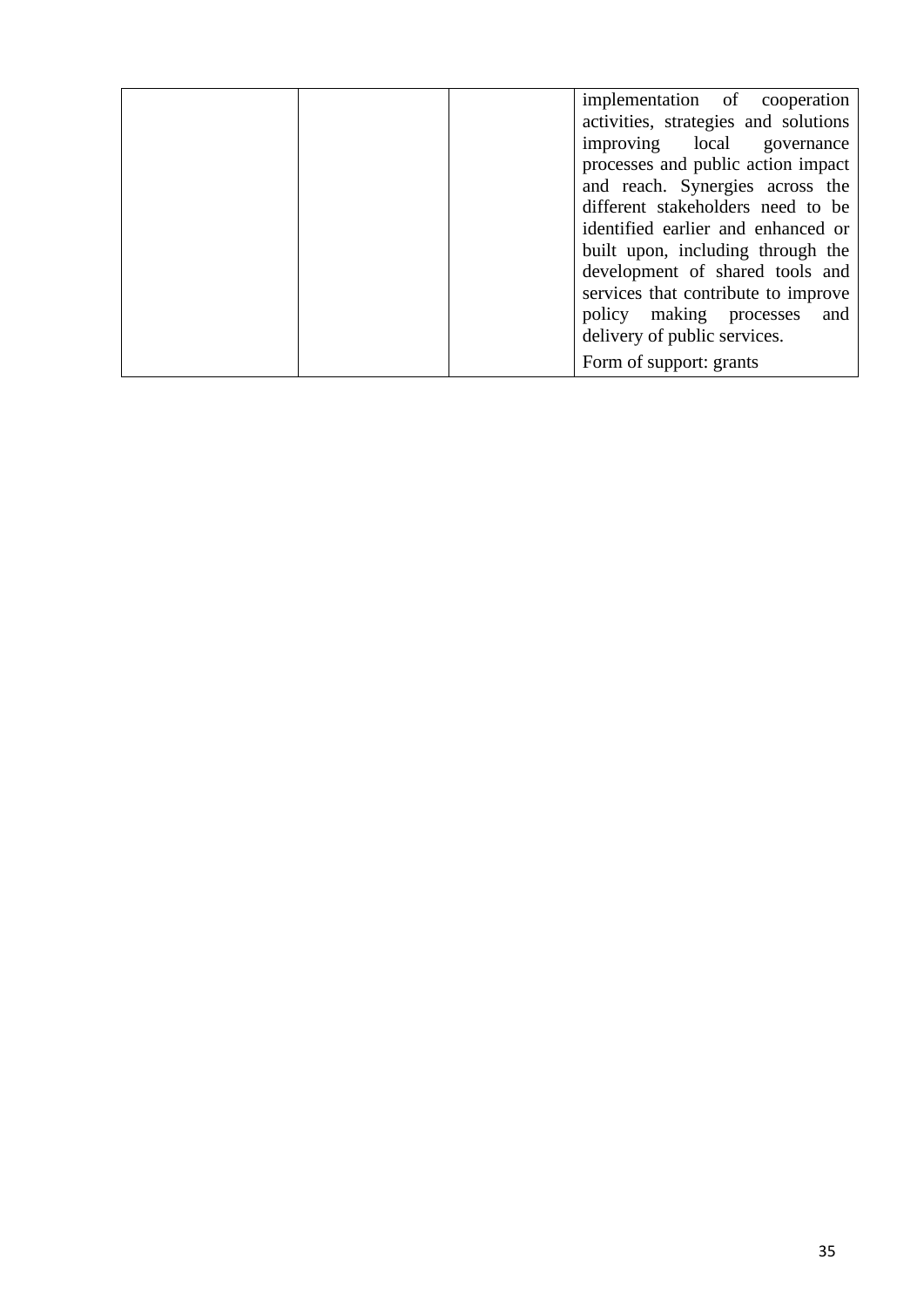## **2. Priorities [300]**

Reference: points (d) and (e) of Article 17(3)

## **2.1. Title of the priority (repeated for each priority)**

Reference: point (d) of Article 17(3)

## Text field: [300]

*Priority 1: A more competitive and smarter Mediterranean*

Policy objective 1 - A more competitive and smarter Europe (and its Neighbourhood) by promoting innovative and smart economic transformation and regional ICT connectivity

## **2.1.1. Specific objective (repeated for each selected specific objective)**

Reference: point (e) of Article 17(3)

Text field: [300]

**SO 1.1 Developing and enhancing research and innovation capacities and the uptake of advanced technologies**

# **2.1.1.1 Related types of action, and their expected contribution to those specific objectives and to macro-regional strategies and sea-basis strategies, where appropriate**

Reference: point (e)(i) of Article 17(3), point (c)(ii) of Article 17(9)

Text field [7000]

## **Territorial needs / challenges**

Sustained economic growth requires policies that foster innovation-driven growth and that recognize the crucial role played by research, innovation and higher education in creating new jobs. Research and Innovation (R&I) are critical levers to ensure a sustainable and inclusive recovery, whilst boosting resilience, competitiveness and economic transformation. Industry 5.0 complements the Industry 4.0 approach by placing research and innovation at the heart of a sustainable, human-centric and resilient industrial transition. It reinforces the contribution of industry to society, through its role in leading the green and digital transformations.

R&D expenditure is closely linked to GDP growth, yet expenditure on research and development in the programme area is generally low as well as uneven, with notable variations in innovation culture, capacity and capability. Tackling research and innovation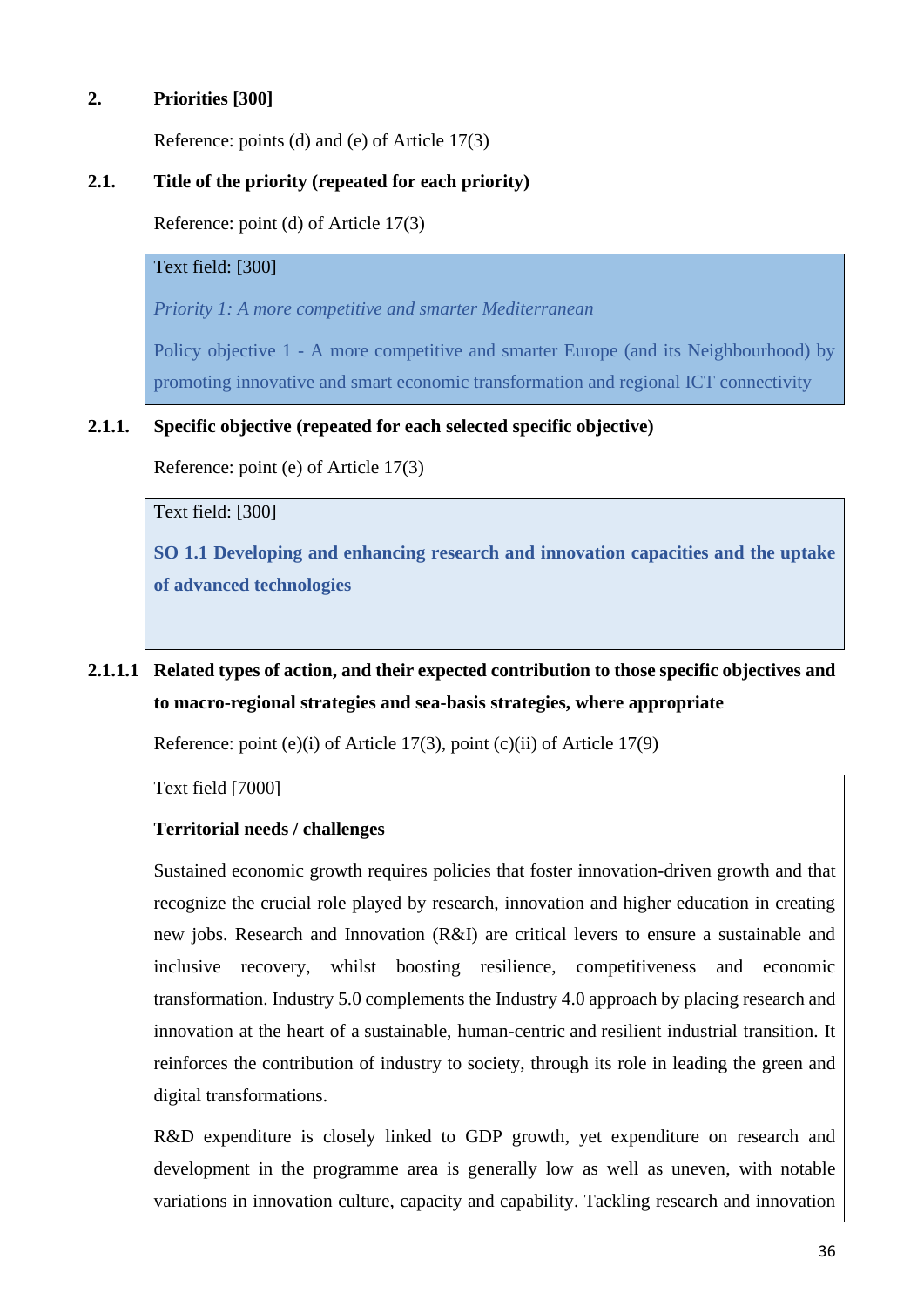related challenges will reduce territorial disparity across the programme area and close gaps in R&D, innovation and entrepreneurship. Increased inter-firm and business-academia networking and cluster coordination will ensure research focused upon business priorities and contributing to the solution of societal and environmental challenges.

# **Transnational actions**

In this SO the programme will support transnational cooperation to develop and enhance research and innovation capacity, especially in shared areas of specialisation, the uptake of advanced technologies and the creation of innovative products and services. The aim is to promote economic growth through boosting innovation and R&D, through strengthening R&D and entrepreneurial capacities of research organisations, business and other innovation stakeholders and their collaboration in the development, testing, uptake, diffusion, transfer and commercialization of research outputs and technological innovations. Actions should additionally seek to reinforce sustainability and resilience and adaptation to climate change through supporting R&I in the circular economy and low carbon economy for the green transition and encouraging the uptake of new sustainable technologies.

# **Examples of indicative actions that could be supported (non-exhaustive):**

A.1.1.1 Support for transnational testing and development of technologies, processes and services, and for the uptake of technology, technology transfer and commercialization of research outcomes and IP.

A.1.1.2 Support for transnational RD&I business-academia networking, partnerships, and platforms sharing know-how and results, improving transnational access, collaboration, mobility and synergies.

A.1.1.3 Support for business research and innovation activity, including investment in transnational research infrastructure and equipment.

The Interreg NEXT MED Programme will fund actions in the **following fields and sectors** (non-exhaustive):

- Agri-tech and Smart agriculture
- Smart manufacturing
- **Health**
- Key Enabling Technologies and Industry 5.0
- Clean / environmental technologies
- Blue, Green, Circular economy (including climate change, marine and maritime technologies)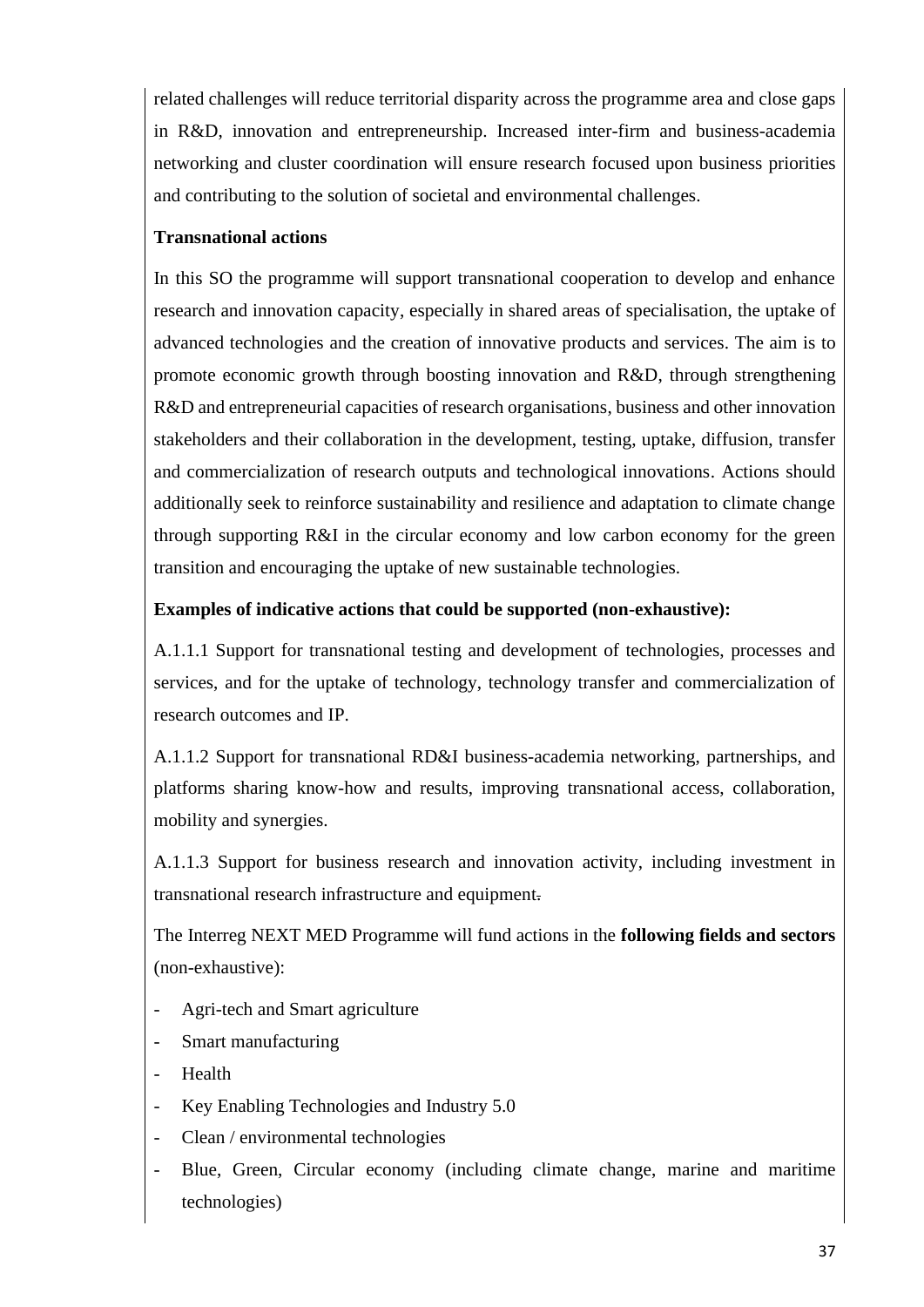- Digital transition and digital technologies
- Social innovation
- Sustainable tourism, culture and cultural heritage

### **Expected results and contribution to the specific objective**

Transnational cooperation activities will strengthen innovation processes, capacity and uptake across the programme area and facilitate the inclusive the transition to green, digitalized, resilient economies. Improved transnational cross-sectoral and multi-actor collaboration, especially research-business cooperation will help to reduce territorial disparity and gaps in R&D and innovation across the Mediterranean, increasing R&D budgets and employment levels and the development of new products, processes and services. In addition, the actions falling within the scope of SO 1.1 will contribute to raising awareness on sustainability research and innovation, strengthening active engagement platforms already in place, also under 2030 Agenda implementation process as well as to increasing citizen science approach to research and innovation to foster integrated sustainable approaches.

Throughout the programme preparation, implementation, monitoring, reporting and evaluation phases, Interreg Next Med will ensure the compliance with the horizontal principles: respect of fundamental rights, promotion of gender equality, prevention of discrimination including accessibility for people with disabilities, promotion of sustainable development, and in line with the partner countries' national laws and regulations.

Transnational cooperation actions will contribute to the UN Sustainable Development Goals (SDGs) goals of industry, innovation and infrastructure (SDG9) and economic growth (SDG8), as well as to EU policies and strategies such as the renewed European Agenda for Research and Innovation, A New Industrial Strategy for Europe, the European Skills Agenda, the Renewed EU Agenda for Higher Education, the EU's digital strategy and the EC Communication "Strengthening Innovation in Europe's Regions: Strategies for resilient, inclusive and sustainable growth.

Synergies can be developed with regional frameworks such as the Union for the Mediterranean (UfM) Declaration "Strengthening Euro-Mediterranean Cooperation through Research and Innovation", the UfM Regional Platform in Research and Innovation, the Partnership for Research and Innovation in the Mediterranean (PRIMA), the BLUEMED initiative, the 5+5 Dialogue Western Mediterranean Forum for Higher Education, Research and Innovation and the WestMED Initiative's priority on skills circulation.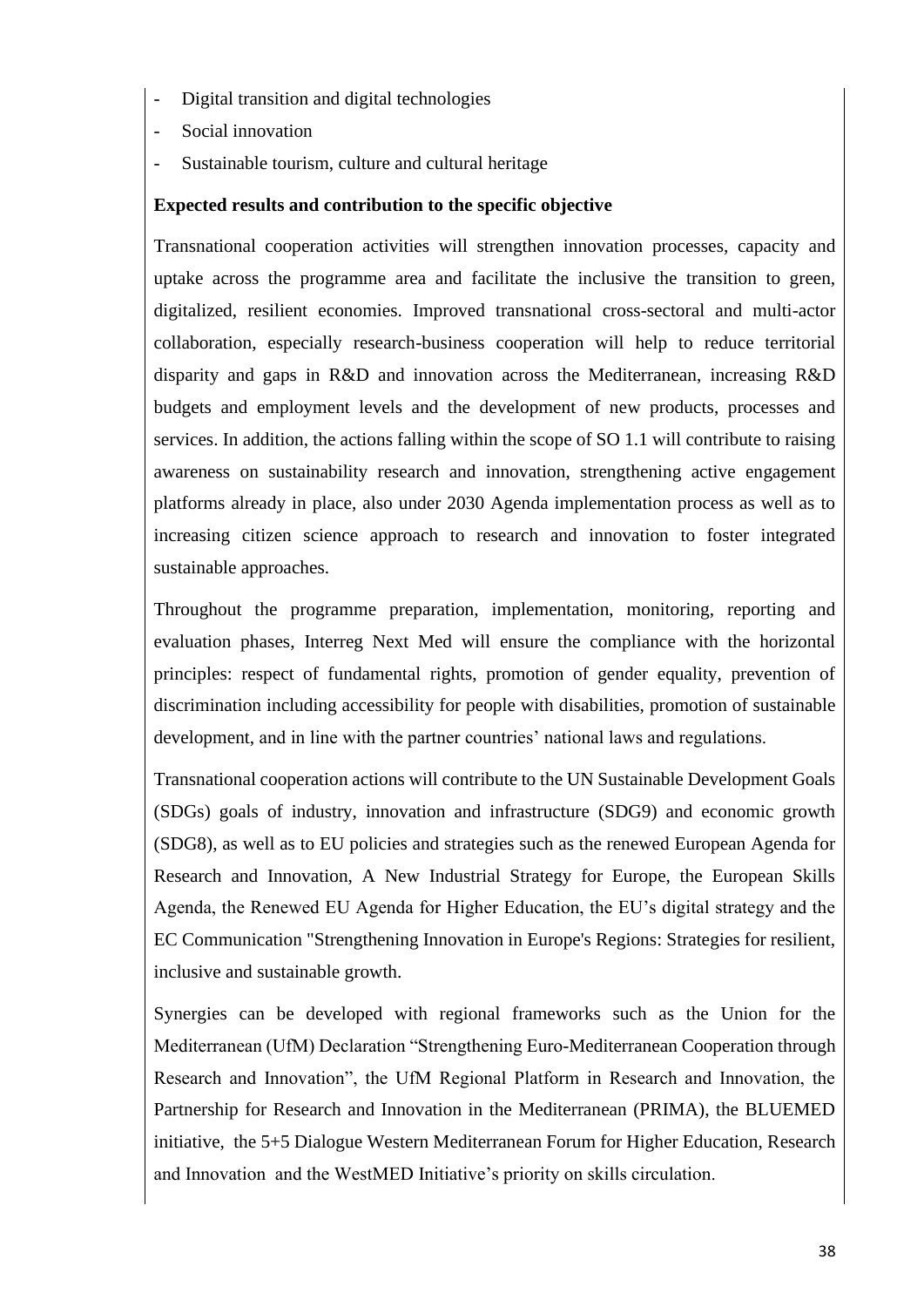The actions have been assessed as compatible with the DNSH principle, since they are not expected to have any significant negative environmental impact due to their nature.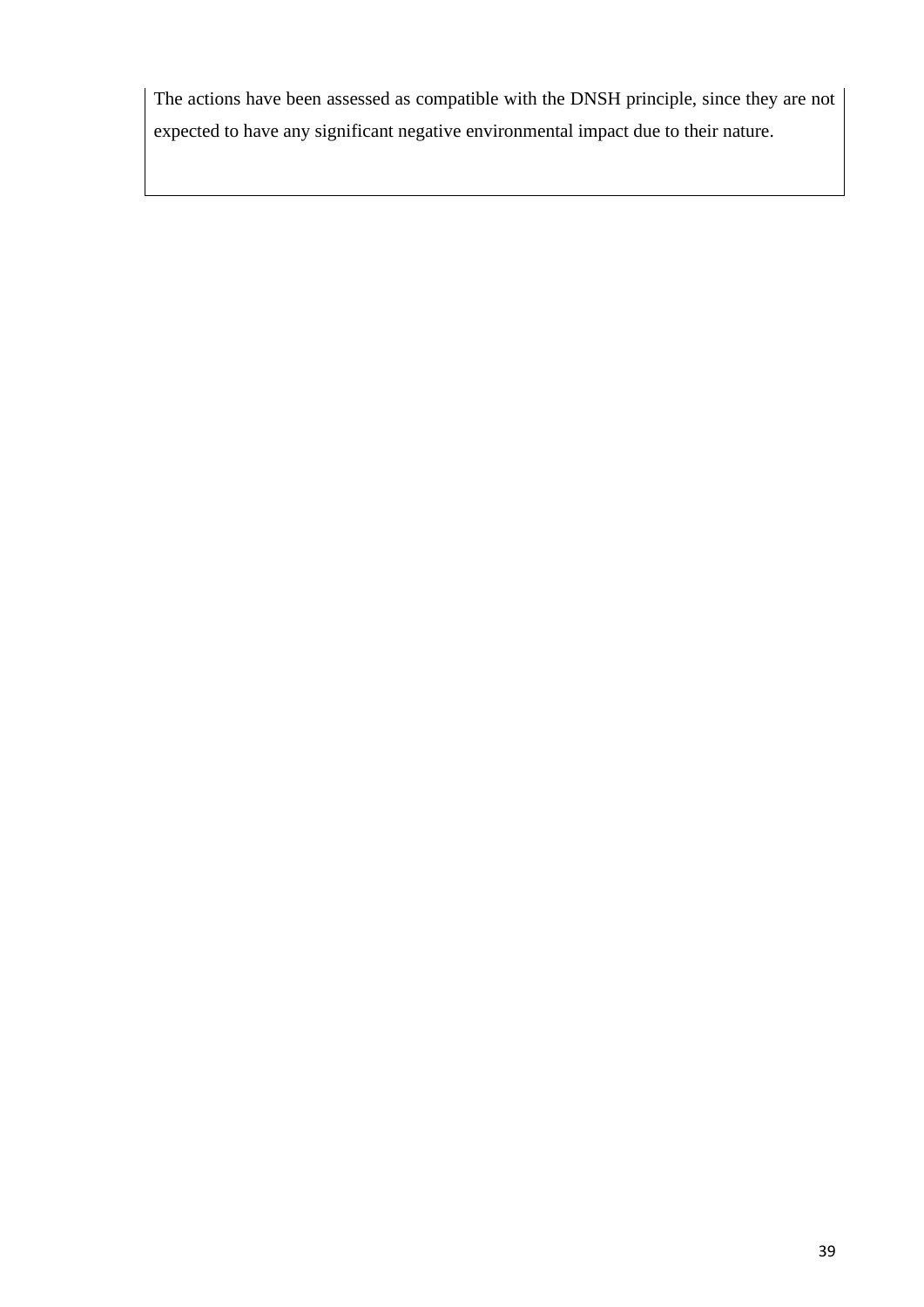# **2.1.1.2 Indicators**

Reference: point (e)(ii) of Article 17(3), point (c)(iii) of Article 17(9)

| Priority | Specific<br>objective | ID<br>$[5]$       | Indicator                                                            | Measurement<br>unit<br>[255] | Milestone<br>(2024)<br>$[200]$ | Final target<br>(2029)<br>$[200]$ |
|----------|-----------------------|-------------------|----------------------------------------------------------------------|------------------------------|--------------------------------|-----------------------------------|
|          | S.O 1.1               | <b>RCO84</b>      | Pilot actions developed<br>jointly and<br>implemented in<br>projects | Nr. of pilot<br>actions      | $\overline{0}$                 | 10                                |
| 1        | S.O 1.1               | <b>RCO 90</b>     | Projects for innovation<br>networks across<br>borders                | Nr. of projects              | $\overline{0}$                 | 14                                |
|          | S.O 1.1               | <b>RCO87</b>      | Organisations<br>cooperating across<br>borders                       | Nr. of<br>organisations      | $\overline{0}$                 | 216                               |
|          | S.0 1.1               | RCO01             | Enterprises supported<br>(o                                          | Nr. Of<br>enterprises        | $\Omega$                       | 19                                |
|          | S.0 1.1               | RCO <sub>02</sub> | Enterprises supported<br>by grants                                   | Nr. Of<br>enterprises        | $\overline{0}$                 | 19                                |

# Table 2: Output indicators

### Table 3: Result indicators

| Priority     | Specific $ $ ID<br>objectiv<br>e |                   | Indicator                                                                                                | Measure<br>ment unit e      | <b>Baselin</b> | Referenc<br>e year | Final<br>target<br>(2029) | Source<br>of data      | Comment<br>${\bf S}$ |
|--------------|----------------------------------|-------------------|----------------------------------------------------------------------------------------------------------|-----------------------------|----------------|--------------------|---------------------------|------------------------|----------------------|
| 1            | S.O 1.1                          | <b>RCR104</b>     | Solutions<br>taken up or<br>up-scaled by<br>organisations                                                | Nr. of<br>solutions         | $\theta$       | 2021               | 6                         | monito<br>ring<br>data |                      |
| $\mathbf{1}$ | S.O 1.1                          | RCR84             | Organisations<br>cooperating<br>across borders<br>after project<br>completion                            | Nr. of<br>organisa<br>tions | $\theta$       | 2021               | 108                       | monito<br>ring<br>data |                      |
| $\mathbf{1}$ | S.O 1.1                          | RCR <sub>03</sub> | Small and<br>medium sized<br>enterprises<br>(SMEs)<br>introducing<br>product or<br>process<br>innovation | Nr. Of<br>enterpris<br>es   | $\theta$       | 2021               | 13                        | monito<br>ring<br>data |                      |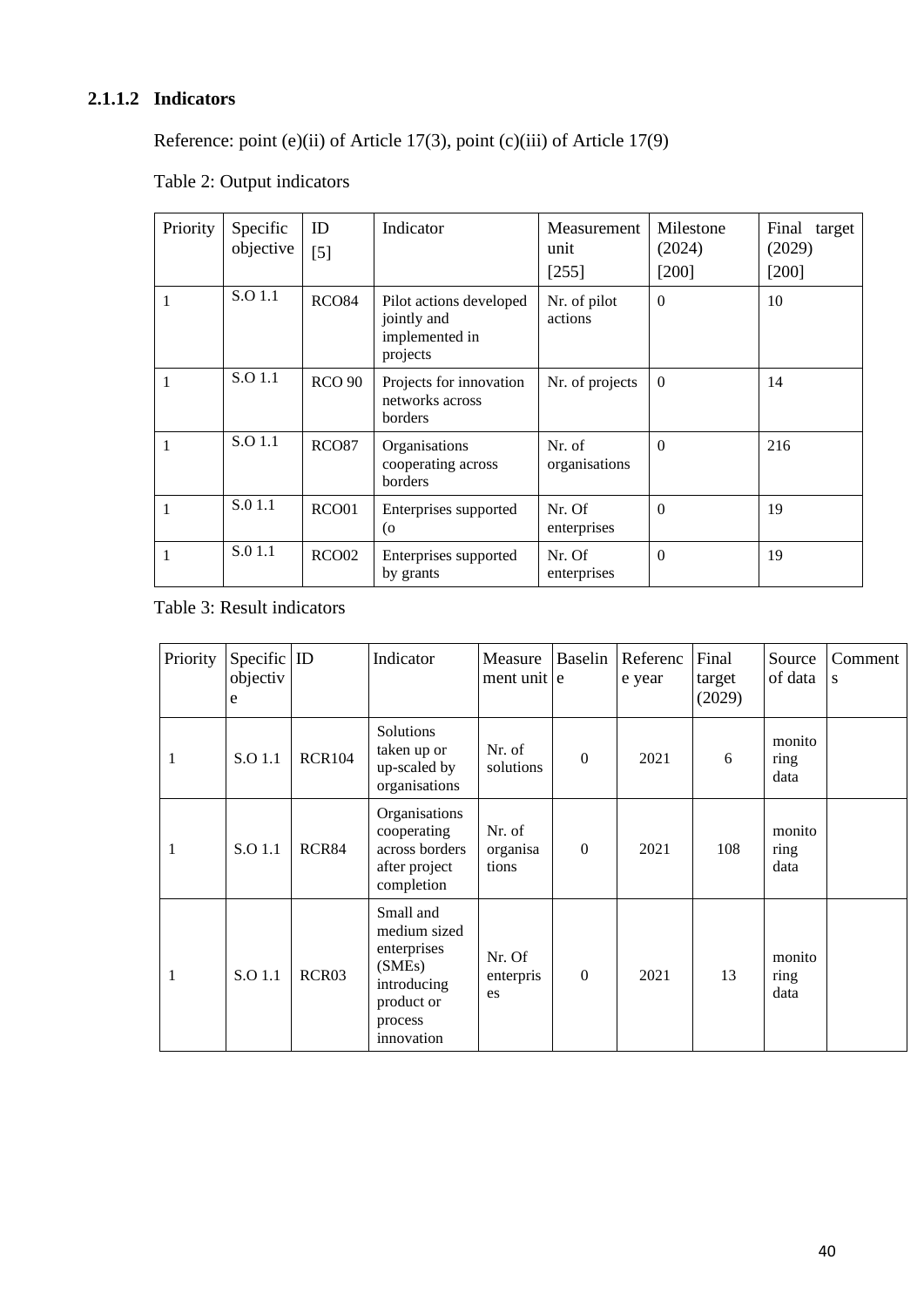#### **2.1.1.3 Main target groups**

Reference: point (e)(iii) of Article 17(3), point (c)(iv) of Article 17(9)

#### Text field [7000]

The target group under each SO will refer to multiple levels of programme and project operation and are non-exhaustive.

Under SO1.1. project applicants and/or partners are expected to include public and private actors of the quadruple innovation helix system such as public and private research centres and higher education, public administration across all government levels, enterprises including (M)SMEs; other organisations such as technology transfer offices, centres of competence, clusters, living labs, business/science parks and networks and innovation agencies.

Target groups of the assistance i.e. those that may be targeted by an individual project and benefit from its activities may include MSMEs; entrepreneurs and innovators; researchers; employees of the beneficiary organisations and well as potentially other organisations listed above depending on the nature of the project.

# **2.1.1.4 Indication of the specific territories targeted, including the planned use of ITI, CLLD or other territorial tools**

Reference: Article point (e)(iv) of 17(3)

#### Text field [7000]

Given its objectives and wide geographical scope, Interreg NEXT MED targets all the regions of the programme area, with no particular focus on specific territories. As a general ambition, the programme aims at contributing at a balanced, inclusive, integrated, and sustainable territorial development. Having considered that the challenges identified as part of the thematic strategy - SMEs development, innovation capacities, environmental challenges, education, health - are equally relevant to different types of territories, coastal, rural, urban areas for instance, there is no specific distinction regarding to the territories to be covered by the planned interventions.

As a result, the programme has no plans to use specific territorial tools such as communityled local development or integrated territorial investments, also considering the significant diversity of institutional arrangements in terms of territorial governance levels in the cooperation area.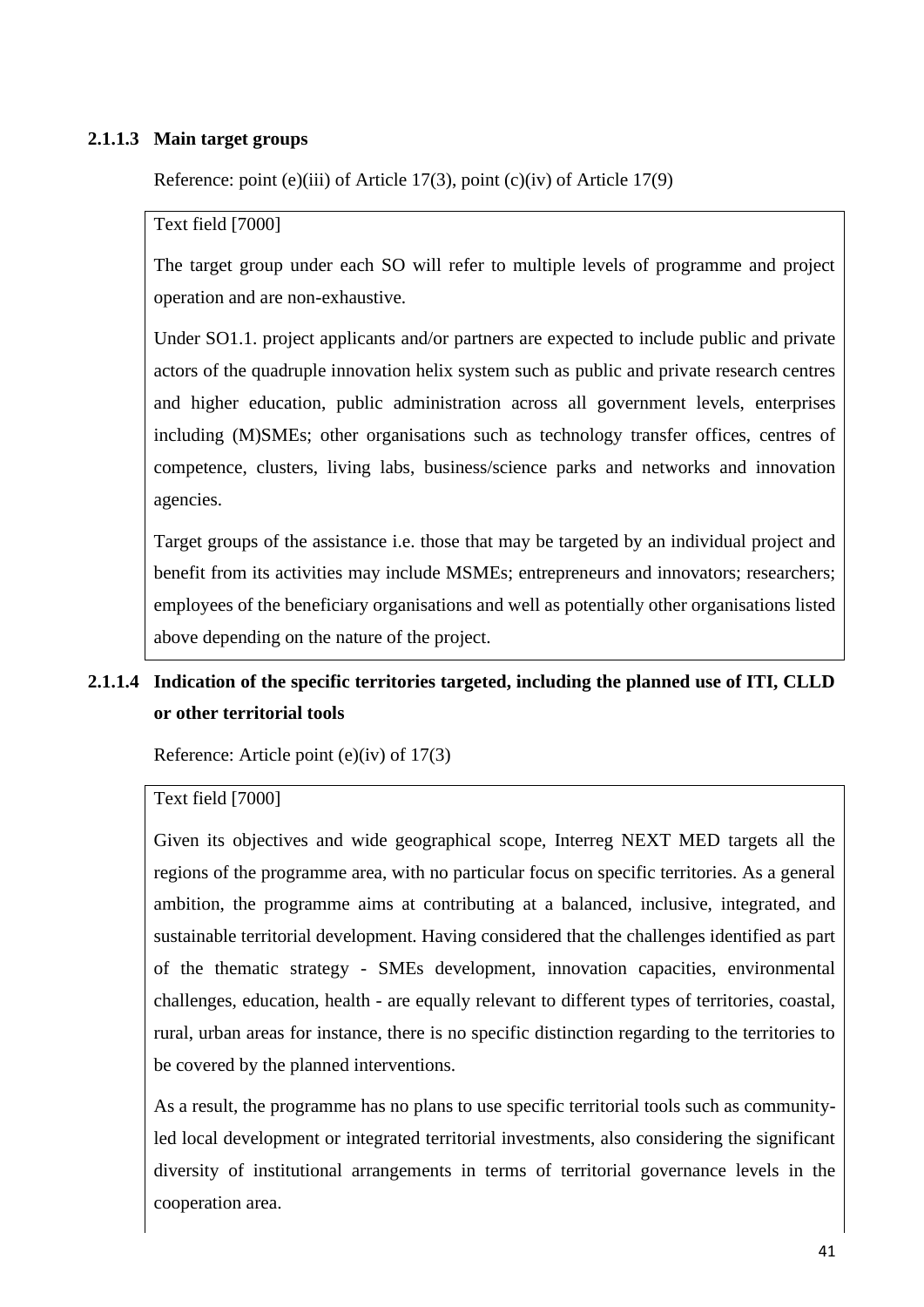In any case, projects might consider specific territorial dimensions to frame the implementation of the planned activities. Finally, if expressly requested by the Joint Monitoring Committee, the terms of reference of the different calls for proposals could contain further specifications regarding the particular relevance of certain types of territories

# **2.1.1.5 Planned use of financial instruments**

Reference: point  $(e)(v)$  of Article 17(3)

### Text field [7000]

Financial support to projects will be delivered through grants. In addition, due to nature of the activities to be implemented - non-income generating including pilots, training, capacitybuilding, exchange and transfer of good practices, etc. - the Interreg NEXT MED does not foresee the possibility for use of financial instruments.

# **2.1.1.6 Indicative breakdown of the EU programme resources by type of intervention**

Reference: point (e)(vi) of Article 17(3), point (c)(v) of Article 17(9)

Table 4: Dimension 1 – intervention field

| Priority no | Fund | Specific<br>objective | Code | Amount (EUR)   |
|-------------|------|-----------------------|------|----------------|
|             |      | 1.1                   | 005  | € 5.984.428,74 |
|             |      | 1.1                   | 026  | € 5.984.428,74 |
|             |      | 1.1                   | 028  | € 5.984.428,74 |
|             |      | 1.1                   | 029  | €11.968.857,48 |

Table 5: Dimension 2 – form of financing

| Priority no | Fund | Specific<br>objective | Code | Amount (EUR) |
|-------------|------|-----------------------|------|--------------|
|             |      |                       |      |              |

Table 6: Dimension 3 – territorial delivery mechanism and territorial focus

| Priority No | Fund | Specific<br>objective | Code | Amount (EUR) |
|-------------|------|-----------------------|------|--------------|
|             |      |                       |      |              |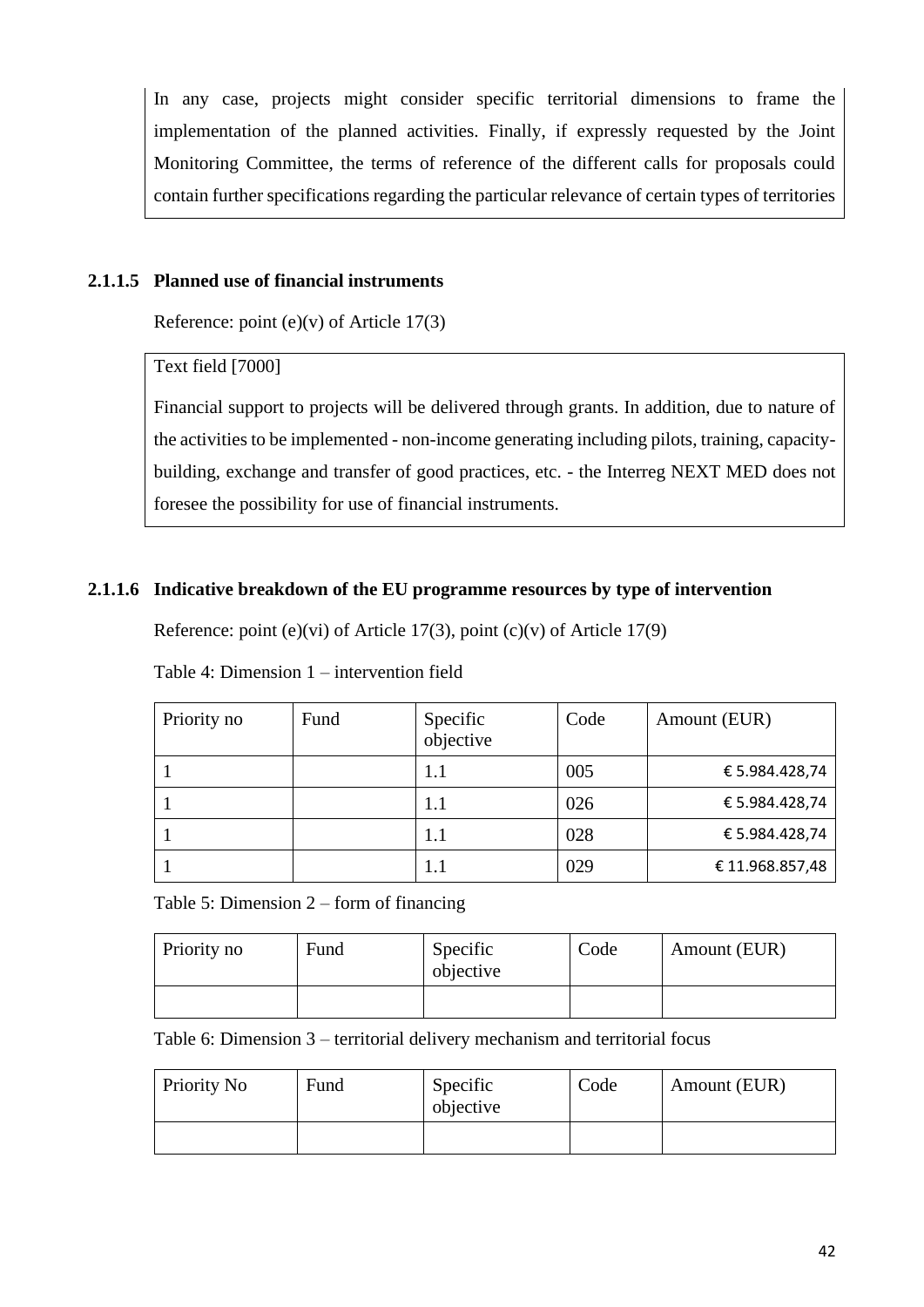### **2.1.2. Specific objective (repeated for each selected specific objective)**

Reference: point (e) of Article 17(3)

Text field: [300]

**SO 1.3 Enhancing sustainable growth and competitiveness of SMEs and job creation in SMEs, including by productive investments**

# **2.1.2.1 Related types of action, and their expected contribution to those specific objectives and to macro-regional strategies and sea-basis strategies, where appropriate**

Reference: point (e)(i) of Article 17(3), point (c)(ii) of Article 17(9)

Text field [7000]

### **Territorial needs and challenges**

Micro, Small and Medium Enterprises (MSMEs) have the potential to be key drivers in a more sustainable and inclusive model of economic growth and employment in the programme area. MSMEs represent more than 90% of enterprises across the Mediterranean and create more than 80% of jobs, hence providing potential opportunities to absorb new entrants to the labour market especially in the MPCs and amongst youth and female sections of the population. The area needs to develop a more vibrant private sector, facilitating (M)SME creation and entrepreneurship through a conducive ecosystem for the growth and development, a supportive business environment with adequate development and capacitybuilding services and appropriate skills development in relation to business and entrepreneurship but also the green and digital transitions.

#### **Transnational actions**

In this SO the programme will support transnational cooperation to increase MSME creation, innovation, internationalization, competitiveness, productivity and entrepreneurship, to facilitate the incorporation of unemployed people and new entrants into the labour force and improve job creation. Actions will focus on improving skills and entrepreneurship, and hence the adaptability and resilience of the labour force; promoting self-employment to encourage participatory approach to creation of business and the creation of start-ups and their growth, productivity and innovation; encouraging networking and clustering amongst different innovation actors and stakeholders to encourage policy learning and exchange of experience, as well as internationalization and sustainability. Regional resilience will be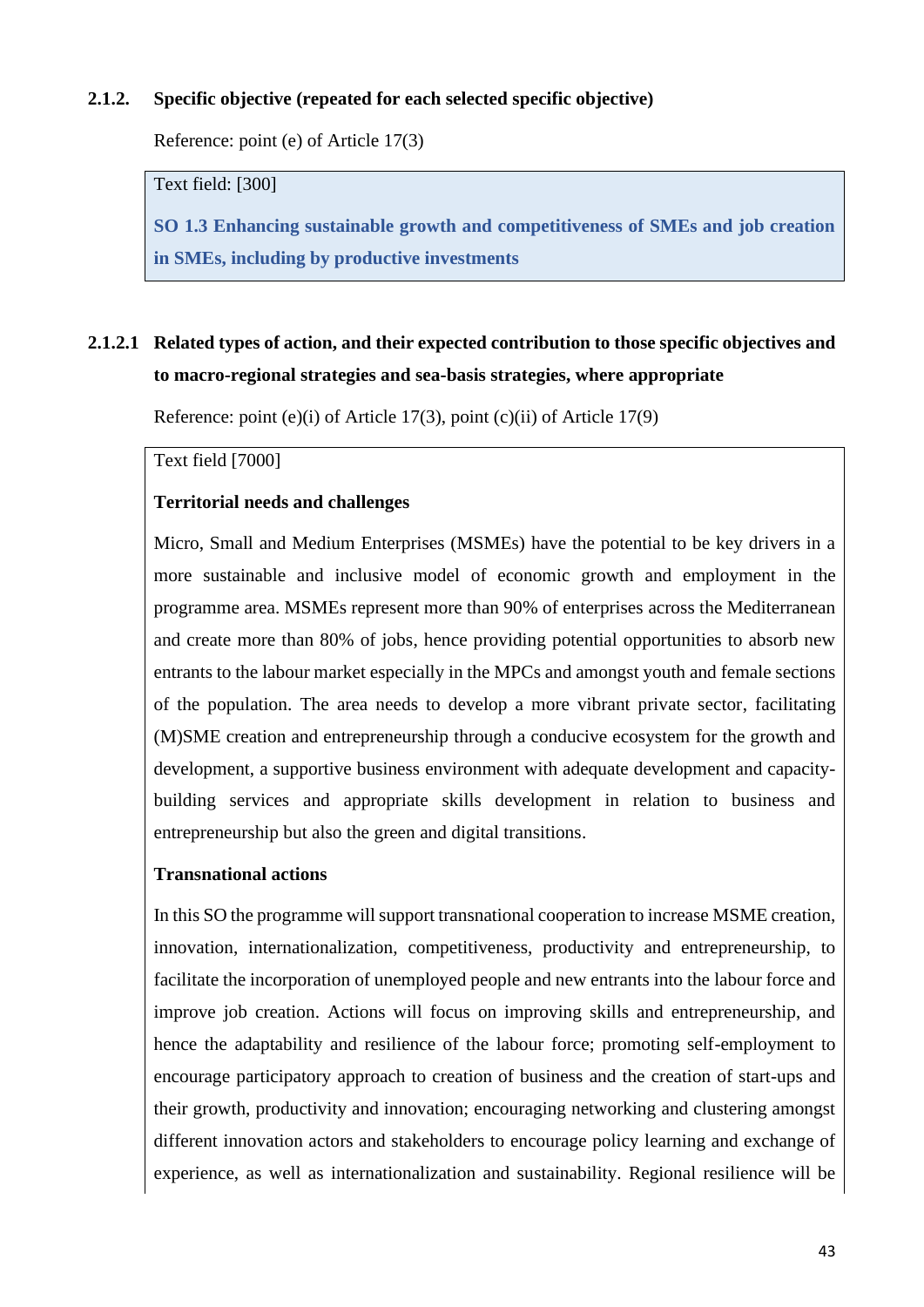reinforced through a digital transformation of MSMEs, including their improved digital access and ability in all aspects of commerce and employment.

# **Examples of indicative actions that could be supported (non-exhaustive):**

A.1.3.1 Transnational support for the co-creation and follow up of start-ups and spin-offs, encouraging their entrepreneurship, innovation, diversification and growth

A.1.3.2. Development and promotion of transnational clusters, value chains, living labs, for business networking and exchange of good practice

A.1.3.3. Transnational skills development and measures to anticipate skills needs, increase entrepreneurship and improve the adaptability of enterprises, workers and entrepreneurs to change.

A.1.3.4. Transnational business support services, platforms and networks to support business internationalization, the uptake and use of eco-innovations and clean technologies, and business environment improvements

A.1.3.5. Initiatives for the digital transformation of MSMEs and transnational e-business/ecommerce skills and capacity development, innovation and application.

# **The Interreg NEXT MED Programme will fund actions in the following fields and sectors (non-exhaustive):**

-Blue, Green, circular economy and eco-innovation (including blue and green jobs)

-Digital transition

-Sustainable tourism

- Manufacturing

-Creative and cultural industries;(including fashion, textile, design and handicraft);

-Agri-food

-Education and training for sustainability

-Social economy

# **Expected results and contribution to the specific objective**

Transnational cooperation actions will result in improved framework conditions and support for (M)SMEs in the programme area, leading to an improved MSMEs presence in the international market, increased inter-firm and value chain-based cooperation and networking, enhanced competitiveness and innovativeness. Improved opportunities for start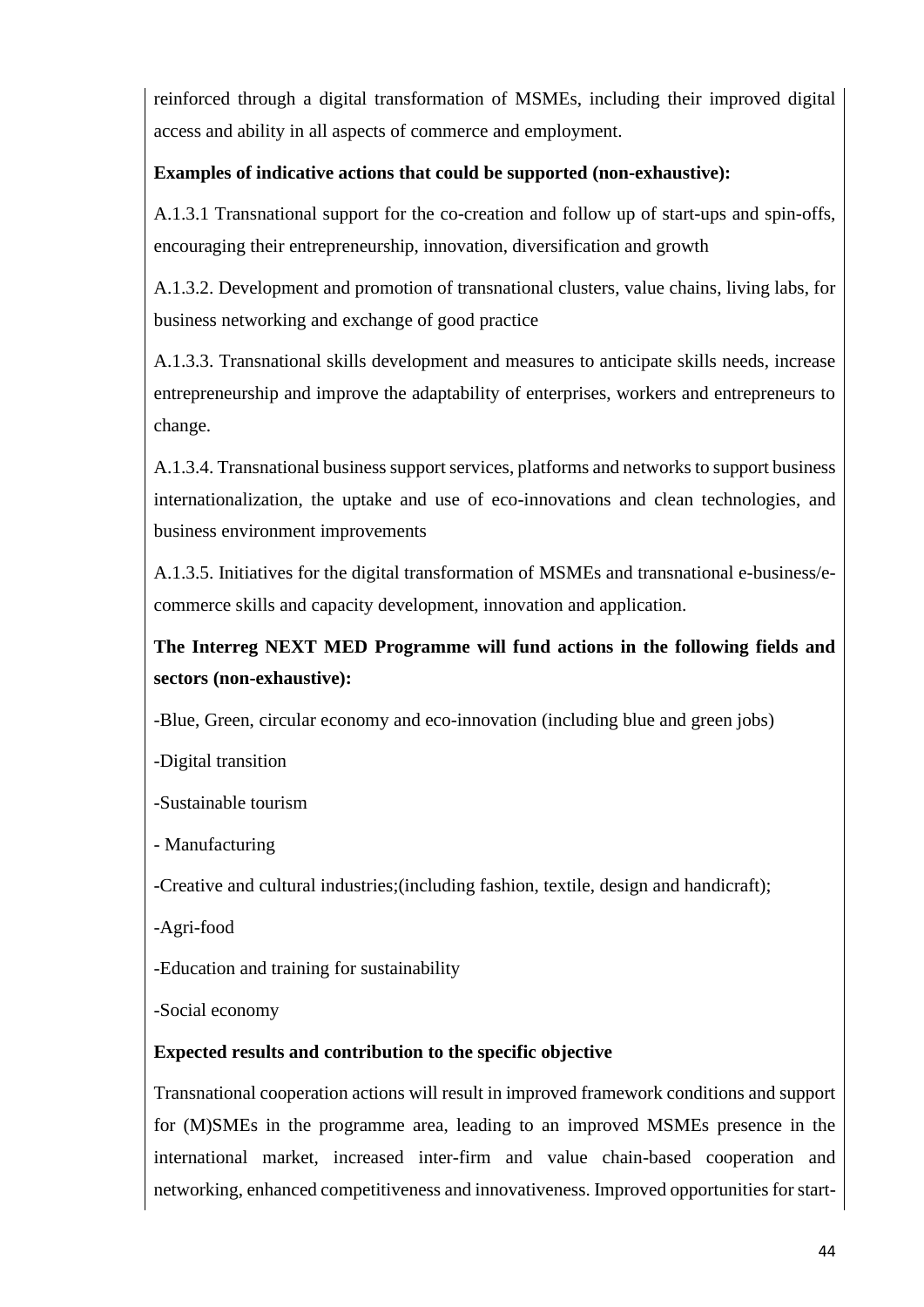ups and self-employment will encourage the creation of new businesses and jobs and the absorption of new entrants to the labour market. Actions will contribute to both digital and green transformation.

Throughout the programme preparation, implementation, monitoring, reporting and evaluation phases, Interreg Next Med will ensure the compliance with the horizontal principles: respect of fundamental rights, promotion of gender equality, prevention of discrimination including accessibility for people with disabilities, promotion of sustainable development, and in line with the partner countries' national laws and regulations.

The UN Sustainable Development Goals explicitly address entrepreneurship through ensuring inclusive and equitable quality education and promoting lifelong learning opportunities for all (Goal 4) and promoting sustained, inclusive and sustainable economic growth, full and productive employment and decent work for all (Goal 8) and industry, innovation and infrastructure (SDG9). Specific objective 1.3 can also contribute towards goals 5 (gender equality) and 10 (reduced inequality).

Potential synergies include with the EU's SME strategy for a sustainable and digital Europe, EU's Competitiveness of Enterprises and Small and Medium-sized Enterprises (COSME) programme and Start-Up and Scale-Up initiative, Horizon Europe, the European Innovation Council (EIC), and Erasmus for Young Entrepreneurs.

Transnational cooperation actions will contribute to regional frameworks such as the WestMED Initiative, the UfM Mediterranean Entrepreneurship Network, CEED-GROW, the Regional Platform on Trade and Investment, Start-Up Europe Mediterranean (SEMED) and the EMIPO-EUROMED Invest Promotion and Observatory and the WEST MED Initiative Priority on cluster development.

The actions have been assessed as compatible with the DNSH principle, since they are not expected to have any significant negative environmental impact due to their nature.

# **2.1.2.2 Indicators**

Reference: point (e)(ii) of Article 17(3), point (c)(iii) of Article 17(9)

Table 2: Output indicators

| Priority | Specific<br>objective | ID<br>[5] | Indicator | Measurement<br>unit<br>[255] | Milestone<br>(2024)<br>$1200$ ] | Final<br>target<br>(2029)<br>$[200]$ |
|----------|-----------------------|-----------|-----------|------------------------------|---------------------------------|--------------------------------------|
|----------|-----------------------|-----------|-----------|------------------------------|---------------------------------|--------------------------------------|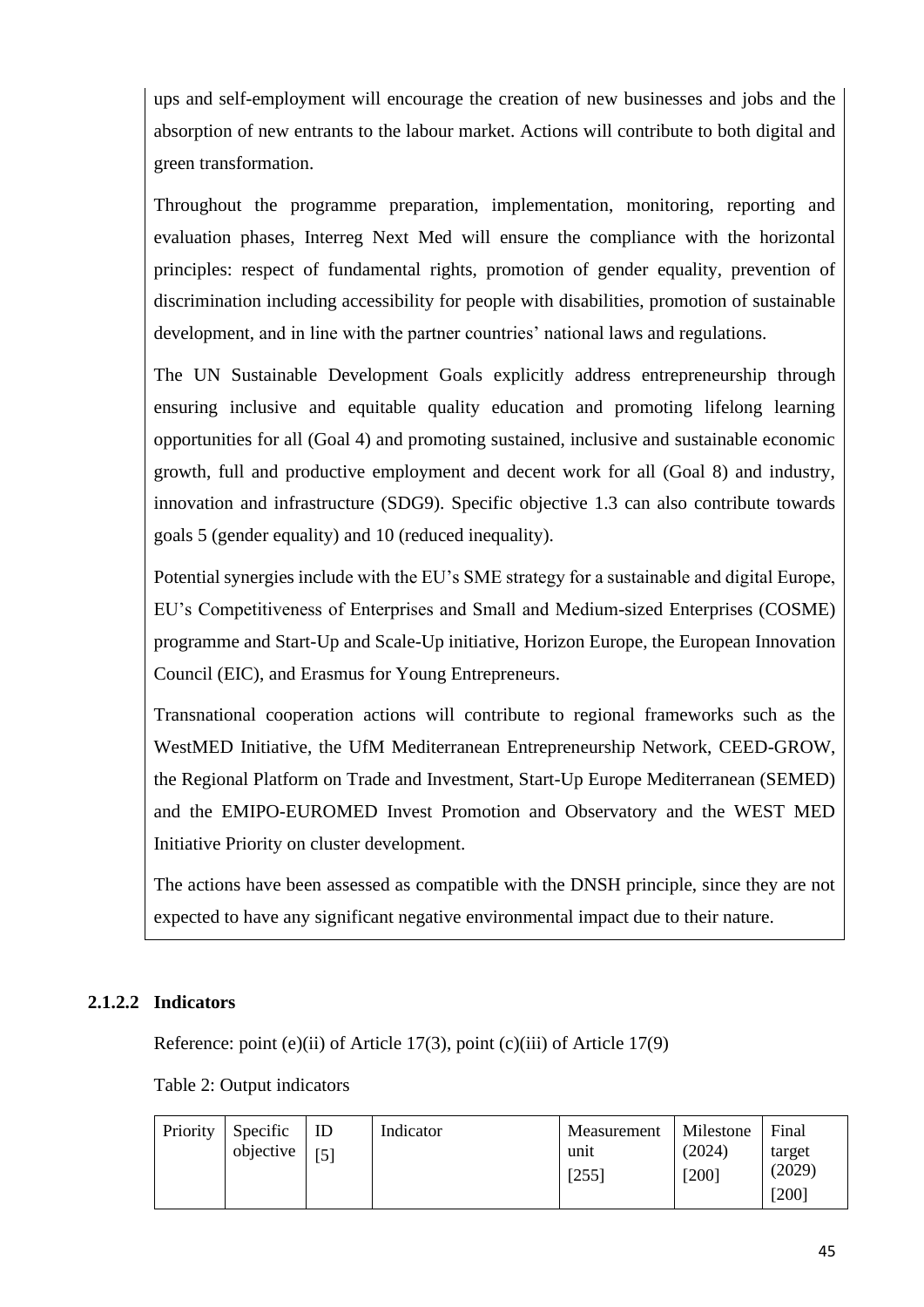| S.O 1.3 | <b>RCO</b><br>116 | Jointly developed solutions                                         | Nr of solutions          | 0        | 17  |
|---------|-------------------|---------------------------------------------------------------------|--------------------------|----------|-----|
| S.O 1.3 | RCO <sub>87</sub> | Organisations cooperating<br>across borders                         | Nr. of<br>organisations  | $\Omega$ | 144 |
| S.O 1.3 | RCO <sub>85</sub> | Participations in joint<br>training schemes                         | Nr. of<br>participations | $\Omega$ | 818 |
| S.O 1.3 | RCO01             | Enterprises supported (of<br>which: micro, small,<br>medium, large) | Nr of<br>enterprises     | $\Omega$ | 36  |
| S.O 1.3 | RCO02             | Enterprises supported by<br>grants                                  | Nr of<br>enterprises     | 0        | 36  |

Table 3: Result indicators

| Priorit<br>y | $Specific$ ID<br>objectiv<br>e |                   | Indicator                                                                        | Measur<br>ement<br>unit        | line           | Base Reference<br>year | Final<br>target<br>(2029) | Source<br>of data      | Commen<br>ts |
|--------------|--------------------------------|-------------------|----------------------------------------------------------------------------------|--------------------------------|----------------|------------------------|---------------------------|------------------------|--------------|
| 1            | S.O 1.3                        | <b>RCR</b><br>104 | <b>Solutions</b><br>taken up or up-<br>scaled<br>by<br>organisations             | Nr. of<br>solutio<br>ns        | $\theta$       | 2021                   | 10                        | monito<br>ring<br>data |              |
| 1            | S.O 1.3                        | <b>RCR</b><br>84  | Organisations<br>cooperating<br>across borders<br>after<br>project<br>completion | Nr. of<br>organis<br>ations    | $\theta$       | 2021                   | 72                        | monito<br>ring<br>data |              |
| 1            | S.O 1.3                        | <b>RCR</b><br>81  | Completion of<br>joint training<br>schemes                                       | Nr<br>of<br>particip<br>ations | $\theta$       | 2021                   | 654                       | monito<br>ring<br>data |              |
| 1            | S.O 1.3                        | <b>RCR</b><br>01  | Jobs created in<br>supported<br>entities                                         | Nr. Of<br>jobs                 | $\overline{0}$ | 2021                   | 336                       | monito<br>ring<br>data |              |

#### **2.1.2.3 Main target groups**

Reference: point (e)(iii) of Article 17(3), point (c)(iv) of Article 17(9)

#### Text field [7000]

The target group under each SO will refer to multiple levels of programme and project operation and are non-exhaustive.

Under SO1.3. project applicants and/or partners are expected to include public authorities across all government levels, business support organisations and business networks, chambers of commerce, Higher Education Institutions and centres for vocational training, clusters, living labs, incubators, public/private research organisations or departments, business networks, digital hubs, centres of competence, enterprises, especially (M)SMEs and social economy organisations.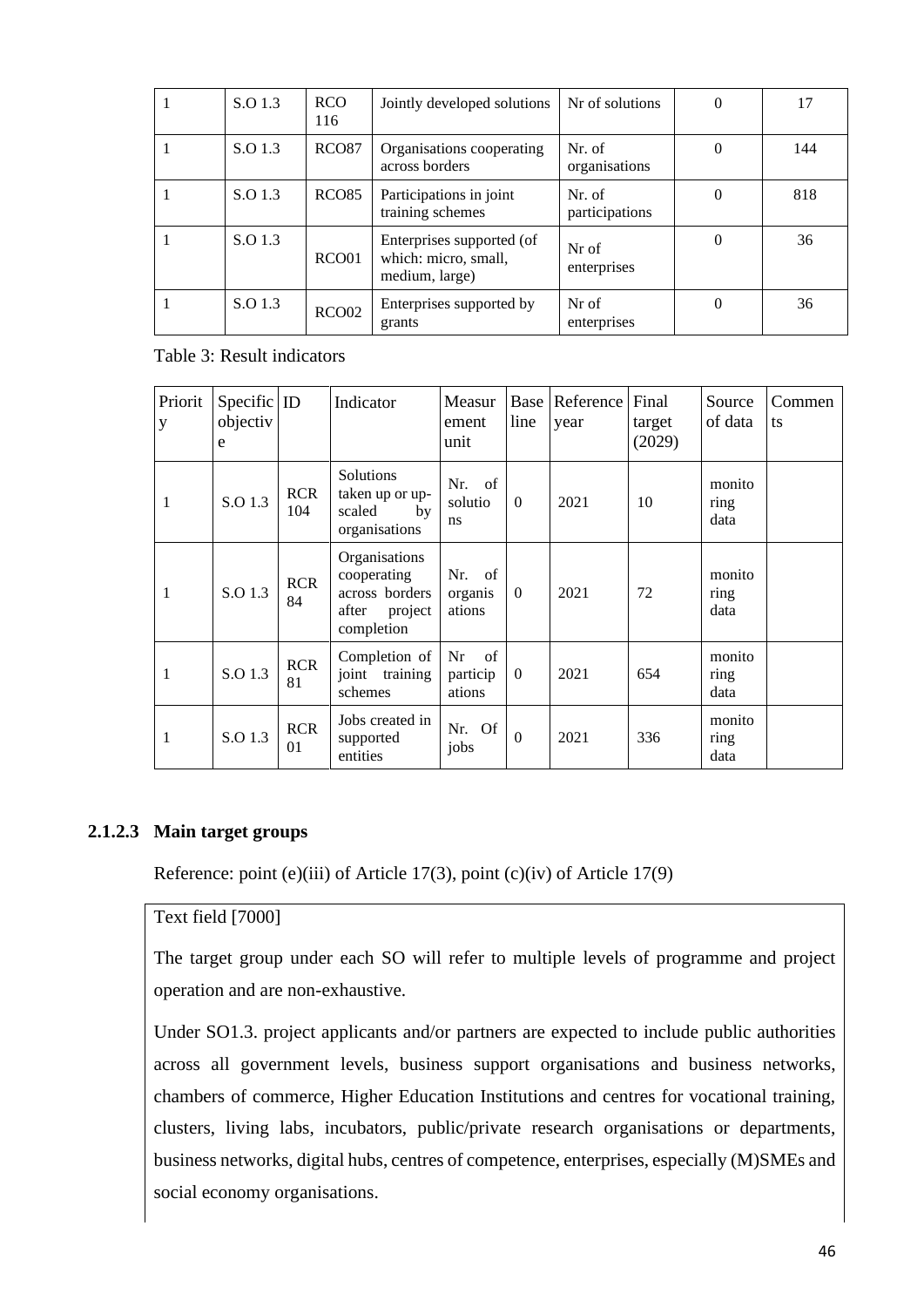Target groups of the assistance i.e. those that may be targeted by an individual project and benefit from its activities may include (M)SMEs; entrepreneurs and innovators; start-ups, graduates and researchers; IT developers, employees of the beneficiary organisations and well as potentially other organisations listed above depending on the nature of the project.

# **2.1.2.4 Indication of the specific territories targeted, including the planned use of ITI, CLLD or other territorial tools**

Reference: Article point (e)(iv) of 17(3)

Text field [7000]

Given its objectives and wide geographical scope, Interreg NEXT MED targets all the regions of the programme area, with no particular focus on specific territories. As a general ambition, the programme aims at contributing at a balanced, inclusive, integrated, and sustainable territorial development. Having considered that the challenges identified as part of the thematic strategy - SMEs development, innovation capacities, environmental challenges, education, health - are equally relevant to different types of territories, coastal, rural, urban areas for instance, there is no specific distinction regarding to the territories to be covered by the planned interventions.

As a result, the programme has no plans to use specific territorial tools such as communityled local development or integrated territorial investments, also considering the significant diversity of institutional arrangements in terms of territorial governance levels in the cooperation area.

In any case, projects might consider specific territorial dimensions to frame the implementation of the planned activities. Finally, if expressly requested by the Joint Monitoring Committee, the terms of reference of the different calls for proposals could contain further specifications regarding the particular relevance of certain types of territories

# **2.1.2.5 Planned use of financial instruments**

Reference: point  $(e)(v)$  of Article 17(3)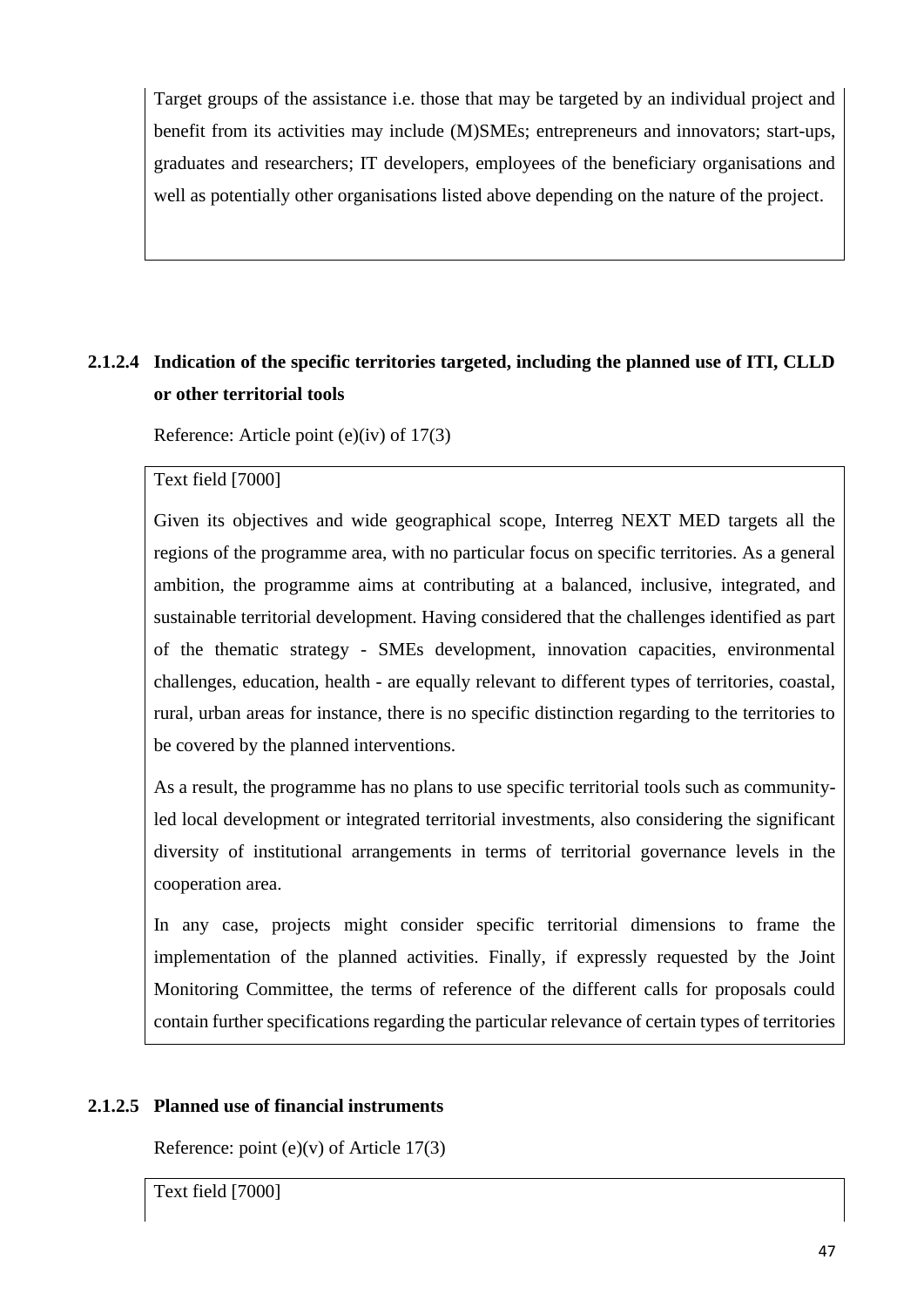Financial support to projects will be delivered through grants. In addition, due to nature of the activities to be implemented - non-income generating including pilots, training, capacitybuilding, exchange and transfer of good practices, etc. - the Interreg NEXT MED does not foresee the possibility for use of financial instruments.

### **2.1.2.6 Indicative breakdown of the EU programme resources by type of intervention**

Reference: point (e)(vi) of Article 17(3), point (c)(v) of Article 17(9)

| Priority no | Fund | Specific<br>objective | Code | Amount (EUR)    |
|-------------|------|-----------------------|------|-----------------|
|             |      | 1.3                   | 021  | 11.220.804<br>€ |
|             |      |                       | 023  | 11.220.804<br>€ |

Table 4: Dimension 1 – intervention field

Table 5: Dimension 2 – form of financing

| Priority no | Fund | Specific<br>objective | Code | Amount (EUR) |
|-------------|------|-----------------------|------|--------------|
|             |      |                       |      |              |

1  $1.3$   $0.26$   $\epsilon$  11.220.803,89 1 1.3 1.3 1.37 € 11.220.803,89

Table 6: Dimension 3 – territorial delivery mechanism and territorial focus

| Priority No | Fund | Specific<br>objective | Code | Amount (EUR) |
|-------------|------|-----------------------|------|--------------|
|             |      |                       |      |              |

# **2. Priorities [300]**

# **2.2. Title of the priority (repeated for each priority)**

Reference: point (d) of Article 17(3)

# Text field: [300]

*Priority 2: A greener, low-carbon and resilient Mediterranean*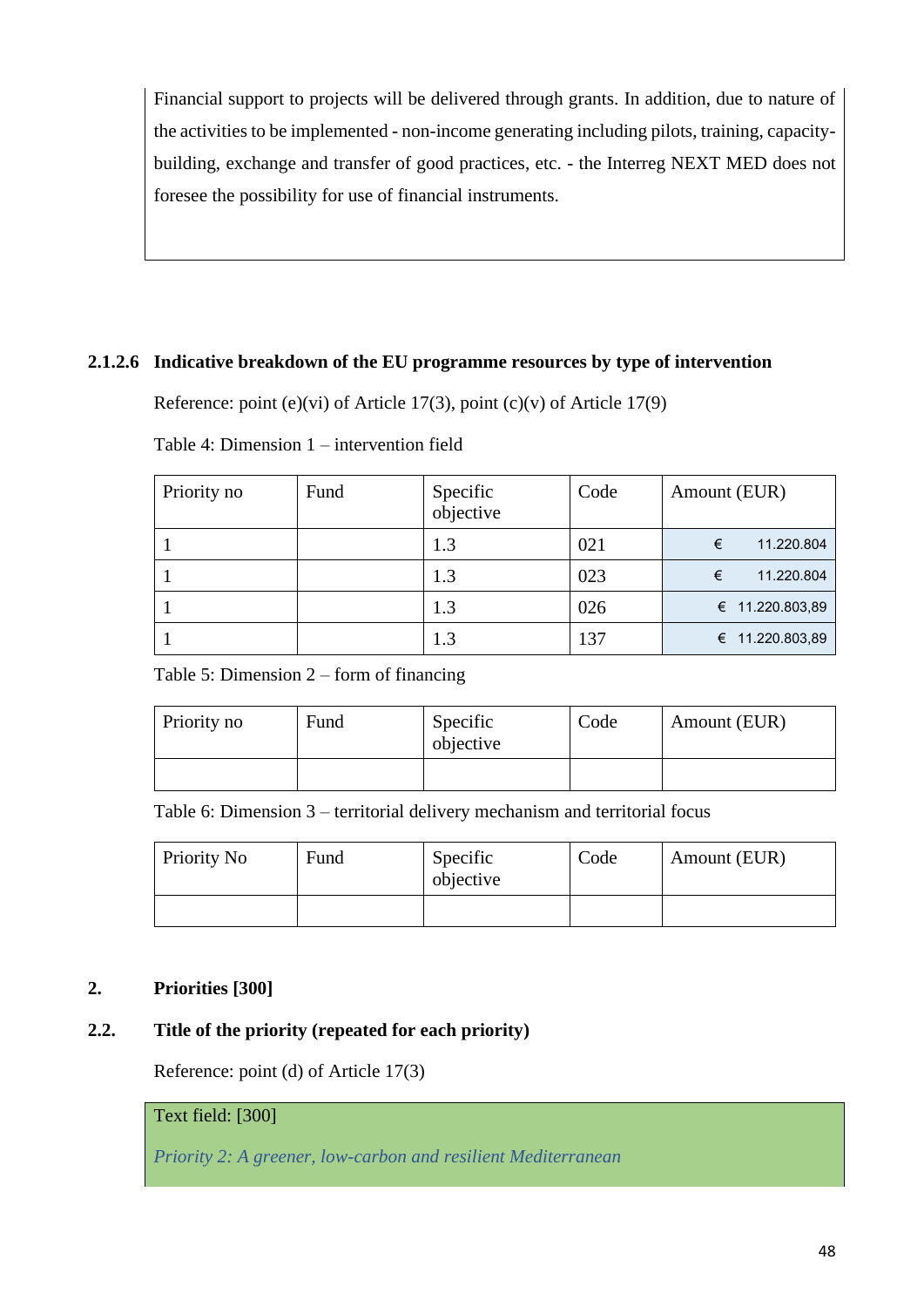Policy objective 2 - A greener, low-carbon transitioning towards a net zero carbon economy and resilient Europe (and its Neighbourhood) by promoting clean and fair energy transition, green and blue investment, the circular economy, climate change mitigation and adaptation, risk prevention and management, and sustainable urban mobility

### **2.2.1. Specific objective (repeated for each selected specific objective)**

Reference: point (e) of Article 17(3)

Text field: [300]

**SO 2.1 Promoting energy efficiency and reducing greenhouse gas emissions**

# **2.2.1.1 Related types of action, and their expected contribution to those specific objectives and to macro-regional strategies and sea-basis strategies, where appropriate**

Reference: point (e)(i) of Article 17(3), point (c)(ii) of Article 17(9)

Text field [7000]

# **Territorial needs and challenges**

The programme area is highly dependent on fossil fuels to cover their energy needs; this is paired with poor energy efficiency and a growing population; these factors lead to increased GHG emissions. The impact of energy efficiency measures can benefit from the integration of renewable energy sources which are largely available but still underutilized.

#### **Transnational actions**

In this SO the programme will support transnational cooperation to increase awareness and co-operation, technology transfer, utilisation of research outcomes and adaptation to local needs and capacities to prepare the ground for the energy transition. It also needs to increase uptake of relevant technologies through pilots and proof-of-concept approaches. This can be done effectively only in an enabling environment of administration and decision-making bodies with capacity and provisions in the fields of energy efficiency, renewable energy sources and smart energy management.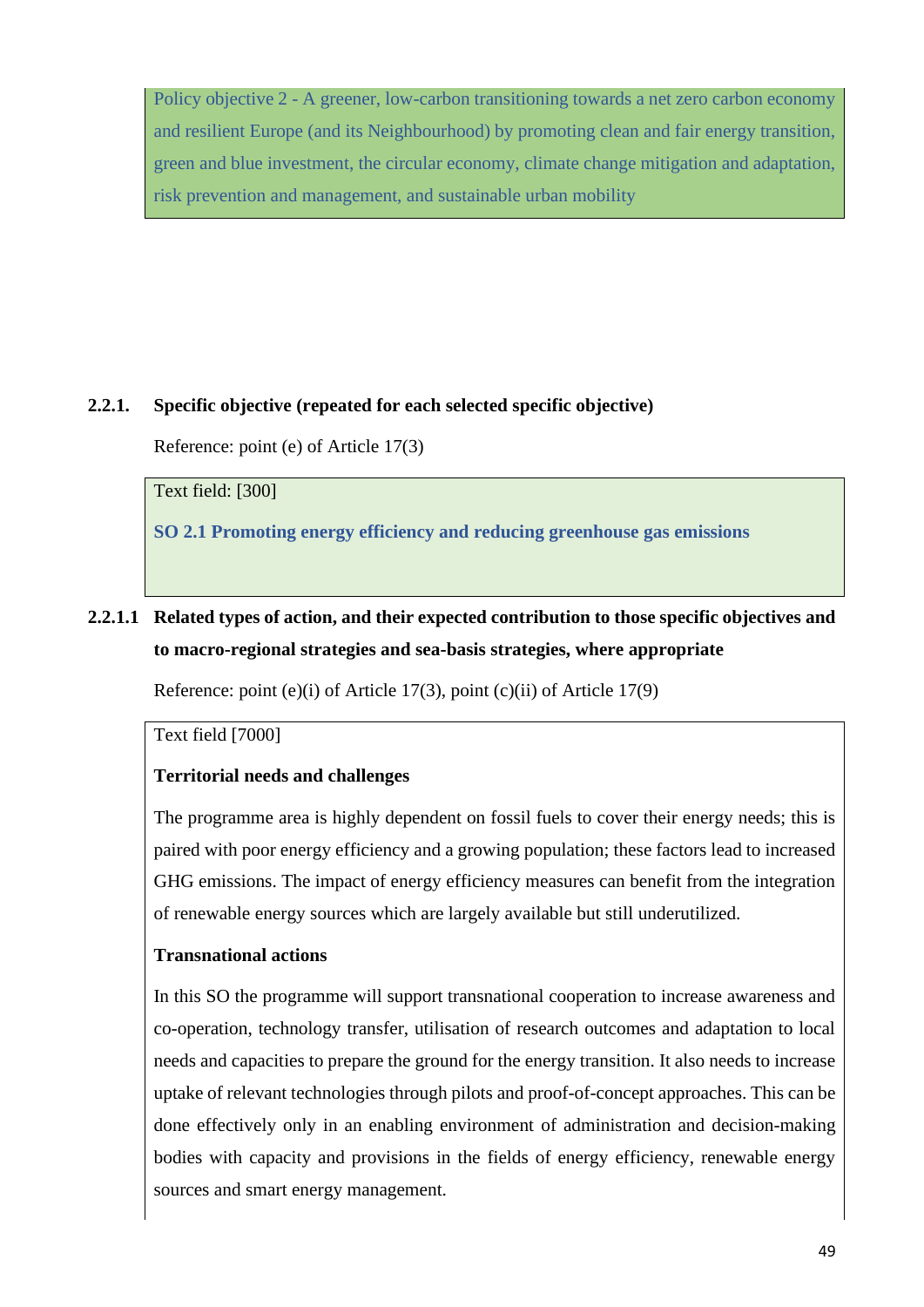# **Examples of indicative actions that could be supported (non-exhaustive):**

A 2.1.1 Implementation of pilot actions to demonstrate technical, financial, and environmental benefits of measures related to energy efficiency, renewable energy sources and smart energy management

A 2.1.12Transnational initiatives related to the technology transfer, utilization of research outcomes and adaptation to local needs and capacities related to energy efficiency, renewable energy sources and smart energy management

A 2.1.3 Transnational initiatives to increase awareness, capacities and encourage active participation and inclusion of citizens, civil society organisations and private sector and cooperation with public authorities regarding climate change impact, energy efficiency, renewable energy sources and smart energy management

A 2.1.4 Integration and adaptation in regulatory frameworks, policy formulation and decision-making of regional and local authorities of provisions and performance standards promoting energy efficiency, renewable energy sources, energy performance monitoring and smart metering; taking into account existing national policies and regulatory frameworks.

# **The Interreg NEXT MED programme could fund actions in the following fields and sectors (non-exhaustive):**

-Agriculture;

-Sustainable tourism;

-Productive and manufacturing sectors (food value chains, garments and textiles, construction, etc.);

-Energy efficiency at household/community level (schools, public facilities, etc.);

-Construction sector;

-Sustainable mobility;

-Research, education and training.

#### **Expected results and contribution to the specific objective**

Transnational cooperation actions will result in increased awareness, increased cooperation, technology transfer, utilisation of research outcomes and adaptation to local needs and capacities, increased demonstration of concepts, increased capacity of local stakeholders, public bodies and policy making.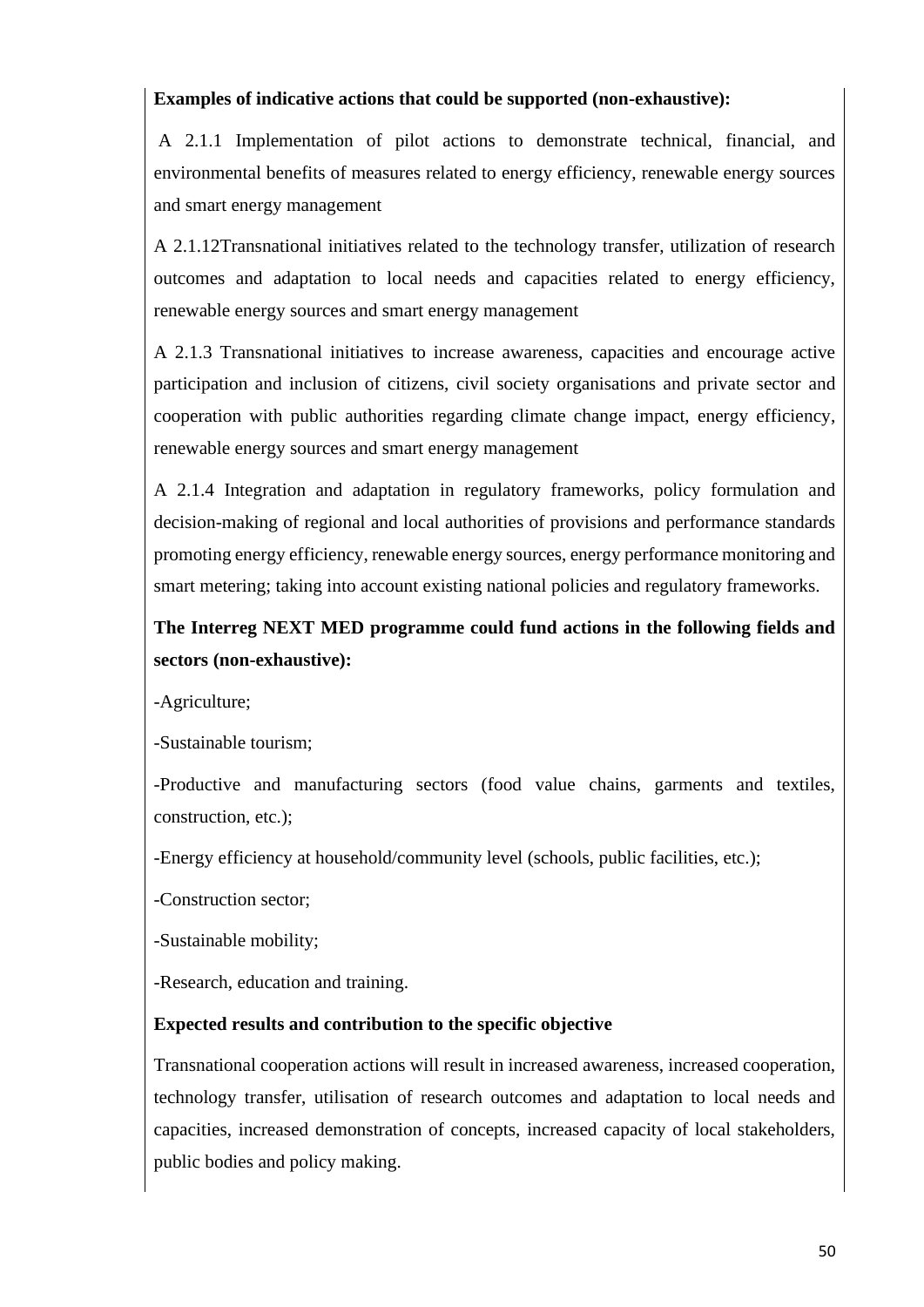These achievements will improve framework conditions for the uptake of technologies and the broad implementation of energy efficiency measures and their combination with renewable energy sources, taking into account the links between solar power, cooling needs and housing stock energy performance and hence reduce greenhouse gas emissions in the medium term.

Throughout the programme preparation, implementation, monitoring, reporting and evaluation phases, Interreg Next Med will ensure the compliance with the horizontal principles: respect of fundamental rights, promotion of gender equality, prevention of discrimination including accessibility for people with disabilities, promotion of sustainable development, and in line with the partner countries' national laws and regulations.

Transnational cooperation actions will contribute to the UN Sustainable Development Goals (SDGs), especially Goal 7 "Ensure access to affordable, reliable, sustainable and modern energy for all", as well as to relevant EU policies and strategies, including the European Green Deal, especially concerning the initiatives for a clean energy transition, , the EU strategy "A Renovation Wave for Europe – Greening our buildings, creating jobs, improving lives", and the LIFE Clean Energy Transition sub-programme.

Where possible, projects dealing with energy renovation actions should consider the key principles the "New European Bauhaus" initiative, i.e. sustainability ("from climate goals, to circularity, zero pollution, and biodiversity"), aesthetics ("quality of experience and style, beyond functionality") and inclusion ("from valuing diversity, to securing accessibility and affordability").

This SO may also contribute to regional frameworks, such as those of the Union for the Mediterranean ('2030 GreenerMed Agenda', the 2016 Ministerial Declaration on energy and the 2021 Declaration of the Ministerial Conference on Environment and Climate), and EU initiatives (e.g. WestMED), as well as MPCs national strategies and initiatives.

The types of actions have been assessed as compatible with the DNSH principle, since they are not expected to have any significant negative environmental impact due to their nature

# **2.2.1.2 Indicators**

Reference: point (e)(ii) of Article 17(3), point (c)(iii) of Article 17(9)

Table 2: Output indicators

| Priority | Specific<br>objective | ID<br>$\sqrt{51}$ | Indicator | Measurement<br>unit | Milestone<br>(2024) | Final target<br>(2029) |
|----------|-----------------------|-------------------|-----------|---------------------|---------------------|------------------------|
|          |                       |                   |           | [255]               | $[200]$             | $[200]$                |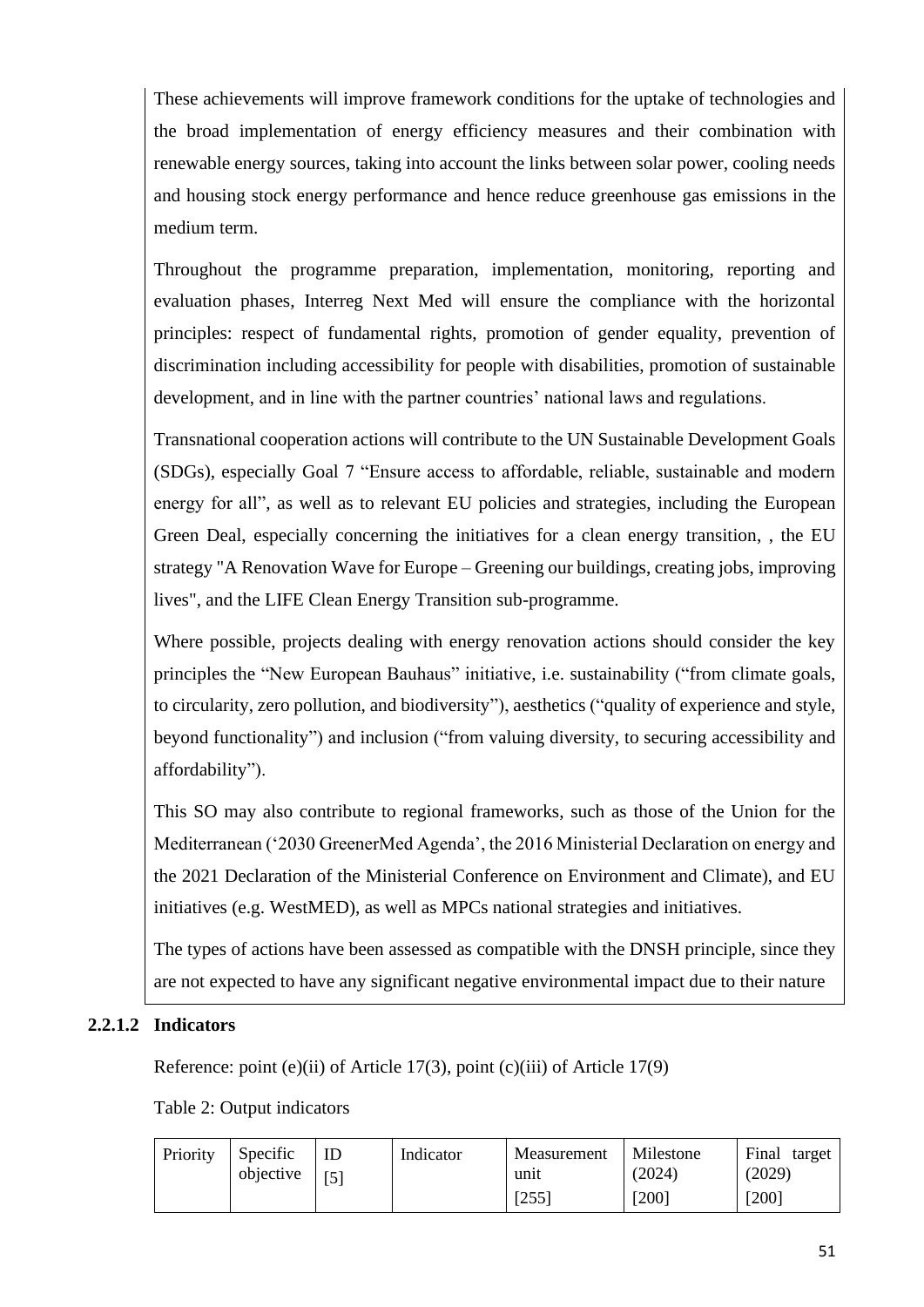| 2                           | SO 2.1 | RCO <sub>84</sub> | Pilot actions<br>developed<br>jointly and<br>implemented in<br>projects | Nr. of pilot<br>actions  | $\boldsymbol{0}$ | 8   |
|-----------------------------|--------|-------------------|-------------------------------------------------------------------------|--------------------------|------------------|-----|
| $\mathfrak{D}$              | SO 2.1 | RCO <sub>87</sub> | Organisations<br>cooperating<br>across borders                          | Nr. of<br>organisations  | $\theta$         | 79  |
| $\mathfrak{D}$              | SO 2.1 | <b>RCO 81</b>     | Participations<br>in joint actions<br>across borders                    | Nr. of<br>participations | $\Omega$         | 554 |
| $\mathcal{D}_{\mathcal{L}}$ | SO 2.1 | <b>RCO</b> 116    | Jointly<br>developed<br>solutions                                       | Nr. of solutions         | $\theta$         | 9   |

Table 3: Result indicators

| Priorit<br>y   | Specific ID<br>objectiv<br>e |                   | Indicator                                                                              | Measure<br>ment unit line       | Base     | Referen<br>ce year | Final<br>target<br>(2029) | Source<br>of data      | Commen<br>ts |
|----------------|------------------------------|-------------------|----------------------------------------------------------------------------------------|---------------------------------|----------|--------------------|---------------------------|------------------------|--------------|
| 2              | SO 2.1                       | <b>RCR</b><br>104 | <b>Solutions</b><br>taken up or up-<br>scaled<br>by<br>organisations                   | Nr.<br>of<br>solutions          | $\Omega$ | 2021               | 10                        | Monito<br>ring<br>data |              |
| $\overline{2}$ | SO 2.1                       | <b>RCR</b><br>84  | Organisations<br>cooperating<br>across borders<br>after<br>project<br>completion       | of<br>Nr.<br>organisat<br>ions  | $\theta$ | 2021               | 40                        | Monito<br>ring<br>data |              |
| $\mathfrak{D}$ | SO 2.1                       | <b>RCR</b><br>85  | Participations<br>in joint actions<br>across borders<br>after<br>project<br>completion | Nr.<br>of<br>participat<br>ions | $\theta$ | 2021               | 277                       | Monito<br>ring<br>data |              |

#### **2.2.1.3 Main target groups**

Reference: point (e)(iii) of Article 17(3), point (c)(iv) of Article 17(9)

#### Text field [7000]

The target group under each SO will refer to multiple levels of programme and project operation and are non-exhaustive.

Under SO2.1. project applicants and/or partners are expected to include civil society organisations (incl. environmental NGOs), local, regional and national authorities, sector agencies, public utilities providers, facilities managers, local (M)SMEs, professional associations, policy makers and decision makers and research and education institutes. Target groups of the assistance, i.e. those that may be targeted by an individual project and benefit from its activities, may include (M)SMEs and their professional associations and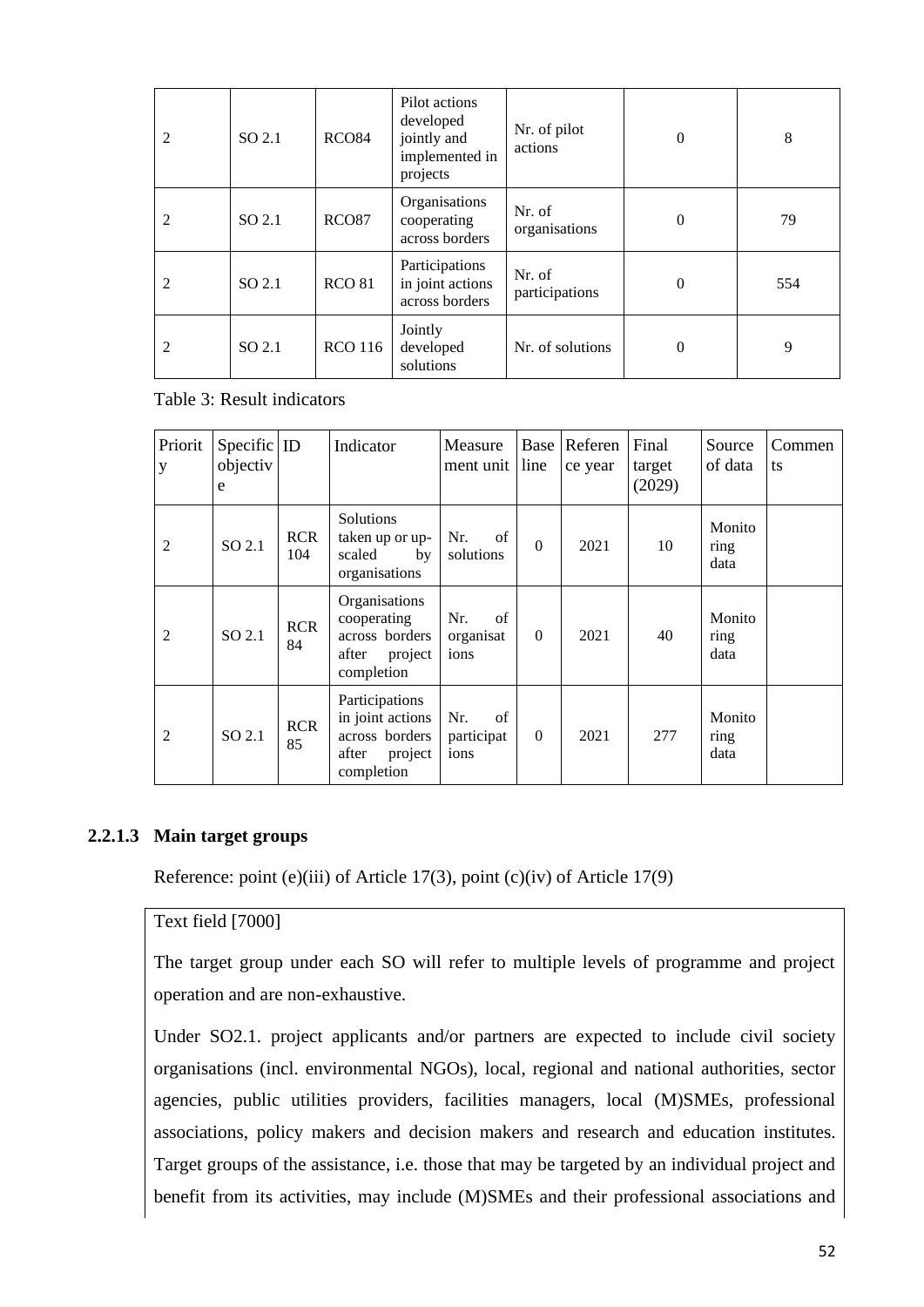peer networks, providers of business intermediate services to the relevant sectors including IT developers, property owners and residents, graduates and researchers, employees of the beneficiary organisations, consumers, citizens, tourists and other relevant organisations related to the potential beneficiaries.

# **2.2.1.4 Indication of the specific territories targeted, including the planned use of ITI, CLLD or other territorial tools**

Reference: Article point (e)(iv) of 17(3)

### Text field [7000]

Given its objectives and wide geographical scope, Interreg NEXT MED targets all the regions of the programme area, with no particular focus on specific territories. As a general ambition, the programme aims at contributing at a balanced, inclusive, integrated, and sustainable territorial development. Having considered that the challenges identified as part of the thematic strategy - SMEs development, innovation capacities, environmental challenges, education, health - are equally relevant to different types of territories, coastal, rural, urban areas for instance, there is no specific distinction regarding to the territories to be covered by the planned interventions.

As a result, the programme has no plans to use specific territorial tools such as communityled local development or integrated territorial investments, also considering the significant diversity of institutional arrangements in terms of territorial governance levels in the cooperation area.

In any case, projects might consider specific territorial dimensions to frame the implementation of the planned activities. Finally, if expressly requested by the Joint Monitoring Committee, the terms of reference of the different calls for proposals could contain further specifications regarding the particular relevance of certain types of territories

#### **2.2.1.5 Planned use of financial instruments**

Reference: point (e)(v) of Article 17(3)

### Text field [7000]

Financial support to projects will be delivered through grants. In addition, due to nature of the activities to be implemented - non-income generating including pilots, training, capacity-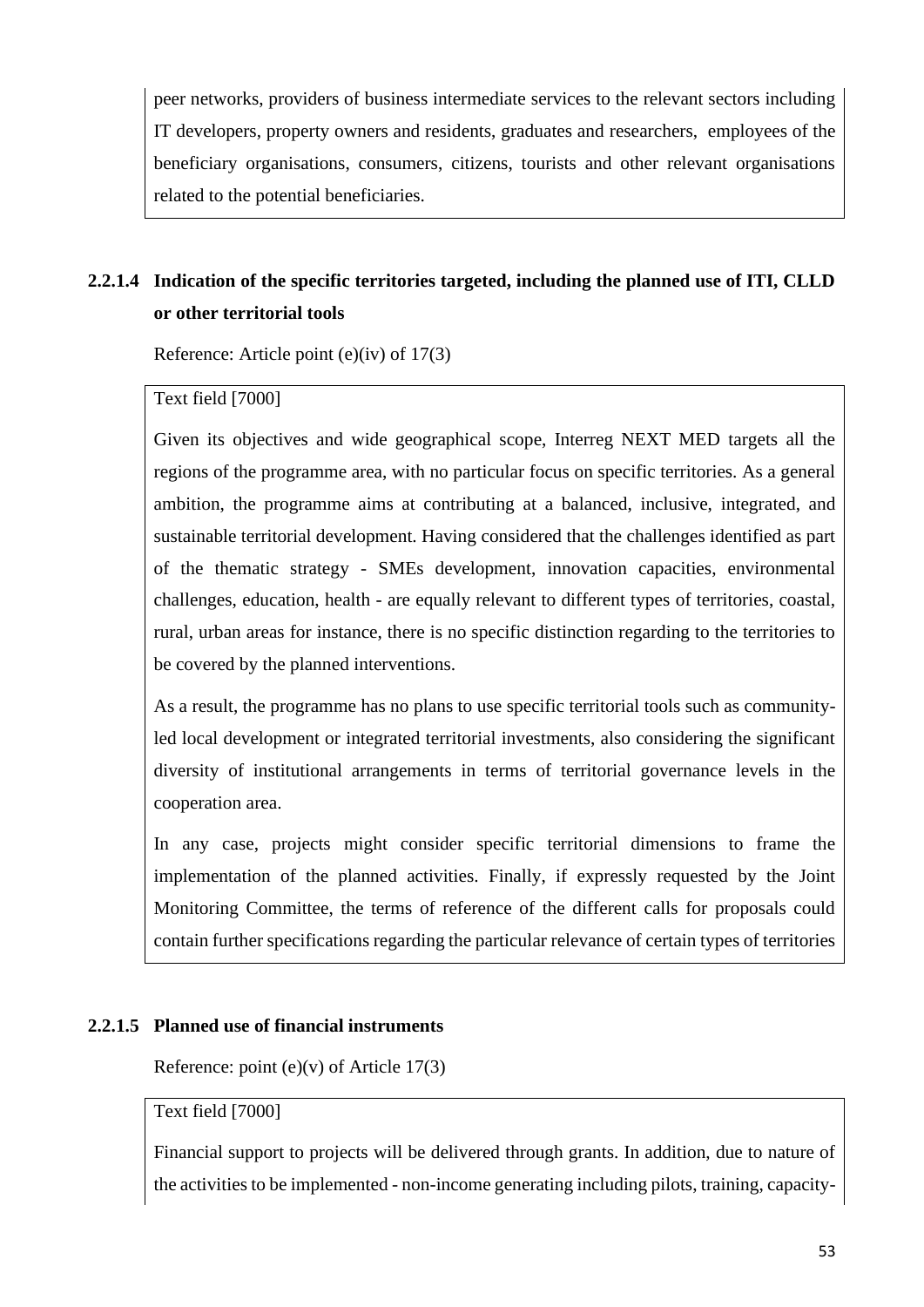building, exchange and transfer of good practices, etc. - the Interreg NEXT MED does not foresee the possibility for use of financial instruments

# **2.2.1.6 Indicative breakdown of the EU programme resources by type of intervention**

Reference: point (e)(vi) of Article 17(3), point (c)(v) of Article 17(9)

Table 4: Dimension 1 – intervention field

| Priority no | Fund | Specific<br>objective | Code | Amount (EUR)   |
|-------------|------|-----------------------|------|----------------|
|             |      | 2.1                   | 041  | € 6.233.779,94 |
|             |      | 2.1                   | 044  | € 6.233.779,94 |
|             |      | 2.1                   | 046  | €12.467.559,87 |

#### Table 5: Dimension 2 – form of financing

| Priority no | Fund | Specific<br>objective | Code | Amount (EUR) |
|-------------|------|-----------------------|------|--------------|
|             |      |                       |      |              |

Table 6: Dimension 3 – territorial delivery mechanism and territorial focus

| Priority No | Fund | Specific<br>objective | Code | Amount (EUR) |
|-------------|------|-----------------------|------|--------------|
|             |      |                       |      |              |

#### **2.2.2. Specific objective (repeated for each selected specific objective)**

Reference: point (e) of Article 17(3)

Text field: [300]

**SO 2.4 Promoting climate change adaptation and disaster risk prevention and resilience, taking into account eco-system based approaches**

# **2.2.2.1 Related types of action, and their expected contribution to those specific objectives and to macro-regional strategies and sea-basis strategies, where appropriate**

Reference: point (e)(i) of Article 17(3), point (c)(ii) of Article 17(9)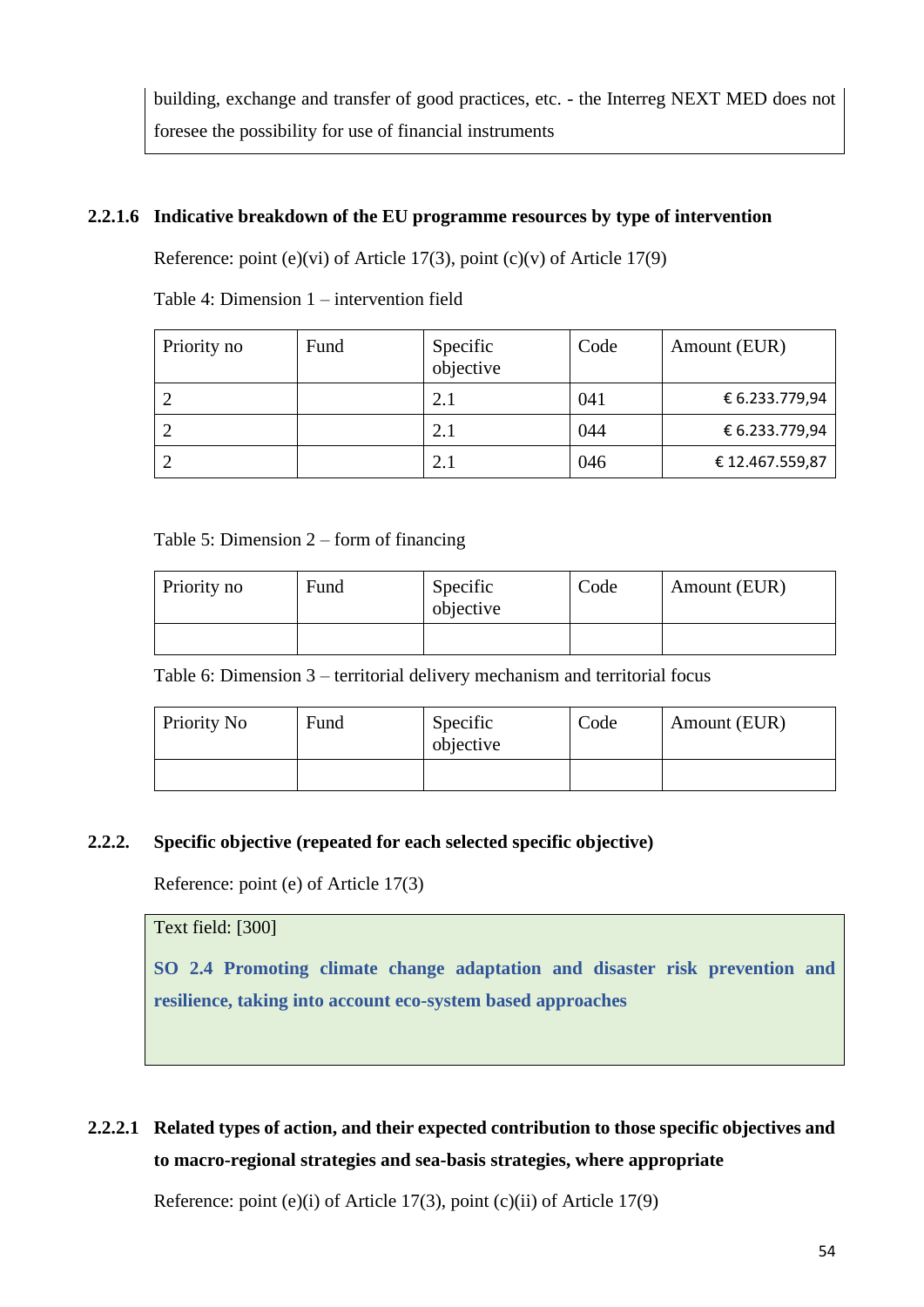#### Text field [7000]

#### **Territorial needs and challenges**

The programme area is very sensitive to climate change. Rainfall is one example; it is already scarce and unevenly distributed but only slight rises in temperature will affect the water cycle considerably. The terrestrial and marine ecosystems and their biodiversity in the area are already impacted. Urgent issues for marine areas are: rising water temperatures, algae blooms, increasing salinity, invasive species are already affecting sectors like fishing and tourism.

Additionally, many sectors which are dominant in the area like agriculture, fisheries and tourism are marginally resilient and are also expected to be severely affected by climate change. Increasing climate resilience and adaptation capacity, also using ecosystem-based approaches, is thus key to the Mediterranean states. While climate change mitigation, renewable energy sources and energy efficiency have found their place in the political agendas of the programme area, climate change adaptation remains a challenge and its importance is not yet fully understood.

#### **Transnational actions**

In this SO the programme will support transnational cooperation to increase awareness on the climate change impact on environment, economy and society, beyond the mitigation context, climate change adaptation, risk prevention and disaster resilience. It will support co-operation and capacity for joint response and communication mechanisms and procedures as well as pilots and demonstration procedures to enhance cooperation. This can be done effectively only in an enabling environment of administration and decision-making bodies with capacity and provisions in the fields of climate change adaptation, risk prevention and disaster resilience in a multi-level, multi-sector governance set-up.

#### **Examples of indicative actions that could be supported (non-exhaustive):**

A 2.4.1 Implementation of pilots and demonstration procedures to increase capacity and capability for joint deployment, provide "proof of concept" and enhance innovation in the fields of climate change adaptation, risk prevention and disaster resilience

A 2.4.2 Transnational initiatives to increase awareness, capacities and encourage active participation and inclusion of citizens, civil society organisations, and private sector and cooperation with public authorities regarding climate change adaptation, risk prevention and disaster resilience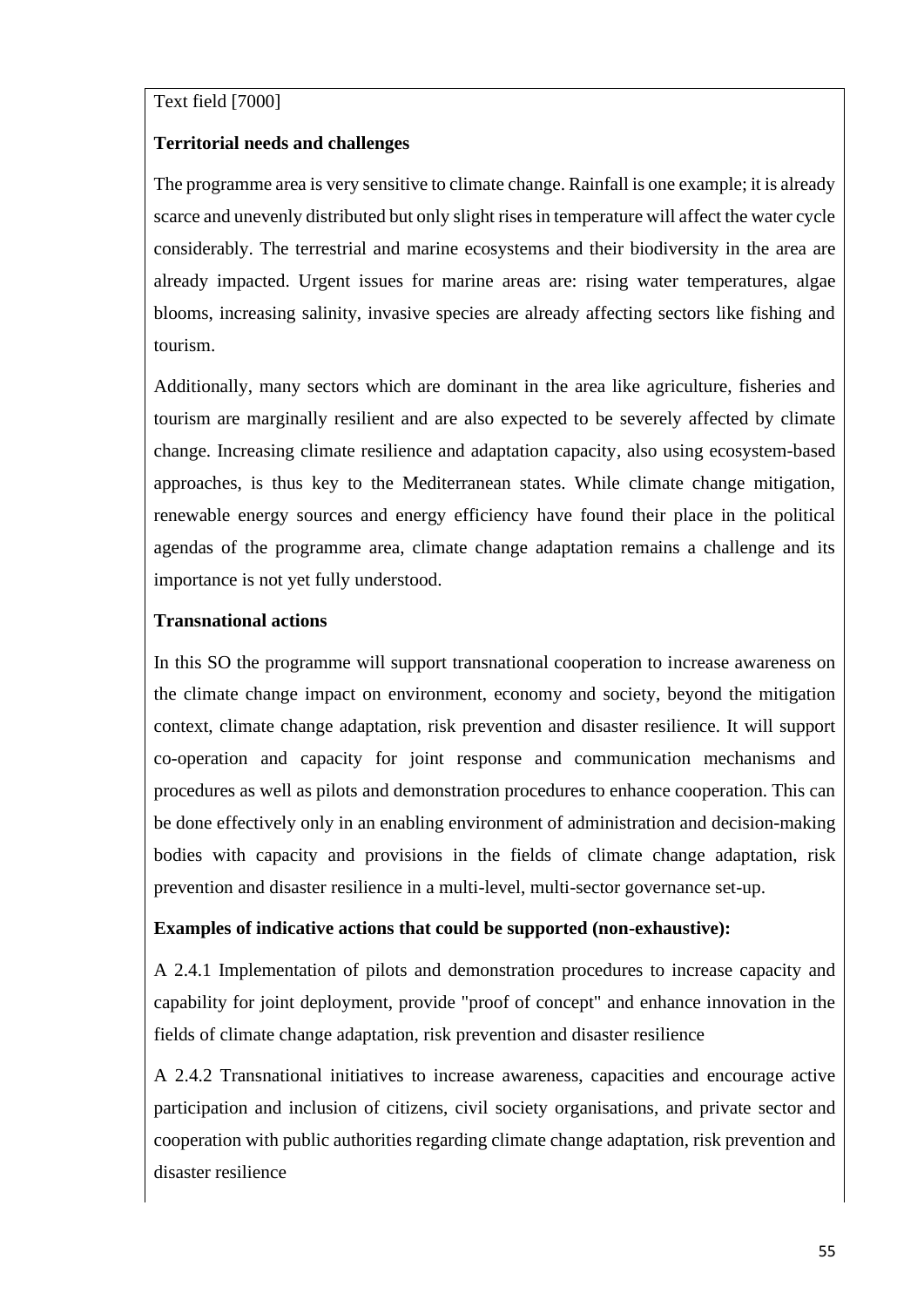A 2.4.3 Integration and adaptation in regulatory frameworks, policy formulation and decision-making of regional and local authorities of provisions and performance standards promoting climate change adaptation and risk prevention including contingency and resilience planning, taking into account national policies and regulatory frameworks.

# **The Interreg NEXT MED programme could fund actions in the following fields and sectors (non-exhaustive):**

-Agriculture;

-Sustainable tourism;

-Biodiversity and ecosystems protection and conservation, including coastal aeras;

-Urban planning and architecture;

-Public utilities provision;

-Research, education and training;

-Green infrastructures and eco-system-based approaches;

- Disaster prevention and preparedness

#### **Expected results and contribution to the specific objective**

Transnational cooperation actions will result in increased awareness, increased cooperation, capability and innovation in the fields of innovation and climate change adaptation, risk prevention and disaster resilience. This will be paired with increased and active participation and inclusion of citizens, civil society organisations, and private sector. They will also lead to the integration and adaptation in regulatory frameworks, policy formulation and decisionmaking. These achievements will improve framework conditions for the mainstreaming of climate change adaptation and disaster risk prevention and resilience and increase the capacity of the programme area to cope with climate changes and other hazards.

Throughout the programme preparation, implementation, monitoring, reporting and evaluation phases, Interreg Next Med will ensure the compliance with the horizontal principles: respect of fundamental rights, promotion of gender equality, prevention of discrimination including accessibility for people with disabilities, promotion of sustainable development, and in line with the partner countries' national laws and regulations.

Transnational cooperation actions will contribute to the UN Sustainable Development Goals (SDGs), especially Goal11 "Make cities and human settlements inclusive, safe, resilient and sustainable, Goal 13 "Take urgent action to combat climate change and its impacts", Goal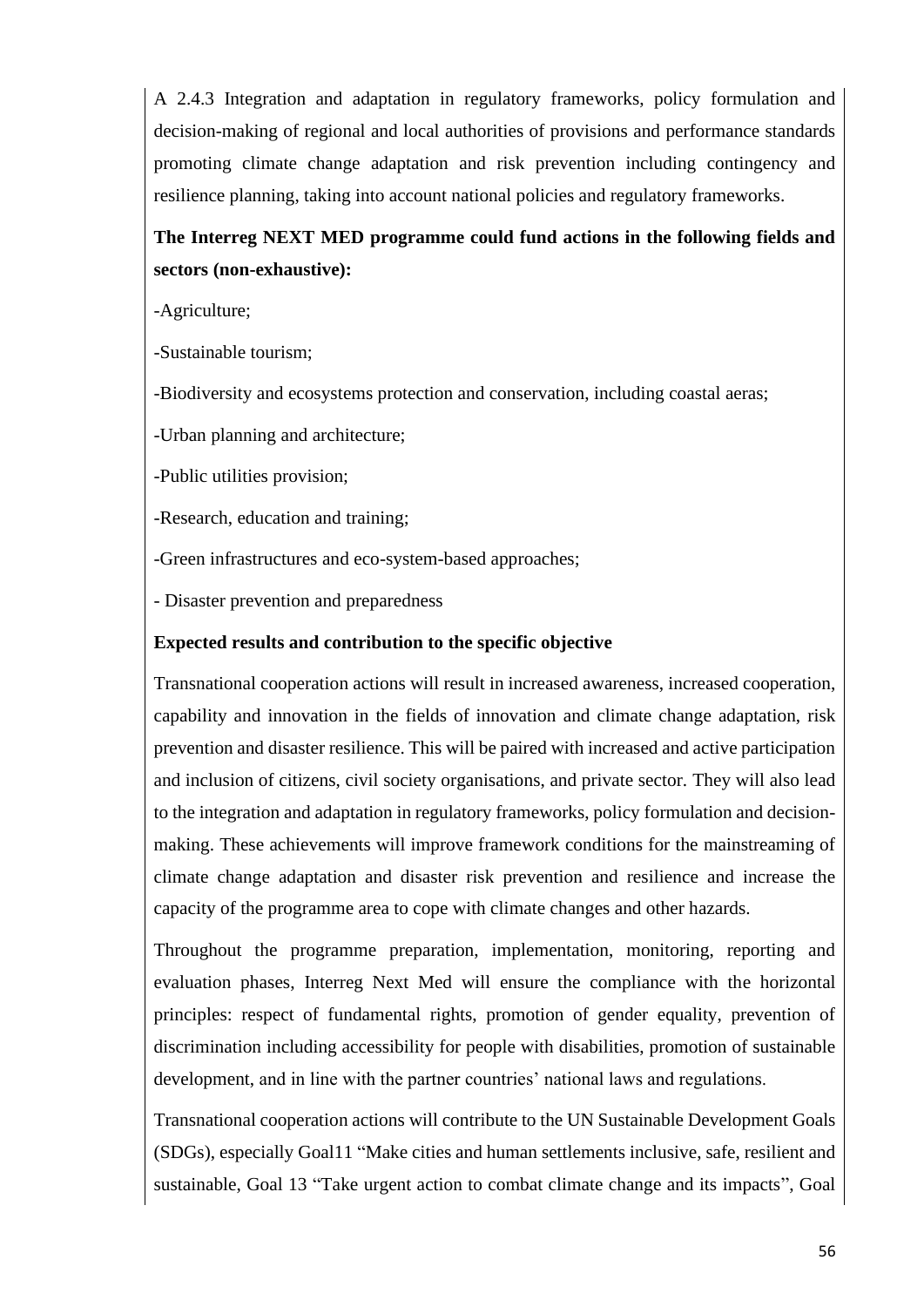14 "Conserve and sustainably use the oceans, seas and marine resources for sustainable development" and Goal 15 "Protect, restore and promote sustainable use of terrestrial ecosystems, sustainably manage forests, combat desertification, and halt and reverse". Actions under this SO will also contribute to relevant policies EU policies and strategies, including the European Green Deal, especially concerning the initiatives for enhancing biodiversity and nature protection and green infrastructures, risk prevention and disaster resilience; the EU Strategy on Adaptation to Climate Change; the European Climate Pact. the 'Farm to Fork' strategy, and the EU biodiversity strategy for 2030, etc.

Actions will also contribute to regional frameworks, such as for example the Convention for the Protection of the Marine Environment and the Coastal Region of the Mediterranean (Barcelona Convention) and especially the Mediterranean Strategy for Sustainable Development, those of the Union for the Mediterranean ('2030 GreenerMed Agenda', the 2016 Ministerial Declaration on energy and the 2021 Declaration of the Ministerial Conference on Environment and Climate), and EU initiatives (e.g., WestMED), etc.

The types of actions have been assessed as compatible with the DNSH principle, since they are not expected to have any significant negative environmental impact due to their nature

#### **2.2.2.2 Indicators**

Reference: point (e)(ii) of Article 17(3), point (c)(iii) of Article 17(9)

| Priority | Specific<br>objective | ID<br>$[5]$       | Indicator                                                            | Measurement<br>unit<br>[255] | Milestone<br>(2024)<br>$[200]$ | Final<br>target<br>(2029)<br>$[200]$ |
|----------|-----------------------|-------------------|----------------------------------------------------------------------|------------------------------|--------------------------------|--------------------------------------|
|          | SO 2.4                | RCO <sub>84</sub> | Pilot actions<br>developed jointly<br>and implemented in<br>projects | Nr. of pilot<br>actions      | $\theta$                       | 8                                    |
| 2        | SO 2.4                | RCO <sub>87</sub> | Organisations<br>cooperating across<br>borders                       | Nr. of<br>organisations      | $\theta$                       | 79                                   |
| 2        | SO 2.4                | RCO <sub>81</sub> | Participations in<br>joint actions across<br>borders                 | Nr. Of<br>participations     | $\theta$                       | 554                                  |
| 2        | SO 2.4                | <b>RCO 116</b>    | Jointly developed<br>solutions                                       | Nr. of solutions             | $\Omega$                       | 9                                    |

Table 2: Output indicators

Table 3: Result indicators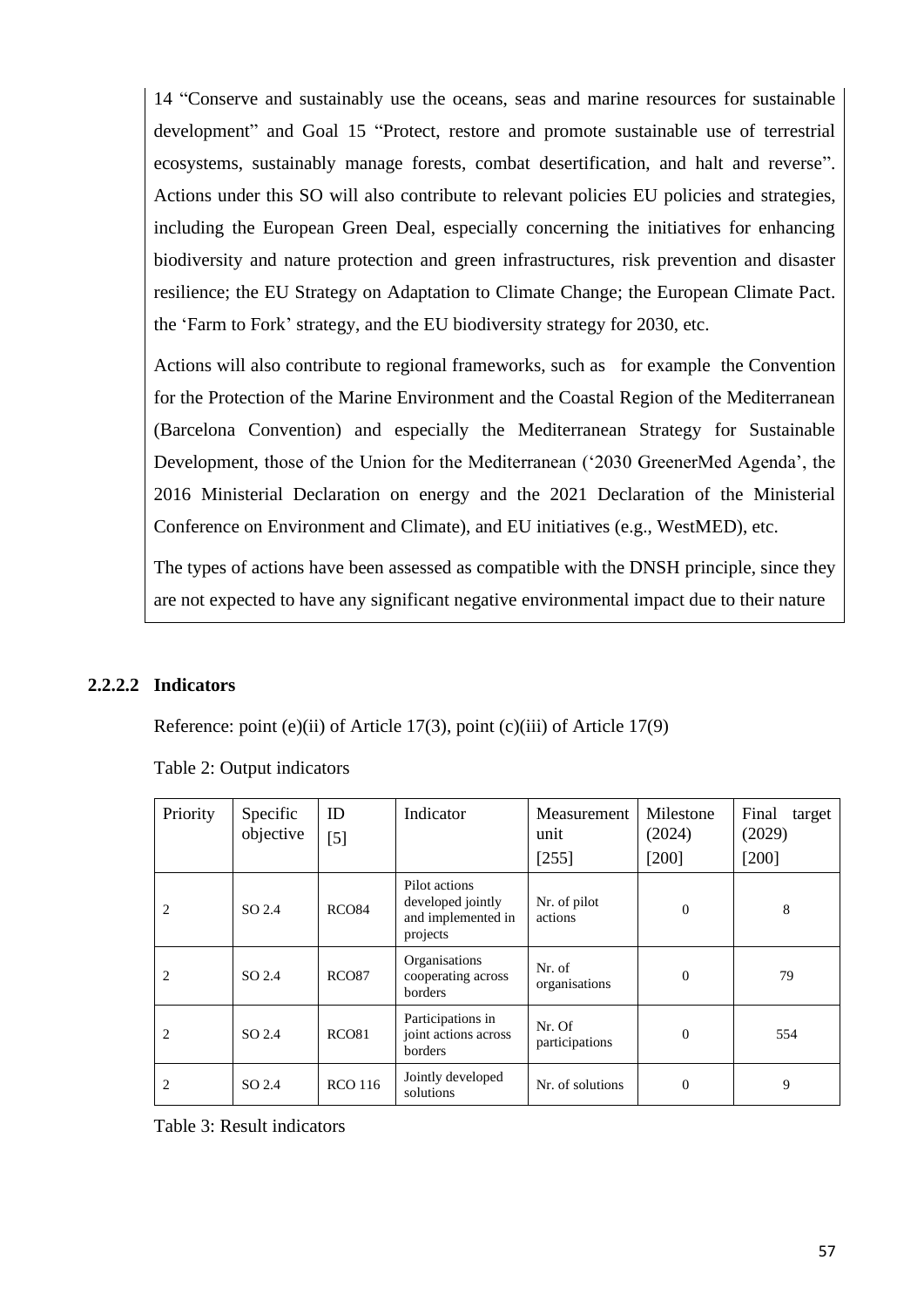| Priority | Specific<br>objectiv<br>e | ID            | Indicator                                                                     | Measu<br>remen<br>t unit        | Base<br>line | Referen<br>ce year | Final<br>target<br>(2029) | Source<br>of data   | Comments |
|----------|---------------------------|---------------|-------------------------------------------------------------------------------|---------------------------------|--------------|--------------------|---------------------------|---------------------|----------|
| 2        | SO 2.4                    | <b>RCR104</b> | Solutions taken<br>up or up-scaled<br>by organisations                        | Nr. of<br>soluti<br>ons         | $\Omega$     | 2021               | 10                        | monitor<br>ing data |          |
| 2        | SO 2.4                    | RCR84         | Organisations<br>cooperating<br>across borders<br>after project<br>completion | Nr. of<br>organ<br>isatio<br>ns | $\Omega$     | 2021               | 40                        | monitor<br>ing data |          |

#### **2.2.2.3 Main target groups**

Reference: point (e)(iii) of Article 17(3), point (c)(iv) of Article 17(9)

# Text field [7000]

The target group under each SO will refer to multiple levels of programme and project operation and are non-exhaustive.

Under SO2.4. project applicants and/or partners are expected to include civil society organisations (incl. environmental NGOs), local, regional and national authorities, civil protection agencies, local SMES, professional associations, policy makers and decision makers, research and education institutes.

Target groups of the assistance i.e. those that may be targeted by an individual project and benefit from its activities may include (M)SMEs and their professional associations and peer networks including farmers and livestock owners, providers of business intermediate services to the relevant sectors including IT developers, land owners and their lessees, graduates and researchers, employees of the beneficiary organisations, consumers, citizens and dwellers, tourists and other relevant organisations related to the potential beneficiaries.

# **2.2.2.4 Indication of the specific territories targeted, including the planned use of ITI, CLLD or other territorial tools**

Reference: Article point (e)(iv) of 17(3)

#### Text field [7000]

Given its objectives and wide geographical scope, Interreg NEXT MED targets all the regions of the programme area, with no particular focus on specific territories. As a general ambition, the programme aims at contributing at a balanced, inclusive, integrated, and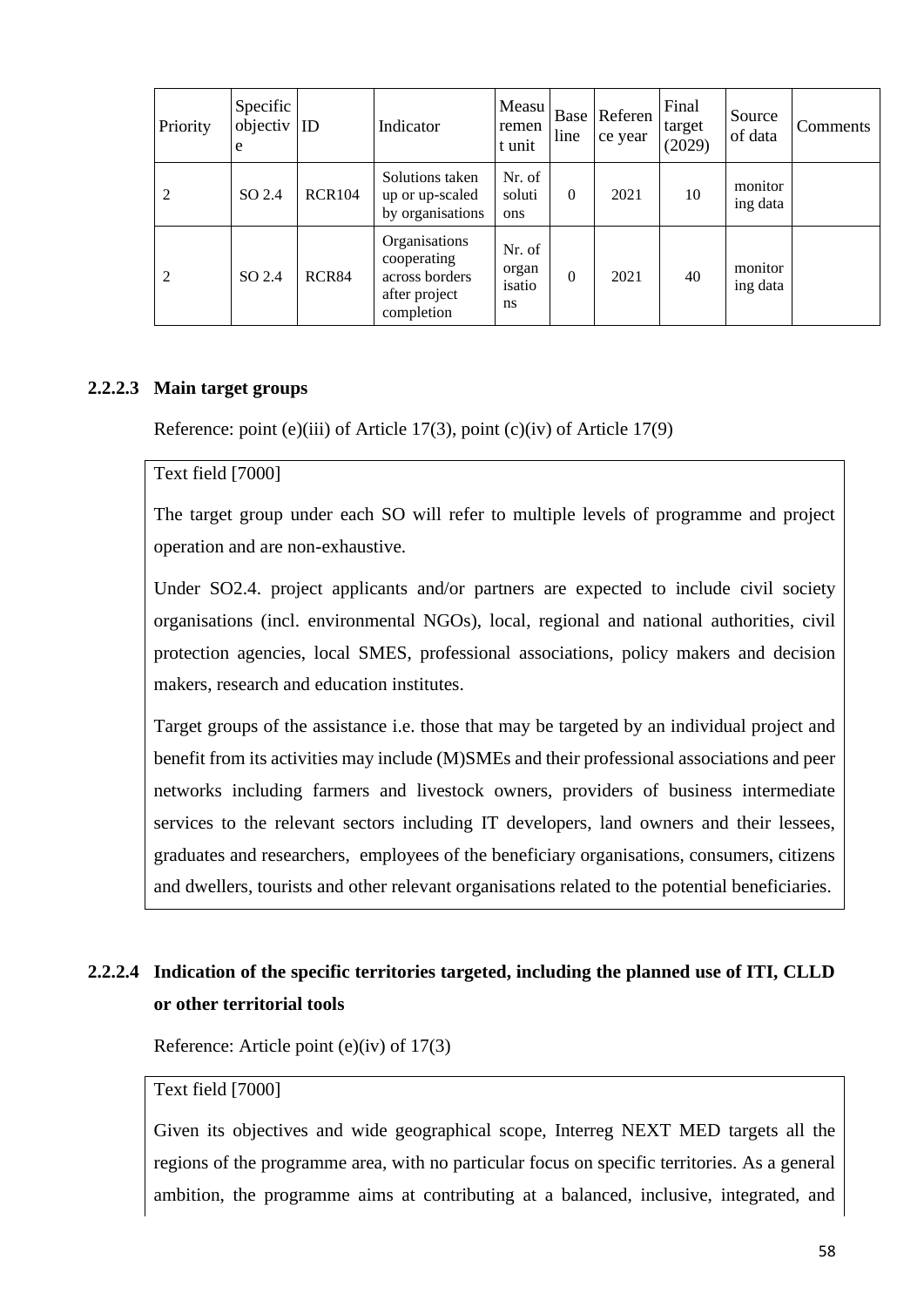sustainable territorial development. Having considered that the challenges identified as part of the thematic strategy - SMEs development, innovation capacities, environmental challenges, education, health - are equally relevant to different types of territories, coastal, rural, urban areas for instance, there is no specific distinction regarding to the territories to be covered by the planned interventions.

As a result, the programme has no plans to use specific territorial tools such as communityled local development or integrated territorial investments, also considering the significant diversity of institutional arrangements in terms of territorial governance levels in the cooperation area.

In any case, projects might consider specific territorial dimensions to frame the implementation of the planned activities. Finally, if expressly requested by the Joint Monitoring Committee, the terms of reference of the different calls for proposals could contain further specifications regarding the particular relevance of certain types of territories.

### **2.2.2.5 Planned use of financial instruments**

Reference: point (e)(v) of Article 17(3)

Text field [7000]

Financial support to projects will be delivered through grants. In addition, due to nature of the activities to be implemented - non-income generating including pilots, training, capacitybuilding, exchange and transfer of good practices, etc. - the Interreg NEXT MED does not foresee the possibility for use of financial instruments.

#### **2.2.2.6 Indicative breakdown of the EU programme resources by type of intervention**

Reference: point (e)(vi) of Article 17(3), point (c)(v) of Article 17(9)

Table 4: Dimension 1 – intervention field

| Priority no | Fund | Specific<br>objective | Code | Amount (EUR)   |
|-------------|------|-----------------------|------|----------------|
|             |      | 2.4                   | 058  | € 8.310.875,41 |
|             |      | 2.4                   | 059  | € 8.310.875,41 |
|             |      | 2.4                   | 060  | € 8.310.875,41 |

Table 5: Dimension 2 – form of financing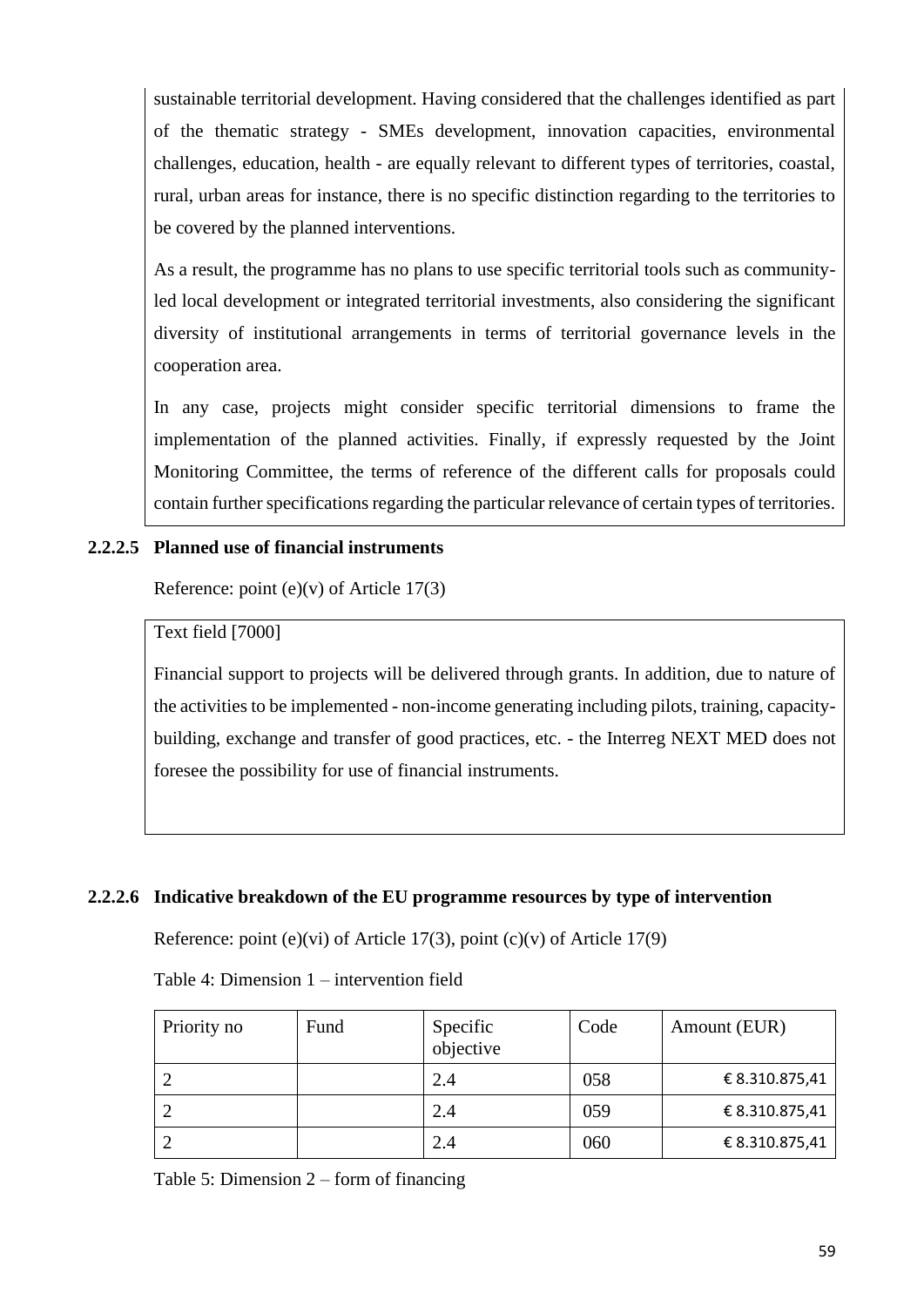| Priority no | Fund | Specific<br>objective | Code | Amount (EUR) |
|-------------|------|-----------------------|------|--------------|
|             |      |                       |      |              |

Table 6: Dimension 3 – territorial delivery mechanism and territorial focus

| Priority No | Fund | Specific<br>objective | Code | Amount (EUR) |
|-------------|------|-----------------------|------|--------------|
|             |      |                       |      |              |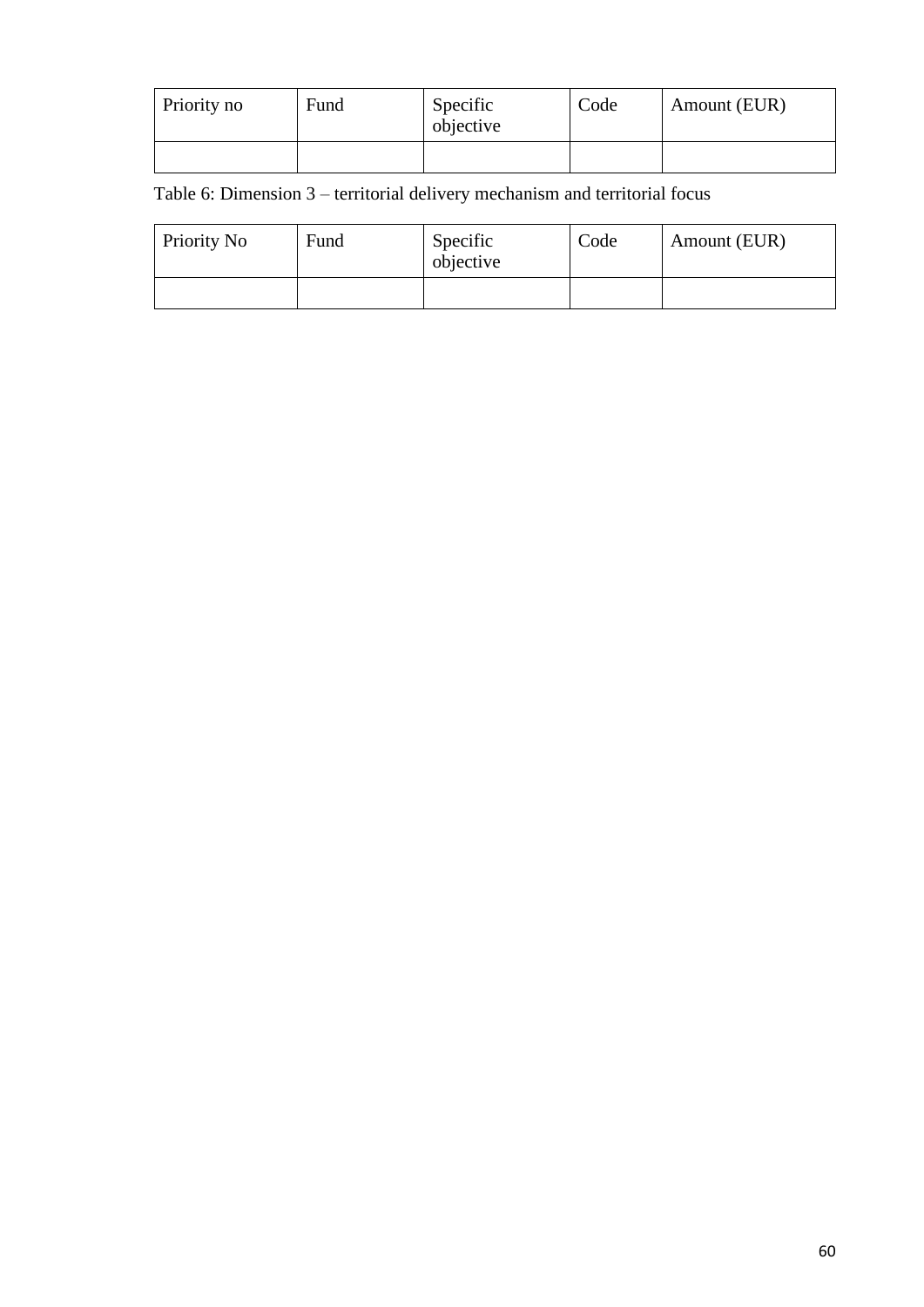# **2.2.3. Specific objective (repeated for each selected specific objective)**

Reference: point (e) of Article 17(3)

Text field: [300]

**SO 2.5 Promoting access to water and sustainable water management**

# **2.2.3.1 Related types of action, and their expected contribution to those specific objectives and to macro-regional strategies and sea-basis strategies, where appropriate**

Reference: point (e)(i) of Article 17(3), point (c)(ii) of Article 17(9)

Text field [7000]

### **Territorial needs and challenges**

The programme area is characterised by unevenly distributed water resources, increased pollution, inefficient distribution and poor waste water management. Supply networks meet demand but suffer from big losses and inefficiency. Wastewater treatment is also incomplete and not overall effective. Population dynamics and the metropolisation are expected to aggravate the problems. The area needs to address water management throughout the entire water cycle including the rehabilitation of water bodies.

#### **Transnational actions**

In this SO the programme will support transnational cooperation to increase awareness and co-operation, technology transfer, utilisation of research outcomes and adaptation to local needs and capacities in the fields of water efficiency, water-related climate change adaptation, water saving incentives, water cycle management and water bodies rehabilitation. It can also help increase uptake of relevant technologies through pilots and proof-of-concept approaches. This can be done effectively only in an enabling environment of administration and decision-making bodies with capacity and provisions in the aforementioned fields including water use monitoring, smart metering and water pricing), taking into account existing national policies and regulatory frameworks.

#### **Examples of indicative actions that could be supported (non-exhaustive):**

A 2.5.1 Implementation of pilots to demonstrate technical, financial and environmental benefits of measures related to water cycle management, water efficiency for industries and households and rehabilitation of water bodies engaging local authorities, public utility providers, professional associations and environmental agencies.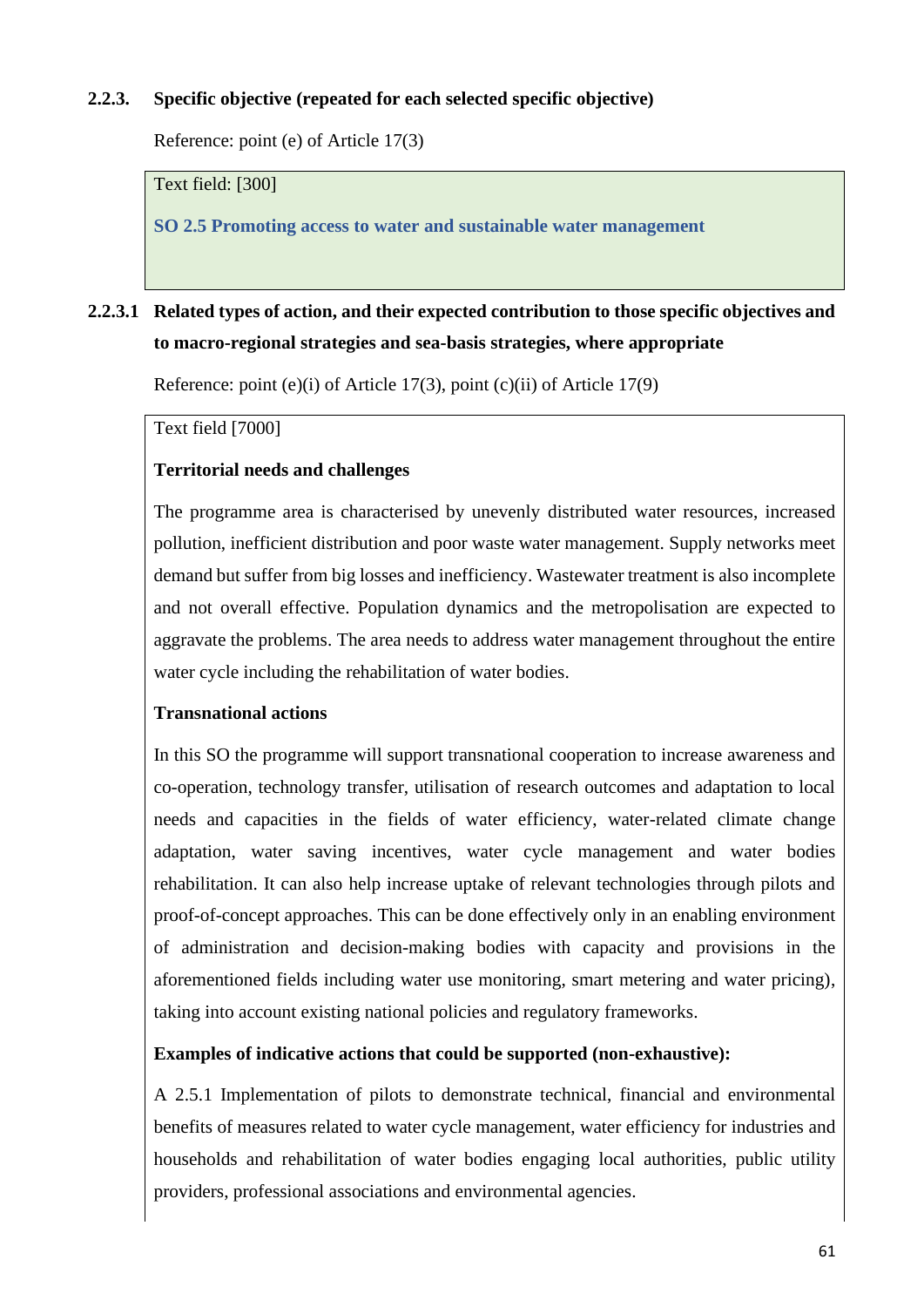A 2.5.2 Transnational initiatives related to the technology transfer, utilisation of research outcomes and adaptation to local needs and capacities of local and regional authorities, public utility providers, professional associations practitioners, companies and supply chains related to water cycle management, water efficiency for industries and households and rehabilitation of water bodies.

A 2.5.3 Transnational initiatives to increase awareness, capacities and encourage active participation of citizens, civil society organizations and private sector and cooperation with public authorities on activities regarding climate change impact, water consumption trends, water resources ecological and quantitative status, water cycle management, water efficiency and rehabilitation of water bodies.

A 2.5.4 Integration and adaptation in regulatory frameworks, policy formulation and decision-making and policy formulation of provisions and performance standards promoting water efficiency, water-related climate change adaptation water saving incentives, water cycle management and water bodies rehabilitation (including water use monitoring, smart metering and water pricing) taking into account existing national policies and regulatory frameworks.

# **The Interreg NEXT MED programme could fund actions in the following fields and sectors (non-exhaustive):**

-Agriculture and farming;

-Sustainable tourism;

-Productive and manufacturing sectors (food value chains, garments and textiles, construction, etc.);

-Urban planning and architecture, facilities management;

-Water efficiency at household/community level (schools, public facilities, etc.);

-Water provision and distribution;

-Research, education and training;

-Biodiversity and ecosystems protection and conservation, including coastal aeras;

#### **Expected results and contribution to the specific objective**

Transnational cooperation actions will result in increased awareness, increased cooperation, technology transfer, utilisation of research outcomes and adaptation to local needs and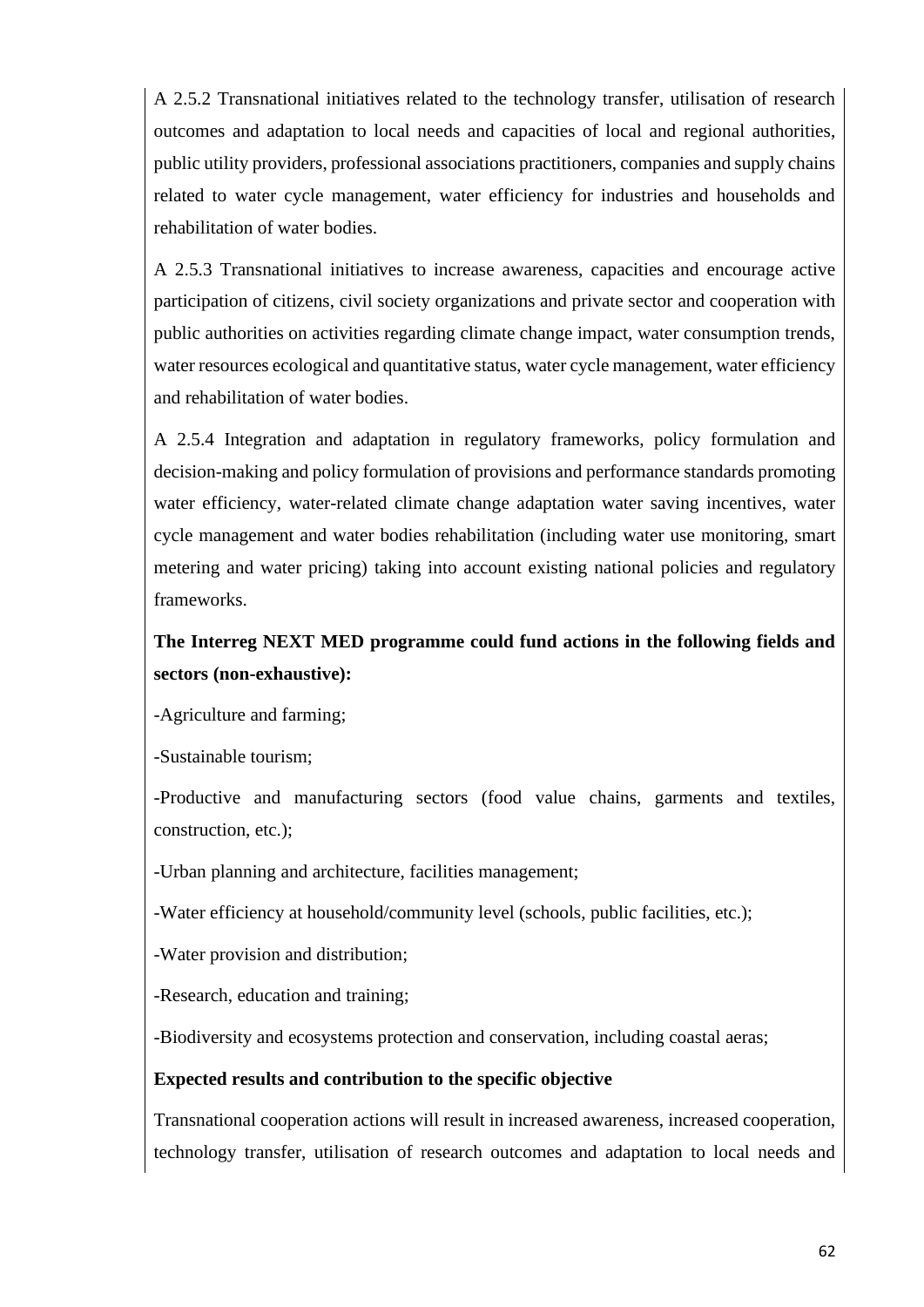capacities, increased demonstration of concepts, increased capacity of local stakeholders, public bodies and policy makers.

These achievements will improve framework conditions for the uptake of technologies and the broad implementation of water efficiency, water-related climate change adaptation water saving incentives, water cycle management and water bodies rehabilitation. This will reduce pressure on water and assist upgrading the status of water bodies in the medium term.

Throughout the programme preparation, implementation, monitoring, reporting and evaluation phases, Interreg Next Med will ensure the compliance with the horizontal principles: respect of fundamental rights, promotion of gender equality, prevention of discrimination including accessibility for people with disabilities, promotion of sustainable development, and in line with the partner countries' national laws and regulations.

Transnational actions will contribute to the UN Sustainable Development Goals (SDGs), especially Goal 6 "Ensure availability and sustainable management of water and sanitation for all", Goal 13 "Take urgent action to combat climate change and its impacts", Goal 14 "Conserve and sustainably use the oceans, seas and marine resources for sustainable development" and Goal 15 "Protect, restore and promote sustainable use of terrestrial ecosystems, sustainably manage forests, combat desertification, and halt and reverse".

They will also contribute relevant EU policies and strategies, including the European Green Deal, especially concerning the initiatives for sustainable water management, enhancing biodiversity and nature protection and green infrastructures, risk prevention and disaster resilience, climate pact and climate change adaptation and sustainable agriculture (the EU Strategy on Adaptation to Climate Change; the European Climate Pact. the 'Farm to Fork' strategy, and the EU biodiversity strategy for 2030, etc.).

Finally, this SO may also contribute to regional frameworks, Convention for the Protection of the Marine Environment and the Coastal Region of the Mediterranean (Barcelona Convention) and especially the Mediterranean Strategy for Sustainable Development, those of the Union for the Mediterranean ('2030 GreenerMed Agenda', the 2016 Ministerial Declaration on energy and the 2021 Declaration of the Ministerial Conference on Environment and Climate), and EU initiatives (e.g., WestMED), etc..

The types of actions have been assessed as compatible with the DNSH principle, since they are not expected to have any significant negative environmental impact due to their nature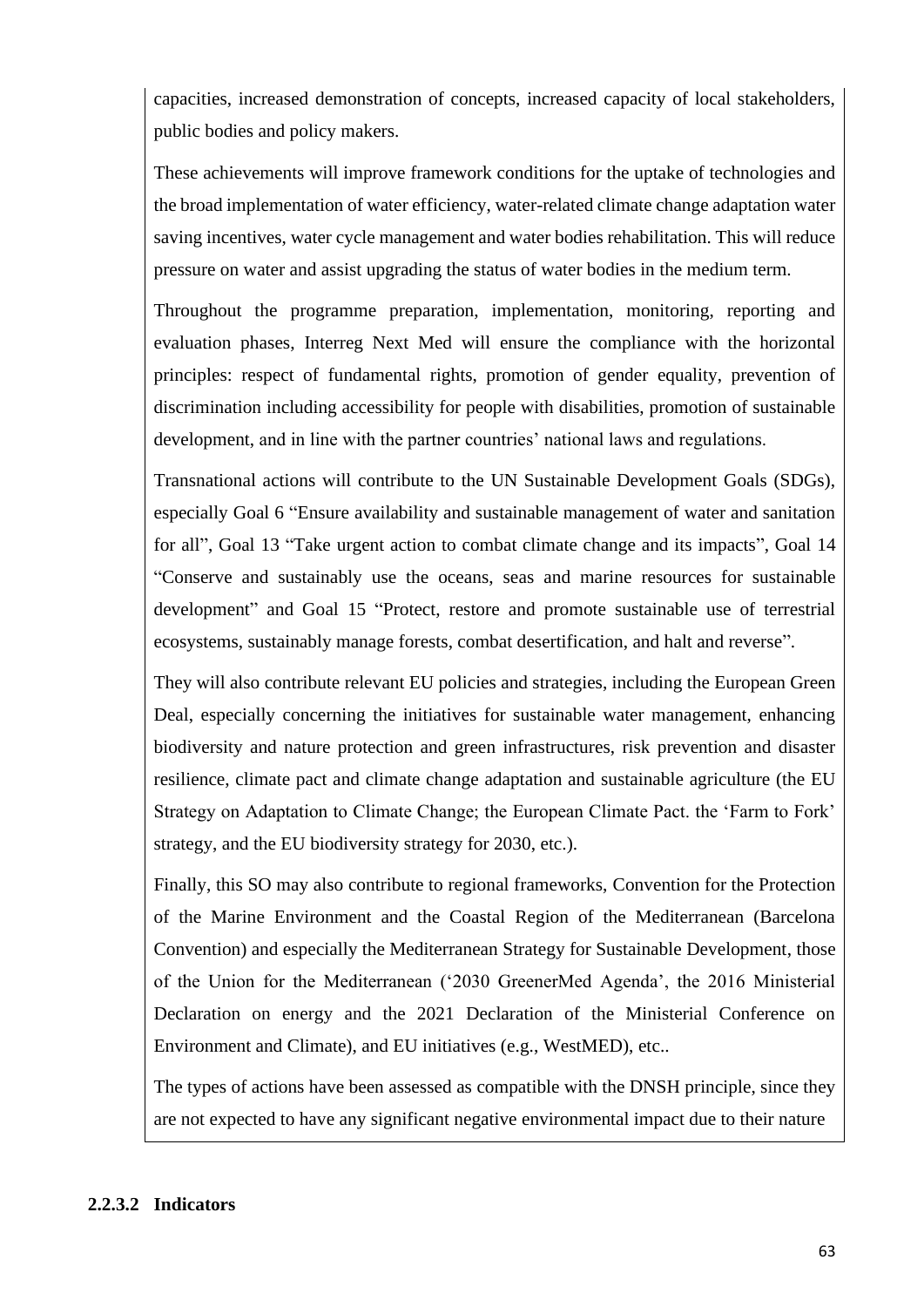Reference: point (e)(ii) of Article 17(3), point (c)(iii) of Article 17(9)

| Priority       | Specific<br>objective | ID<br>$[5]$       | Indicator                                                            | Measurement<br>unit<br>[255] | Milestone<br>(2024)<br>$[200]$ | Final<br>target<br>(2029)<br>$[200]$ |
|----------------|-----------------------|-------------------|----------------------------------------------------------------------|------------------------------|--------------------------------|--------------------------------------|
| $\mathfrak{D}$ | SO <sub>2.5</sub>     | <b>RCO84</b>      | Pilot actions<br>developed jointly and<br>implemented in<br>projects | Nr. of pilot<br>actions      | $\Omega$                       | 8                                    |
| 2              | SO 2.5                | RCO <sub>87</sub> | Organisations<br>cooperating across<br>borders                       | Nr. of<br>organisations      | $\Omega$                       | 79                                   |
| 2              | SO 2.5                | <b>RCO 81</b>     | Participations in joint<br>actions across borders                    | Nr. of<br>participations     | $\Omega$                       | 554                                  |
| 2              | SO 2.5                | <b>RCO 116</b>    | Jointly developed<br>solutions                                       | Nr. of<br>solutions          | $\Omega$                       | 9                                    |

Table 2: Output indicators

Table 3: Result indicators

| Priorit<br>y   | Specific $ $ ID<br>objectiv<br>e |               | Indicator                                                                                  | Measure<br>ment unit            | line     | <b>Base</b> Refere<br>nce<br>year | Final<br>target<br>(2029) | Source<br>of data      | Commen<br>ts |
|----------------|----------------------------------|---------------|--------------------------------------------------------------------------------------------|---------------------------------|----------|-----------------------------------|---------------------------|------------------------|--------------|
| $\overline{2}$ | $SO\,2.5$                        | <b>RCR104</b> | Solutions<br>taken up or<br>up-scaled by<br>organisation<br>S                              | Nr. of<br>solutions             | $\Omega$ | 2021                              | 10                        | Monito<br>ring<br>data |              |
| $\overline{2}$ | SO 2.5                           | RCR84         | Organisation<br>S<br>cooperating<br>across<br>borders after<br>project<br>completion       | Nr. of<br>org<br>anisation<br>S | $\Omega$ | 2021                              | 40                        | Monito<br>ring<br>data |              |
| $\overline{2}$ | SO 2.5                           | <b>RCR 85</b> | Participation<br>s in joint<br>actions<br>across<br>borders<br>after project<br>completion | Nr. of<br>participat<br>ions    | $\Omega$ | 2021                              | 277                       | Monito<br>ring<br>data |              |

#### **2.2.3.3 Main target groups**

Reference: point (e)(iii) of Article 17(3), point (c)(iv) of Article 17(9)

# Text field [7000]

The target group under each SO will refer to multiple levels of programme and project operation and are non-exhaustive.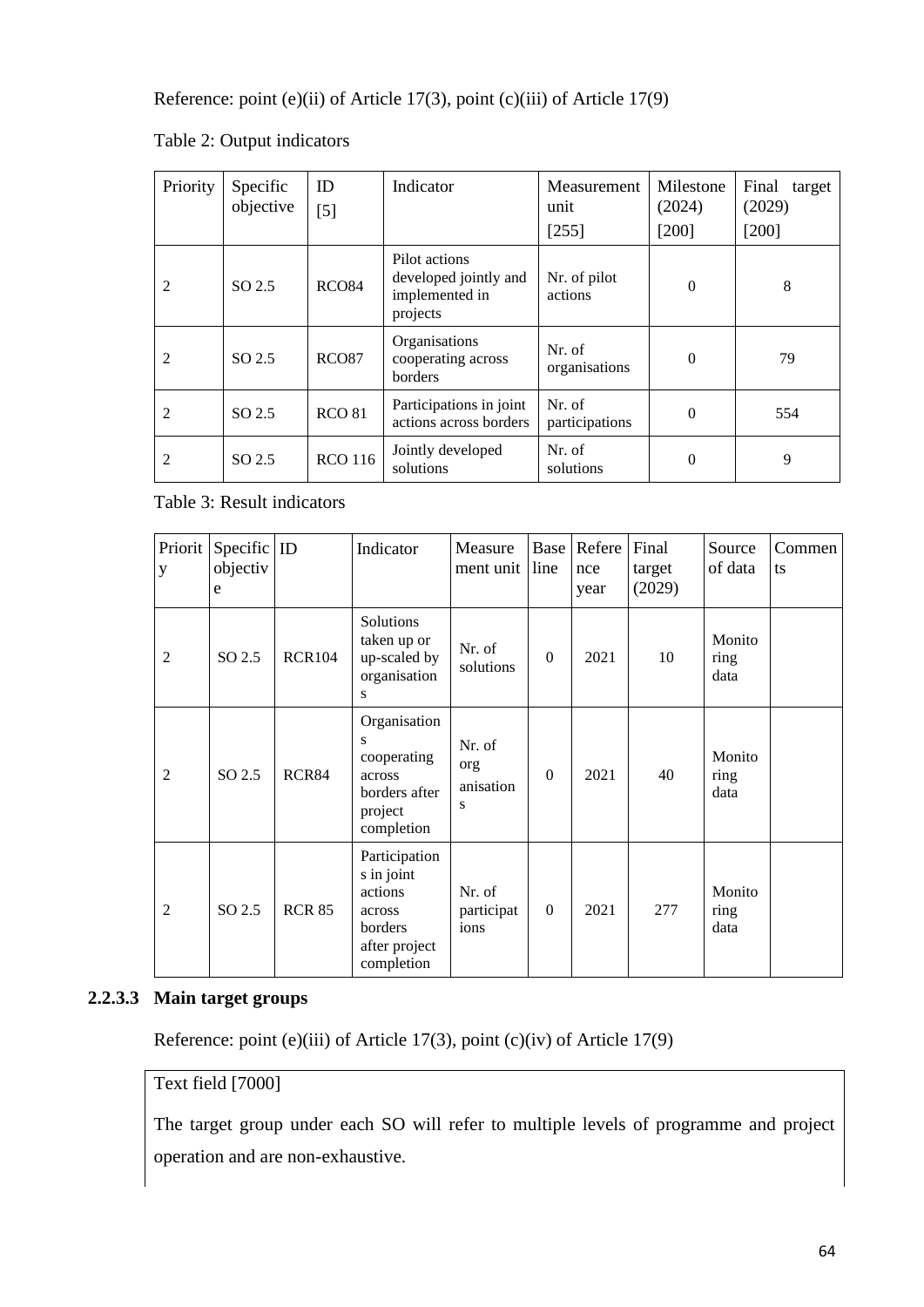Under SO 2.5 project applicants and/or partners are expected to include civil society organisations (incl. environmental NGOs), local, regional and national authorities, public utilities providers, protected areas management bodies, local MSMES, professional associations, policy makers.

Target groups of the assistance i.e. those that may be targeted by an individual project and benefit from its activities may include (M)SMEs and their professional associations and peer networks including farmers, livestock owners and fisher/aquaculture operators, providers of business intermediate services to the relevant sectors including IT developers, owners of water rights, graduates and researchers, employees of the beneficiary organisations, consumers, municipalities, citizens and dwellers, tourists and other relevant organisations related to the potential beneficiaries and decision makers, research and education institutes.

# **2.2.3.4 Indication of the specific territories targeted, including the planned use of ITI, CLLD or other territorial tools**

Reference: Article point (e)(iv) of 17(3)

#### Text field [7000]

Given its objectives and wide geographical scope, Interreg NEXT MED targets all the regions of the programme area, with no particular focus on specific territories. As a general ambition, the programme aims at contributing at a balanced, inclusive, integrated, and sustainable territorial development. Having considered that the challenges identified as part of the thematic strategy - SMEs development, innovation capacities, environmental challenges, education, health - are equally relevant to different types of territories, coastal, rural, urban areas for instance, there is no specific distinction regarding to the territories to be covered by the planned interventions.

As a result, the programme has no plans to use specific territorial tools such as communityled local development or integrated territorial investments, also considering the significant diversity of institutional arrangements in terms of territorial governance levels in the cooperation area.

In any case, projects might consider specific territorial dimensions to frame the implementation of the planned activities. Finally, if expressly requested by the Joint Monitoring Committee, the terms of reference of the different calls for proposals could contain further specifications regarding the particular relevance of certain types of territories.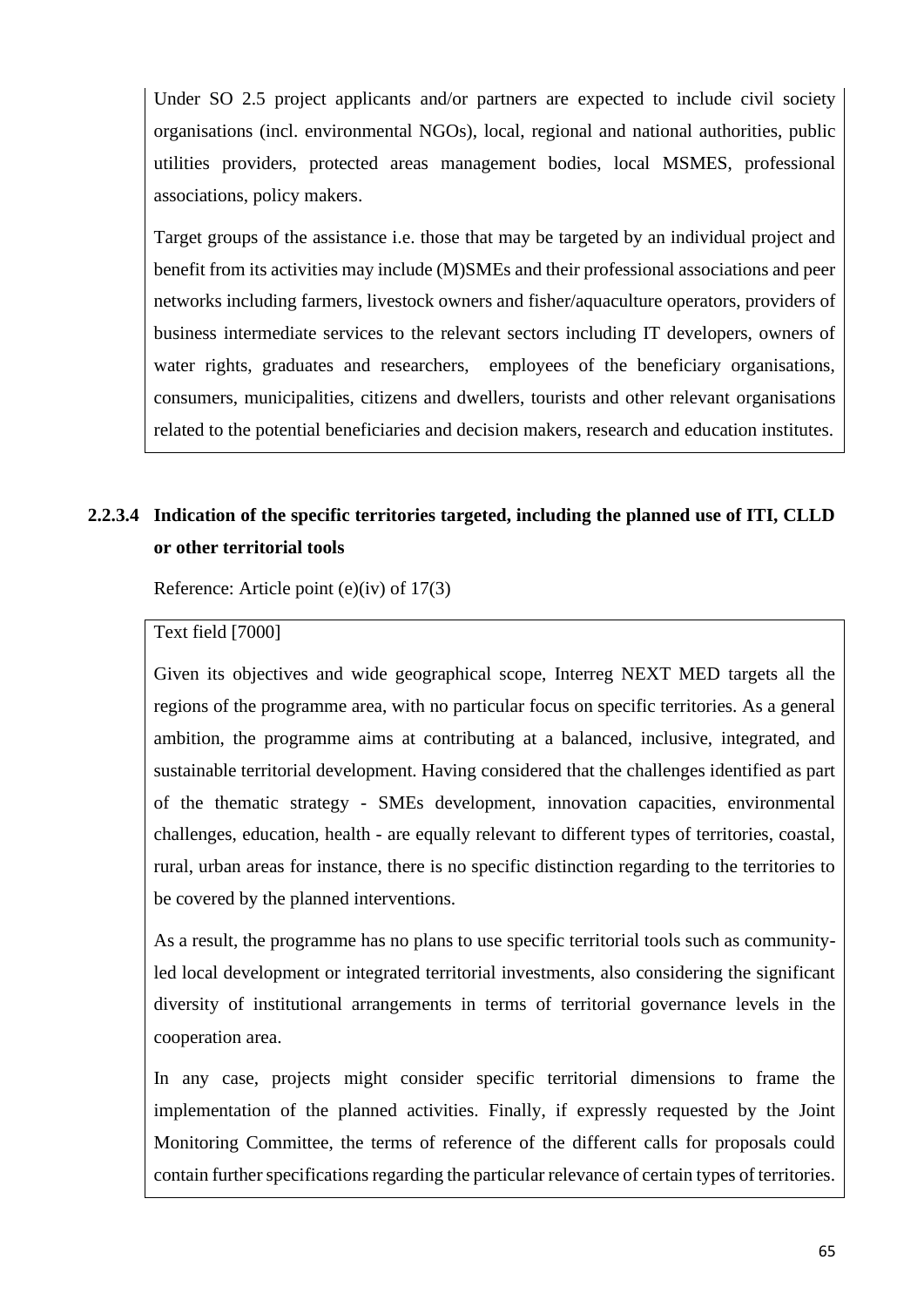#### **2.2.3.5 Planned use of financial instruments**

Reference: point (e)(v) of Article 17(3)

Text field [7000]

Financial support to projects will be delivered through grants. In addition, due to nature of the activities to be implemented - non-income generating including pilots, training, capacitybuilding, exchange and transfer of good practices, etc. - the Interreg NEXT MED does not foresee the possibility for use of financial instruments.

### **2.2.3.6 Indicative breakdown of the EU programme resources by type of intervention**

Reference: point (e)(vi) of Article 17(3), point (c)(v) of Article 17(9)

Table 4: Dimension 1 – intervention field

| Priority no | Fund | Specific<br>objective | Code | Amount (EUR)             |
|-------------|------|-----------------------|------|--------------------------|
|             |      | 2.5                   | 064  | $\epsilon$ 12.467.559,87 |
|             |      | 2.5                   | 066  | € 12.467.559,87          |

#### Table 5: Dimension 2 – form of financing

| Priority no | Fund | Specific<br>objective | Code | Amount (EUR) |
|-------------|------|-----------------------|------|--------------|
|             |      |                       |      |              |

Table 6: Dimension 3 – territorial delivery mechanism and territorial focus

| Priority No | Fund | Specific<br>objective | Code | Amount (EUR) |
|-------------|------|-----------------------|------|--------------|
|             |      |                       |      |              |

#### **2.2.4. Specific objective (repeated for each selected specific objective)**

Reference: point (e) of Article 17(3)

Text field: [300]

**SO 2.6 Promoting the transition to a circular and resource efficient economy**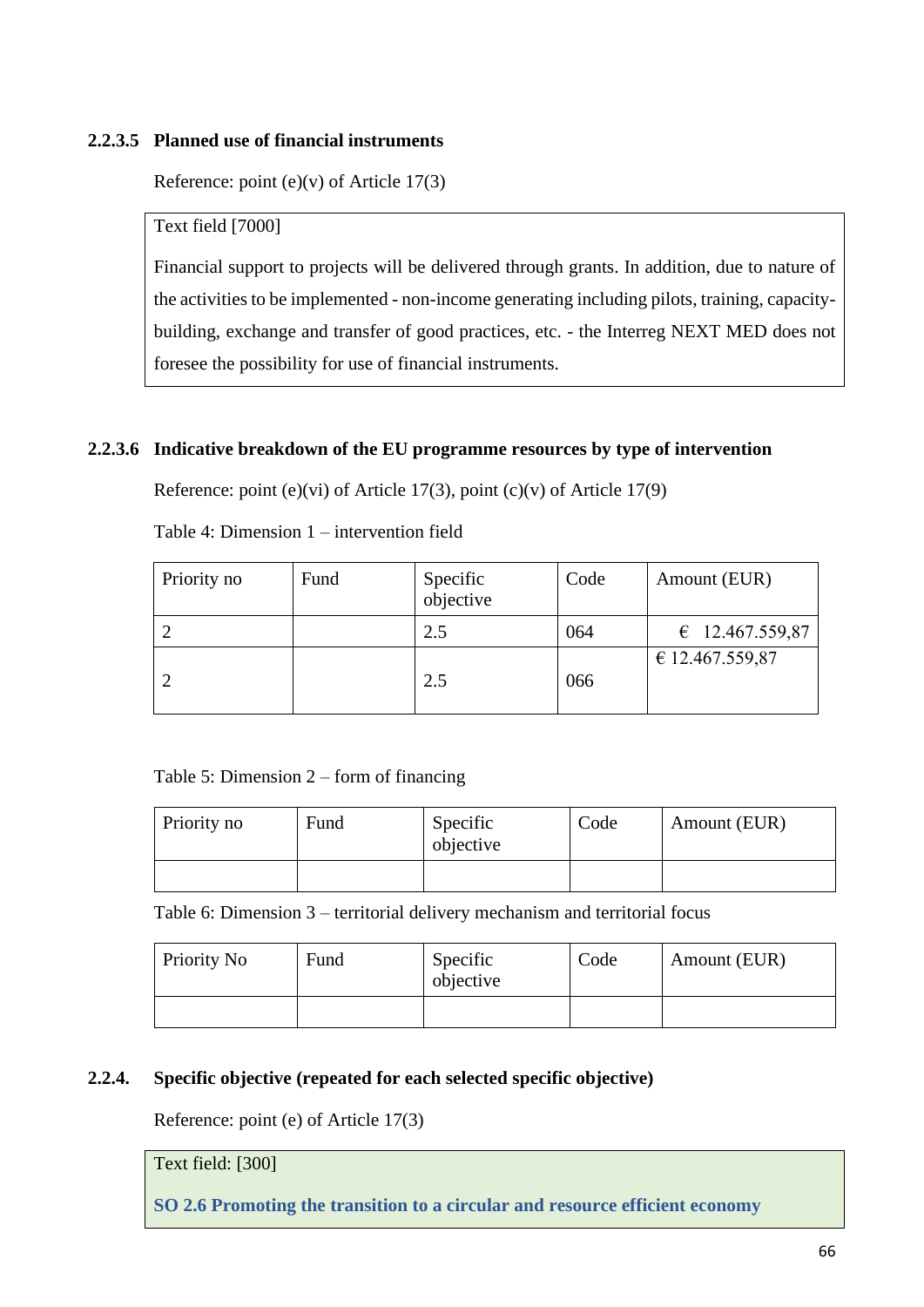# **2.2.4.1 Related types of action, and their expected contribution to those specific objectives and to macro-regional strategies and sea-basis strategies, where appropriate**

Reference: point (e)(i) of Article 17(3), point (c)(ii) of Article 17(9)

#### Text field [7000]

### **Territorial needs and challenges**

The programme area is in a transition regarding circular economy. Many countries moved away from traditional ways of production to industrial structures. However, the cycle of recycling and re-use is not fully in place. The area needs to intervene in every stage of the material consumption and disposal cycle and reduce the load along the chain with the ultimate goal of minimising or eliminating final disposals. Tourism plays an important role in this field, as it is a sector where target groups are welcoming sustainable practices.

#### **Transnational actions**

In this SO the programme will support transnational cooperation to increase awareness and co-operation, technology transfer, utilisation of research outcomes and adaptation to local needs and capacities in the fields of life-cycle management, product design, waste management, resource efficiency, transportation of recycled products such as biomethane and recycling. It also helps to increase uptake of relevant technologies through pilots and proof-of-concept approaches. This can be done effectively only in an enabling environment of administration and decision-making bodies with capacity and provisions in the aforementioned fields.

#### **Examples of indicative actions that could be supported (non-exhaustive):**

A 2.6.1 Implementation of pilots to demonstrate technical, financial and environmental benefits of measures related to life-cycle management, product design, waste management, resource efficiency for industries and households and recycling engaging local authorities, public utility providers, professional associations, consumers, and NGOs, local companies/service providers and environmental agencies.

A 2.6.2 Transnational initiatives related to the technology transfer, utilisation of research outcomes and adaptation to local needs and capacities of local and regional authorities, public utility providers, professional associations practitioners, companies and supply chains related to product design, waste management, resource efficiency and recycling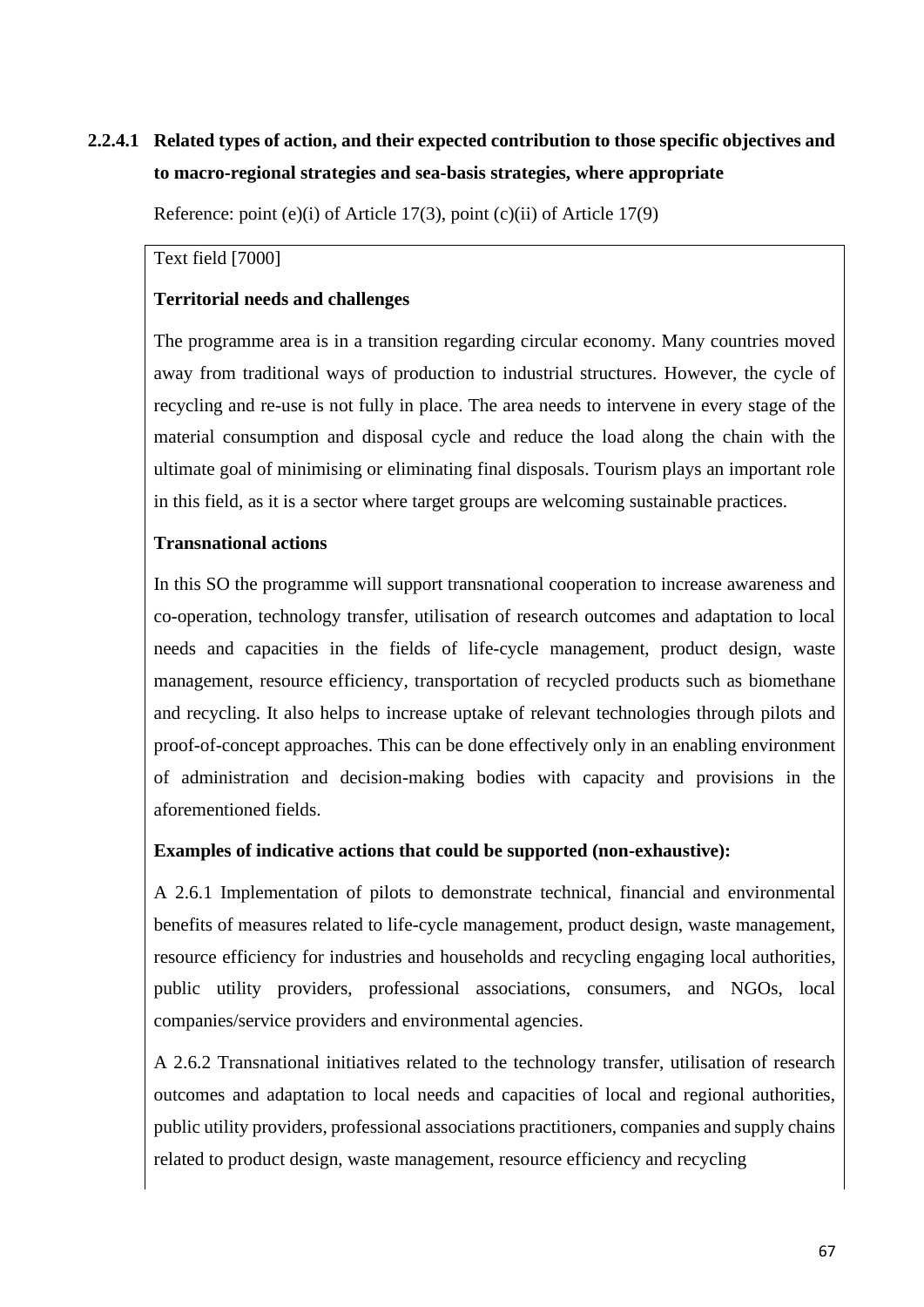A 2.6.3 Transnational initiatives to increase awareness and encourage active participation of citizens, civil society organizations and private sector and cooperation with public authorities regarding resource efficiency, impacts of resource use and consumption patterns

A 2.6.4 Integration and adaptation in regulatory frameworks, policy formulation and decision-making and policy formulation of regional and local authorities of provisions and performance standards promoting resource efficiency, life cycle management, recycling provisions and circular economy mainstreaming, taking into account national policies and regulatory frameworks.

# **The Interreg NEXT MED programme could fund actions in the following fields and sectors (non-exhaustive):**

-Agriculture and farming;

-Sustainable tourism;

-Productive and manufacturing sectors (food value chains, garments and textiles, construction, etc.) including product and process design;

-Construction;

-Urban planning and architecture, facilities management;

-Public utilities;

-Research, education and training;

-Biodiversity and ecosystems protection and conservation;

#### **Expected results and contribution to the specific objective**

Transnational cooperation actions will result in increased awareness, increased cooperation, technology transfer, utilisation of research outcomes and adaptation to local needs and capacities, increased demonstration of concepts, increased capacity of local stakeholders, public bodies and policy makers.

These achievements will improve framework conditions for the uptake of technologies and the broad implementation of resource efficiency, life cycle management, recycling provisions and circular economy mainstreaming.

This will reduce demand for resources on the one side and pressure on the landscape and water resources on the other. The effect will be less pollution, more resilience and increased local economic cycles in the medium term.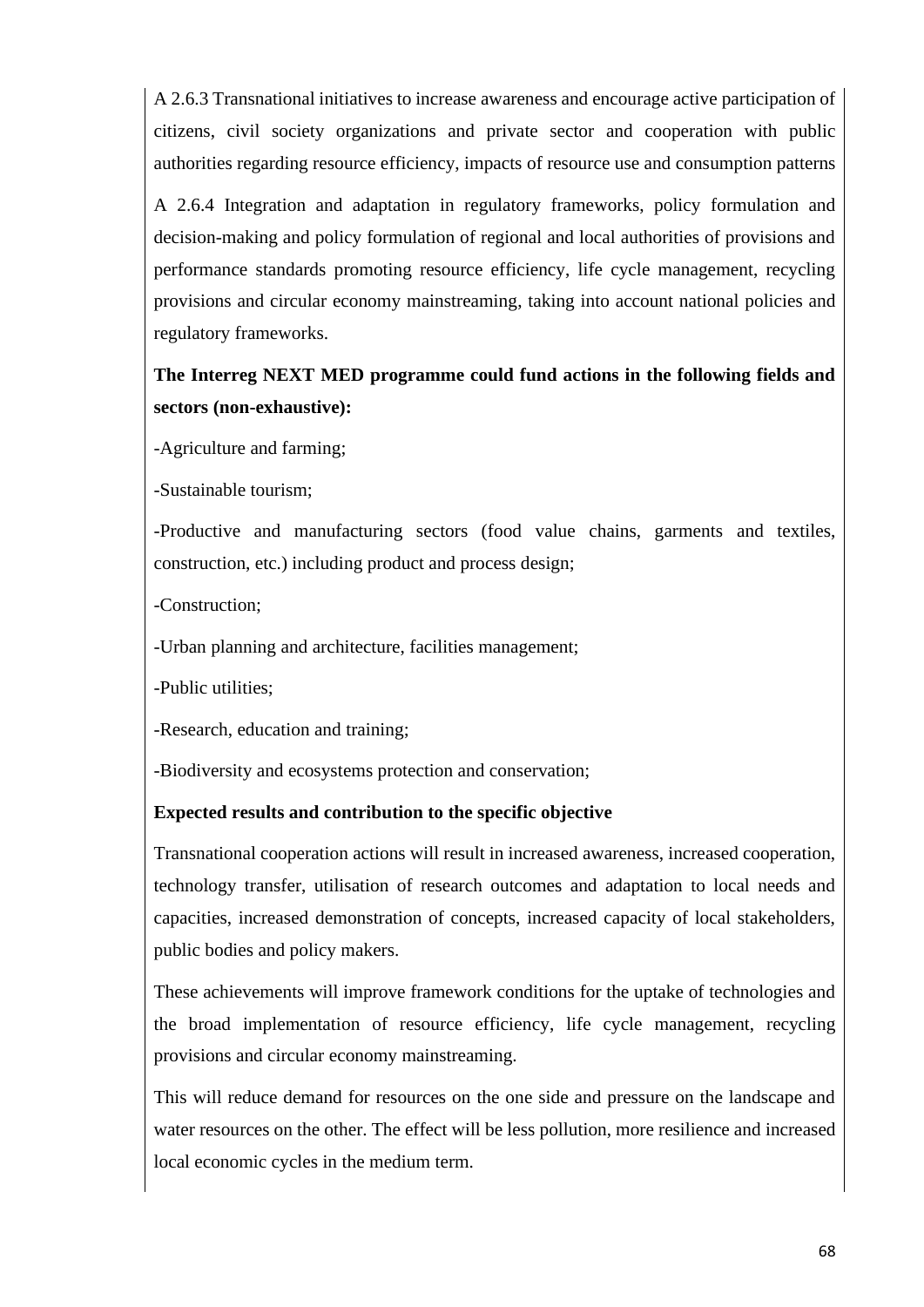Throughout the programme preparation, implementation, monitoring, reporting and evaluation phases, Interreg Next Med will ensure the compliance with the horizontal principles: respect of fundamental rights, promotion of gender equality, prevention of discrimination including accessibility for people with disabilities, promotion of sustainable development, and in line with the partner countries' national laws and regulations.

Transnational cooperation actions will contribute to the UN Sustainable Development Goals (SDGs), especially Goal 12 "Ensure sustainable consumption and production patterns, Goal 14 "Conserve and sustainably use the oceans, seas and marine resources for sustainable development and Goal 15 "Protect, restore and promote sustainable use of terrestrial ecosystems, sustainably manage forests, combat desertification, and halt and reverse".

They will also contribute to relevant EU policies and strategies, including the European Green Deal, especially concerning the initiatives for the transition towards a circular economy; the EU Circular Plastics Alliance, the European Raw Materials Alliance, and the EU circular economy action plan (CEAP).

Actions will also contribute to regional frameworks, such as those of the Union for the Mediterranean ('2030 GreenerMed Agenda', the 2016 Ministerial Declaration on energy and the 2021 Declaration of the Ministerial Conference on Environment and Climate).

The types of actions have been assessed as compatible with the DNSH principle, since they are not expected to have any significant negative environmental impact due to their nature

# **2.2.4.2 Indicators**

Reference: point (e)(ii) of Article 17(3), point (c)(iii) of Article 17(9)

Table 2: Output indicators

|  |  | Table 2: Output indicators |
|--|--|----------------------------|
|--|--|----------------------------|

| Priority | Specific<br>objective | ID<br>$[5]$       | Indicator                                                                     | Measurement<br>unit<br>$[255]$ | Milestone<br>(2024)<br>$[200]$ | Final<br>target<br>(2029)<br>$[200]$ |
|----------|-----------------------|-------------------|-------------------------------------------------------------------------------|--------------------------------|--------------------------------|--------------------------------------|
| 2        | SO 2.6                | <b>RCO84</b>      | Pilot<br>actions<br>developed<br>jointly<br>and<br>implemented in<br>projects | Nr. of pilot<br>actions        | $\overline{0}$                 | 8                                    |
| 2        | SO 2.6                | RCO <sub>87</sub> | Organisations<br>cooperating<br>across borders                                | Nr. of<br>organisations        | $\overline{0}$                 | 79                                   |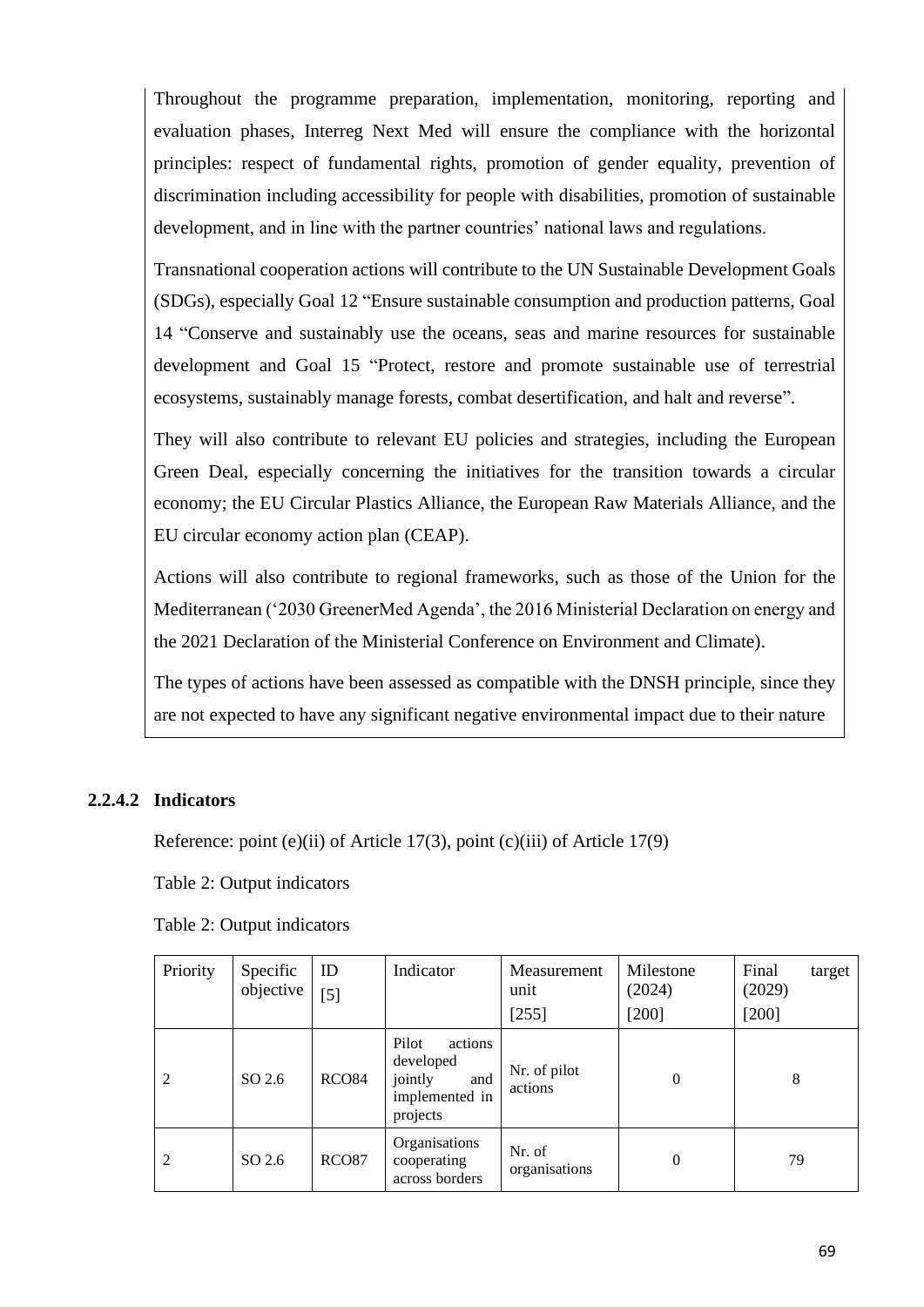| SO 2.6 | RCO <sub>81</sub> | Participations<br>in joint actions<br>across borders | Nr. of<br>participations | 554 |
|--------|-------------------|------------------------------------------------------|--------------------------|-----|
| SO 2.6 | <b>RCO116</b>     | Jointly<br>developed<br>solutions                    | Nr. of solutions         |     |

#### Table 3: Result indicators

| Priorit<br>$\mathbf{y}$ | Specific $ $ ID<br>objectiv<br>e |               | Indicator                                                                           | Measur<br>ement<br>unit      | Base<br>line   | Referen<br>ce year | Final<br>target<br>(2029) | Source of Comme<br>data | nts |
|-------------------------|----------------------------------|---------------|-------------------------------------------------------------------------------------|------------------------------|----------------|--------------------|---------------------------|-------------------------|-----|
| 2                       | SO 2.6                           | <b>RCR104</b> | Solutions<br>taken up or<br>up-scaled by<br>organisations                           | Nr. of<br>solutio<br>ns      | $\overline{0}$ | 2021               | 10                        | Monitori<br>ng data     |     |
| 2                       | SO 2.6                           | RCR84         | Organisations<br>cooperating<br>across borders<br>after project<br>completion       | Nr. of<br>organis<br>ations  | $\overline{0}$ | 2021               | 40                        | Monitori<br>ng data     |     |
| $\overline{2}$          | SO 2.6                           | <b>RCR 85</b> | Participations<br>in joint actions<br>across borders<br>after project<br>completion | Nr. of<br>particip<br>ations | $\overline{0}$ | 2021               | 277                       | Monitori<br>ng data     |     |

#### **2.2.4.3 Main target groups**

Reference: point (e)(iii) of Article 17(3), point (c)(iv) of Article 17(9)

# Text field [7000]

The target group under each SO will refer to multiple levels of programme and project operation and are non-exhaustive.

Under SO2.6. project applicants and/or partners are expected to include civil society organisations (including environmental NGOs), local, regional and national authorities, public utilities providers, protected areas management agencies, civil protection agencies, local SMES, professional associations, policy makers and decision makers, research and education institutes.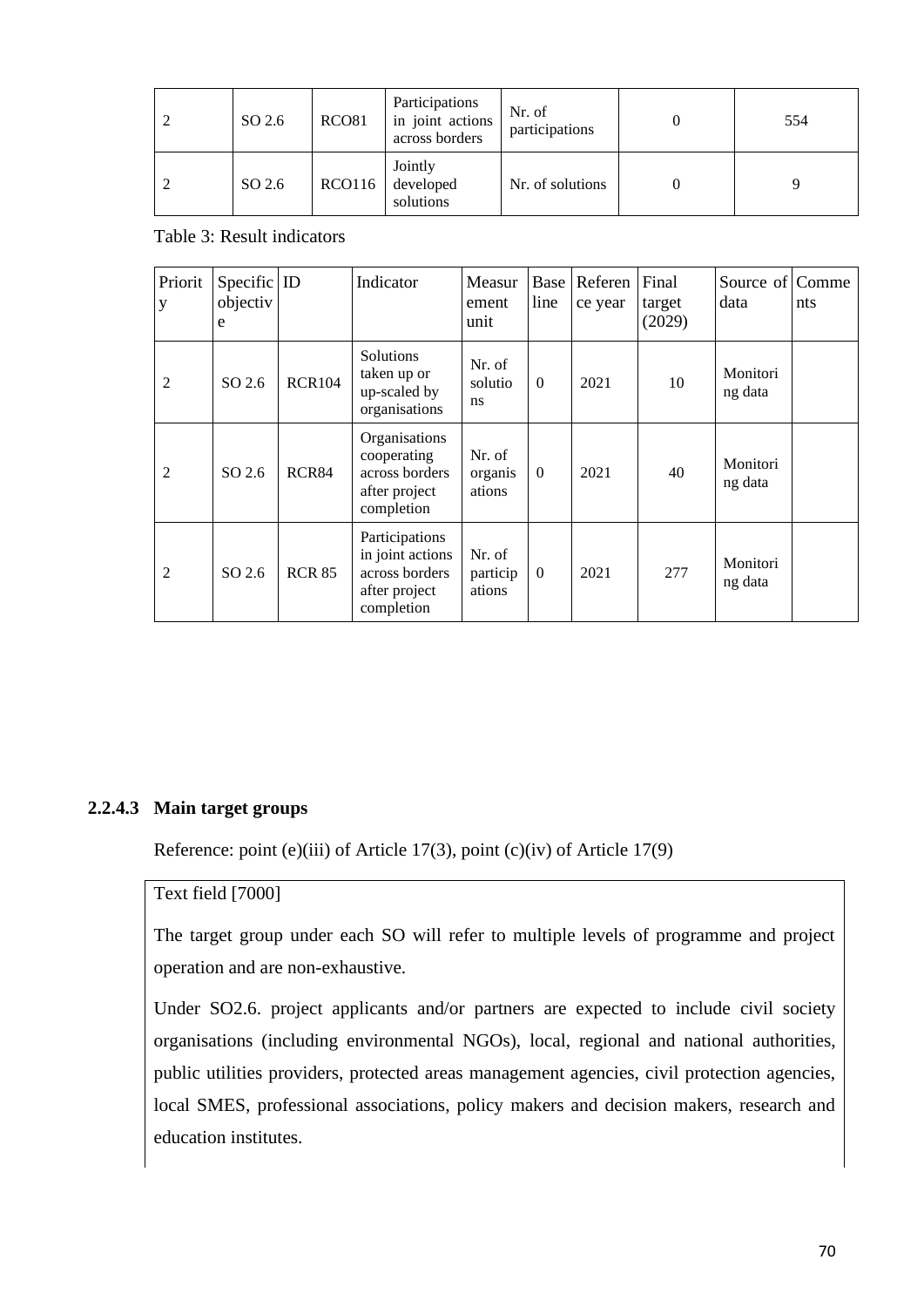Target groups of the assistance i.e. those that may be targeted by an individual project and benefit from its activities may include (M)SMEs and their professional associations and peer networks, providers of business intermediate services to the relevant sectors including IT developers and product designers, graduates and researchers, employees of the beneficiary organisations, consumers, municipalities and their public utilities providers, citizens and dwellers, tourists and other relevant organisations related to the potential beneficiaries.

# **2.2.4.4 Indication of the specific territories targeted, including the planned use of ITI, CLLD or other territorial tools**

Reference: Article point (e)(iv) of 17(3)

#### Text field [7000]

Given its objectives and wide geographical scope, Interreg NEXT MED targets all the regions of the programme area, with no particular focus on specific territories. As a general ambition, the programme aims at contributing at a balanced, inclusive, integrated, and sustainable territorial development. Having considered that the challenges identified as part of the thematic strategy - SMEs development, innovation capacities, environmental challenges, education, health - are equally relevant to different types of territories, coastal, rural, urban areas for instance, there is no specific distinction regarding to the territories to be covered by the planned interventions.

As a result, the programme has no plans to use specific territorial tools such as communityled local development or integrated territorial investments, also considering the significant diversity of institutional arrangements in terms of territorial governance levels in the cooperation area.

In any case, projects might consider specific territorial dimensions to frame the implementation of the planned activities. Finally, if expressly requested by the Joint Monitoring Committee, the terms of reference of the different calls for proposals could contain further specifications regarding the particular relevance of certain types of territories

#### **2.2.4.5 Planned use of financial instruments**

Reference: point  $(e)(v)$  of Article 17(3)

#### Text field [7000]

Financial support to projects will be delivered through grants. In addition, due to nature of the activities to be implemented - non-income generating including pilots, training, capacity-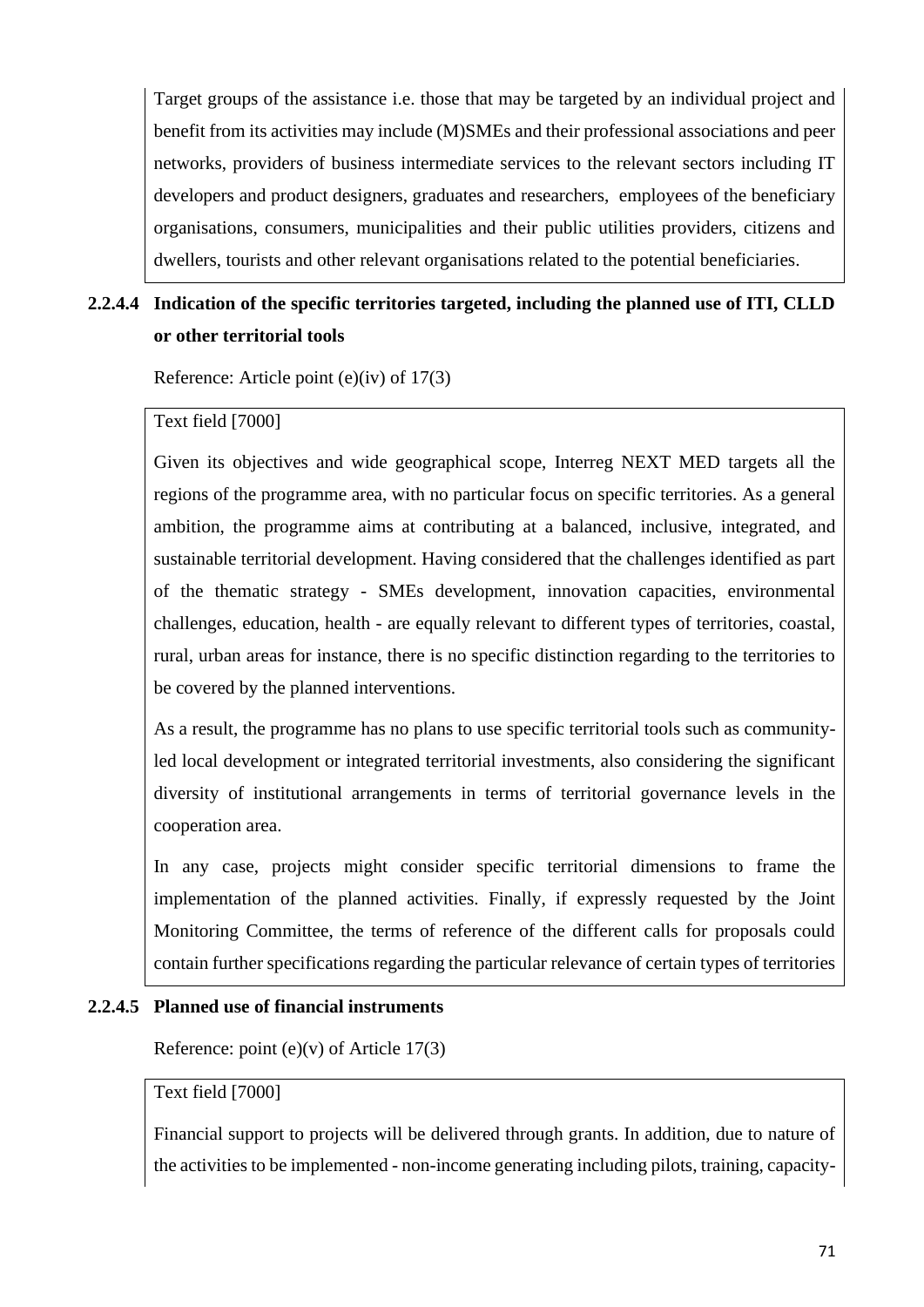building, exchange and transfer of good practices, etc. - the Interreg NEXT MED does not foresee the possibility for use of financial instruments.

# **2.2.4.6 Indicative breakdown of the EU programme resources by type of intervention**

Reference: point (e)(vi) of Article 17(3), point (c)(v) of Article 17(9)

Table 4: Dimension 1 – intervention field

| Priority no | Fund | Specific<br>objective | Code | Amount (EUR)    |
|-------------|------|-----------------------|------|-----------------|
|             |      | 2.6                   | 067  | € 12.467.559,87 |
|             |      | 2.6                   | 075  | € 12.467.559,87 |

Table 5: Dimension 2 – form of financing

| Priority no | Fund | Specific<br>objective | Code | Amount (EUR) |
|-------------|------|-----------------------|------|--------------|
|             |      |                       |      |              |

Table 6: Dimension 3 – territorial delivery mechanism and territorial focus

| Priority No | Fund | Specific<br>objective | Code | Amount (EUR) |
|-------------|------|-----------------------|------|--------------|
|             |      |                       |      |              |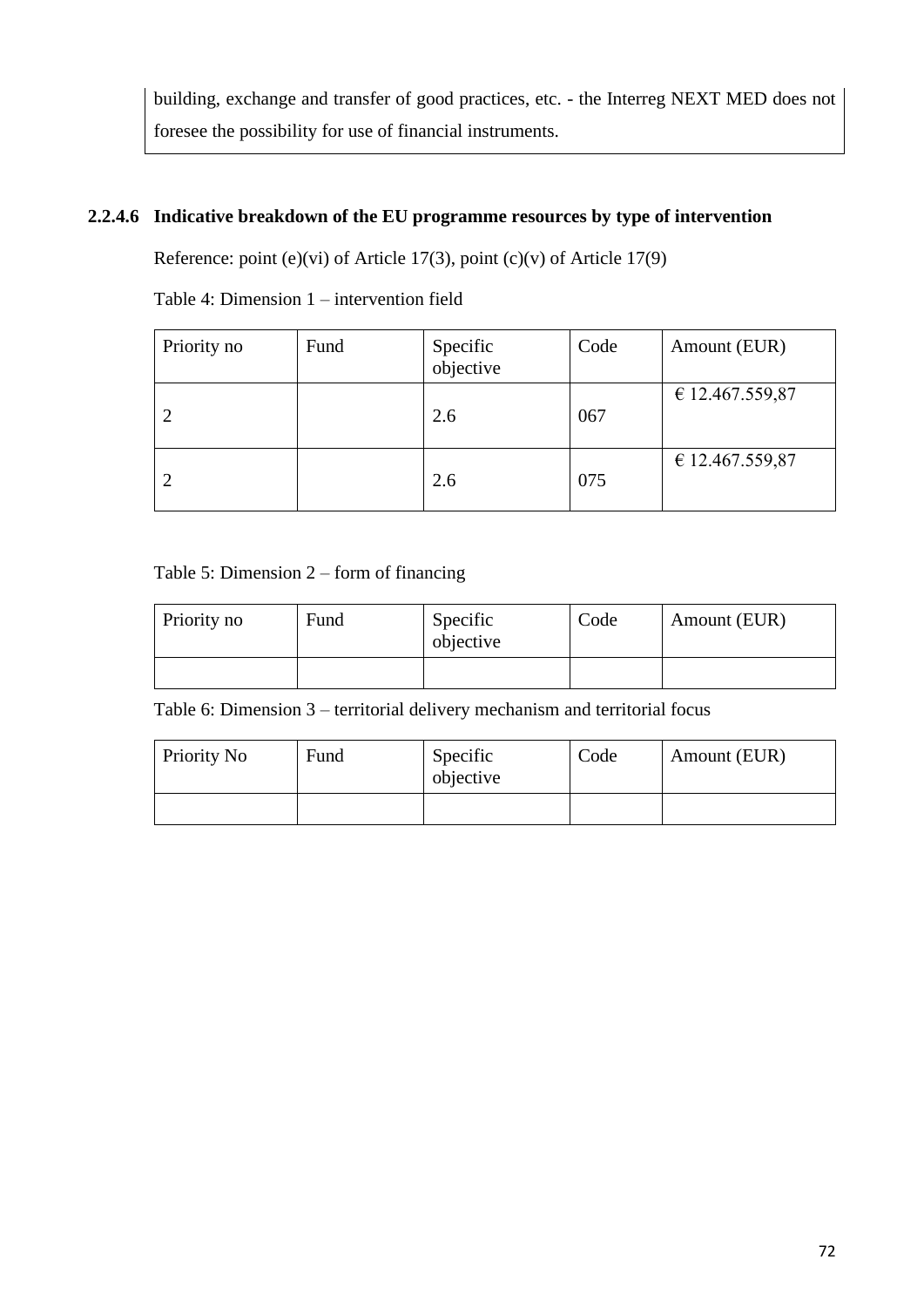## **2. Priorities [300]**

Reference: points (d) and (e) of Article 17(3)

## **2.3. Title of the priority (repeated for each priority)**

Reference: point (d) of Article 17(3)

#### Text field: [300]

*Priority 3: A more social and inclusive Mediterranean*

Policy objective 4 - A more social and inclusive Europe (and its Neighbourhood) implementing the European Pillar of Social Rights

### **2.3.1. Specific objective (repeated for each selected specific objective)**

Reference: point (e) of Article 17(3)

#### Text field: [300]

**SO 4.2 Improving equal access to inclusive and quality services in education, training and lifelong learning through developing accessible infrastructure, including by fostering resilience for distance and on-line education and training**

## **2.3.1.1 Related types of action, and their expected contribution to those specific objectives and to macro-regional strategies and sea-basis strategies, where appropriate**

Reference: point (e)(i) of Article 17(3), point (c)(ii) of Article 17(9)

#### Text field [7000]

### **Territorial needs and challenges**

The programme area is characterised by growing social disparity, exclusion and inequality in opportunity. Equal access to education and training supports social mobility and the reduction of poverty, inequalities and gender divide yet there is significant variation in relation to the quality of and access to educational services across the programme area. Lower educational attainment is a significant risk factor for disengagement from the labour market, whilst unequal access to quality broadband connectivity, IT equipment and digital learning is a significant disadvantage for certain groups of learners. E-learning could potentially provide new opportunities for learners in rural and remote areas and for other disadvantaged groups, reducing regional disparities and increasing regional resilience.

The programme area needs to create a workforce that can contribute to competitiveness, innovation, and growth and demonstrate resilience and preparedness in the face of industrial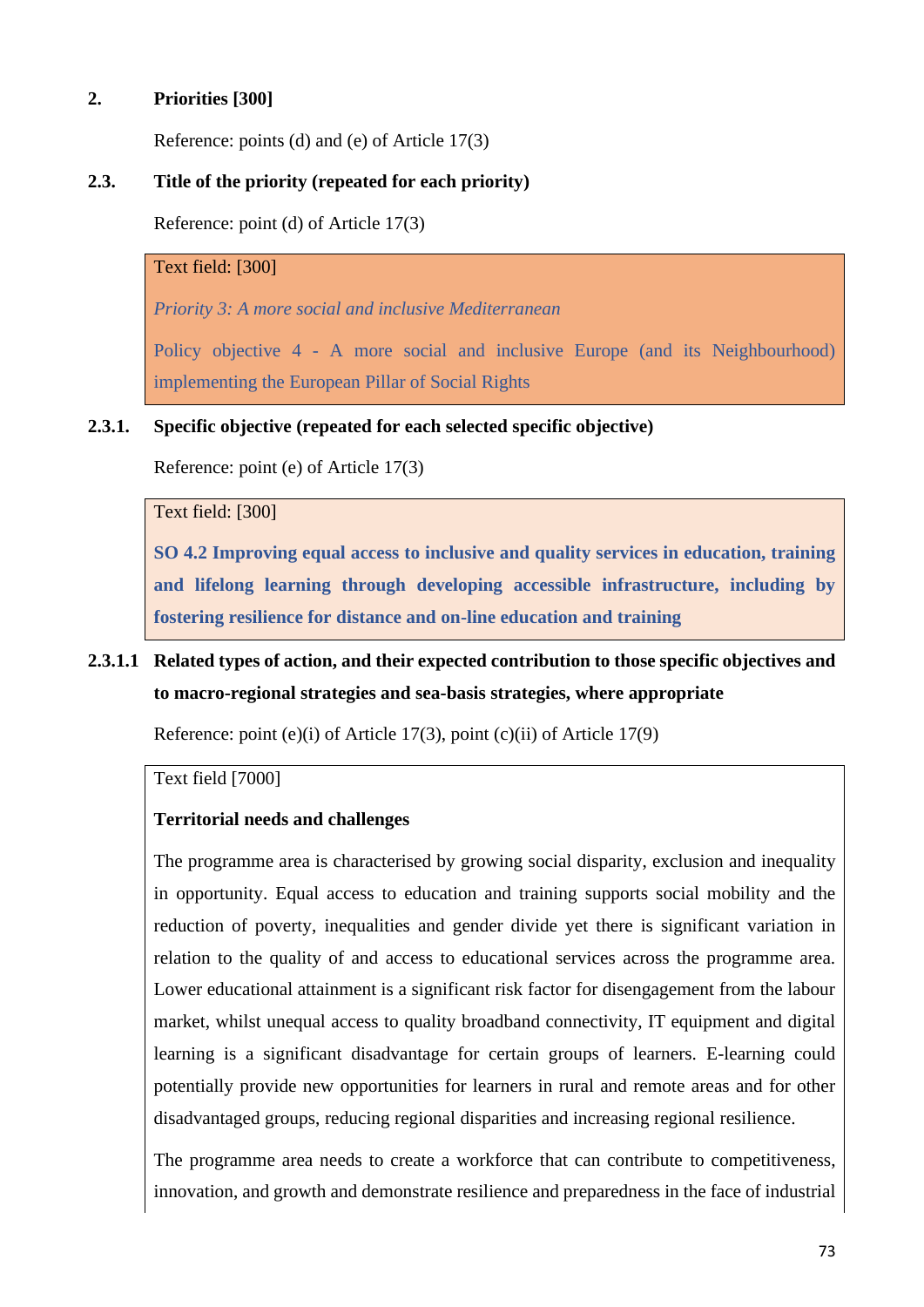transition. Digital skills help individuals prepare for the digital transformation, yet relatively low levels of literacy and digital competencies are apparent in many areas, threatening to exacerbate existing inequalities. Meanwhile education and training will need to meet emerging green and blue skills needs and reflect changing job profiles. Continuous workforce adaptation through up-skilling and re-skilling and lifelong learning provision is key to preventing unemployment in a context of green, digital and sectoral transitions and ensuring skills matching.

## **Transnational actions**

Under this SO the programme will support transnational actions that aim at improving equal access to education and learning opportunities and ensuring that no-one is left behind in the economic recovery and digital and green transitions. Support will also aim to ensure that skills needs match labour market demand and that a better access to education and learning opportunities adequately prepare disadvantaged groups to enter the labour force. Transnational educational and vocational training opportunities, including lifelong learning, e-learning and platforms for e-education will be promoted, as well as activities specifically focused upon the access and mobility of those groups that suffer particular barriers to participation. Actions will include digital literacy programmes and initiatives especially aimed at the under-privileged and under-represented sections of the population, and wider transnational educational programmes and actions that promote equality, inclusion and empowerment.

### **Examples of indicative actions that could be supported (non-exhaustive):**

A.4.2.1 Transnational educational /training measures and partnerships to anticipate skills needs, including through on the job training and work experience

A.4.2.2 Development of transnational platforms and digital infrastructures for e-learning and e-education

A.4.2.3 Digital literacy programmes and initiatives especially among migrants, NEETs, youth, women, the under-privileged, long-term unemployed and rural populations.

A.4.2.4 Development of transnational/international partnerships, schemes, initiatives and innovations to improve education opportunities, quality, access and mobility for groups with specific barriers to participation (youth, women, migrants, asylum seekers (according to national provisions), long-term unemployed and persons with special needs).

A.4.2.5 Transnational actions and services that promote gender equality, equal opportunities, social inclusion and socio-economic integration and empowerment.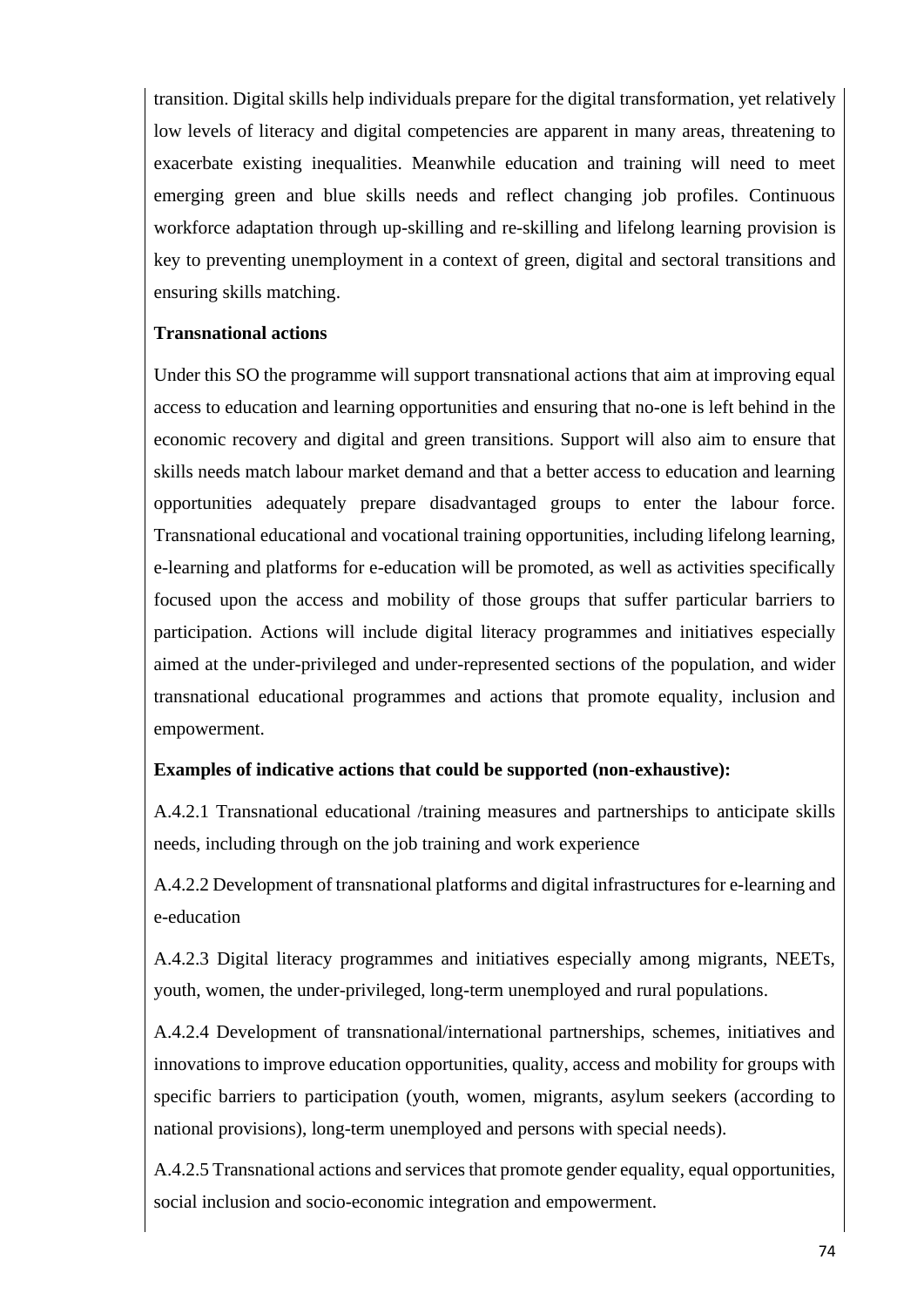## **The Interreg NEXT MED programme will fund actions in the following fields and sectors (non-exhaustive):**

-Education, vocational education and training -Lifelong learning and life skills; -Digital tools, solutions and skills -Blue, Green and Circular economy -Sustainable tourism -Social economy and entrepreneurship -Employment and business services

## **Expected results and contribution to the specific objective.**

Transnational cooperation actions will reduce inequalities in relation to access to and quality of education and training by improving the skills set of disadvantaged groups/communities and ensuring the provision of new, better, more equal services for skills development. It will ensure a more spatially and socially equitable set of public services and hence contribute to reducing socio-economic disparities and promoting the principle of equal opportunities. The SO will enable the programme area to respond to the changing skills needs and job profiles that will emerge within the wider context of the green economy, digitalisation and industrial transition, improving resilience and preparedness at the level of the Mediterranean.

Throughout the programme preparation, implementation, monitoring, reporting and evaluation phases, Interreg Next Med will ensure the compliance with the horizontal principles: respect of fundamental rights, promotion of gender equality, prevention of discrimination including accessibility for people with disabilities, promotion of sustainable development, and in line with the partner countries' national laws and regulations.

Transnational Cooperation will contribute to the 2030 Sustainable Development Goals number 4: Ensure inclusive and equitable quality education and promote lifelong learning opportunities for all. SDGs 1 (no poverty), 5 (Gender equality), 8 (Decent work and economic growth), 10 (reduced inequalities) are also particularly relevant. It is aligned with the European Pillar of Social Rights' aims to improve working and living conditions in the EU through equal opportunities and access to the labour market, fair working conditions and social protection and inclusion. Cooperation can contribute to the European New Skills Agenda, the European Education Area by 2025, and the Digital Education Action Plan (2021-27) through making the right training skills. EU initiatives for cooperation to address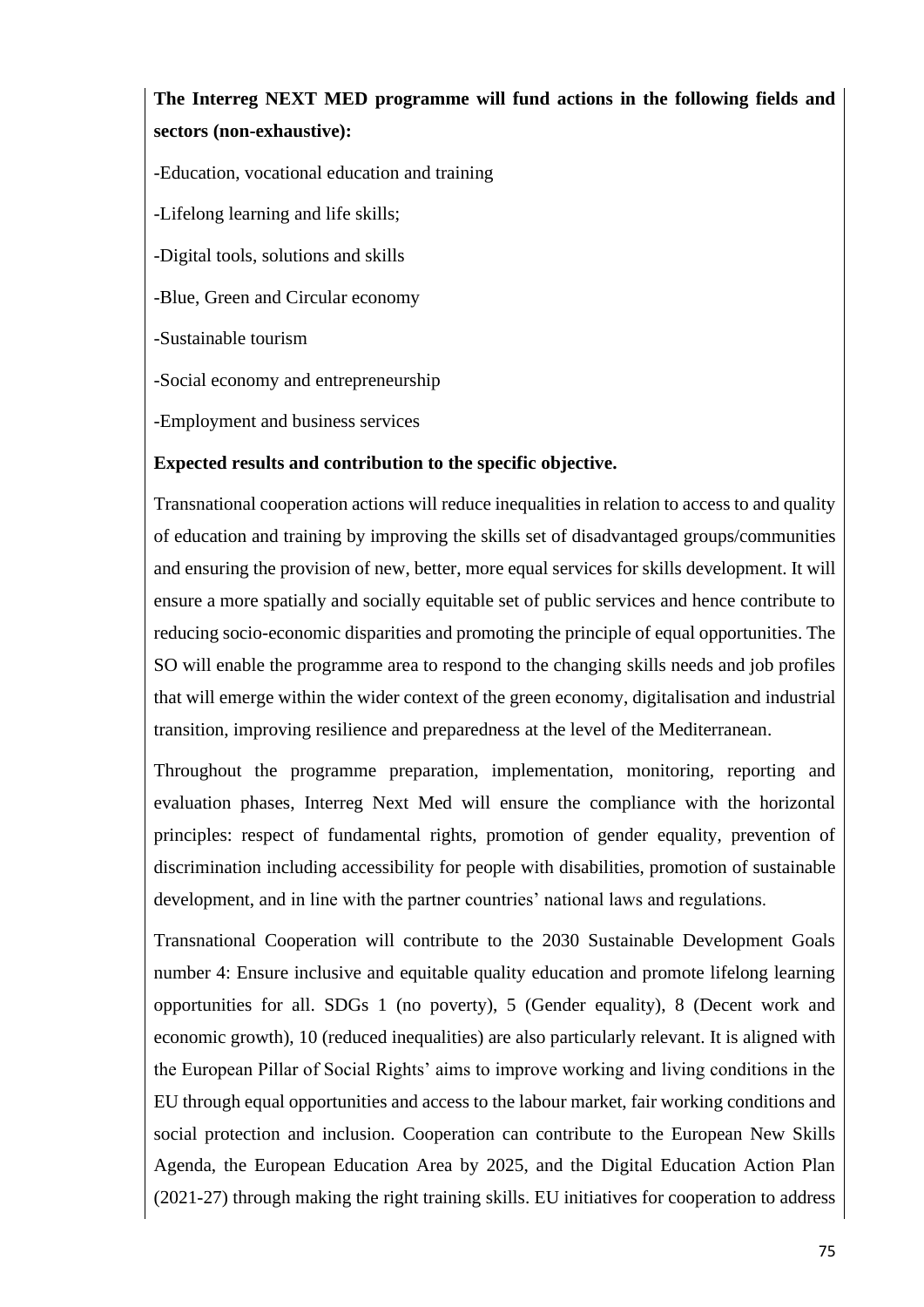skills also include the Blueprint for Sectoral Cooperation on Skills and the Digital Skills and Jobs Coalition, whilst Europe's Digital Decade underlines the importance of digital skills and education for a successful and sustainable recovery and a digital transformation by 2030. Erasmus+, the European Commission Skills for SMEs, the EU Active Inclusion Strategy and the Long-term Vision for Rural Areas support the provision of new and improved skills and form a strategic framework for European cooperation in education and training.

Synergies can be developed with regional frameworks such the UfM Skills for Success, Youth Strategy 2030, WOMED initiative, Incorpora Labour Integration Programme, Conference on Disability and Social Inclusion in the Mediterranean and the WestMED Initiative's Skills Development priority.

The types of actions have been assessed as compatible with the DNSH principle, since they are not expected to have any significant negative environmental impact due to their nature

### **2.3.1.2 Indicators**

Reference: point (e)(ii) of Article 17(3), point (c)(iii) of Article 17(9)

| Priority | Specific<br>objective | ID<br>$[5]$       | Indicator                                                                     | Measurement<br>unit<br>$[255]$ | Milestone<br>(2024)<br>[200] | Final target<br>(2029)<br>$[200]$ |
|----------|-----------------------|-------------------|-------------------------------------------------------------------------------|--------------------------------|------------------------------|-----------------------------------|
| 3        | SO 4.2                | <b>RCO87</b>      | Organisations<br>cooperating<br>across borders                                | Nr.<br>of<br>organisations     |                              | 118                               |
| 3        | SO 4.2                | <b>RCO116</b>     | Jointly<br>developed<br>solutions                                             | Nr. of solutions               | $\Omega$                     | 14                                |
| 3        | SO 4.2                | RCO <sub>84</sub> | Pilot<br>actions<br>developed<br>jointly<br>and<br>implemented in<br>projects | Nr. of pilot<br>actions        | $\theta$                     | 12                                |
| 3        | SO 4.2                | <b>RCO85</b>      | Participations<br>in joint training<br>schemes                                | Nr. of<br>participations       | $\theta$                     | 756                               |
| 3        | SO 4.2                | <b>RCO 82</b>     | Participations<br>in joint actions<br>promoting<br>gender                     | Nr. of<br>participations       | $\mathbf{0}$                 | 443                               |

Table 2: Output indicators

Table 3: Result indicators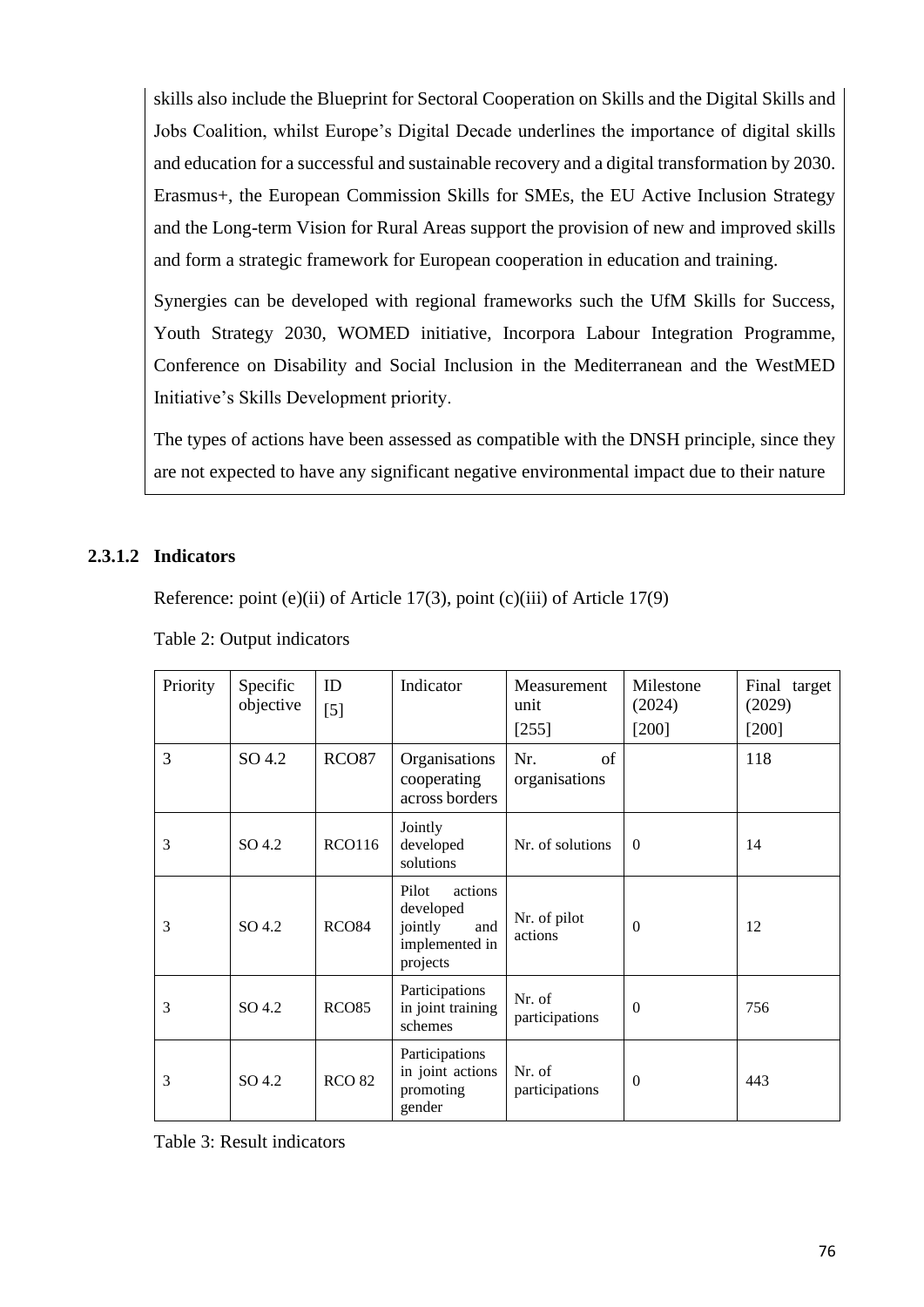| Prior<br>ity | Specific $ ID$<br>objectiv<br>e |               | Indicator                                                                           | Measur<br>ement<br>unit      | Base<br>line | Referen<br>ce year | Final<br>target<br>(2029) | Source<br>of data      | Comm<br>ents |
|--------------|---------------------------------|---------------|-------------------------------------------------------------------------------------|------------------------------|--------------|--------------------|---------------------------|------------------------|--------------|
| 3            | SO <sub>4.2</sub>               | RCR84         | Organisations<br>cooperating<br>across borders<br>after project<br>completion       | Nr. of<br>organis<br>ations  | $\Omega$     | 2021               | 59                        | Monito<br>ring<br>data |              |
| 3            | SO 4.2                          | <b>RCR104</b> | Solutions taken<br>up or up-scaled<br>by organisations                              | Nr. of<br>solutio<br>ns      | $\Omega$     | 2021               | 8                         | Monito<br>ring<br>data |              |
| 3            | SO 4.2                          | <b>RCR 81</b> | Completion of<br>joint training<br>schemes                                          | Nr. of<br>particip<br>ations | $\mathbf{0}$ | 2021               | 605                       | Monito<br>ring<br>data |              |
| 3            | SO <sub>4.2</sub>               | <b>RCR 85</b> | Participations in<br>joint actions<br>across borders<br>after project<br>completion | Nr. of<br>particip<br>ations | $\mathbf{0}$ | 2021               | 977                       | Monito<br>ring<br>data |              |

## **2.3.1.3 Main target groups**

Reference: point (e)(iii) of Article 17(3), point (c)(iv) of Article 17(9)

## Text field [7000]

The target group under each SO will refer to multiple levels of programme and project operation and are non-exhaustive.

Under SO4.2. project applicants and/or partners are expected to include public authorities and agencies across all government levels, public and private training and educational providers and organisations, business associations and networks, enterprises especially (M)SMEs, social enterprises, IT developers, digital hubs, centres of competence.

The target groups of the assistance i.e., those that may be targeted by an individual project and benefit from its activities may include migrants, NEETS, socially excluded, women, youth, rural inhabitants, unemployed workers, employees of the beneficiary organisations and other organisations listed above depending on the nature of the project.

## **2.3.1.4 Indication of the specific territories targeted, including the planned use of ITI, CLLD or other territorial tools**

Reference: Article point (e)(iv) of 17(3)

Text field [7000]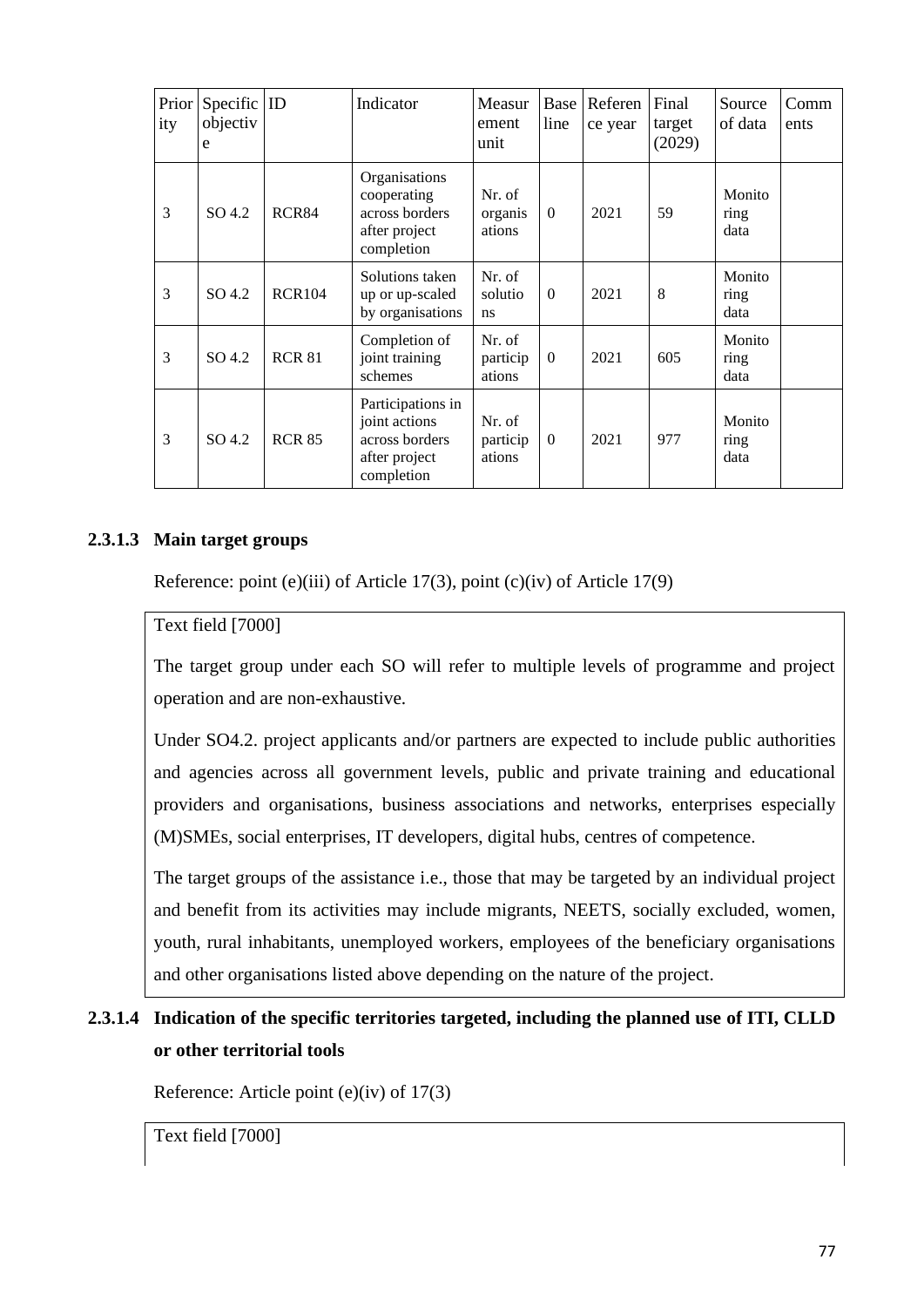Given its objectives and wide geographical scope, Interreg NEXT MED targets all the regions of the programme area, with no particular focus on specific territories. As a general ambition, the programme aims at contributing at a balanced, inclusive, integrated, and sustainable territorial development. Having considered that the challenges identified as part of the thematic strategy - SMEs development, innovation capacities, environmental challenges, education, health - are equally relevant to different types of territories, coastal, rural, urban areas for instance, there is no specific distinction regarding to the territories to be covered by the planned interventions.

As a result, the programme has no plans to use specific territorial tools such as communityled local development or integrated territorial investments, also considering the significant diversity of institutional arrangements in terms of territorial governance levels in the cooperation area.

In any case, projects might consider specific territorial dimensions to frame the implementation of the planned activities. Finally, if expressly requested by the Joint Monitoring Committee, the terms of reference of the different calls for proposals could contain further specifications regarding the particular relevance of certain types of territories.

## **2.3.1.5 Planned use of financial instruments**

Reference: point  $(e)(v)$  of Article 17(3)

Text field [7000]

Financial support to projects will be delivered through grants. In addition, due to nature of the activities to be implemented - non-income generating including pilots, training, capacitybuilding, exchange and transfer of good practices, etc. - the Interreg NEXT MED does not foresee the possibility for use of financial instruments.

## **2.3.1.6 Indicative breakdown of the EU programme resources by type of intervention**

Reference: point (e)(vi) of Article 17(3), point (c)(v) of Article 17(9)

Table 4: Dimension 1 – intervention field

| Priority no | Fund | Specific<br>objective | Code | Amount (EUR)  |
|-------------|------|-----------------------|------|---------------|
|             |      | 4.2                   | 140  | €9.350.669,91 |
|             |      | 4.2                   | 145  | €9.350.669,91 |
|             |      | 4.2                   | 151  | €9.350.669,91 |
|             |      | 4.2                   | 152  | €9.350.669,91 |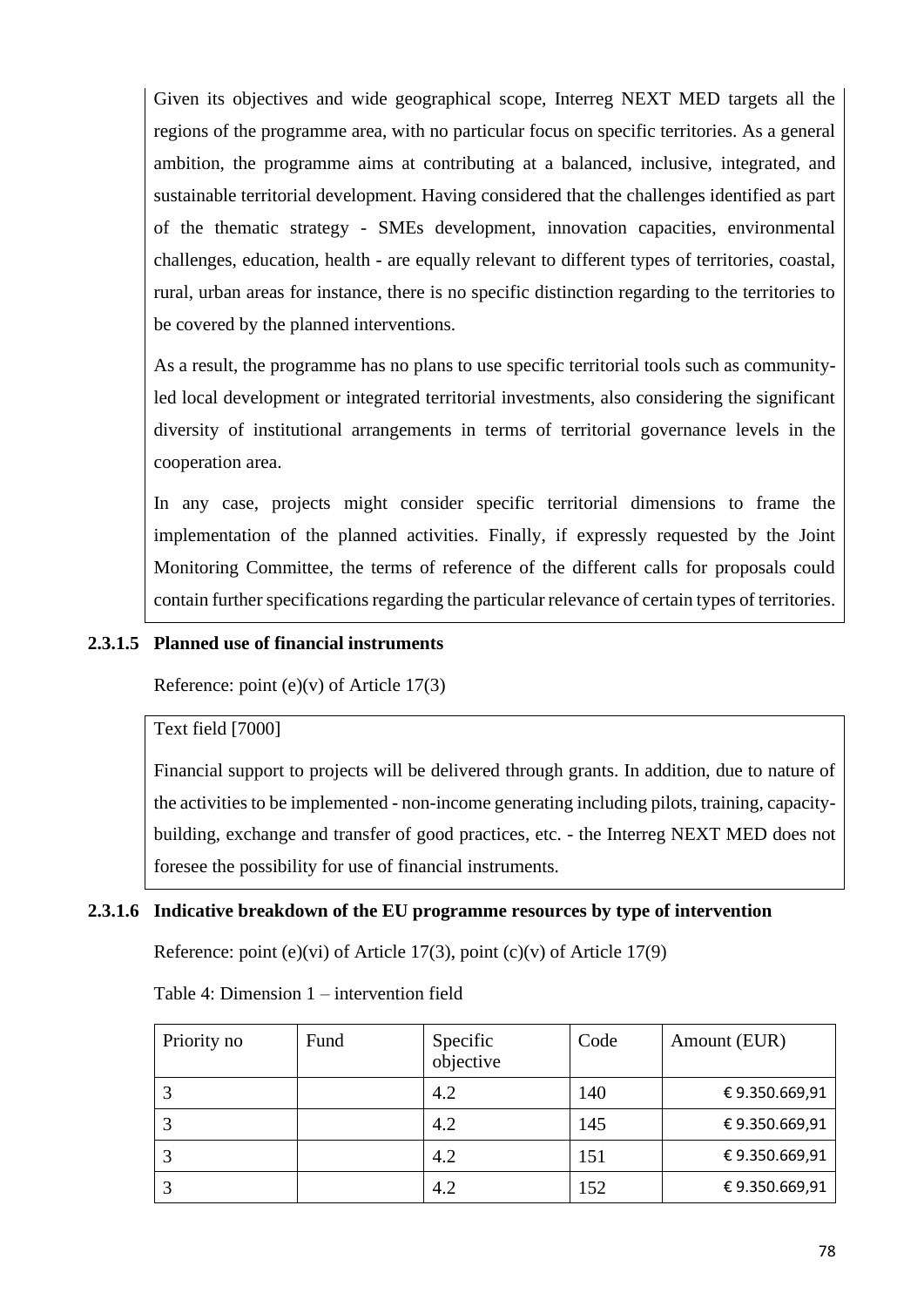## Table 5: Dimension 2 – form of financing

| Priority no | Fund | Specific<br>objective | Code | Amount (EUR) |
|-------------|------|-----------------------|------|--------------|
|             |      |                       |      |              |

Table 6: Dimension 3 – territorial delivery mechanism and territorial focus

| Priority No | Fund | Specific<br>objective | Code | Amount (EUR) |
|-------------|------|-----------------------|------|--------------|
|             |      |                       |      |              |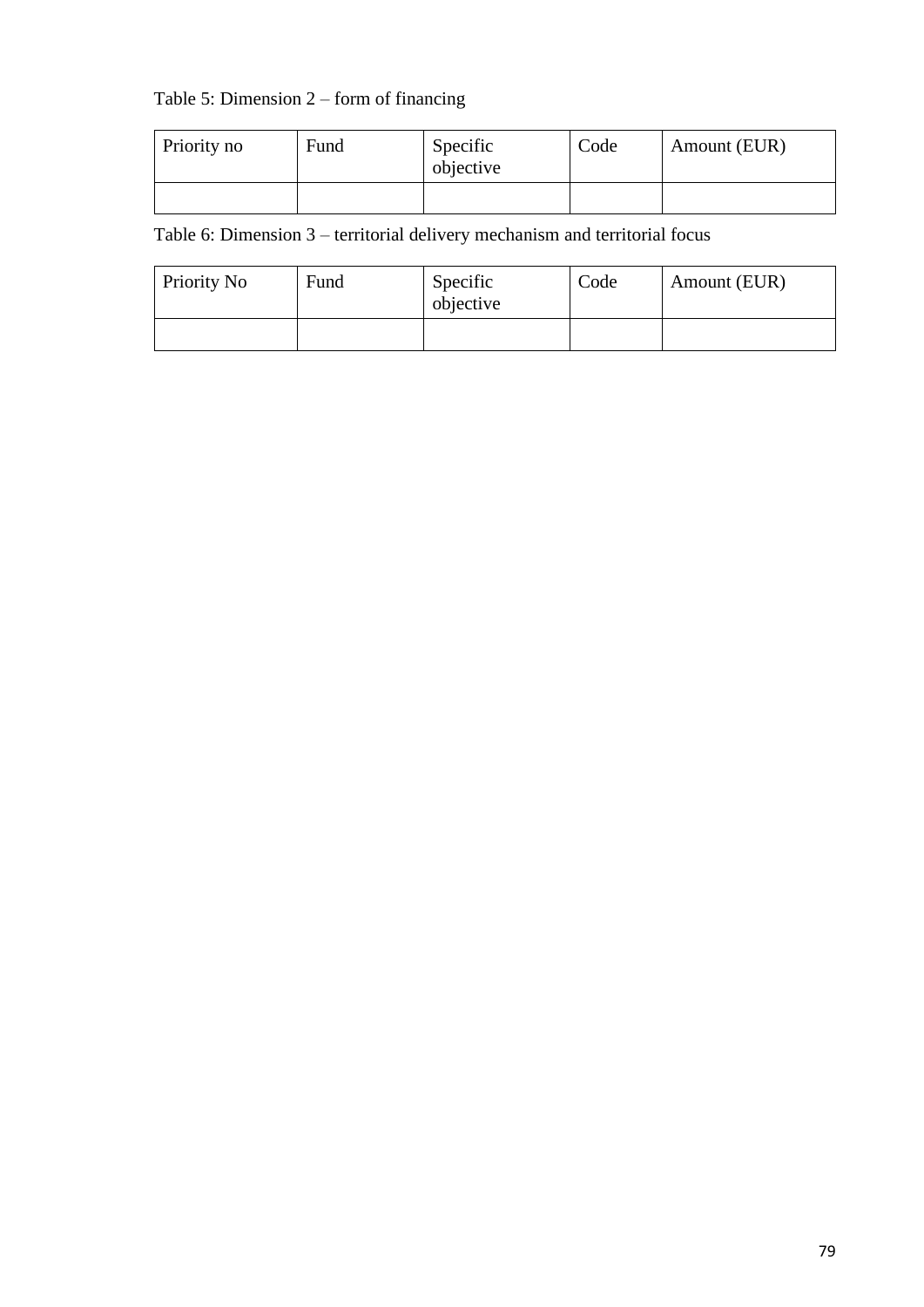## **2.3.2. Specific objective (repeated for each selected specific objective)**

Reference: point (e) of Article 17(3)

Text field: [300]

**SO 4.5 Ensuring equal access to health care and fostering resilience of health systems, including primary care, and promoting the transition from institutional to family- and community-based care**

## **2.3.2.1 Related types of action, and their expected contribution to those specific objectives and to macro-regional strategies and sea-basis strategies, where appropriate**

Reference: point (e)(i) of Article 17(3), point (c)(ii) of Article 17(9)

Text field [7000]

### **Territorial needs and challenges**

The programme area is characterised by high levels of unmet needs for medical care, disparities in availability and quality of and access to healthcare and insufficient capacity in terms of facilities and equipment. Rural, remote and less densely populated areas in particular suffer from reduced access to health services and an imbalance between human capital for health between rural and urban areas. Health is a key factor in regional development and competitiveness with timely and universal access to high-quality healthcare is essential in addressing inequalities, reducing social exclusion and poverty, increasing the productivity of the workforce and facilitating people's active participation in society.

The COVID-19 pandemic has highlighted the vulnerabilities of the various health systems and demonstrated that the disadvantaged have tended to suffer disproportionately. The programme area needs to strengthen the preparedness and resilience of its health care systems and capabilities and ensure equal and timely access for all to an affordable, efficient and sustainable health service.

### **Transnational actions**

This SO will support activities that target equality of access between geographical areas and social groups to high quality, sustainable, timely and affordable healthcare; capacity and expertise of the health systems; the uptake of e-health and digital solutions; and research and innovation in health technologies and innovation. Focus will be on capacity-building within the health and social care sectors, through increased cooperation, knowledge exchange and training and mobility, incorporating the third sector and wider communities, in order to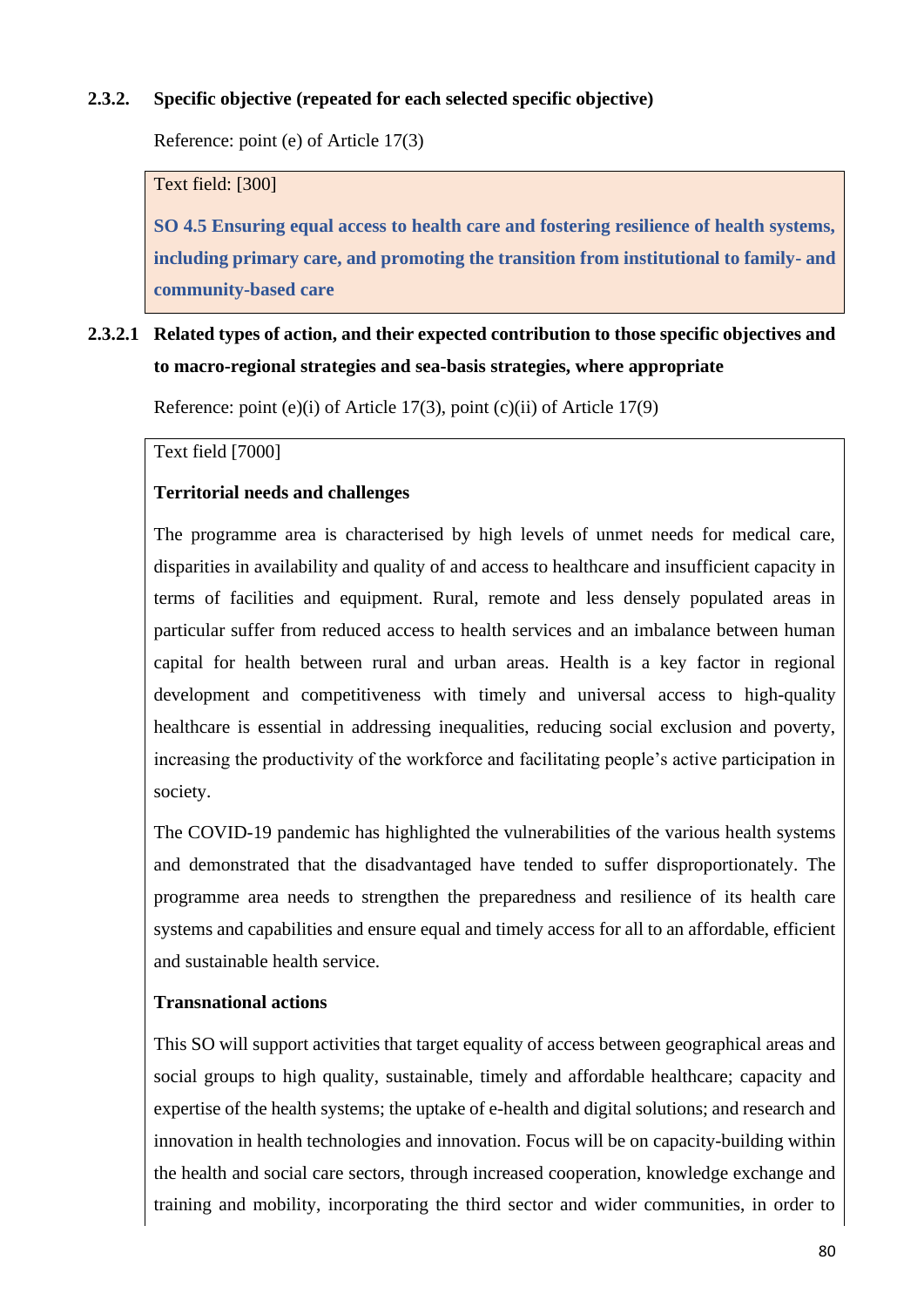improve efficiency, resilience and preparedness; improvements to actual provision of public services that could result from critical mass or digital solutions, as well as the development and piloting of new technological tools, solutions and processes.

## **Examples of indicative actions that could be supported (non-exhaustive):**

A.4.5.1 Development and pilot of transnational digital tools, innovations, applications and services to improve health care provision and enhance equal and timely access to quality services

A.4.5.2 Measures to improve the resilience of the healthcare systems and capacity of civil society organisations and communities in healthcare, including transnational networking, capacity-building and training in healthcare improving preparedness and adaptation to pandemics and other health crises.

# **The Interreg NEXT MED programme will fund actions in the following fields and sectors (non-exhaustive):**

-Social care sector

-Health care and well-being

-Emergency and response services

-Services for the community

-Digital tools, applications and solutions

-Education and training

-Social economy

## **Expected results and contribution to the specific objective**

Transnational cooperation actions will result in improved delivery, efficiency, accessibility and timeliness of public health services due to increased ICT take up and use of innovative e-health and tele-health approaches, as well as improved resilience and capacity of civil society and communities to engage in and provide health and social care. Increased crossborder cooperation, partnership working and learning among stakeholders will enable the delivery of healthcare services and management of health risks on a transnational basis and hence increased capacity and preparedness and adaptability to public health crises.

Throughout the programme preparation, implementation, monitoring, reporting and evaluation phases, Interreg Next Med will ensure the compliance with the horizontal principles: respect of fundamental rights, promotion of gender equality, prevention of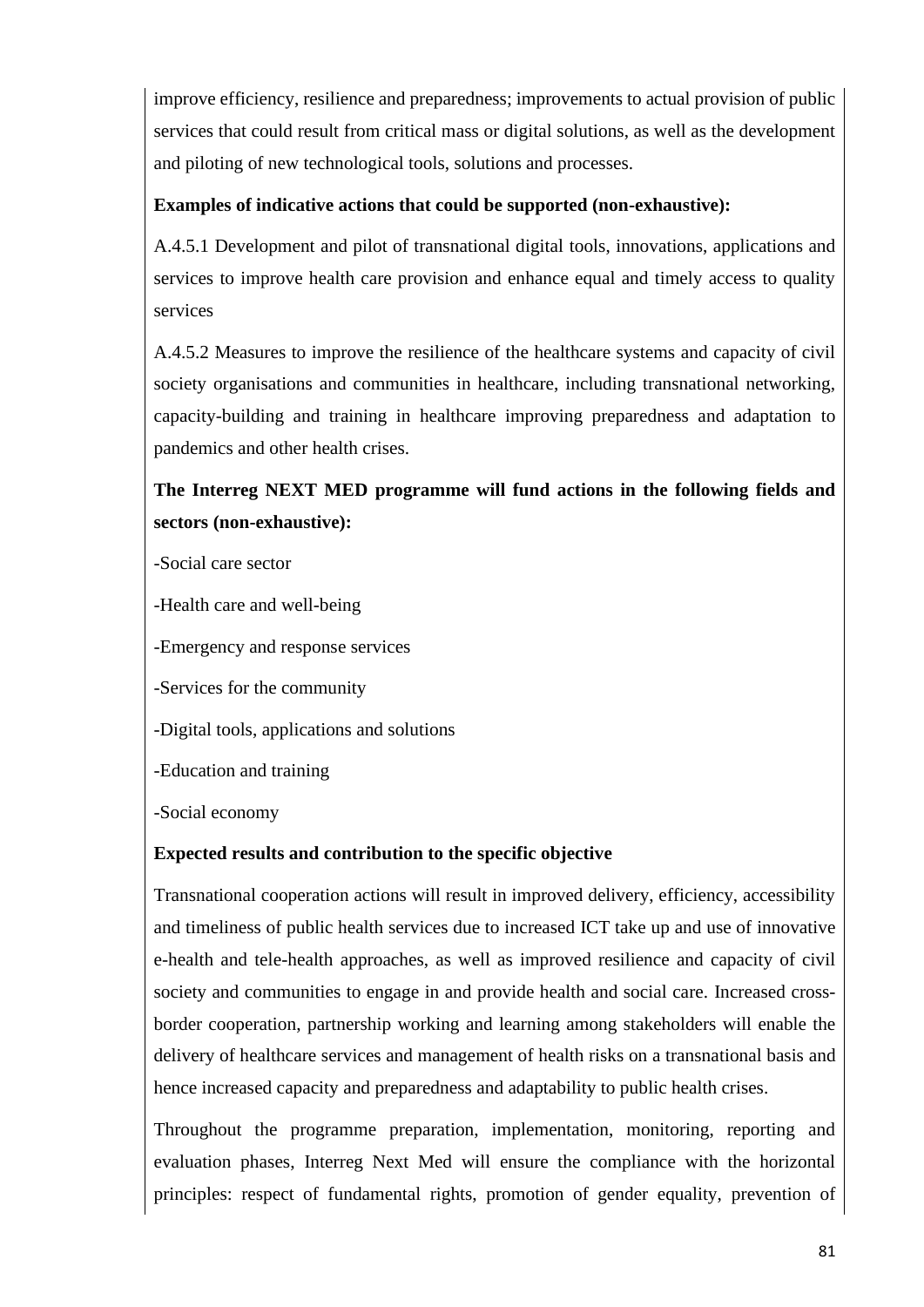discrimination including accessibility for people with disabilities, promotion of sustainable development, and in line with the partner countries' national laws and regulations.

Under specific objective 4.5, transnational cooperation can contribute to SDGs number 1 (no poverty), 3 (Good health and well-being), 5 (Gender equality), 10 (reduced inequalities) and 11 (sustainable cities and communities), and EU policies and strategies such as the European Health Union, and the right to timely, affordable and good quality preventative and curative healthcare as enshrined in the European Pillar of Social Rights (EPSR) and the EU Charter of Fundamental Rights. The "eHealth and ageing initiatives", "Enabling the digital transformation of health and care in the Digital Single Market" as well as the ERASMUS+ funded MED-Health project are all potential areas where synergies could be developed, as are the UFM's Women's Right to Health Initiative and Conference on Disability and Social Inclusion in the Mediterranean.

The types of actions have been assessed as compatible with the DNSH principle, since they are not expected to have any significant negative environmental impact due to their nature

For the INTERACT and ESPON programme:

Reference: point (c)(i) of Article 17(9)

Definition of a single beneficiary or a limited list of beneficiaries and the granting procedure

Text field [7000]

### **2.3.2.2 Indicators**

Reference: point (e)(ii) of Article 17(3), point (c)(iii) of Article 17(9)

| Priority | Specific<br>objective | ID<br>$[5]$       | Indicator                                                                    | Measurement<br>unit<br>[255] | Milestone<br>(2024)<br>[200] | Final target<br>(2029)<br>$[200]$ |
|----------|-----------------------|-------------------|------------------------------------------------------------------------------|------------------------------|------------------------------|-----------------------------------|
| 3        | SO 4.5                | <b>RCO116</b>     | Jointly<br>developed<br>solutions                                            | Nr. of solutions             | $\Omega$                     | 6                                 |
| 3        | SO 4.5                | RCO <sub>84</sub> | Pilot<br>action<br>developed<br>jointly<br>and<br>implemented in<br>projects | Nr. of pilot<br>actions      | 0                            | 6                                 |
| 3        | SO 4.5                | <b>RCO87</b>      | Organisations<br>cooperating<br>across borders                               | Nr. of<br>organisations      | $\theta$                     | 55                                |

Table 2: Output indicators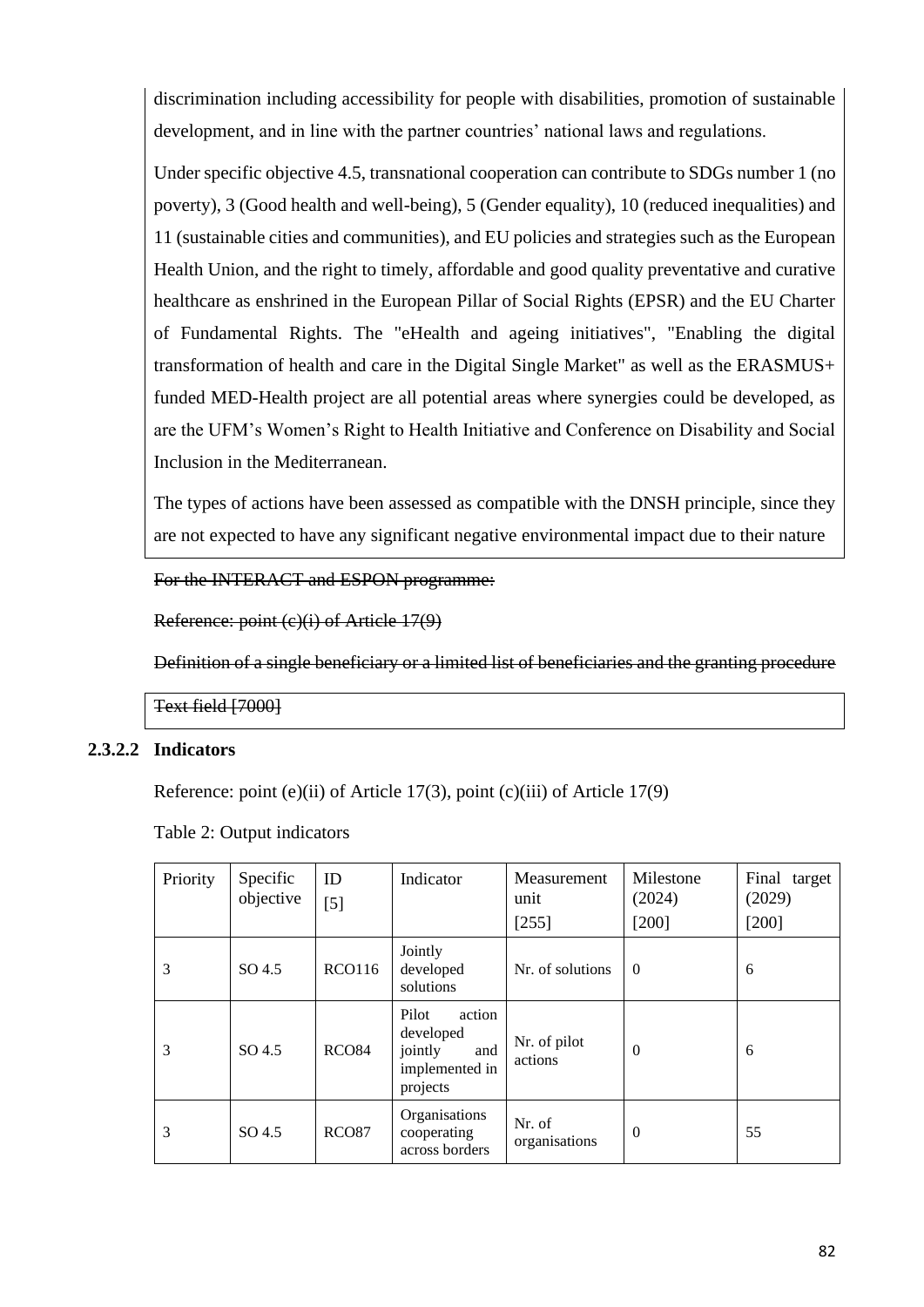|  | SO 4.5 | RCO <sub>85</sub> | <b>Participations</b><br>in joint training<br>schemes | Nr. Of<br>participations |  | n F 1<br>ں ں |
|--|--------|-------------------|-------------------------------------------------------|--------------------------|--|--------------|
|--|--------|-------------------|-------------------------------------------------------|--------------------------|--|--------------|

Table 3: Result indicators

| Prior<br>ity | Specific ID<br>objectiv<br>e |               | Indicator                                                                           | Measur<br>ement<br>unit        | line     | Base   Referen<br>ce year | Final<br>target<br>(2029) | Source<br>of data      | Comm<br>ents |
|--------------|------------------------------|---------------|-------------------------------------------------------------------------------------|--------------------------------|----------|---------------------------|---------------------------|------------------------|--------------|
| 3            | SO 4.5                       | RCR84         | Organisations<br>cooperating<br>borders<br>across<br>after<br>project<br>completion | of<br>Nr.<br>organis<br>ations | $\Omega$ | 2021                      | 28                        | Monito<br>ring<br>data |              |
| 3            | $SO\,4.5$                    | <b>RCR104</b> | Solutions taken<br>up or up-scaled<br>by organisations                              | Nr. of<br>solutio<br>ns        | $\Omega$ | 2021                      | $\overline{4}$            | Monito<br>ring<br>data |              |
| 3            | $SO\,4.5$                    | RCR81         | Completion<br>of<br>joint<br>training<br>schemes                                    | Nr. of<br>particip<br>ations   | $\theta$ | 2021                      | 282                       | Monito<br>ring<br>data |              |

## **2.3.2.3 Main target groups**

Reference: point (e)(iii) of Article 17(3), point (c)(iv) of Article 17(9)

### Text field [7000]

The target group under each SO will refer to multiple levels of programme and project operation and are non-exhaustive.

Under SO4.5 project applicants and/or partners are expected to include public authorities and agencies across all government levels, public and private health, social care and wellbeing organisations and services, emergency and response services, hospitals and other care facilities, training organisations and educational providers, medical networks and associations, enterprises including social enterprises operating in the field of health and social care, IT developers.

The target groups of the assistance i.e., those that may be targeted by an individual project and benefit from its activities include people residing in border areas, medical staff and patients, socially excluded or geographically disadvantaged people e.g., migrants, asylum seekers, rural inhabitants, unemployed workers. Additionally, other employees of the beneficiary organisations as well as potentially the other organisations listed above may benefit depending on the nature of the project.

## **2.3.2.4 Indication of the specific territories targeted, including the planned use of ITI, CLLD or other territorial tools**

Reference: Article point (e)(iv) of 17(3)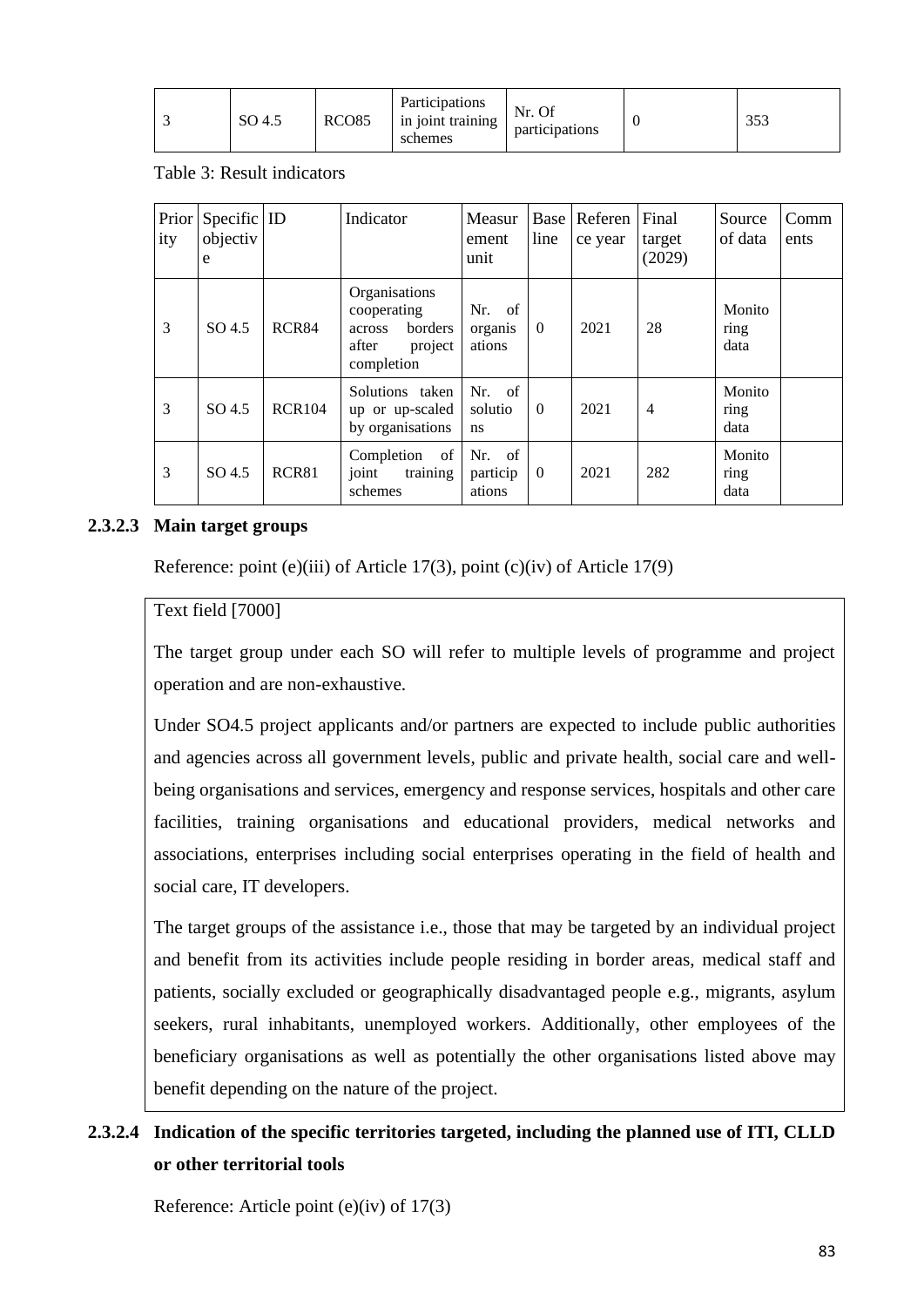Text field [7000]

Given its objectives and wide geographical scope, Interreg NEXT MED targets all the regions of the programme area, with no particular focus on specific territories. As a general ambition, the programme aims at contributing at a balanced, inclusive, integrated, and sustainable territorial development. Having considered that the challenges identified as part of the thematic strategy - SMEs development, innovation capacities, environmental challenges, education, health - are equally relevant to different types of territories, coastal, rural, urban areas for instance, there is no specific distinction regarding to the territories to be covered by the planned interventions.

As a result, the programme has no plans to use specific territorial tools such as communityled local development or integrated territorial investments, also considering the significant diversity of institutional arrangements in terms of territorial governance levels in the cooperation area.

In any case, projects might consider specific territorial dimensions to frame the implementation of the planned activities. Finally, if expressly requested by the Joint Monitoring Committee, the terms of reference of the different calls for proposals could contain further specifications regarding the particular relevance of certain types of territories.

### **2.3.2.5 Planned use of financial instruments**

Reference: point  $(e)(v)$  of Article 17(3)

### Text field [7000]

Financial support to projects will be delivered through grants. In addition, due to nature of the activities to be implemented - non-income generating including pilots, training, capacitybuilding, exchange and transfer of good practices, etc. - the Interreg NEXT MED does not foresee the possibility for use of financial instruments.

### **2.3.2.6 Indicative breakdown of the EU programme resources by type of intervention**

Reference: point (e)(vi) of Article 17(3), point (c)(v) of Article 17(9)

Table 4: Dimension 1 – intervention field

| Priority no | Fund | Specific<br>objective | Code | Amount (EUR)                 |
|-------------|------|-----------------------|------|------------------------------|
|             |      | 4.5                   | 131  | € 8.727.291,91               |
|             |      | 4.5                   | 160  | 8.727.291,91<br>$\leftarrow$ |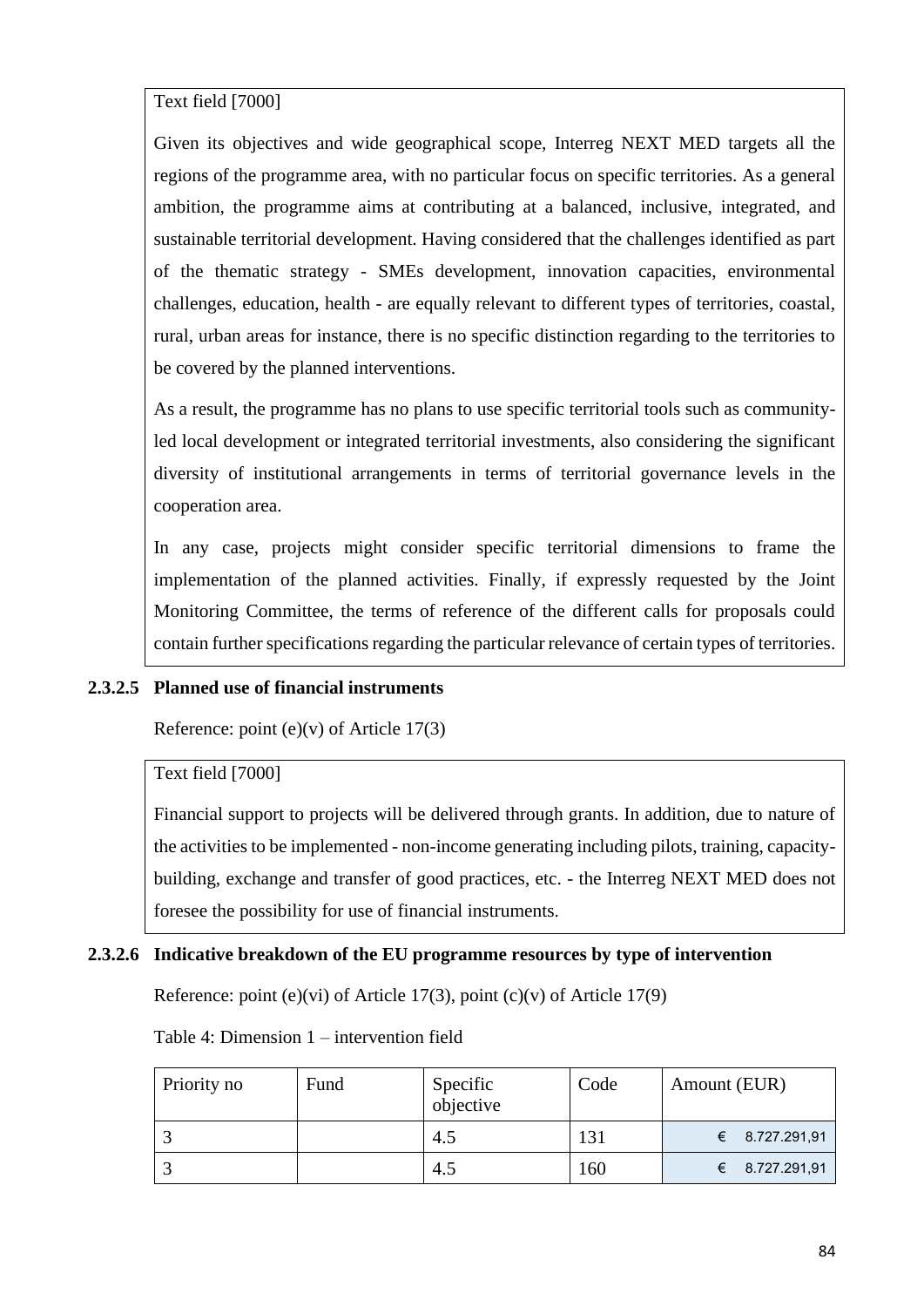## Table 5: Dimension 2 – form of financing

| Priority no | Fund | Specific<br>objective | Code | Amount (EUR) |
|-------------|------|-----------------------|------|--------------|
|             |      |                       |      |              |

Table 6: Dimension 3 – territorial delivery mechanism and territorial focus

| Priority No | Fund | Specific<br>objective | Code | Amount (EUR) |
|-------------|------|-----------------------|------|--------------|
|             |      |                       |      |              |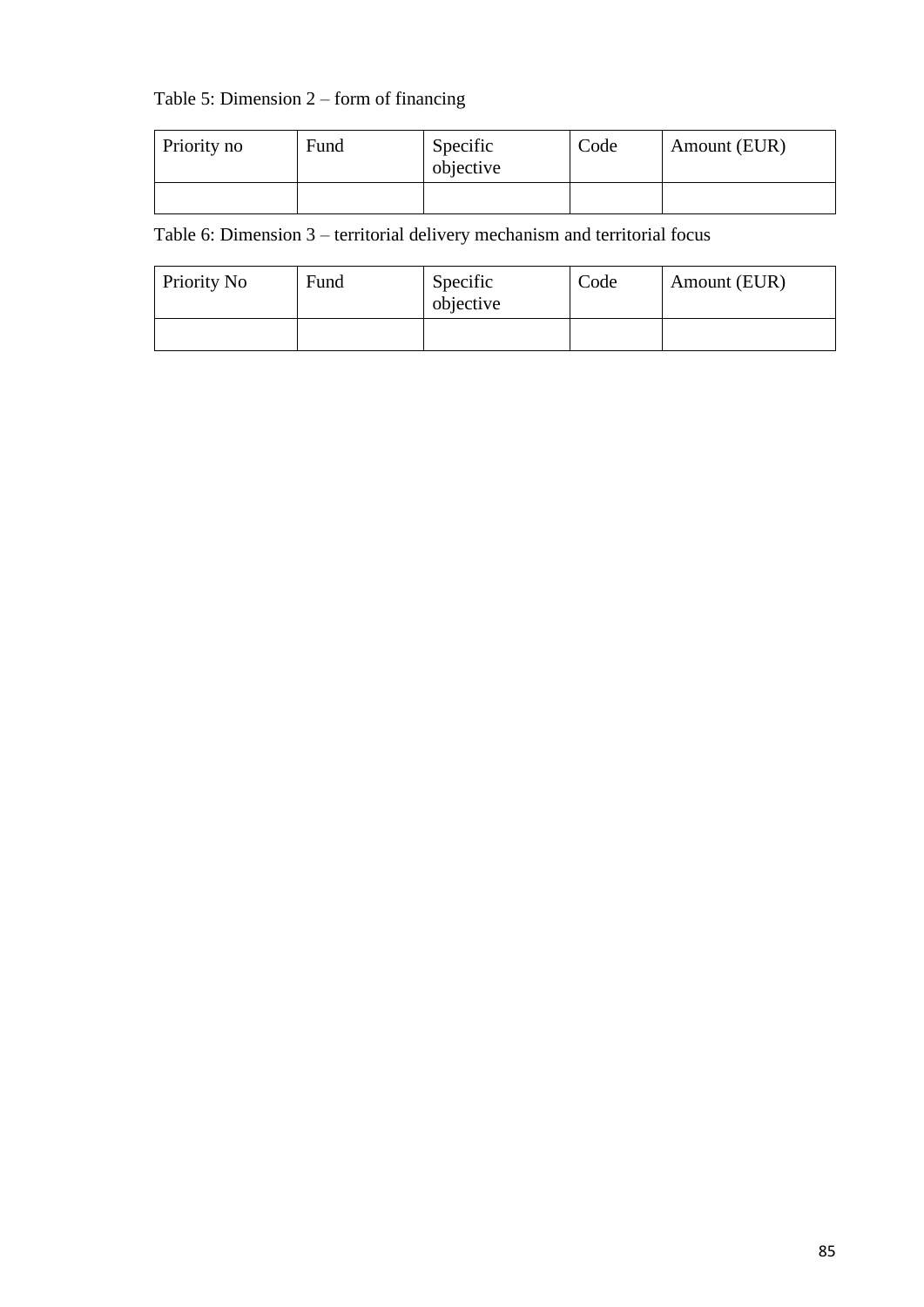## **2. Priorities [300]**

Reference: points (d) and (e) of Article 17(3)

## **2.4. Title of the priority (repeated for each priority)**

Reference: point (d) of Article 17(3)

## Text field: [300]

*Priority 4: A better cooperation governance for the Mediterranean*

Interreg specific objective 1 - Interreg-specific objective of a better cooperation governance

### **2.4.1. Specific objective (repeated for each selected specific objective)**

Reference: point (e) of Article 17(3)

#### Text field: [300]

**ISO 1.6 - Other actions to support better cooperation governance**

## **2.4.1.1 Related types of action, and their expected contribution to those specific objectives and to macro-regional strategies and sea-basis strategies, where appropriate**

Reference: point (e)(i) of Article 17(3), point (c)(ii) of Article 17(9)

Text field [7000]

### **Territorial needs and challenges**

The Interreg NEXT MED programme covers a hugely heterogeneous set of territories, economic realities, societies and politico-administrative cultures. The area has a strong shared identity and cultural affinity and a long history of successful cooperation within EU and international governance and cooperation frameworks, most recently in the context of the New Mediterranean Agenda. Nevertheless, it is an area of enormous complexity with overlapping policy frameworks and coordination measures, including regional, bilateral and thematic strategies and initiatives, and varying degrees of government performance, administrative capacity and resources as well as societal engagement and participation. A North-South divide is evident in demographic, socio-economic and environmental aspects. A common approach, understanding and definition to jointly identified challenges for development, that foster multi-actor engagement and participation will enable solutions that address shared priorities across the Mediterranean. The ISO responds to needs to better identify and build upon synergies, commonalities and complementarities across the Mediterranean space and its various actors, increasing their organisational and institutional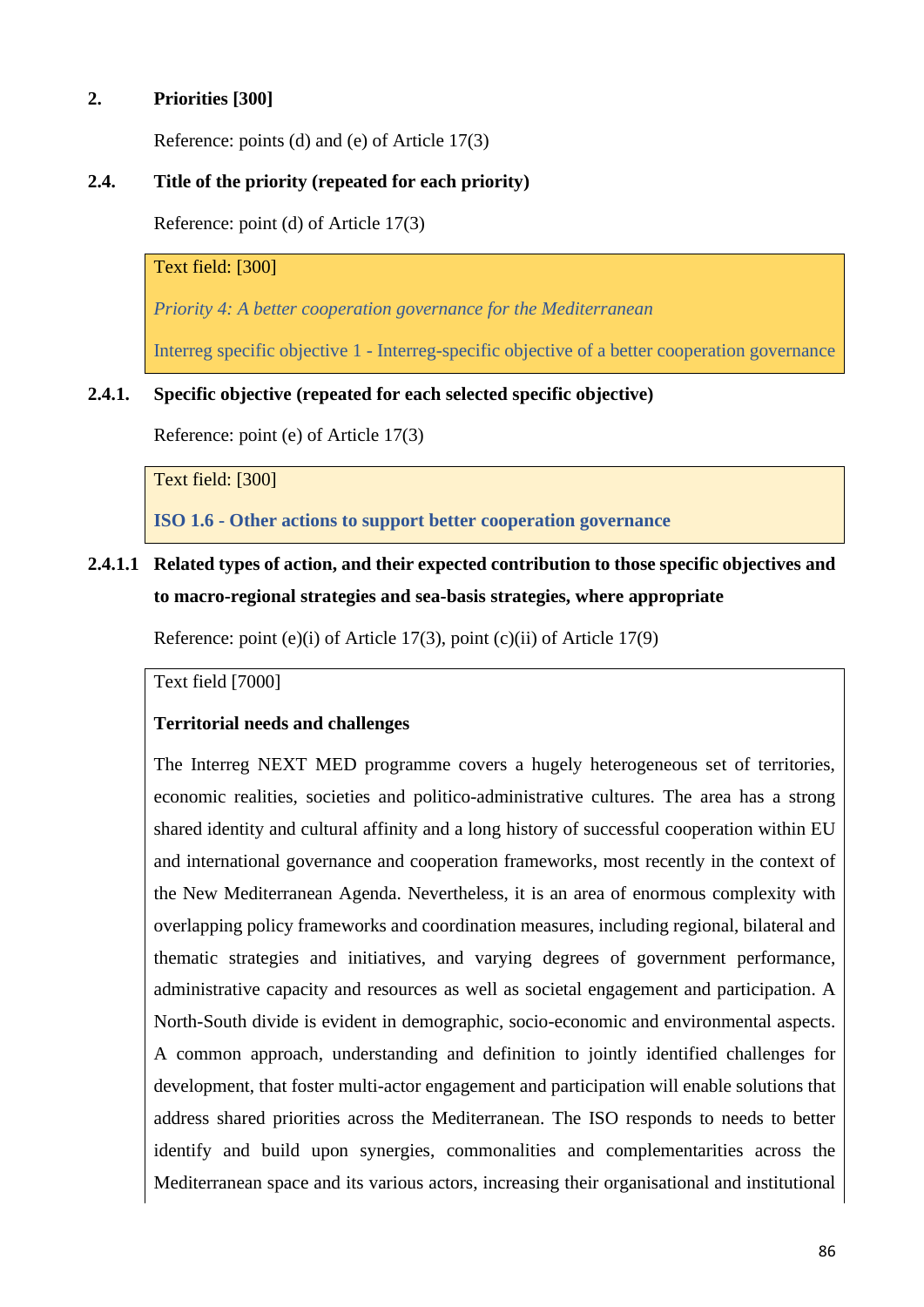capacities for cooperation and facilitating the creation of more permanent and sustainable transnational actions, tools and platforms that enable a longer-term perspective and deeper regional integration.

## **Transnational actions**

The ISO will focus upon improving and strengthening capacity at all territorial levels and amongst all stakeholders and potential cooperation actors to participate in transnational initiatives in the Mediterranean. Activities in this field could enable the emergence of new areas for cooperation and the development of explorative strategy building, reinforcing transnational policy recommendations and improving the impact on the territories and service delivery through innovative and participatory solutions and approaches. This specific objective will help enhancing the capacities of public authorities (relevant regional, local, urban and other public authorities) and other stakeholders (economic and social partners, research institutions and universities, bodies representing civil society) to effectively deliver towards the socio-economic and environmental well-being of citizens and places. It will contribute to foster local governance models and processes by strengthening cross-sectoral, multilevel and cross-border partnership, encouraging the cooperation and dialogue between citizens, civil society actors and institutions in view of addressing issues of joint interest at local level through transnational exchanges, bottom-up and participatory approaches.

Actions will aim to incorporate a multi-level and multi-sector/multi-actor approach, including potential private sector, territorial and thematic networks, social economy and civil society participation as well as people to people actions, that will be specifically encouraged.

## **Examples of indicative actions that could be supported (non-exhaustive):**

ISO 1.6.1 Promote and implement measures and joint actions to improve the institutional capacity of public authorities and other stakeholders, especially at the local level, to design and effectively deliver public services for the socio-economic and environmental well-being of citizens and places.

ISO 1.6.2 Develop and implement common tools to promote local governance processes by strengthening cross-sectoral, multilevel and transnational partnership, encouraging the cooperation between citizens, civil society actors and institutions in view of identifying and addressing issues of joint interest at local level through exchanges, bottom-up and participatory approaches.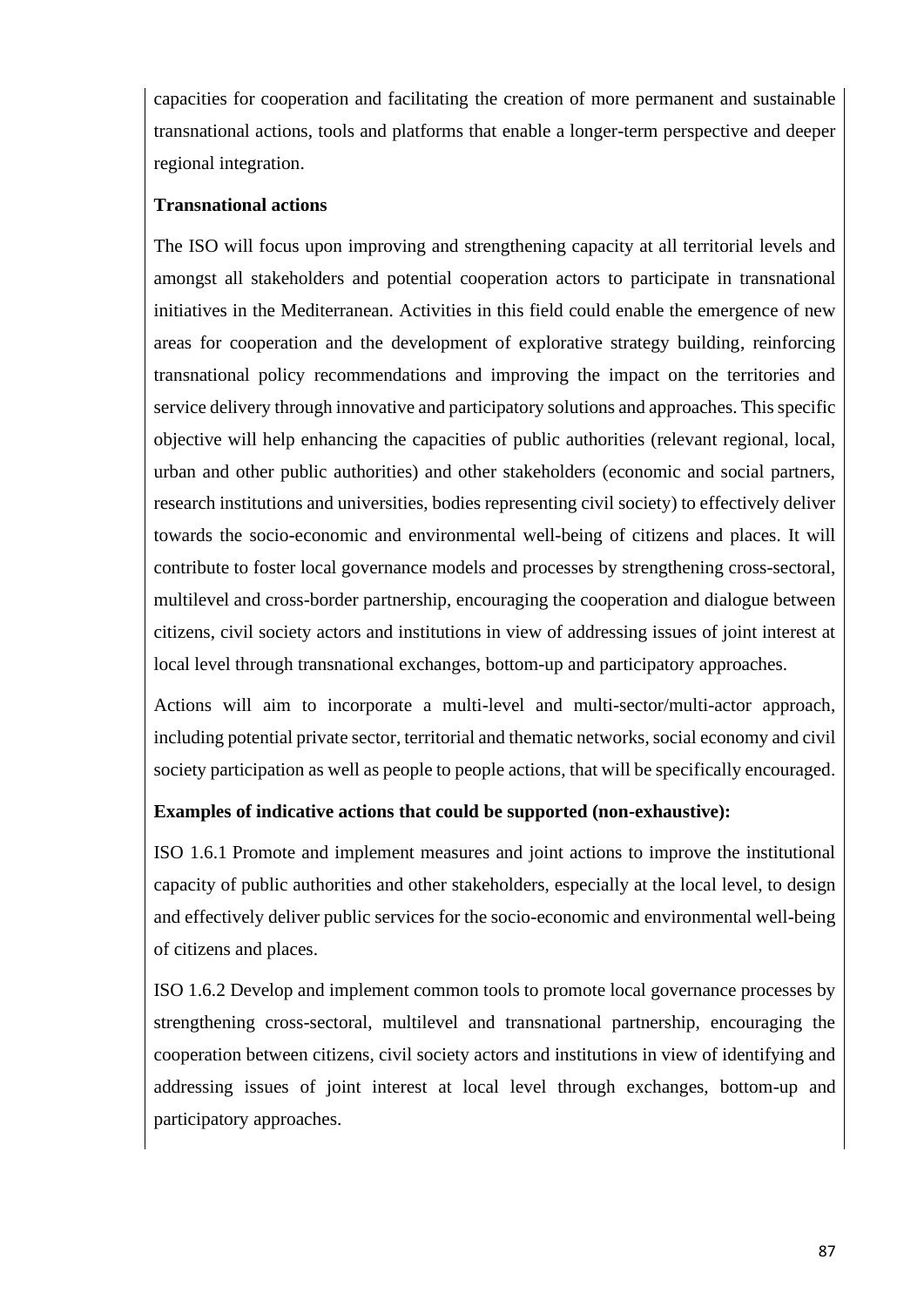ISO 1.6.3 Design and implement tools and platforms, including digital ones, that create a more convenient access for citizens to public services and a better connection and dialogue between administrations and local stakeholders.

# **The Interreg NEXT MED programme will fund actions in the following fields (nonexhaustive):**

-Public administration, organization and policy management

-Project and strategy design and implementation and knowledge management and information services

-Training and capacity building

-Dissemination and communication

-Social economy and social innovation

-Community, civil society and people to people initiatives

-Digital tools, solutions and platforms

### **Expected results and contribution to the specific objective**

Transnational cooperation activities will result in improved capacity for public administrations and stakeholders to jointly identify development priorities and effectively design and implement cooperative policies, strategies and actions that address issues of shared interested, especially at local/regional level, consistently with the priority framework of the Programme. A Mediterranean basin approach will be encouraged to ensure that transnational interactions are facilitated in order to allow the exchanges of good practices and joint efforts in the design and implementation of better-quality services, innovative solutions and/or governance processes in the region. Transnational actions should contribute to enhanced dialogue, cooperation and integration among public administrations, citizens and other stakeholders in the ownership of the Programme and the use of its opportunities to jointly advance on issues of local interest through participatory, integrated processes for a sustainable and inclusive development.

Throughout the programme preparation, implementation, monitoring, reporting and evaluation phases, Interreg Next Med will ensure the compliance with the horizontal principles: respect of fundamental rights, promotion of gender equality, prevention of discrimination including accessibility for people with disabilities, promotion of sustainable development, and in line with the partner countries' national laws and regulations.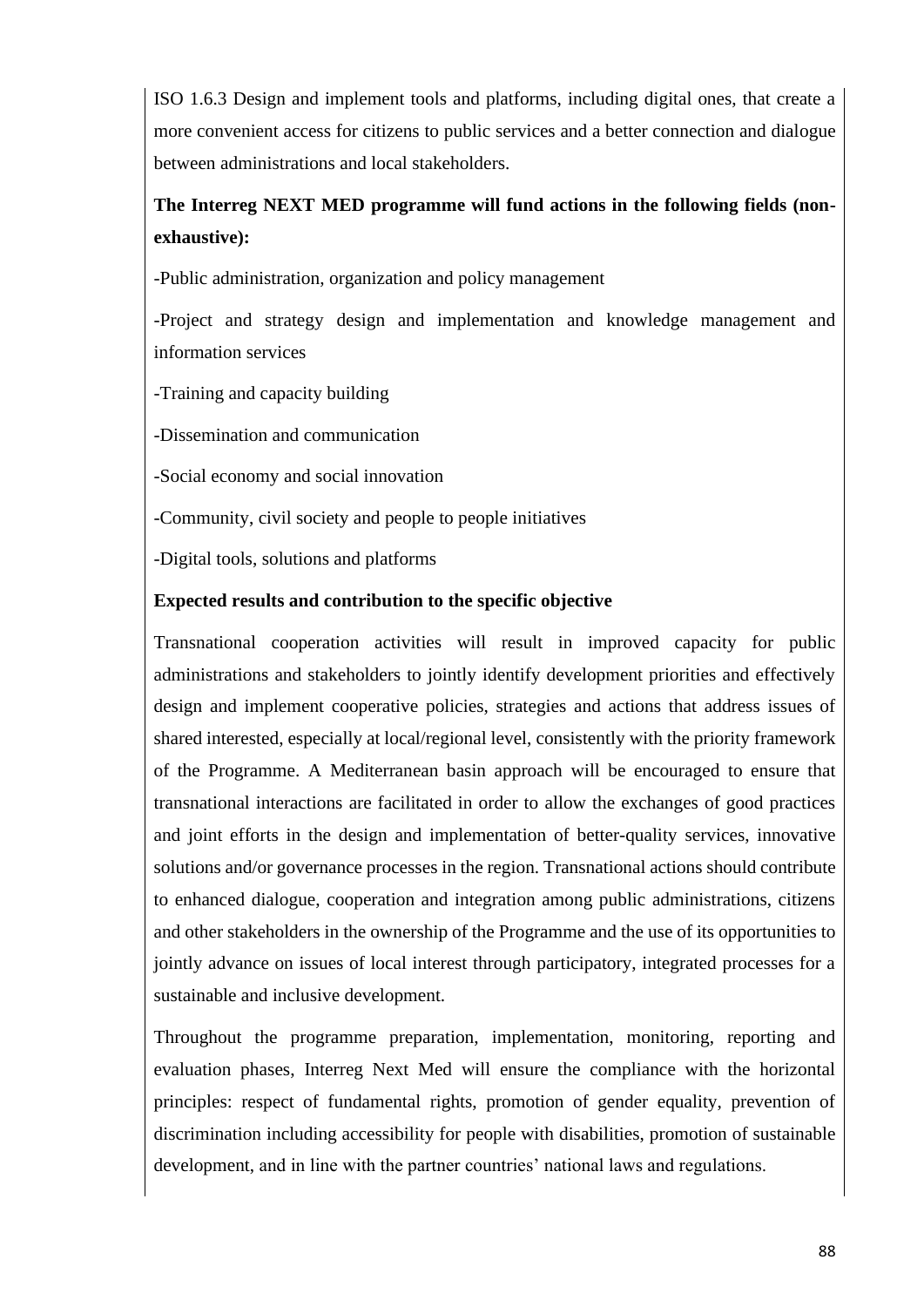Transnational cooperation can contribute to SDGs number 17: Partnership to achieve the Goal. EU policies and strategies that are relevant include the Commission Communications on "Strengthening Innovation in Europe's Regions: Strategies for resilient, inclusive and sustainable growth" and "Boosting growth and cohesion in EU border regions". The latter notes the contribution of Interreg to increased trust and overcoming barriers and obstacles between businesses, institutions and citizens across national borders, the pooling of resources and sharing of public services. The EU's macro-regional and sea-basin strategies tackle commonly identified challenges in a designated functional area. In the case of the Mediterranean space, the relevant strategies are the Initiative for the sustainable development of the blue economy in the western Mediterranean, the WestMed Initiative with its goal of improved maritime governance, and the Commission Communication on the Western Mediterranean which focuses on the benefits and opportunities of the participating countries working together on joint activities. In addition, the UFM initiative on Economic Development through Local Empowerment (EDILE) aims to support public administration's capacity.

The types of actions have been assessed as compatible with the DNSH principle, since they are not expected to have any significant negative environmental impact due to their nature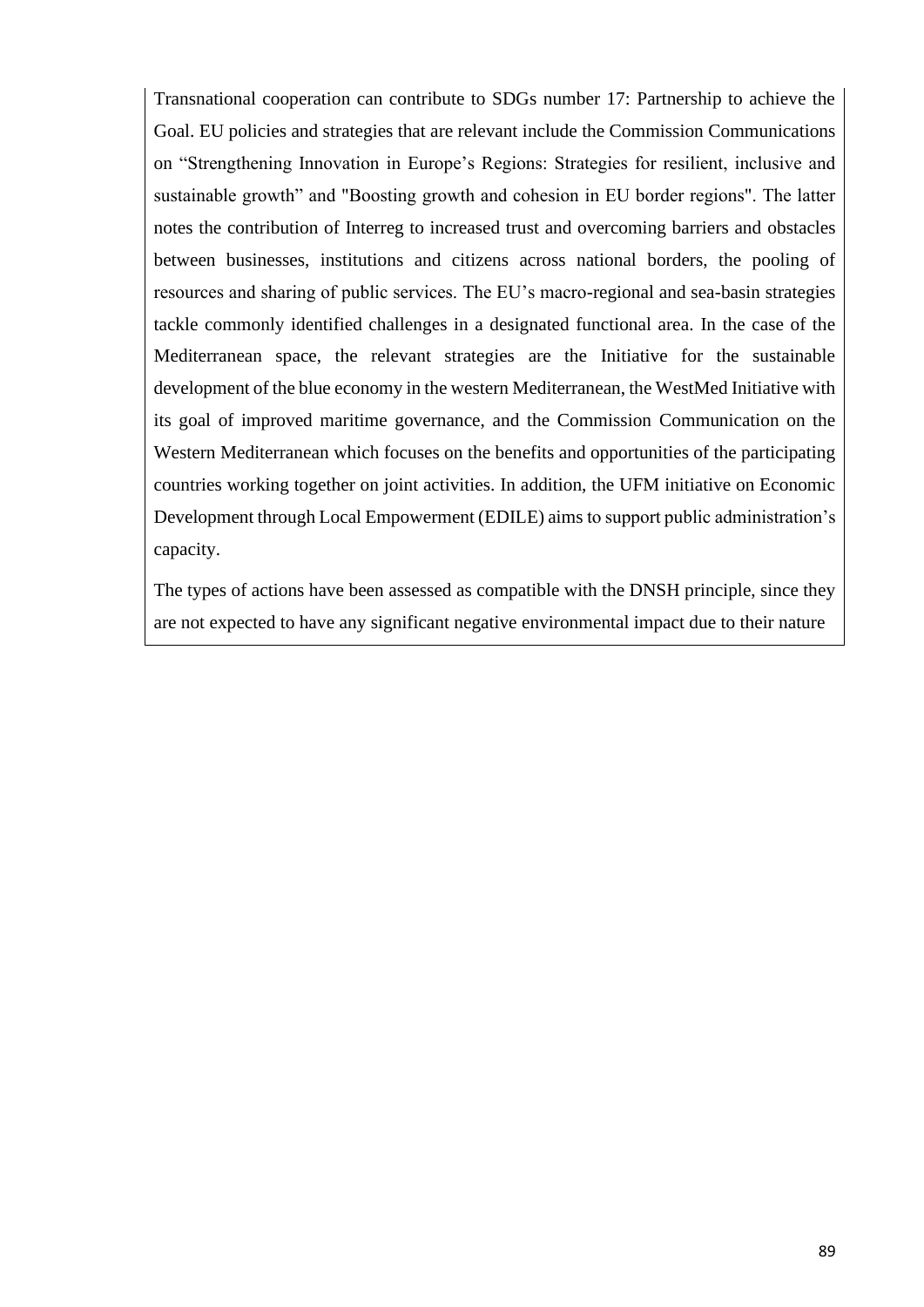## **2.4.1.2 Indicators**

Reference: point (e)(ii) of Article 17(3), point (c)(iii) of Article 17(9)

| Priority       | Specific<br>objective | ID<br>$[5]$       | Indicator                                                               | Measurement<br>unit<br>[255] | Milestone<br>(2024)<br>[200] | Final target<br>(2029)<br>$[200]$ |
|----------------|-----------------------|-------------------|-------------------------------------------------------------------------|------------------------------|------------------------------|-----------------------------------|
| 4              | ISO <sub>1.6</sub>    | RCO <sub>87</sub> | Organisations<br>cooperating<br>across borders                          | Nr. of<br>organisations      | $\Omega$                     | 63                                |
| $\overline{4}$ | ISO 1.6               | RCO <sub>84</sub> | Pilot actions<br>developed<br>jointly and<br>implemented in<br>projects | Nr. of pilot<br>actions      | $\Omega$                     | 6                                 |
| $\overline{4}$ | ISO <sub>1.6</sub>    | RCO116            | Jointly<br>developed<br>solutions                                       | Nr. of solutions             | $\overline{0}$               |                                   |

Table 2: Output indicators

## Table 3: Result indicators

| ity            | Prior Specific<br>objective | ID            | Indicator                                                                        | Measure<br>ment unit line      |          | Base   Refere   Final<br>nce<br>year | target<br>(2029) | Source<br>of data      | Com<br>ments |
|----------------|-----------------------------|---------------|----------------------------------------------------------------------------------|--------------------------------|----------|--------------------------------------|------------------|------------------------|--------------|
| $\overline{4}$ | ISO <sub>1.6</sub>          | RCR84         | Organisations<br>cooperating across<br>borders<br>after<br>project<br>completion | Nr.<br>of<br>organisat<br>ions | $\theta$ | 2021                                 | 31               | Monito<br>ring<br>data |              |
| $\overline{4}$ | ISO <sub>1.6</sub>          | <b>RCR104</b> | Solutions taken up<br>up-scaled by<br><b>or</b><br>organisations                 | of<br>Nr.<br>solutions         | $\theta$ | 2021                                 | $\overline{4}$   | Monito<br>ring<br>data |              |

### **2.4.1.3 Main target groups**

Reference: point (e)(iii) of Article 17(3), point (c)(iv) of Article 17(9)

#### Text field [7000]

The target group under each SO will refer to multiple levels of programme and project operation and are non-exhaustive.

Under ISO1.6. project applicants and/or partners are expected to include public authorities and agencies across all government levels, public and private training and educational providers and organisations, private sector organisations including (M)SMEs and social enterprises, NGOs and civil society organizations; professional and business associations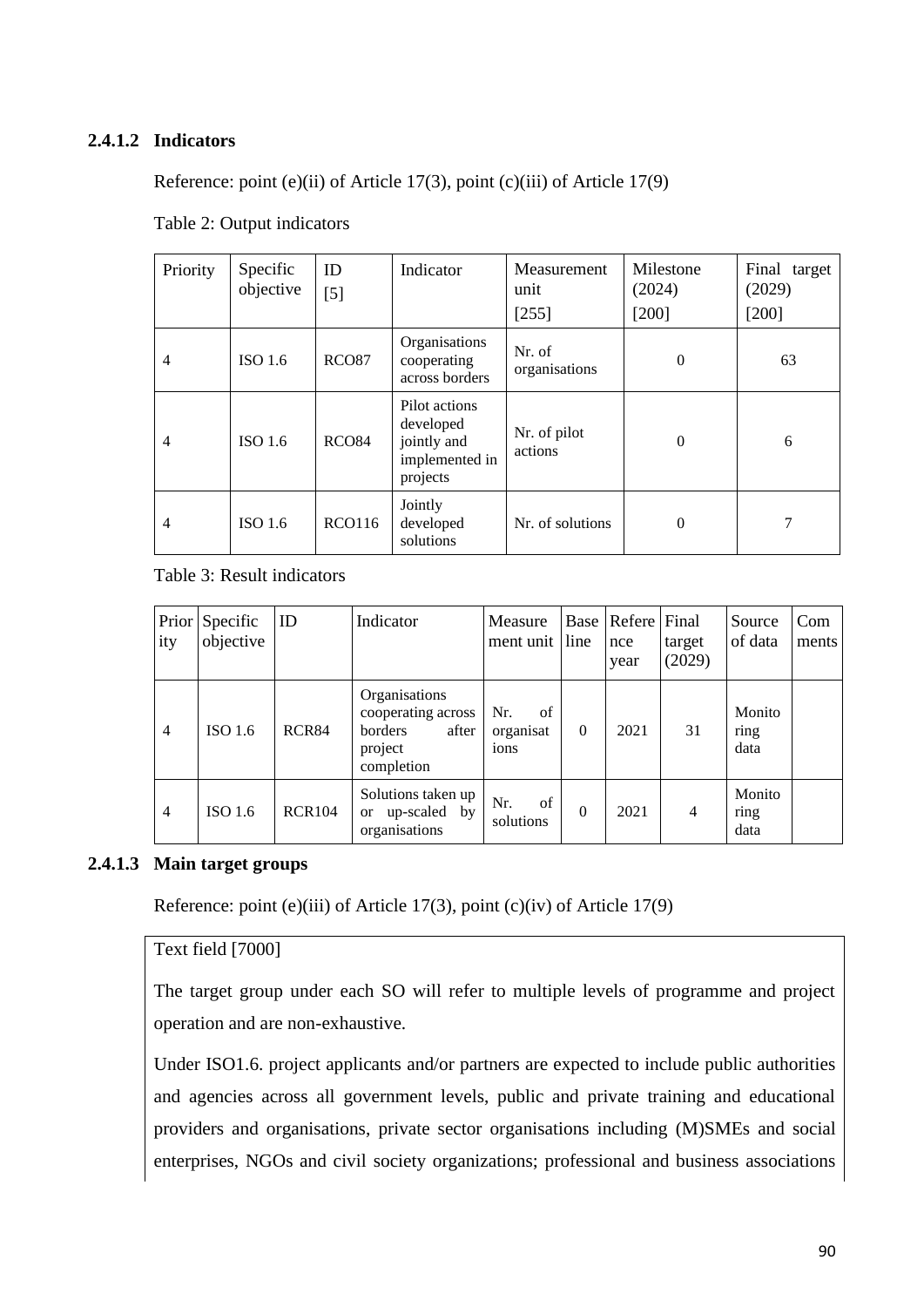and networks, IT developers and digital hubs, public and private research centres including the higher education sector.

The final targets of the assistance i.e. those that may be targeted by an individual project and benefit from its activities include workers from public administration and the education sectors, experts or entrepreneurs from sectors selected under the programming objectives, citizens and civil society as well as any other employees of the beneficiary organisations /other organisations listed above depending on the nature of the project.

# **2.4.1.4 Indication of the specific territories targeted, including the planned use of ITI, CLLD or other territorial tools**

Reference: Article point (e)(iv) of 17(3)

Text field [7000]

Given its objectives and wide geographical scope, Interreg NEXT MED targets all the regions of the programme area, with no particular focus on specific territories. As a general ambition, the programme aims at contributing at a balanced, inclusive, integrated, and sustainable territorial development. Having considered that the challenges identified as part of the thematic strategy - SMEs development, innovation capacities, environmental challenges, education, health - are equally relevant to different types of territories, coastal, rural, urban areas for instance, there is no specific distinction regarding to the territories to be covered by the planned interventions.

As a result, the programme has no plans to use specific territorial tools such as communityled local development or integrated territorial investments, also considering the significant diversity of institutional arrangements in terms of territorial governance levels in the cooperation area.

In any case, projects might consider specific territorial dimensions to frame the implementation of the planned activities. Finally, if expressly requested by the Joint Monitoring Committee, the terms of reference of the different calls for proposals could contain further specifications regarding the particular relevance of certain types of territories.

## **2.4.1.5 Planned use of financial instruments**

Reference: point  $(e)(v)$  of Article 17(3)

Text field [7000]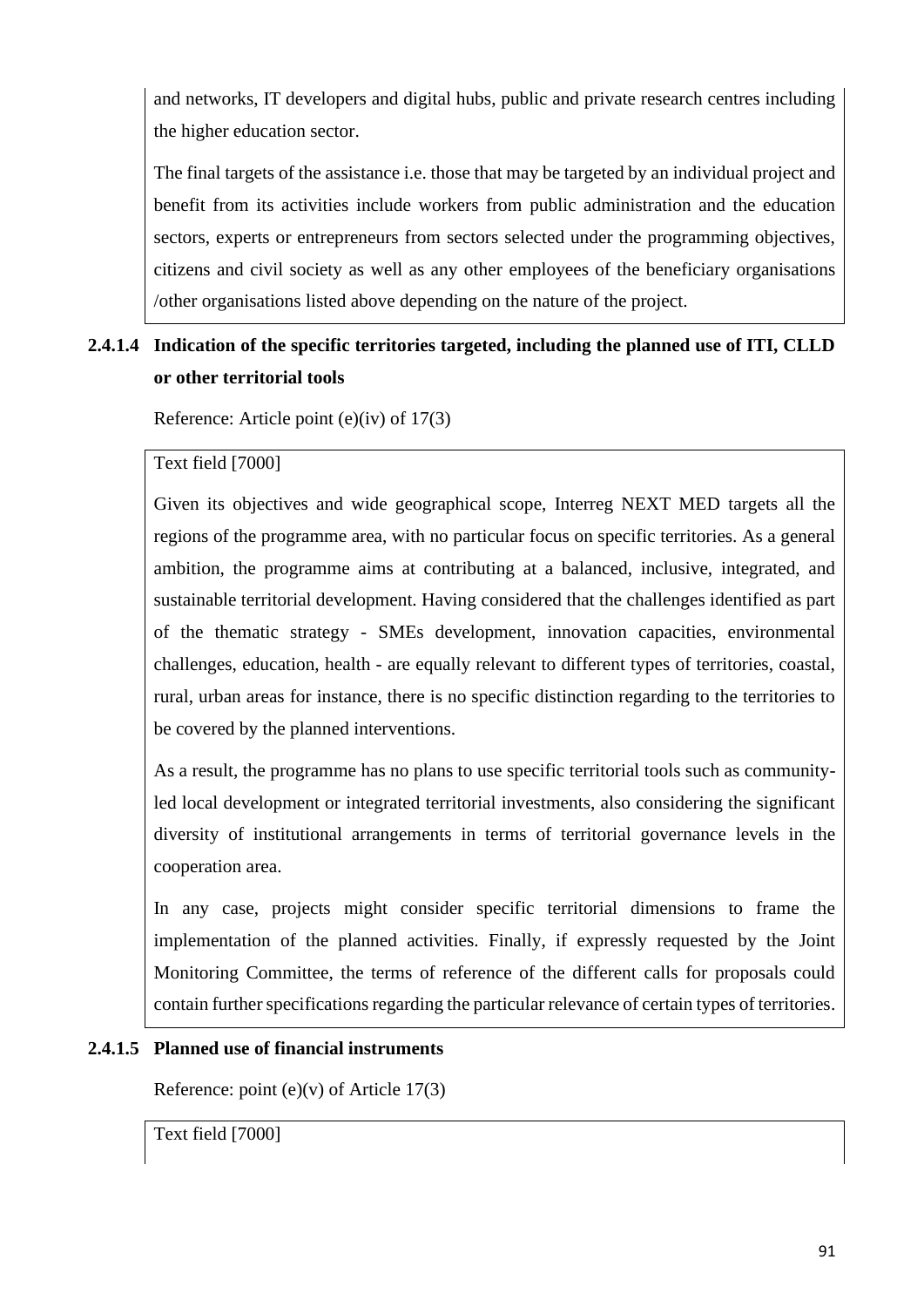Financial support to projects will be delivered through grants. In addition, due to nature of the activities to be implemented - non-income generating including pilots, training, capacitybuilding, exchange and transfer of good practices, etc. - the Interreg NEXT MED does not foresee the possibility for use of financial instruments.

## **2.4.1.6 Indicative breakdown of the EU programme resources by type of intervention**

Reference: point (e)(vi) of Article 17(3), point (c)(v) of Article 17(9)

Table 4: Dimension 1 – intervention field

| Priority no | Fund | Specific<br>objective | Code | Amount (EUR)    |
|-------------|------|-----------------------|------|-----------------|
|             |      | ISO 1.6               | 173  | € 19.948.095,80 |

Table 5: Dimension 2 – form of financing

| Priority no | Fund | Specific<br>objective | Code | Amount (EUR) |
|-------------|------|-----------------------|------|--------------|
|             |      |                       |      |              |

Table 6: Dimension 3 – territorial delivery mechanism and territorial focus

| Priority No | Fund | Specific<br>objective | Code | Amount (EUR) |
|-------------|------|-----------------------|------|--------------|
|             |      |                       |      |              |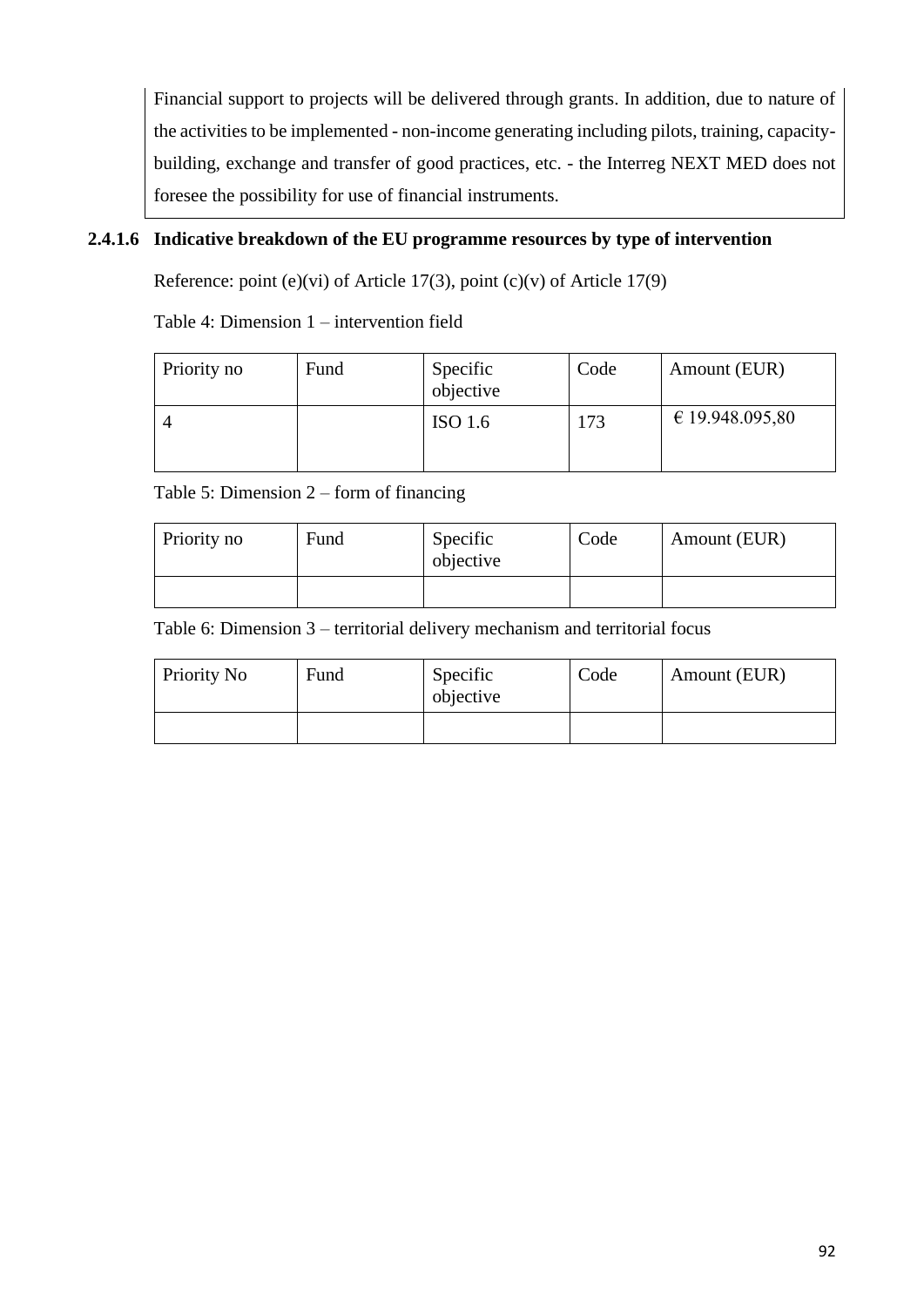## **3. Financing plan**

Reference: point (f) of Article 17(3)

## **3.1. Financial appropriations by year**

Reference: point  $(g)(i)$  of Article 17(3), points (a) to (d) of Article 17(4)

Table 7

| Fund                                                | 2021 | 2022            | 2023            | 2024            | 2025            | 2026            | 2027            | <b>Total</b>     |
|-----------------------------------------------------|------|-----------------|-----------------|-----------------|-----------------|-----------------|-----------------|------------------|
| <b>ERDF</b><br>(territorial<br>cooperation<br>goal) |      |                 |                 |                 |                 |                 |                 |                  |
| <b>IPA III</b><br>CBC <sup>1</sup>                  |      |                 |                 |                 |                 |                 |                 |                  |
| NDICI-<br>CBC <sup>1</sup>                          |      |                 |                 |                 |                 |                 |                 |                  |
| IPA III <sup>2</sup>                                |      |                 |                 |                 |                 |                 |                 |                  |
| NDICI <sup>2</sup>                                  |      |                 |                 |                 |                 |                 |                 |                  |
|                                                     |      |                 |                 |                 |                 |                 |                 |                  |
| OCTP <sup>3</sup>                                   |      |                 |                 |                 |                 |                 |                 |                  |
| Interreg<br>funds <sup>4</sup>                      |      | €<br>40.464.447 | €<br>42.928.362 | €<br>43.616.643 | €<br>44.328.499 | €<br>35.567.362 | €<br>37.508.237 | €<br>244.413.550 |
| Total                                               |      | €<br>40.464.447 | €<br>42.928.362 | €<br>43.616.643 | €<br>44.328.499 | €<br>35.567.362 | €<br>37.508.237 | €<br>244.413.550 |

## **3.2. Total financial appropriations by fund and national co-financing**

Reference: point (f)(ii) of Article 17(3), points (a) to (d) of Article 17(4)

Table 8

**<sup>1</sup>** Interreg A, external cross-border cooperation.

**<sup>2</sup>** Interreg B and C.

**<sup>3</sup>** Interreg B, C and D.

**<sup>4</sup>** ERDF, IPA III, NDICI or OCTP, where as single amount under Interreg B and C.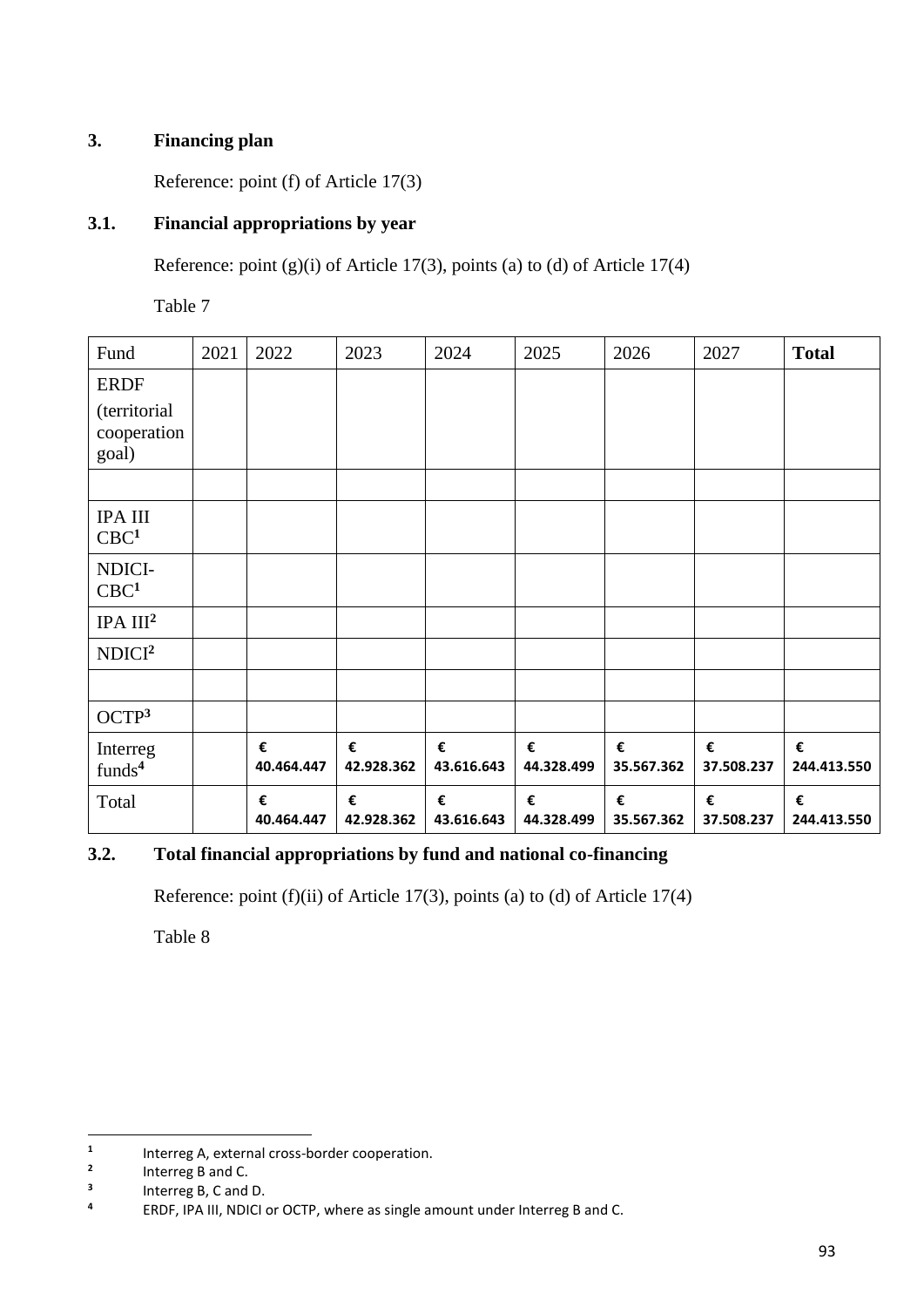| Polic<br>y<br>objec<br>tive<br>No | Priority                  | Fund<br>(as<br>applicabl<br>e) | Basis for EU<br>calculatio<br>$E$ U<br>n<br>support<br>(total | contributi<br>on<br>$(a)=(a1)+(b)$<br>a2) | Indicative<br>breakdown of the contributi<br>EU contribution           |                                                          | National<br>on<br>$(b)=(c)+(d)$ | of                                                            | Indicative<br>breakdown<br>the<br>national<br>counterpart | Total<br>$(e)= (a)+(b)$ | Co<br>$\bar{z}$<br>fin<br>an<br>cin                                      | Co<br>nt<br>rib<br>uti<br>on                                                                                                                                        |
|-----------------------------------|---------------------------|--------------------------------|---------------------------------------------------------------|-------------------------------------------|------------------------------------------------------------------------|----------------------------------------------------------|---------------------------------|---------------------------------------------------------------|-----------------------------------------------------------|-------------------------|--------------------------------------------------------------------------|---------------------------------------------------------------------------------------------------------------------------------------------------------------------|
|                                   |                           |                                | eligible<br>cost<br>or<br>public<br>contribut<br>ion)         |                                           | without<br><b>TA</b><br>pursuan<br>t<br>to<br>Article<br>27(1)<br>(a1) | for TA<br>pursua<br>nt<br>to<br>Article<br>27(1)<br>(a2) |                                 | N<br>a<br>ti<br>о<br>n<br>al<br>p<br>u<br>bl<br>ic<br>(c<br>1 | Nation<br>al<br>private<br>(d)                            |                         | g<br>rat<br>$\overline{e}$<br>(f)<br>$=$ $(a)$ th<br>$\frac{1}{2}$<br>e) | $\overline{\mathsf{S}}$<br> f(r) <br>o<br>m<br>$\mathbf{e}$<br>thi<br>rd<br>co<br>un<br>tri<br>es<br>(fo<br>$\underline{\mathbf{r}}$<br>inf<br>or<br>m<br>ati<br>on |
| PO <sub>1</sub>                   | Priori<br>$t \vee 1$      | Interreg<br>funds <sup>1</sup> | <b>TOTAL</b>                                                  | €<br>73.324.0<br>65                       | €<br>66.658.2<br>40                                                    | €<br>6.665.8<br>24                                       | €<br>8.147.11<br>8              |                                                               | €<br>8.147.1<br>18                                        | €<br>81.471.1<br>83     | 9<br>0<br>$% \mathcal{A}\rightarrow \mathcal{A}$                         | €<br>0                                                                                                                                                              |
| PO <sub>2</sub>                   | Priori<br>ty <sub>2</sub> | Interreg<br>funds)             | <b>TOTAL</b>                                                  | €<br>97.765.4<br>20                       | €<br>88.877.6<br>54                                                    | €<br>8.887.7<br><u>65</u>                                | €<br>10.862.8<br>24             |                                                               | €<br>10.862.<br>824                                       | €<br>108.628.<br>244    | 9<br>0<br><u>%</u>                                                       | €<br>0                                                                                                                                                              |
| PO <sub>4</sub>                   | Priori<br>ty <sub>3</sub> | Interreg<br>funds)             | <b>TOTAL</b>                                                  | €<br>53.770.9<br>81                       | €<br>48.882.7<br>10                                                    | €<br>4.888.2<br>71                                       | €<br>5.974.55<br>$\overline{3}$ |                                                               | €<br>5.974.5<br>53                                        | €<br>59.745.5<br>34     | 9<br>0<br>$\%$                                                           | $\underline{\epsilon}$<br>$\pmb{0}$                                                                                                                                 |
| <b>ISO</b><br>$\overline{1}$      | Priori<br>$t \vee 4$      | Interreg<br>funds)             | <b>TOTAL</b>                                                  | €<br>19.553.0<br>84                       | €<br>17.775.5<br>31                                                    | €<br>1.777.5<br>53                                       | €<br>2.172.56<br>$\overline{5}$ |                                                               | €<br>2.172.5<br>65                                        | €<br>21.725.6<br>49     | 9<br>0<br>$\%$                                                           | $\boldsymbol{\epsilon}$<br>$\pmb{0}$                                                                                                                                |
|                                   | <b>Total</b>              | All funds                      |                                                               | €<br>244.413.<br>550                      | €<br>222.194.<br>136                                                   | €<br>22.219.<br>414                                      | €<br>27.157.0<br>$61^2$         |                                                               | €<br>27.157.<br>061                                       | €<br>271.570.<br>611    | 9<br>0<br>$\frac{9}{6}$                                                  | €<br>$\pmb{0}$                                                                                                                                                      |

**<sup>1</sup>** ERDF, IPA III, NDICI or OCTP, where as single amount under Interreg B and C.

**<sup>2</sup>** Italy, Greece and Turkey should cover the national co-financing to projects. However, this will not be managed through the dedicated bank account of the Programme but as a separate contribution to be given upon acceptance of the reported incurred costs of the related project beneficiaries. The amounts will be a portion the total national contribution indicated in this column.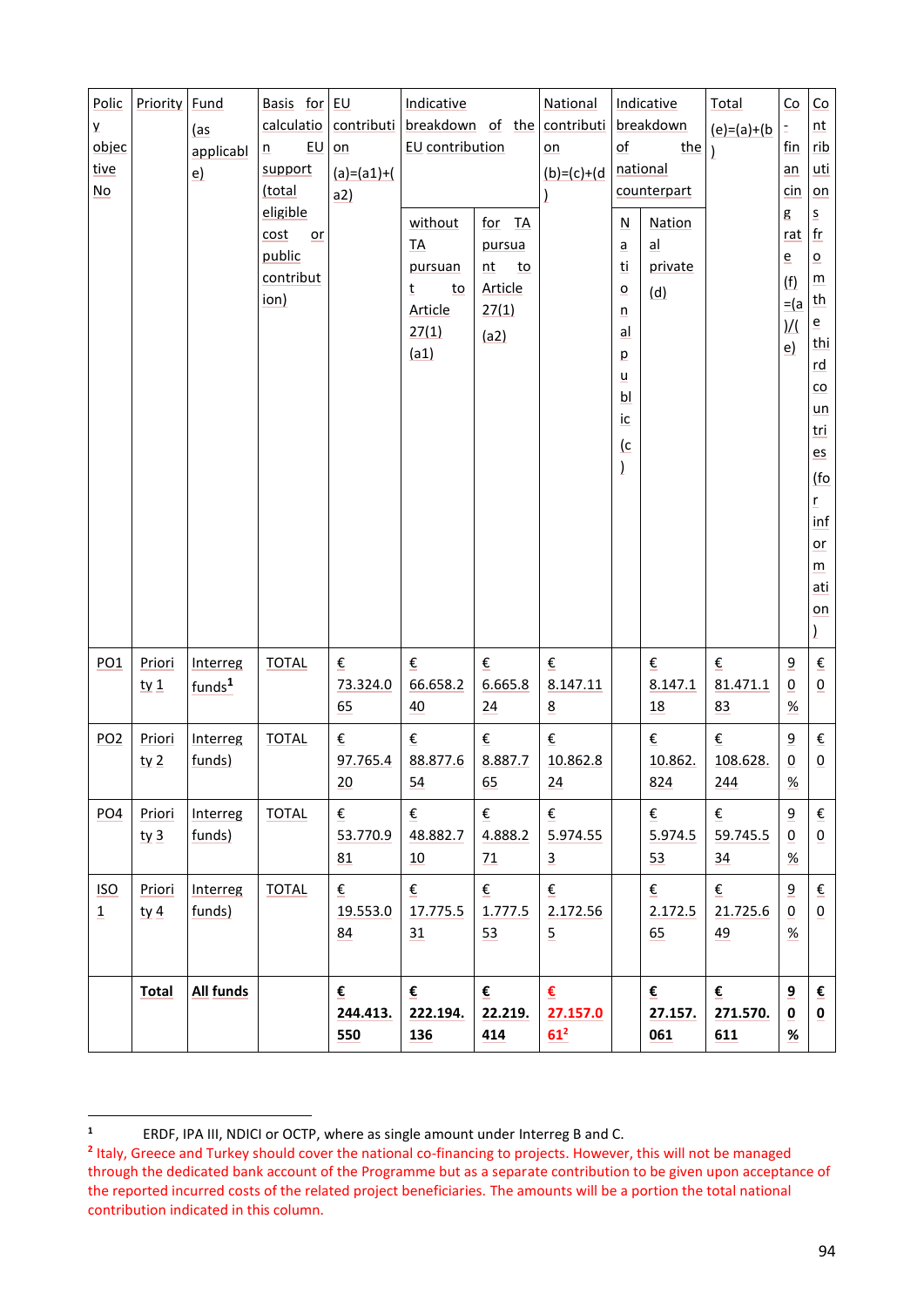# **4. Action taken to involve the relevant programme partners in the preparation of the Interreg programme and the role of those programme partners in the implementation, monitoring and evaluation**

Reference: point (g) of Article 17(3)

## Text field [10 000]

Following the establishment of the Interreg NEXT MED Task Force in April 2020 a territorial analysis was drafted and revised between July and September 2020.

In the context of the revised territorial analysis, the 1st national consultation was held in September/October 2020. A questionnaire was sent to the task force members for further distribution with the following topics:

- inform the orientation of the programme within the EU cohesion and neighbourhood policy framework for 2021-2027; reflect on and rank the main challenges and needs identified by the draft territorial analysis for each Policy Objective;
- rank the Policy Objectives in order of importance or relevance to the programme area;
- prioritise Specific Objectives of each Policy Objective.

The results of the first national consultation, displayed a rank headed by Policy Objectives with PO2 and PO1 followed by PO4, PO3 and PO5. Among ISOs, classified separately, ISO 1 was clearly preferred to ISO 2.

A similar exercise was repeated in February 2021 in order to confirm the Policy objectives and to select the most relevant Specific Objectives. In this second round of consultations, stakeholders from the 15 countries have been addressed, through an online survey prepared in collaboration with TESIM and each national authority (NA). The online survey targeted public authorities, research centres, economic and social partners and bodies representing civil society, including environmental partners, community-based and voluntary organisations.

TESIM supported the national delegations in launching and running the consultations and in the numerical analysis of the outcomes of the consultations.

Modalities and the type/number of organisations to be consulted at country level was decided autonomously by each national delegation, reflecting the composition and diversity of the partnership at national level.

Each country made its choice on the way of submission of the questionnaire: a public consultation through its publication on the website of the National Contact Point (Italy for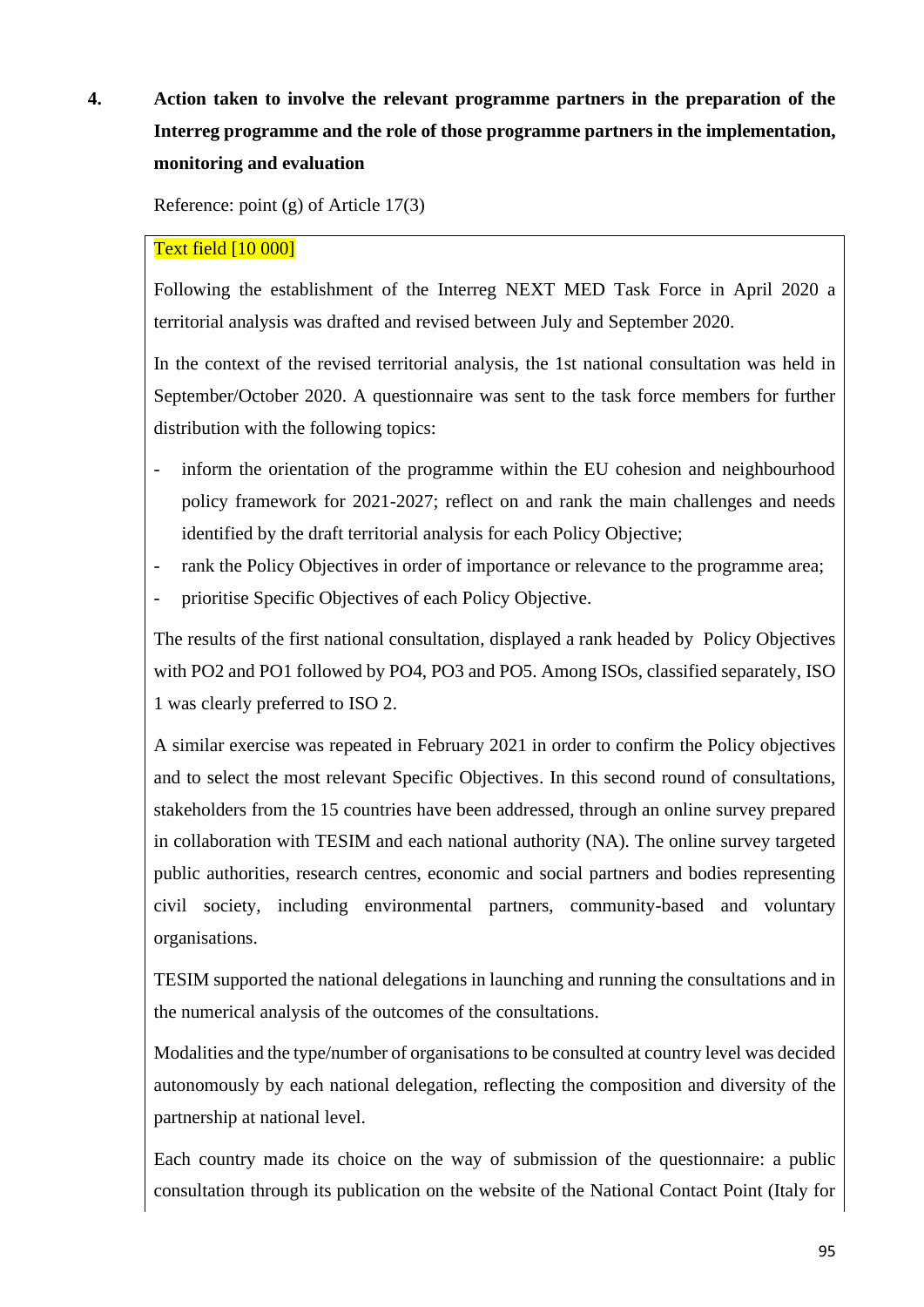instance) or the sending of the questionnaires to mailing lists of national stakeholders. Portugal decided to submit one single questionnaire, collecting the views of the different stakeholders consulted.

A total of 500 completed questionnaires was collected from the 15 countries, with respondents representing a series of actors, encompassing, among others, universities and research centers (25%), central and national public institutions (25%), regional and local public authorities (21%), nonprofit and civil society organisations (16%) and private sector and business support organisations (9%).

The overall results from this second round of consultation confirmed the preference to the Policy Objectives previously identified, with a clear convergency towards PO1 and PO2.

In first place, within the PO4, SO 4.2 on education stands out, which has obtained the greatest consensus across all countries, followed by SO 4.4 which addresses the varied and current issue of health. As regards PO2, much convergence has taken place on the objectives related to energy efficiency (2.1), the only specific objective on energy subjected to consultation with the partners in this round of consultation, together with the theme of water, addressed in the SO 2.3. On PO2, the greatest variety of results was experienced, with some countries having clearly privileged issues related to climate change (SO2.2) or the circular economy (SO2.4). On PO1, apart from some exceptions, the preferred SOs in the various countries concerned the research and innovation sector (SO 1.1) and that of support for MSMEs (SO 1.3). In the case of the identification of the objective within ISO1, the programme partners divided their interest between ISO1 1.2 aimed at fostering dialogue between institutions and citizens and ISO1 1.1, more aimed at strengthening the management of territories by local authorities.

A parallel consultation was carried out, targeting the main programmes and initiatives underway in the Mediterranean area, the EU Delegations in Mediterranean Partner Countries, and separately, with the beneficiaries of the ongoing ENI CBC Med funded projects.

The role of the Programme partners in the implementation, monitoring and evaluation of the Interreg NEXT MED Programme is embedded both in its mechanisms and structure which underpin the implementation of the programme.

The adopted governance model takes into account the previous experience and the viewpoints of the participating countries.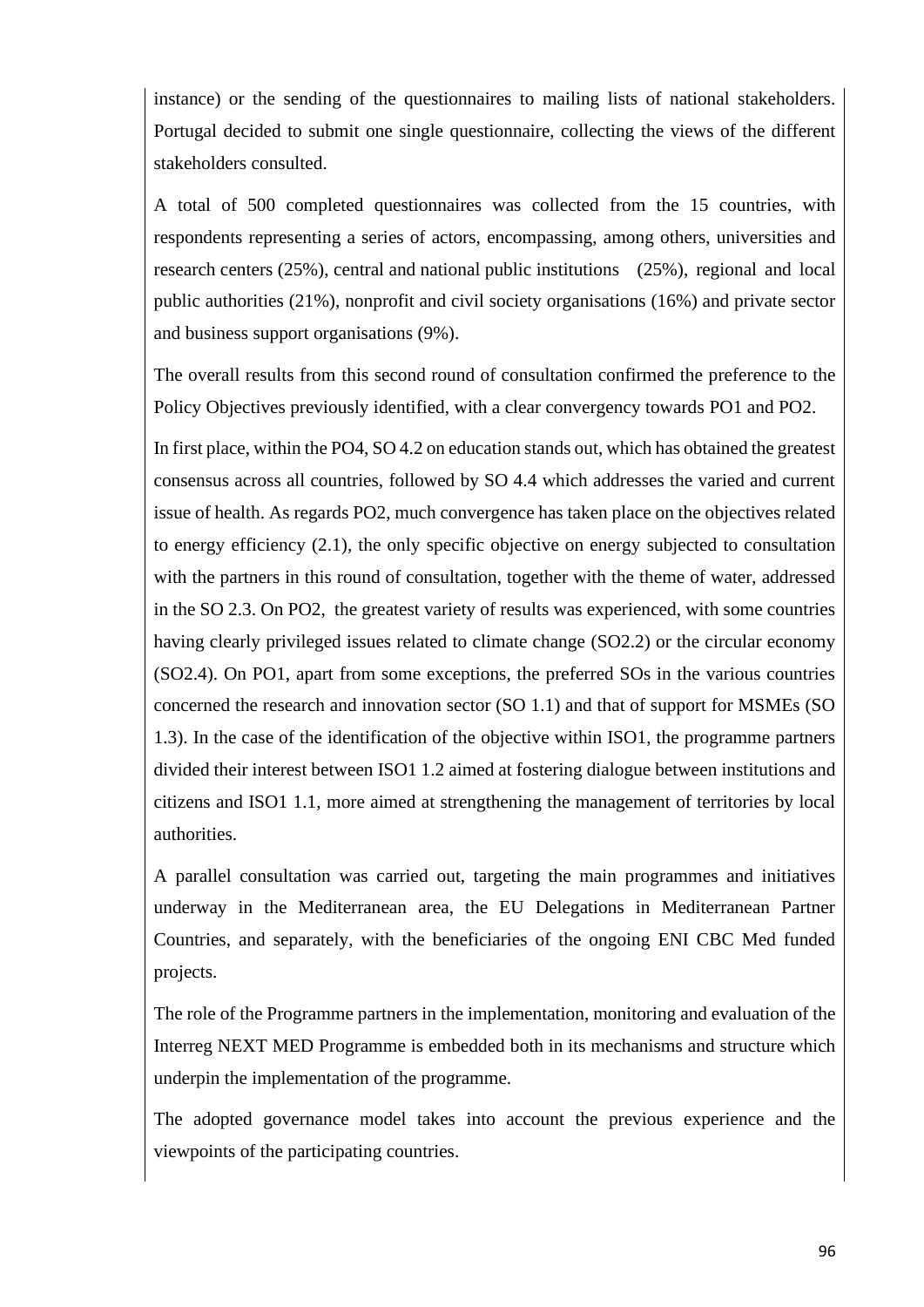The structure is designed to ensure an effective implementation and monitoring, based on a strong participative element of the countries in many of the Programme bodies, ensuring a high level of ownership. Considering the transnational nature and the geographic extension of the Programme as well as the different political and legal frameworks, the participating countries will be the primary actor in the governance structure. In fact, it would be difficult to guarantee equal and fair access in the decision-making bodies to non-institutional representatives.

Nevertheless, the governance mechanisms of the programme are designed to ensure an important role of all programme partners and stakeholders in the programme based on a bottom up and participatory approach. This will ensure the involvement of stakeholders at local, regional, national and transnational from relevant sectors and groupings, such as civil society, non-governmental organisations, economic sector, research, etc. and from various fields, such as environment, education, economy, etc.. The mechanisms to ensure the involvement of all partners will operate in different areas: firstly, through a proactive and programme wide set of consultations which will be led by the programme bodies (MC, MA, BO, JS) and facilitated by the participating countries thorough their Contact Points; secondly, the participation mechanisms will be included in the programme communication activities, such as events, training, conferences, etc.. to be carried out both at programme and national/local level by the BOs in cooperation with National Contact Points.

The governance structure of the Interreg NEXT MED Programme has been presented through several documents circulated, discussed, revised and approved by the Task Force over three separate meetings (May, June, and November 2021).

Furthermore, in October 2020 two surveys have been carried out, one on the Branch Offices and one on the National Contact Points, respectively about the lessons learnt from the 2014- 2020 Programme. The results of the surveys have been presented to the Task Force and taken into account.

All participating countries are directly involved in the implementation both at Programme and national level, through three governance bodies: the Monitoring Committee (MC), the Group of Auditors (GoA), and the Contact Point (CP); some countries are also indirectly involved in the Programme management through the hosting of the Branch Offices (BOs), while some countries may also be indirectly involved through their participation in the mixed composition of the Joint Secretariat (JS) by sending seconded officers to the JS (see also par. 7).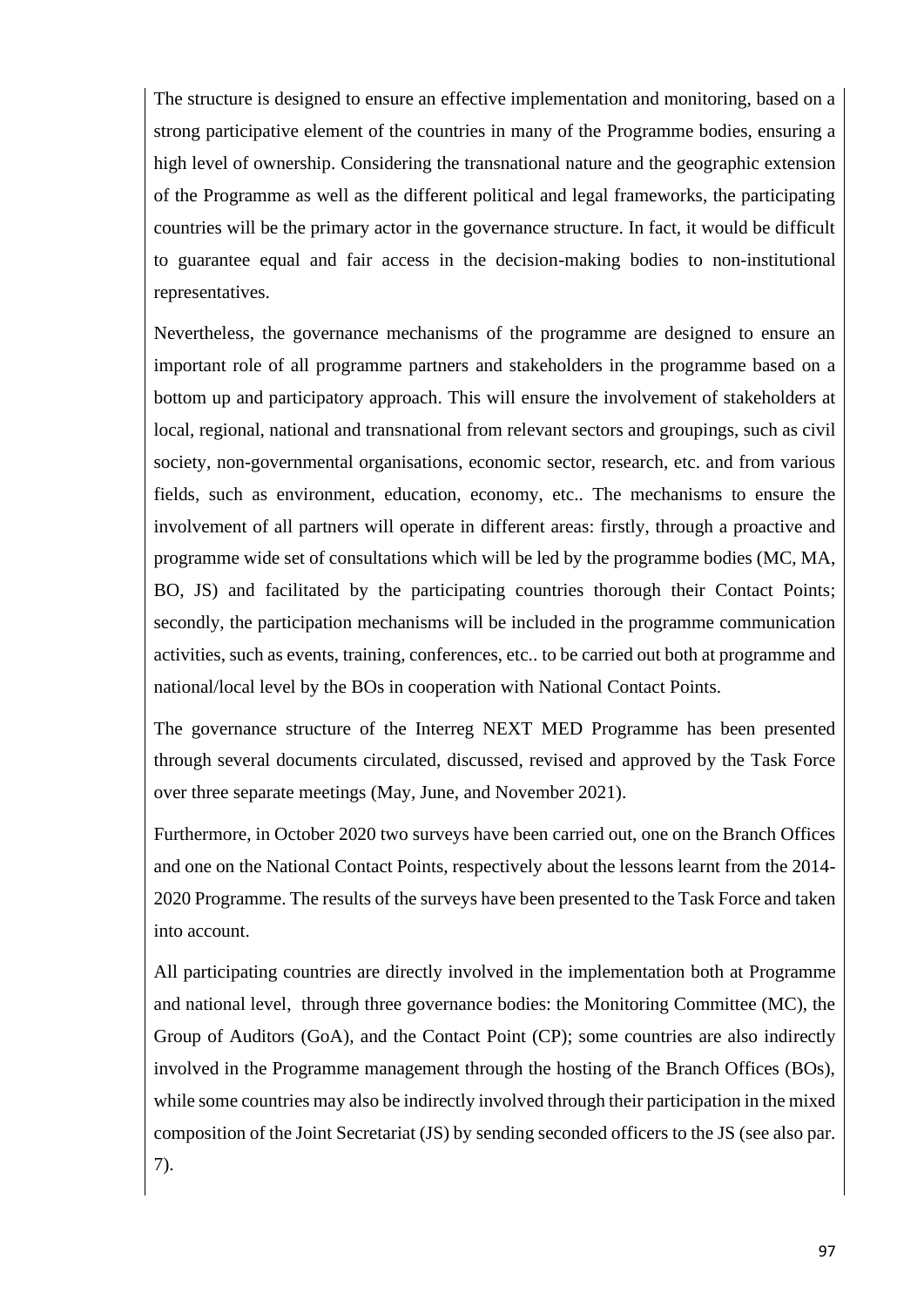The Monitoring Committee (MC) performs the monitoring and evaluation functions on the implementation of the Programme, as well as the tasks related to the selection of the operations (projects) as per articles 22 and 30 of the Regulation (EU) 2021/1059.

All participating countries are also part of the Group of Auditors which assists the Audit Authority (AA) in carrying out its functions as per art. 48 and art. 49 of the Regulation (EU) 2021/1059. Each participating country nominates a representative to be on the GoA that will be responsible for providing the elements required by the GoA and are functionally independent from the "Controller" (art. 49 (a) of the above regulation), in the countries that have adopted that option.

The Contact Point (CP) is a body set up in each participating country in order to provide a uniform approach across the Programme area to the implementation and communication of the Programme at national level. Each CP performs two main functions and, where applicable, a third one. The first function is to ensure the liaison between the country and the MA on the implementation of the programme, or National Authority (NA) as per art. 54(1) of the regulation. The second function is to act as National Contact Point (NCP) which provides support to potential beneficiaries on project preparation and implementation, and contributes to the communication activities as per art. 36 of the regulation. This function is carried out at national level in co-ordination with the other relevant Programme bodies such as the MA, the BOs and the JS, to ensure complementarity. Moreover, in continuation with the previous programming period 2014-2020, a third function of Control Contact Point (CCP) is performed in the countries not having a "controller" as per art. 46(3) of the Regulation (EU) 2021/1059.

Some countries play a further role in the governance of the Programme through the Brach Offices (BO), which are set up to reinforce the reach of the Programme, in the Western and Eastern side of the Mediterranean. They will be hosted respectively by the Generalidad Valenciana and the Aqaba Special Economic Zone Authority. In order to capitalise the previous positive experience, reinforced BOs will better serve the increased number of participating countries (from 13 to 15) in the 2021-2027 Programme. The main functions of the BOs are to provide strategic communication, support the above-mentioned engagement mechanisms with the stakeholders, and assist in the implementation of the Programme. Thanks to their position in the governance architecture, i.e. between the programme and the national levels, the BOs play an important coordination role for the communication and implementation activities between the MA and JS on the Programme level, and the Contact Point at national level.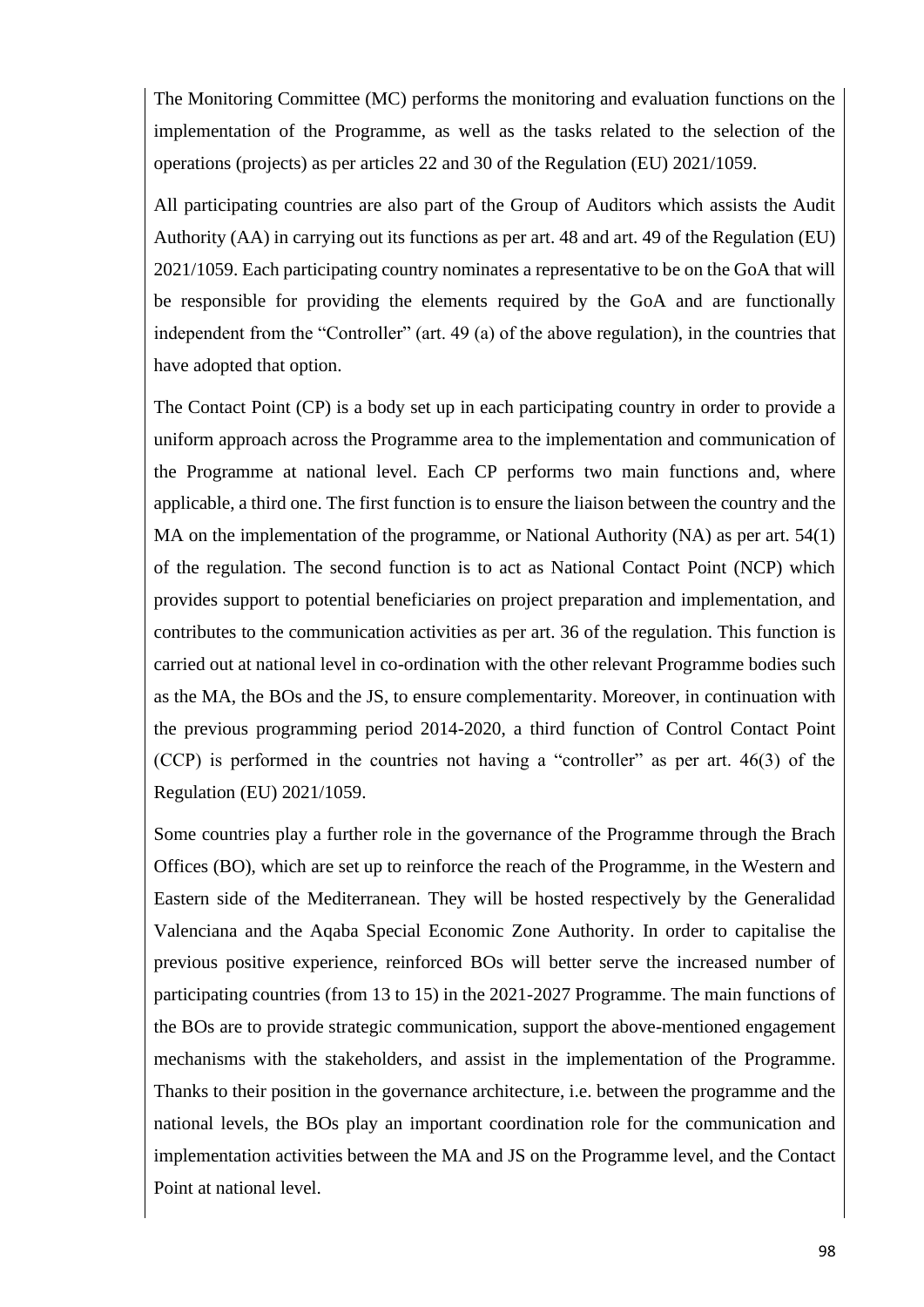The hosting institutions will provide the logistic and internal staff support, while the external staff will be recruited through open recruitment procedures. The Tunisian authorities will support the Valencia Brach office on the basis of a bilateral agreement with the Spanish authorities, strengthening the impact of the Programme in the South West shore of the Mediterranean. The Aqaba BO is also reinforced compared to the previous Programme, in order to ensure stronger implementation of the Programme in the Eastern part of the Mediterranean.

The consultation of the relevant stakeholders and other initiatives will also be carried out jointly under the monitoring and evaluation element of the Programme. In particular, the Managing Authority will draft a detailed Evaluation plan to be approved by the MC where the formative and participative dimension of the evaluation will be taken into account. The Programme will share the results of its implementation through the publication of the relevant information and through the consultation of the stakeholders to gather information on the actual impact of the activities carried out by the projects in the eligible territories. The evaluation of the achievements reached by the Programme will be carried out through a midterm evaluation and a final evaluation.

The monitoring of the Programme will be implemented through a management and information system that will allow to gather punctual information on the achievement of the result indicators and output indicators at project and Programme level. A specific methodology will be adopted to guide the potential applicants in the selection of the output and results indicators in the application form.

**5. Approach to communication and visibility for the Interreg programme (objectives, target audiences, communication channels, including social media outreach, where appropriate, planned budget and relevant indicators for monitoring and evaluation)**

Reference: point (h) of Article 17(3)

#### Text field [4 500]

The communication strategy of Interreg NEXT MED, will be further detailed in annual plans. Communication is a key pillar and will serve the following aims:

- ensuring adequate visibility of the European Union's contribution and shared strategic objectives with Partner Countries;
- guaranteeing transparency and accountability of the use of EU funds;
- showcasing the impact of the programme and highlight the relevance of Euro-Mediterranean cooperation.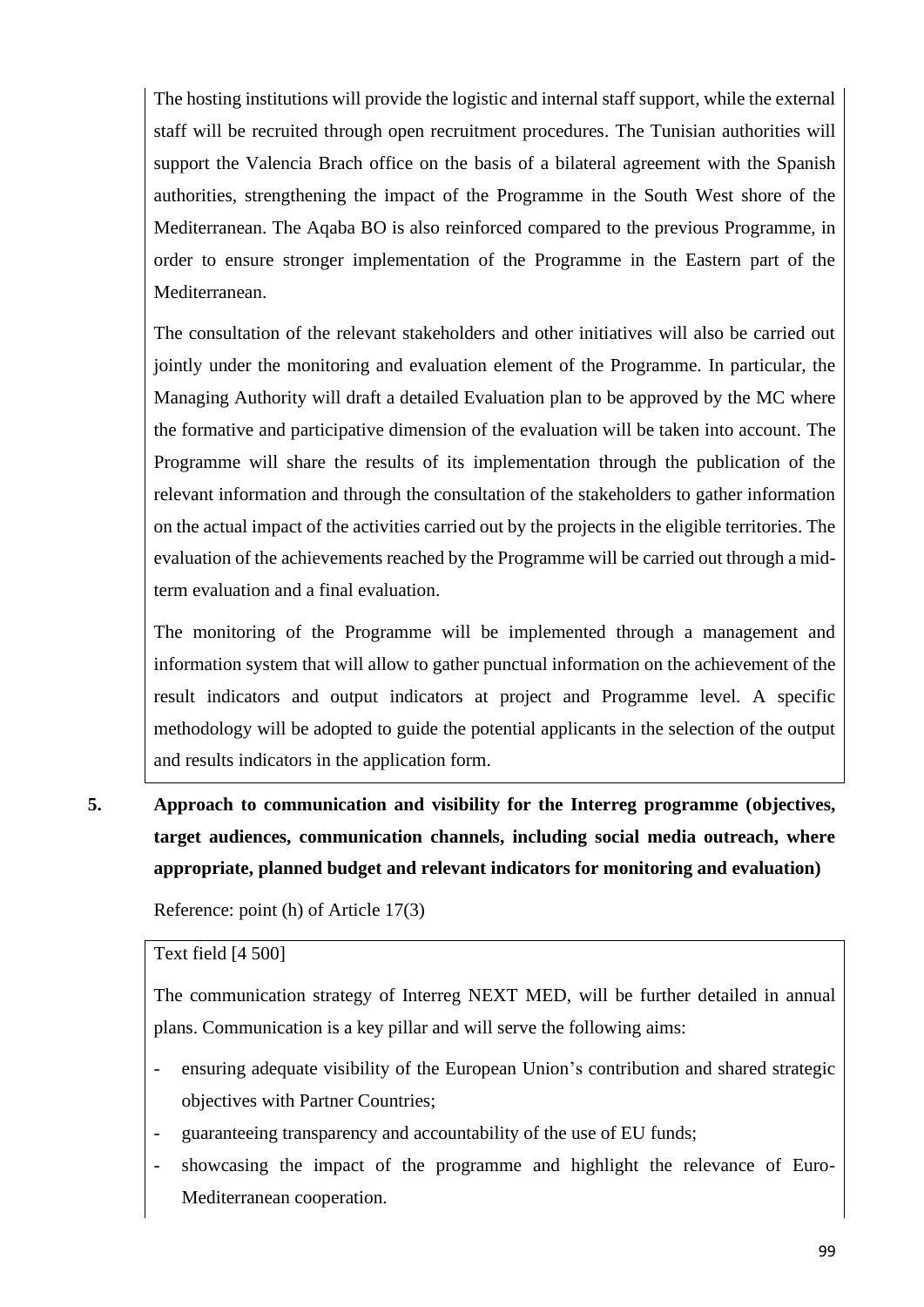As per article 36 of the Interreg Regulation, the Managing Authority will identify a communication officer responsible for the overall coordination of the strategy. Both Branch Offices will contribute to the implementation of the activities with a dedicated budget. Additional staff exclusively assigned to communication tasks will be appointed within the Managing Authority and the Joint Secretariat.

## **Objectives**

The communication objectives are designed consistently with the different phases of implementation as follows:

- To inform potential beneficiaries across the cooperation area about the funding opportunities: this is related to the promotion of calls for proposals to reach concerned stakeholders with adequate information and stimulate quality participation.
- To foster integrated and coordinated implementation of communication activities: this concerns the personalized support to be provided to project beneficiaries to ensure impactful communication.
- To increase public awareness about the value of the Programme as a platform for cooperation and dialogue and engage diversified audiences in its promotion: this focuses on the dissemination of results, focusing on success stories, good practices, and (potential) policy change in view of fostering ownership across the eligible territories. Furthermore, this objective will seek to reach audiences not directly involved in the programme implementation (young people, students, opinion leaders/influencers, environmental champions, etc.) so they are made aware of the value of Mediterranean cooperation and advocate for it.

### **Target audiences**

The following audiences will be addressed:

- Core stakeholders, e.g. managing bodies, National Contact Points, DG REGIO, potential applicants and beneficiaries of funded projects;
- Multipliers, namely other DGs of the European Commission, EEAS, EU delegations, the Union for the Mediterranean, national authorities, final beneficiaries of projects, support initiatives to Interreg programmes (Interact, TESIM, EU Neighbours);
- Opinion leaders/influencers, e.g. media, journalists, elected/EU officials, digital influencers, etc.;
- The general public, including young people.

## **Communication channels**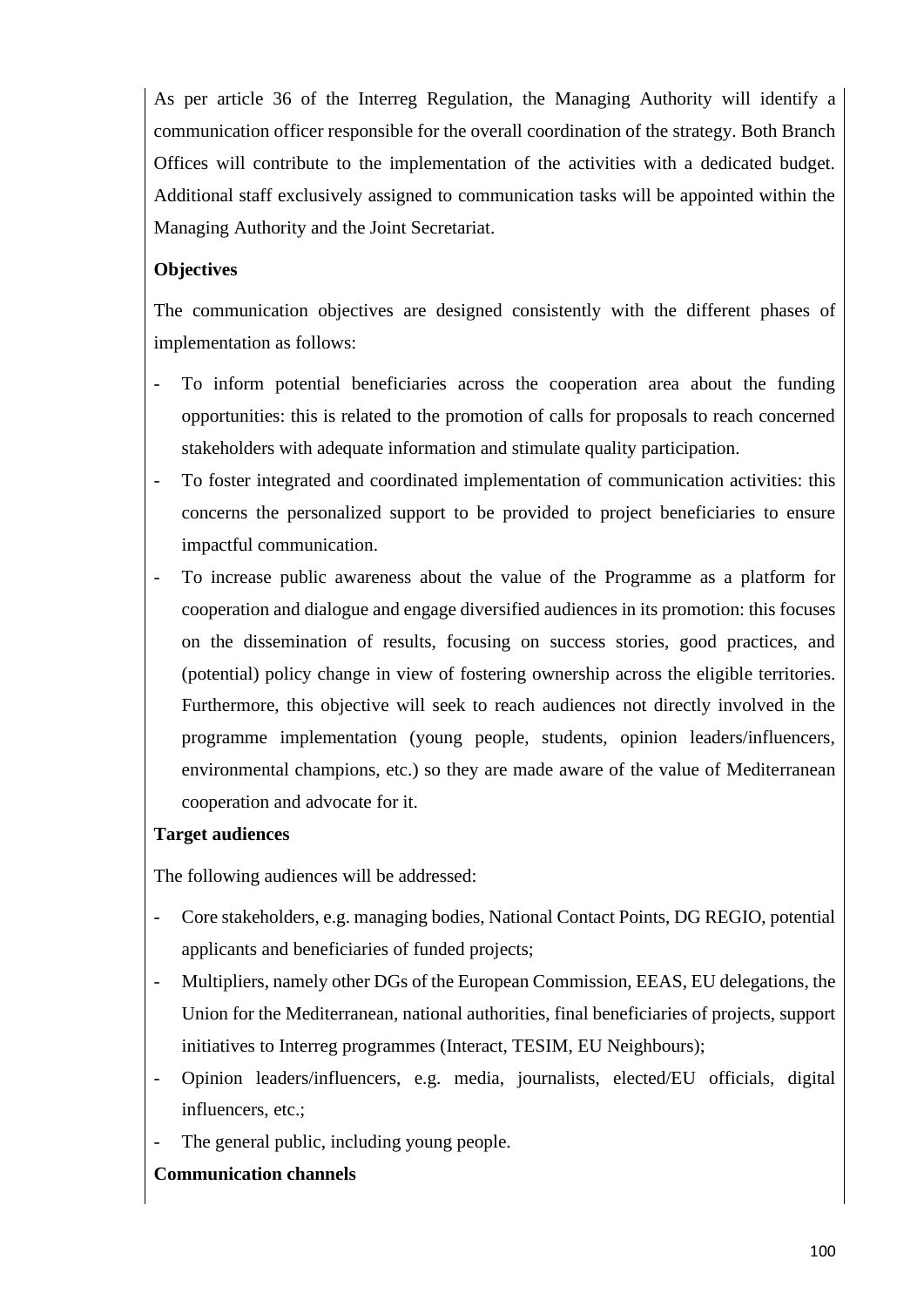The strategy will rely on a mix of channels able to reach, inform and engage the target audiences across the vast programme area and within a very diversified and complex context:

- Website: the website will continue to be the central platform for informing about opportunities, news and results. In view of ensuring integrated communication, the website will continue to feature project webpages directly managed by beneficiaries.
- Social media: building on the significant community consolidated so far, over 27,000 followers on Facebook, Twitter, LinkedIn and Instagram, the programme will further enhance its efforts to actively communicate through social media, and interact as much as possible with users.
- Campaigns on topics of mutual interest (youth, women's empowerment, plastic pollution, etc.) or celebrated on specific occasions (international/national observances, EU days, etc.) will be launched in order to increase visibility with the general public.
- Events, in both physical and virtual format, will be organised all along the programme lifetime to support its communication objectives and visibility aims.
- Media relations to enhance links with media of the cooperation area and those having a regional/thematic coverage, supporting projects in the development of attractive contents for media.
- Publications (online/print) and audiovisual material, with a focus on videos, to enhance the visual storytelling impoact of the programme.

## **Planned budget**

To fulfil the above objectives, up to 7% of the technical assistance budget (approx.  $\epsilon$ 1.5 million) will be indicatively dedicated to communication activities (budget to be detailed in the financial plan).

## **Monitoring and evaluation**

The managing authority is committed to measure the impact of communication in order to take any appropriate measures to enhance/better focus selected activities. A set of quantitative and qualitative indicators will be used to measure the effectiveness of implemented activities:

- output indicators: number of participants in events, web analytics, social media engagements, reach of communication campaigns, media appearances.
- result indicators: degree of satisfaction of applicants, project partners, stakeholders, etc. with the information and support provided by the programme and increased knowledge/awareness of audiences about the programme measured through surveys and questionnaires.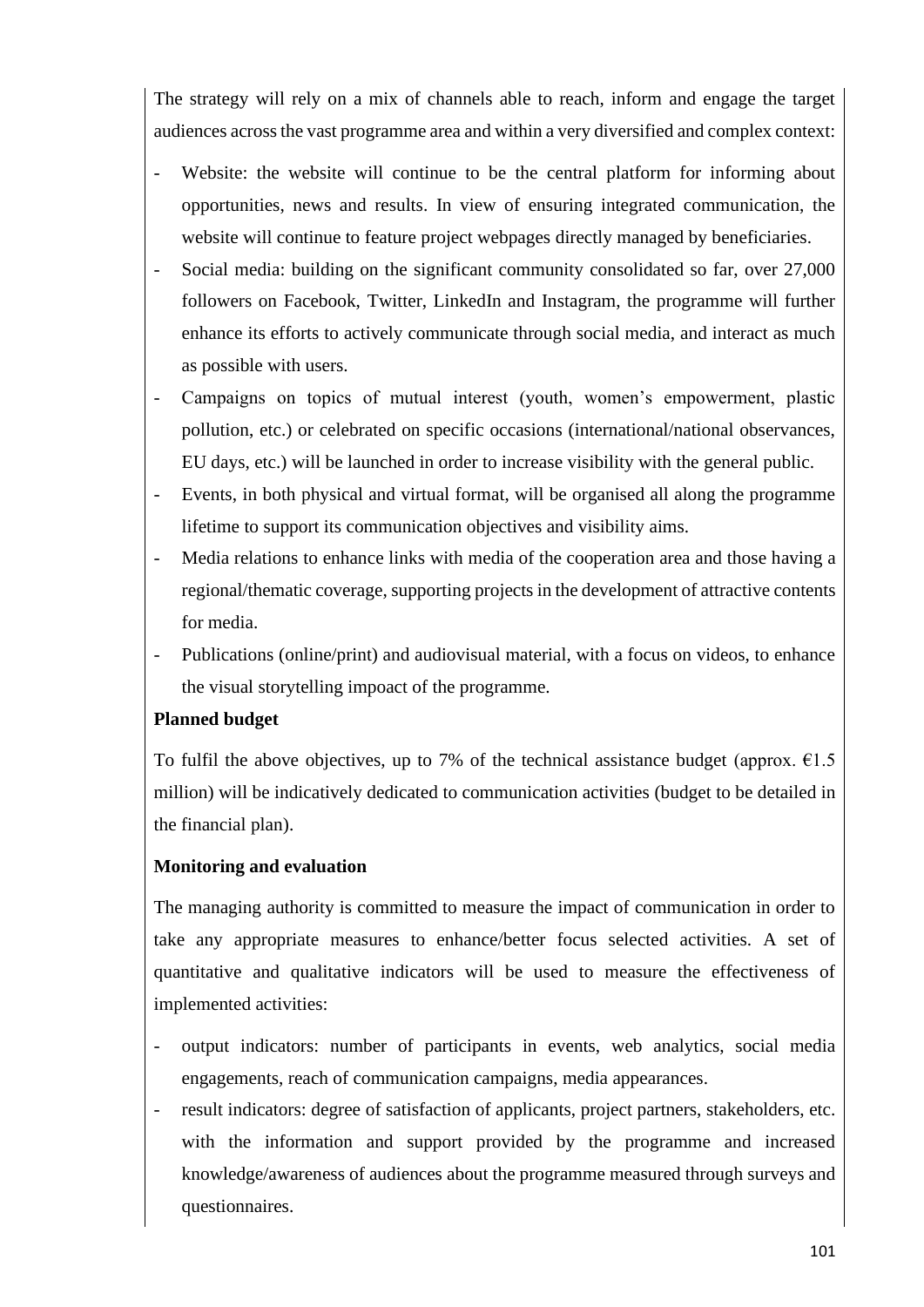In addition to the above, specific and reinforced communication measures will be considered for operations of strategic importance as described in Appendix 3.

## **6. Indication of support to small-scale projects, including small projects within small project funds**

Reference: point (i) of Article 17(3), Article 24

## Text field [7 000]

Offering support to projects of limited financial value, either directly or through small project funds (art. 25 of Regulation (EU) 2021/1059), does not represent an effective implementing option for the Interreg NEXT MED Programme; both in terms of impact and efficient use of resources. This approach is coherent with strategic implementation envisaged for the Programme, and is based on the experience acquired through the implementation of similar programmes over the two previous programming periods.

This Programme has a strong bottom-up approach and an articulated structure of calls for proposals that enables a range of implementation models for projects - from standard to capitalisation - and covers the full spectrum of policy framework of the Programme strategy. It also provides scope for projects which are smaller than the average project dimension, to stimulate the participation of beneficiaries with a strong youth component. Finally, the high intervention rates make it easier for smaller organisations to participate, and deliver small localized activities within the frame of a larger project.

Given the scale of the challenges to be addressed, and the dimension and the complexity of the Programme area, in order to have a significant impact on the territories, projects shall have a substantial number of partners and with an important level of financial resources. Hence, projects with a limited financial value would not be able to provide the necessary level of investment required to face the wide challenges of the Programme. Moreover, considering the extensive and varied geography of the Programme area, supporting projects of limited financial value would risk diverting the available limited financial resources, away from relatively more strategic projects and ultimately reducing the impact of the Programme.

Secondly, considering the high number of project applications received in the previous programmes, and that similar levels are expected for the current one, setting up a second pipeline for small projects through a *small project fund* would most likely increase the number of applications received thus increasing unnecessarily the pressure on the Programme management systems. This second pipeline would also introduce the risk of duplication of project applications, as the same (or very similar) idea could be presented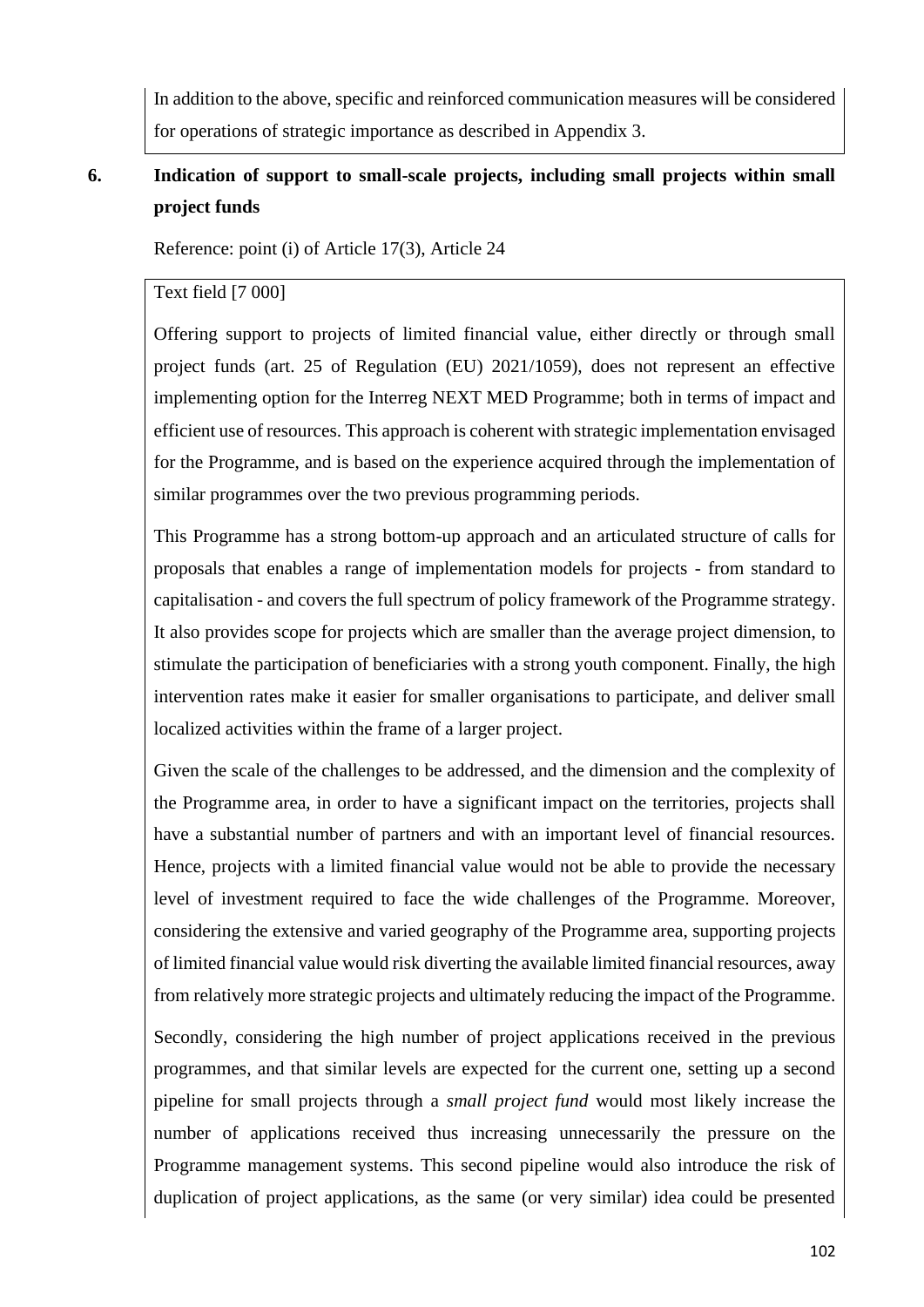under regular calls and under the small project fund, albeit at different scale; such duplication would also have a significant impact on the applicants' side as well on the Programme management structures. Thirdly, given the large geographical area covered and the strategic approach of the Interreg NEXT MED Programme, projects with limited financial value would raise the risk of benefitting only small portions of the area or not being able to address issues in an effective way thus reducing the overall impact of the intervention. Lastly, the complexities of the different legal and economic elements across the participating countries poses a significant strain on the assessment and management of administrative issues, this would not be a cost-effective use of resources at small scale level.

These considerations are supported by the experience accumulated in the two previous programming periods - 2007-2013 and 2014-2020 – in which the average size of projects was  $\epsilon$ 1.9m and  $\epsilon$ 2.5m involving 7 and 8 partners, respectively. In the 2014-2020 ENI CBC MED Programme all but three projects were above  $\epsilon$ 1m of total project budget. The level of funding, the type of activities, and the breadth of the partnership of those projects reflect the importance of the challenges tackled, demonstrating that fairly large operations are required to address common challenges and provide impactful results. Nevertheless, the ENI CBC MED Programme has maintained a strong bottom-up approach engaging a wide variety of organisations; in fact, around a third of beneficiaries are NGOs and not-for-profit organisations; some of these are relatively small and with a quite localised geographical area of activity. This reinforces the approach of the Interreg NEXT MED Programme that, although small scale projects are not suitable to the programme implementation, organisations, whether public, private or from the third sector can participate with small own financial contributions. In the previous programmes this was supported by the high intervention rate (90%), which meant that in the 2014-2020 Programme the average cofinance contribution for partners was just under  $635.000$  and only a third of beneficiaries provided a co-finance over  $\epsilon$ 40.000. This element shows how organisations can participate in larger projects with a limited own financial contribution, thus enabling the Programme to attract a wide range of beneficiaries, including in terms of size and financial capacity. Given that the Interreg NEXT MED Programme has a similar intervention rate, the same levels and participation and the breadth of organisations can be sustained without needing to introduce specific measure to support small scale projects.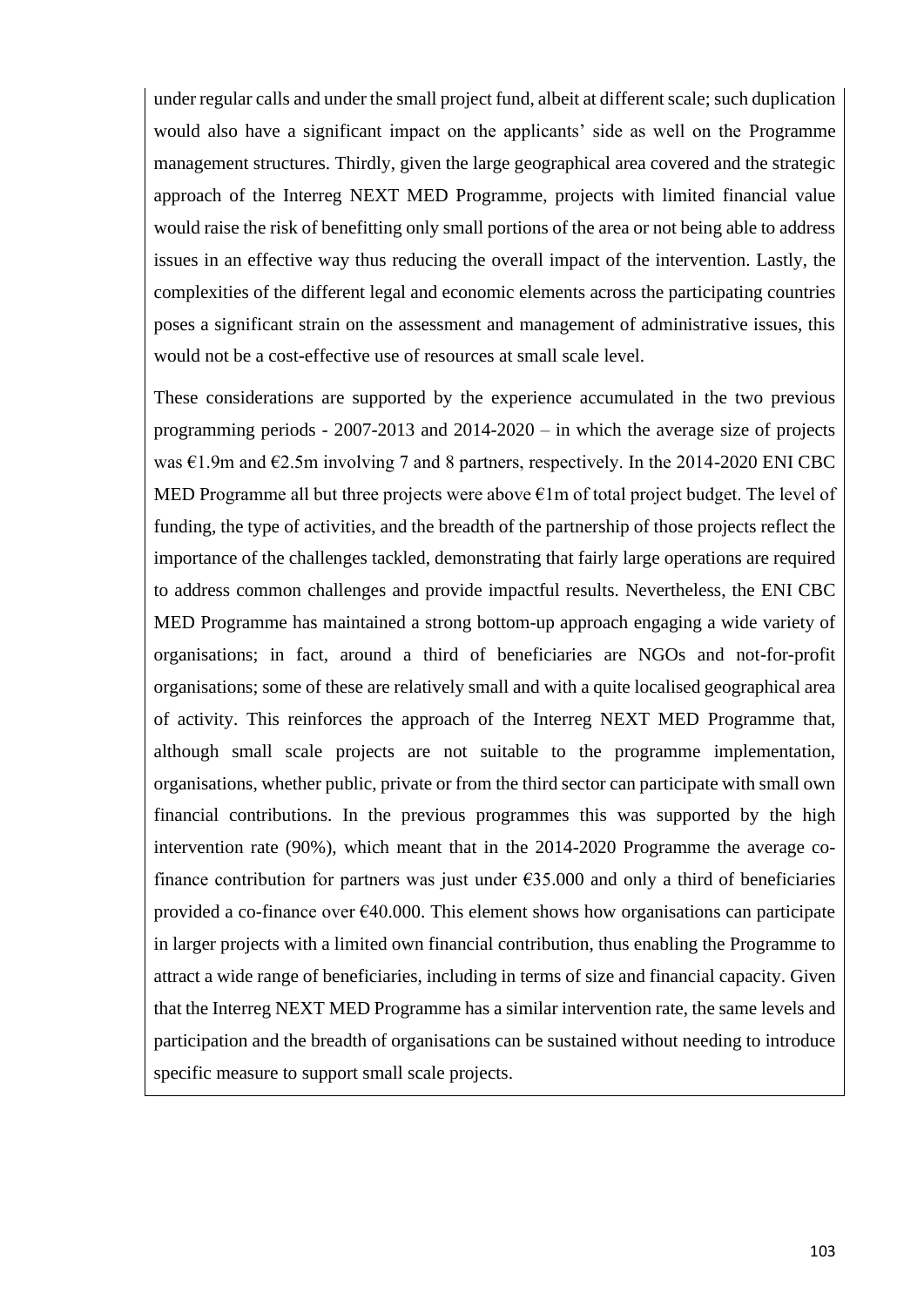## **7. Implementing provisions**

## **7.1. Programme authorities**

Reference: point (a) of Article 17(6)

Table 9

| Programme authorities                                                                                   | of<br>Name<br>the<br>institution $[255]$                                                                                              | Contact<br>name<br>$[200]$ | E-mail [200] |
|---------------------------------------------------------------------------------------------------------|---------------------------------------------------------------------------------------------------------------------------------------|----------------------------|--------------|
| Managing authority                                                                                      | Autonomous<br>Region<br>of<br>Sardinia                                                                                                |                            |              |
| National authority (for programmes<br>with participating third or partner<br>countries, if appropriate) | To<br>be<br>completed<br>for<br>the<br>formal<br>submission                                                                           |                            |              |
| Audit authority                                                                                         | Autonomous<br>Region<br>of<br>Sardinia                                                                                                |                            |              |
| Group of auditors representatives                                                                       | To<br>be<br>completed<br>for<br>formal<br>the<br>submission                                                                           |                            |              |
| Body to which the payments are to<br>be made by the Commission                                          | Italian Ministry<br>of Economy and<br>Finance<br>(Ispettorato<br>Generale per i<br>Rapporti<br>con<br>l'Unione<br>Euoropea<br>(IGRUE) |                            |              |

### **7.2. Procedure for setting up the joint secretariat**

Reference: point (b) of Article 17(6)

### Text field [3 500]

The Interreg NEXT MED Programme will implement a dual staffing model for the composition of the Joint Secretariat (JS): a group of officers as fixed members of JS staff and a group composed of rotating seconded officers from national or regional administrations of the participating countries. This is in line with art. 46 of the EU Regulation 1059/2021 that the JS "staff should take into consideration the Programme partnership".

The adequate number of JS staff to efficiently serve the size and the complexity of the Programme is deemed to be around 15 officers. The proportion of the JS staff will be at least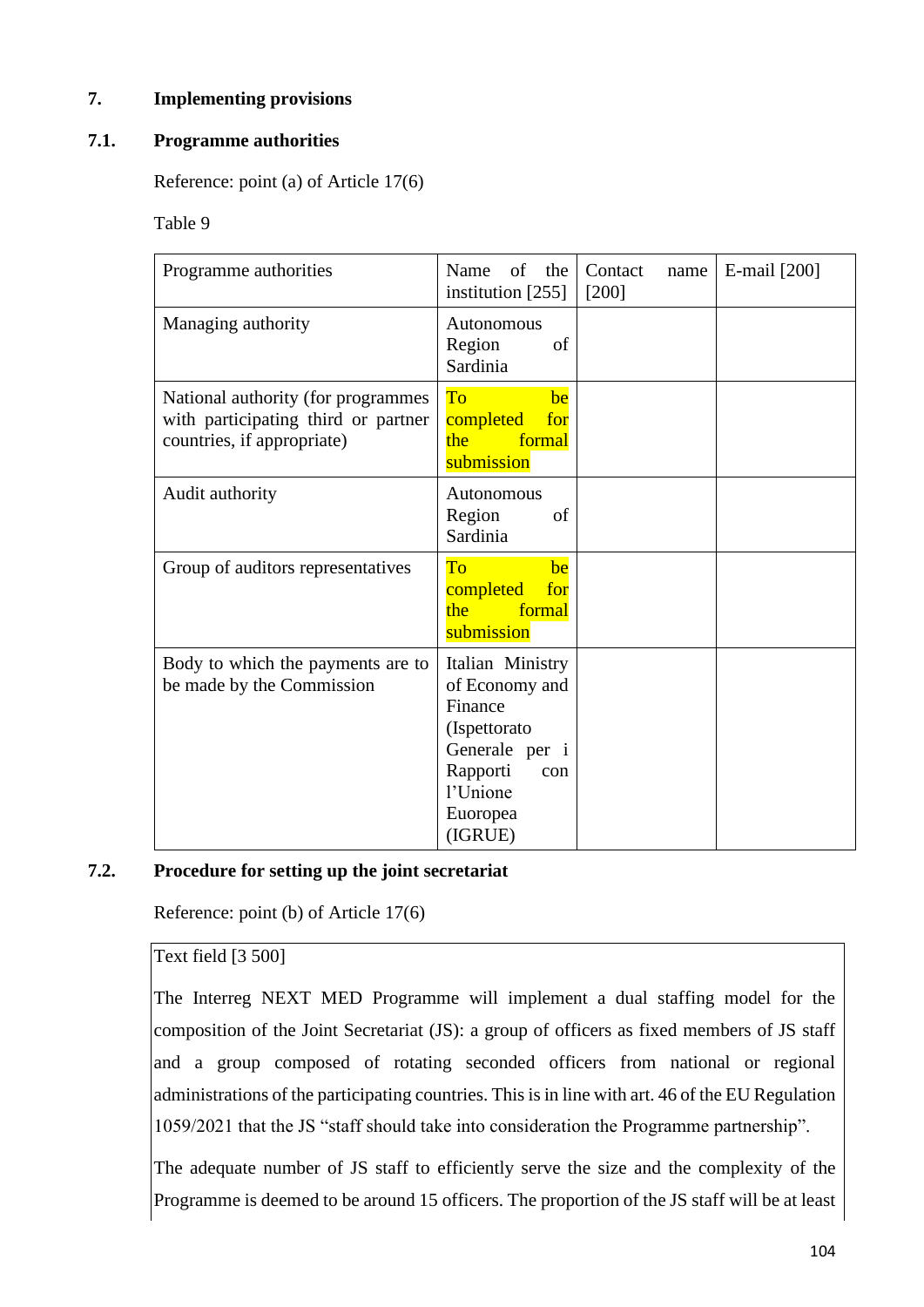2/3 of fixed staff and no more than 1/3 of seconded officers. This will provide stability and consistency to the JS work throughout the duration of the Programme, whilst enabling a significant input of local knowledge from the seconded officers. The exact numbers will be agreed once the participating countries have declared their intention to send a seconded officer.

The fixed JS officers will be recruited and employed by an independent organisation (a single company or a consortium), which will be selected through a tendering process handled by the MA complying with the relevant procurement legislation. The tender will specify, among others, the type of services required, the generic profiles of the officers, the responsibilities and duties, and the contractual relationships between the MA and the organisation. Although the MA will not employ the JS officers directly, it will retain overall control on the JS activity.

All participating countries will have the possibility to second one officer from national or regional administrations to work in the JS. The duration of the secondments will be of two years but it could be reduced to 1 year or extended to 3 years, depending on the availability of positions and provided that all countries that wish to take part to the scheme can guarantee the secondment.

The profiles and the roles of both fixed and seconded officers will be decided by the Monitoring Committee as soon as it is established.

The participating countries that will take part in the scheme will ensure that the appointed seconded officer meet those requirements; the secondment will be agreed in consultation with the Managing Authority and considering the JS needs.

The seconded officers will remain employed by the sending organisation, e.g. national or regional authority, and their employment status and conditions will not change. Social security and income taxation will remain within the respective national rules. The MA will correspond to the seconded officer a financial contribution to support the costs of living and temporary relocation to Cagliari (Italy), where the JS will be based. The contribution will be in the form of a *per diem* allowance for each actual day of work (about 20 days per month) in the JS; the amount will be in line with the *per diem* rate used by the EC, to comply with the relevant financial regulation.

The administrative and formal aspects of the secondment will be regulated through a bilateral agreement between the sending institution and the MA. Where needed the MA, in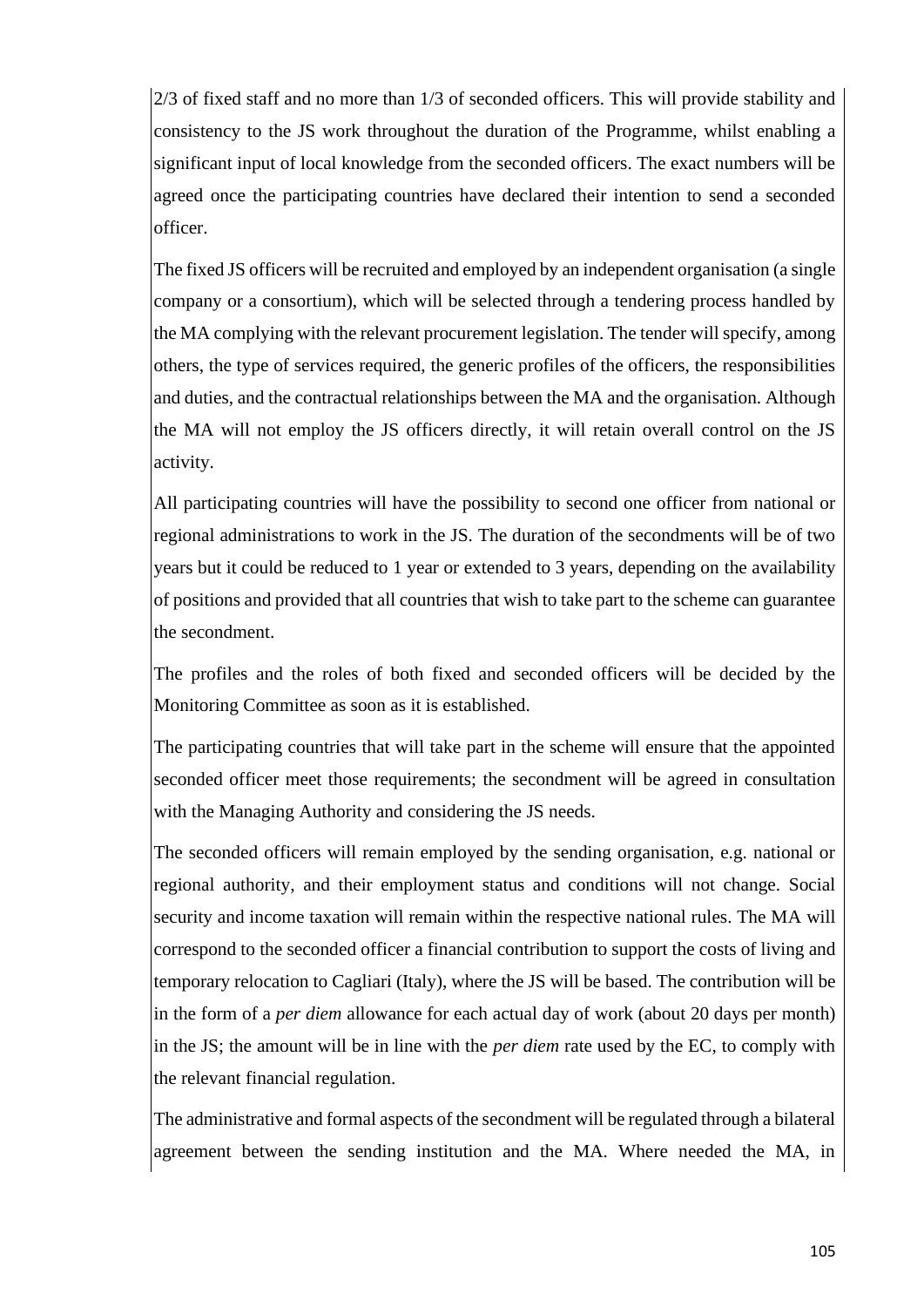conjunction with the sending organisation, will provide support to meet the legal requirements for relocation. such as visas, work permits, etc.

An assignment letter from the MA to the seconded officer will detail the administrative aspects as well as the duties and the tasks of the officer during the secondment.

The current JS of the ENI CBC MED Programme 2014-2020 will guarantee continuity of JS functions and the follow up of the relevant tasks while the Managing Authority carries out the tendering and seconding procedures to set up the new JS.

The involvement of Interreg Volunteers on the basis of the "Interreg Volunteer Youth" (IVY) will be considered to offer the possibility to young people aged 18-30 to serve as volunteers in cross-border, transnational or interregional programmes and related projects. Being solidarity and volunteering at the heart of IVY, this initiative is part of the European Solidarity Corps.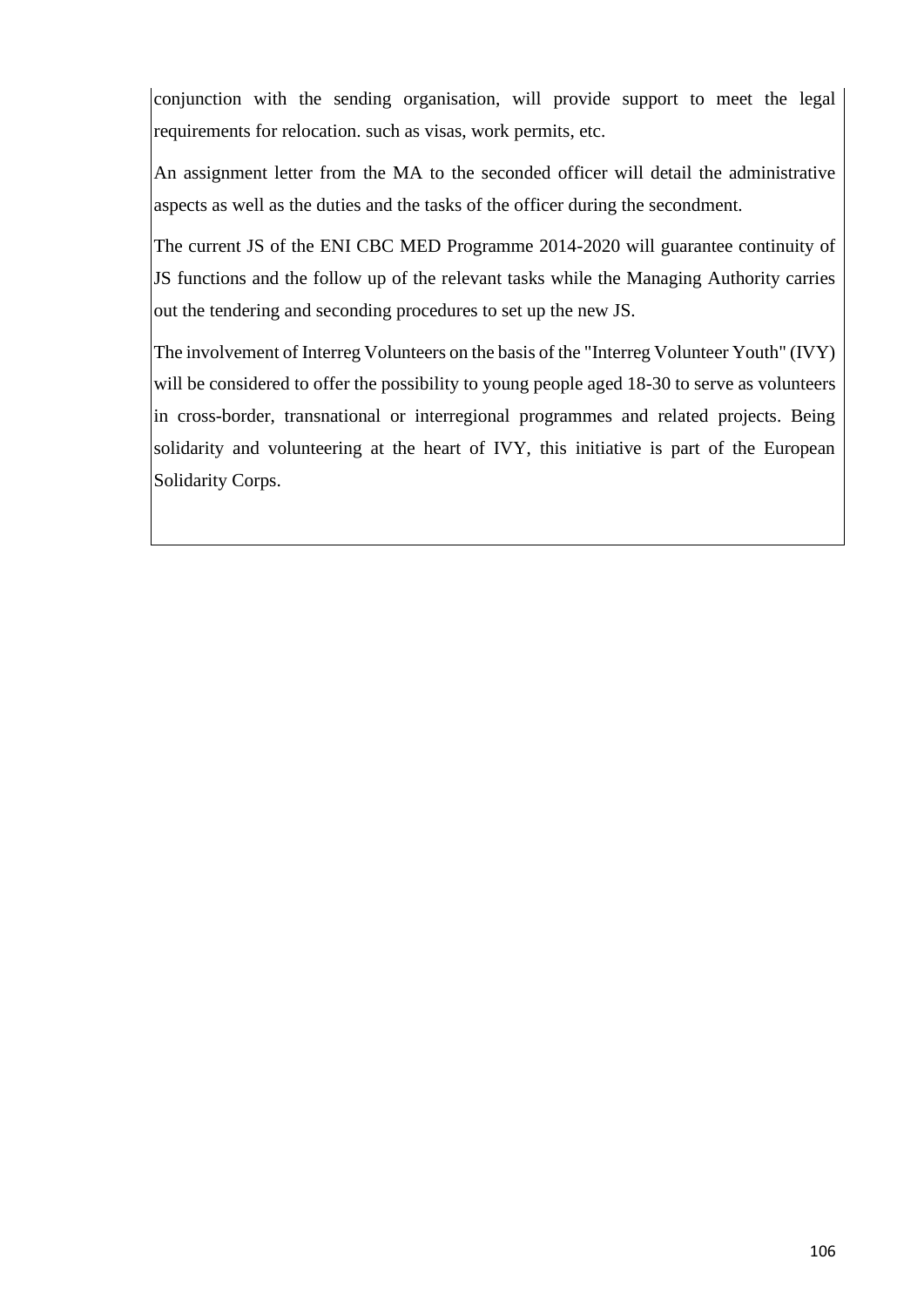# **7.3. Apportionment of liabilities among participating Member States and where applicable, the third or partner countries and OCTs, in the event of financial corrections imposed by the managing authority or the Commission**

Reference: point (c) of Article 17(6)

Text field [10 500]

According to art. 104 of the Regulation (EU) 2021/1060 the Commission may impose financial corrections if it concludes that:

i. "there is a serious deficiency which has put at risk the support from the Funds already paid to the Programme", or if

ii. "expenditure contained in accepted accounts is irregular and was not detected and reported by the Member State".

### **1) Serious deficiencies**

Serious deficiencies are systemic errors found in the management and control systems of the Programme which may lead to a need for a financial correction.

The level of financial corrections that can be applied will be determined according to the criteria listed in Annex XXV of the Regulation (EU) 2021/1060.

The apportionment of liabilities among participating countries for any such correction will be based on the possibility to identify the responsibility of the deficiency:

A - If it is possible to determine that the responsibility for the deficiency that leads to the correction is:

i. - directly attributable to one participating country, the entire amount of the correction shall be reimbursed by that country;

ii. - directly attributable to a Programme body (Managing Authority, Joint Secretariat, or Branch Office), the entire amount of the correction shall be reimbursed by the country hosting the relevant Programme body.

B - If it is not possible to attribute the responsibility to a participating country or to a Programme body, or if the serious deficiency is caused by a Programme-wide systemic error in the management and control system, each participating country shall be responsible for the percentage of the amount of the correction equal to the percentage of the expenditures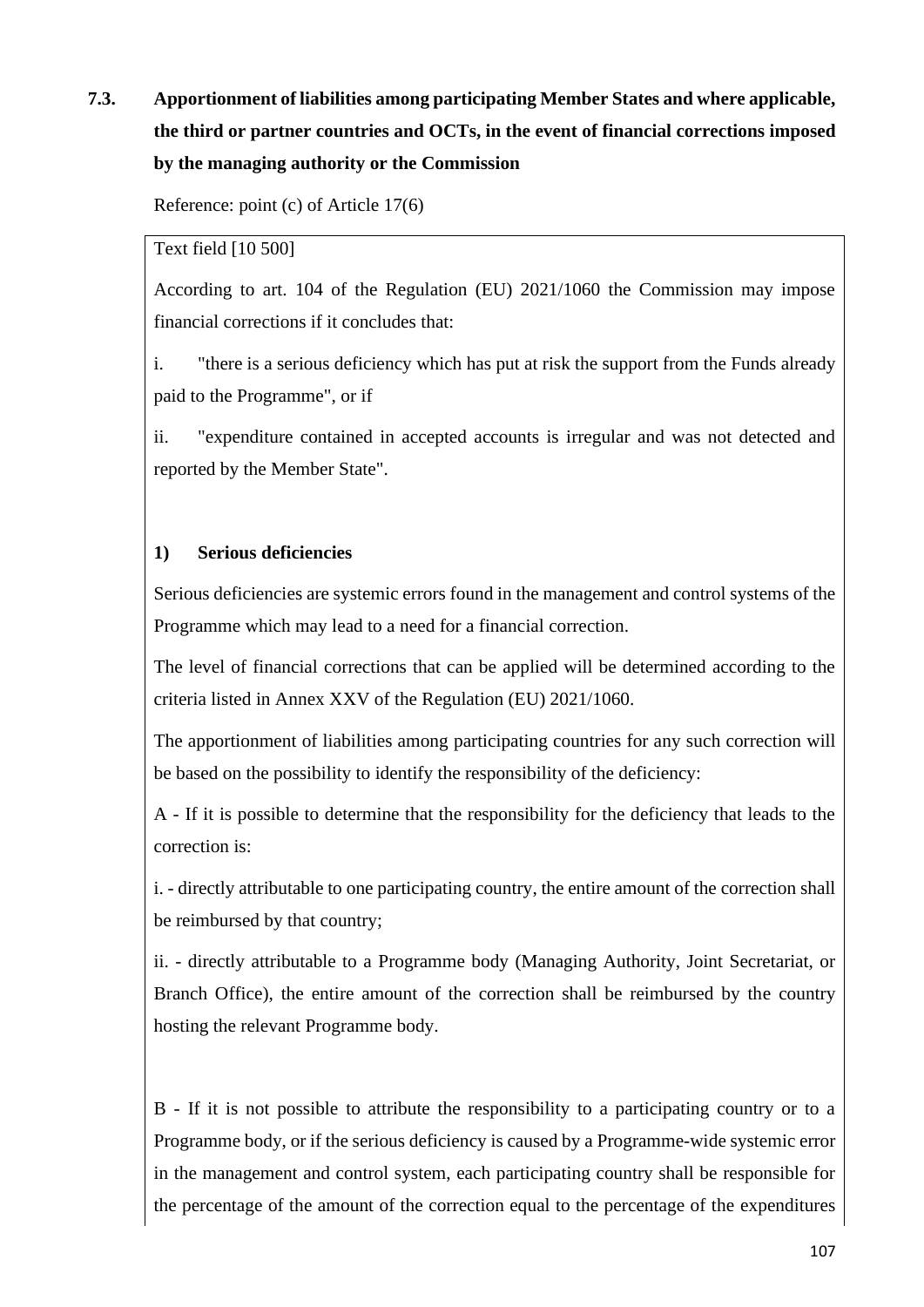concerned by the serious deficiency, that have been incurred by the beneficiaries from the respective country and declared by the Managing Authority to the Commission.

The same criteria for the apportionment of responsibilities shall apply also when the total error rate and residual error rate stemming from audit control exceed the level of 2%.

## **2) Recovery of irregular expenditures**

In case of financial corrections applied as a result of irregular expenditures by a project or a group of projects, the Managing Authority will determine the amount of the correction for each project and beneficiary, based on the weight and impact of the factors that caused the irregularity.

If it is not possible to identify and attribute a specific factor to specific beneficiaries, the correction shall be attributed to each beneficiary participating in the project(s) concerned by the correction, in proportion of the EU contribution received.

According to art. 52 of the Regulation (EU) 2021/1059 the Managing Authority shall ensure the recovery of any funding paid as a result of an irregularity.

Any systemic error or any finding of irregular expenditure that are the subject of corrections falling under either category 1) or 2) above, shall be immediately brought to the attention of the Monitoring Committee. Where applicable, the Managing Authority will carry out the investigation on the systemic issue and impact on the Programme, or the identification of the operations and beneficiaries concerned by the irregular expenditure The MA will also provide an estimation of the amount, and the apportionment of the responsibilities, if any, to participating countries, or beneficiaries, and propose measures to address the issue

The results of the findings and the proposal for the measures to address the issues and the corrections to be applied, shall be presented to the Monitoring Committee which will consider any issue affecting the Programme and consider the measures to be taken (art.30 (b) of Regulation (EU) 2021/1059). The Monitoring Committee will have two months to convey its opinion to the managing Authority, with a view to ensuring a fair decision on the nature of the error and on the application of the financial correction.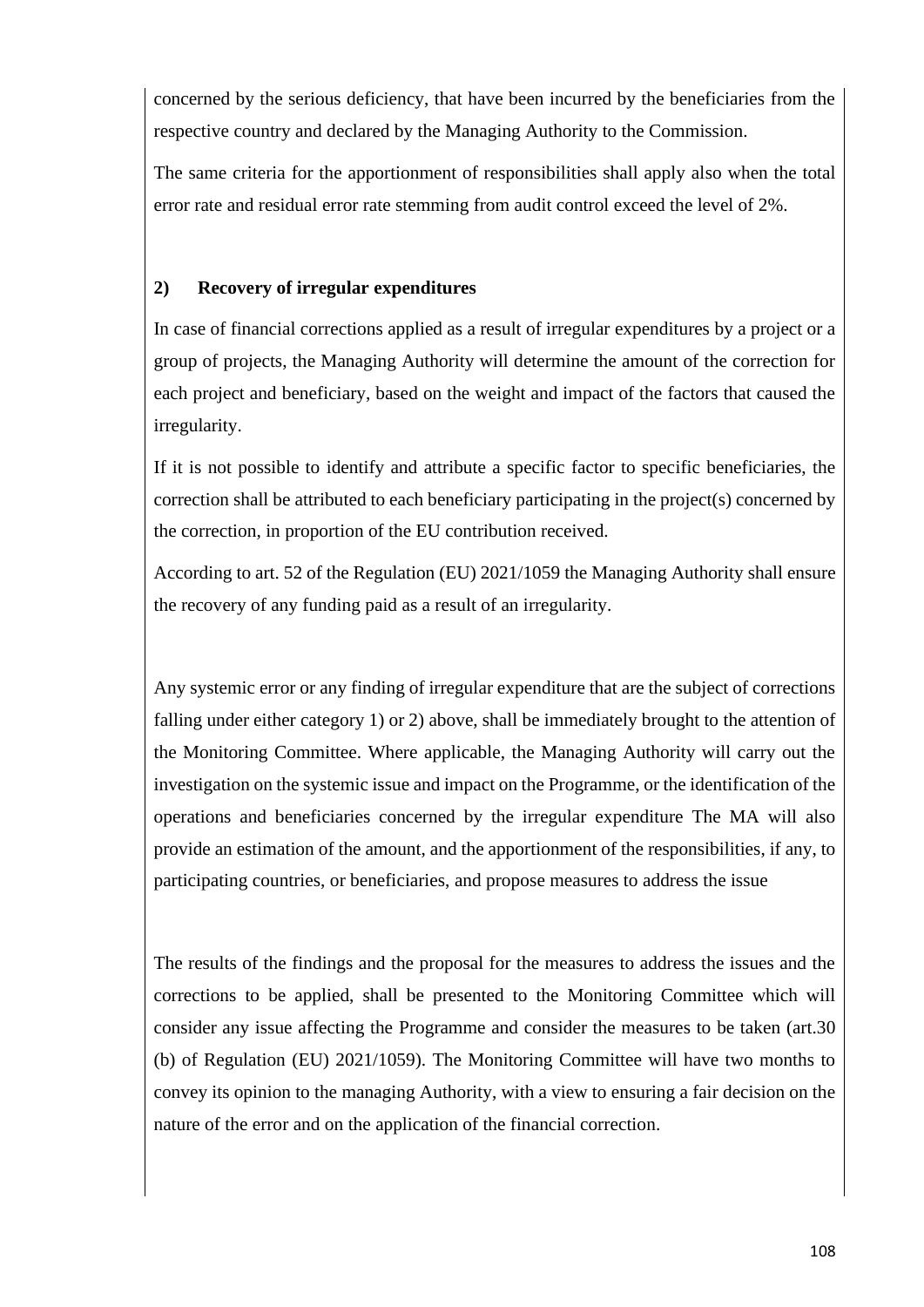Based on the results of the consultation with the Monitoring Committee, the Managing Authority will issue repayment orders, to the concerned countries. In case of MPC the procedure will follow the mechanisms stipulated in the financial agreements as per art. 59 of the Interreg Regulation.

### **8. Use of unit costs, lump sums, flat rates and financing not linked to costs**

Reference: Articles 94 and 95 of Regulation (EU) 2021/1060 (CPR)

Table 11: Use of unit costs, lump sums, flat rates and financing not linked to costs

| Intended use of Articles 94 and 95                                                                                                                                                                                   | YES | NO.         |
|----------------------------------------------------------------------------------------------------------------------------------------------------------------------------------------------------------------------|-----|-------------|
| From the adoption the programme will make use of reimbursement of the<br>Union contribution based on unit costs, lump sums and flat rates under<br>priority according to Article 94 CPR (if yes, fill in Appendix 1) |     | $\boxtimes$ |
| From the adoption the programme will make use of reimbursement of the<br>Union contribution based on financing not linked to costs according to<br>Article 95 CPR (if yes, fill in Appendix 2)                       |     |             |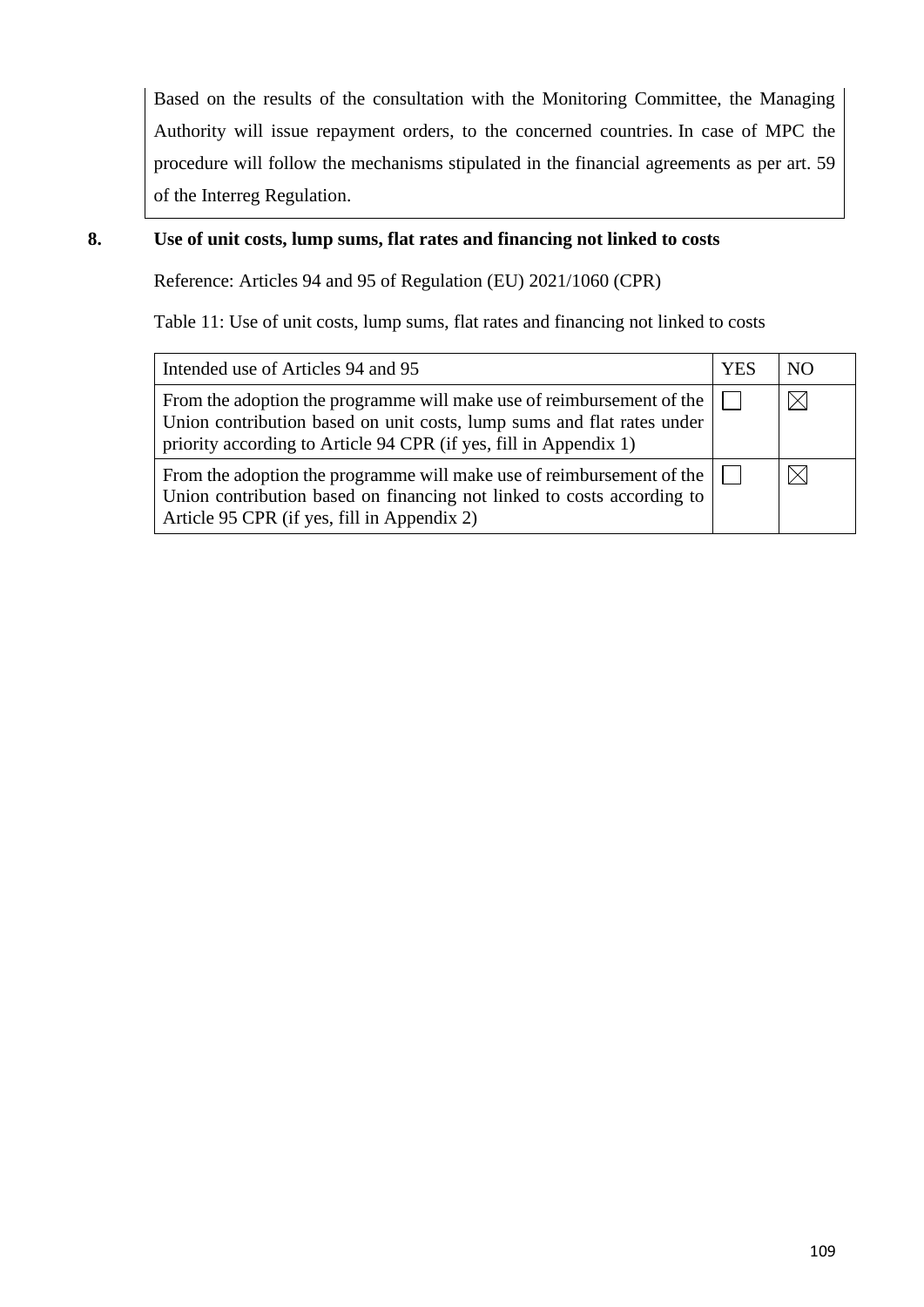# **APPENDICES**

- Map 1: Map of the programme area
- Appendix 1: Union contribution based on unit costs, lump sums and flat rates
- Appendix 2 Union contribution based on financing not linked to costs
- Appendix 3: List of planned operations of strategic importance with a timetable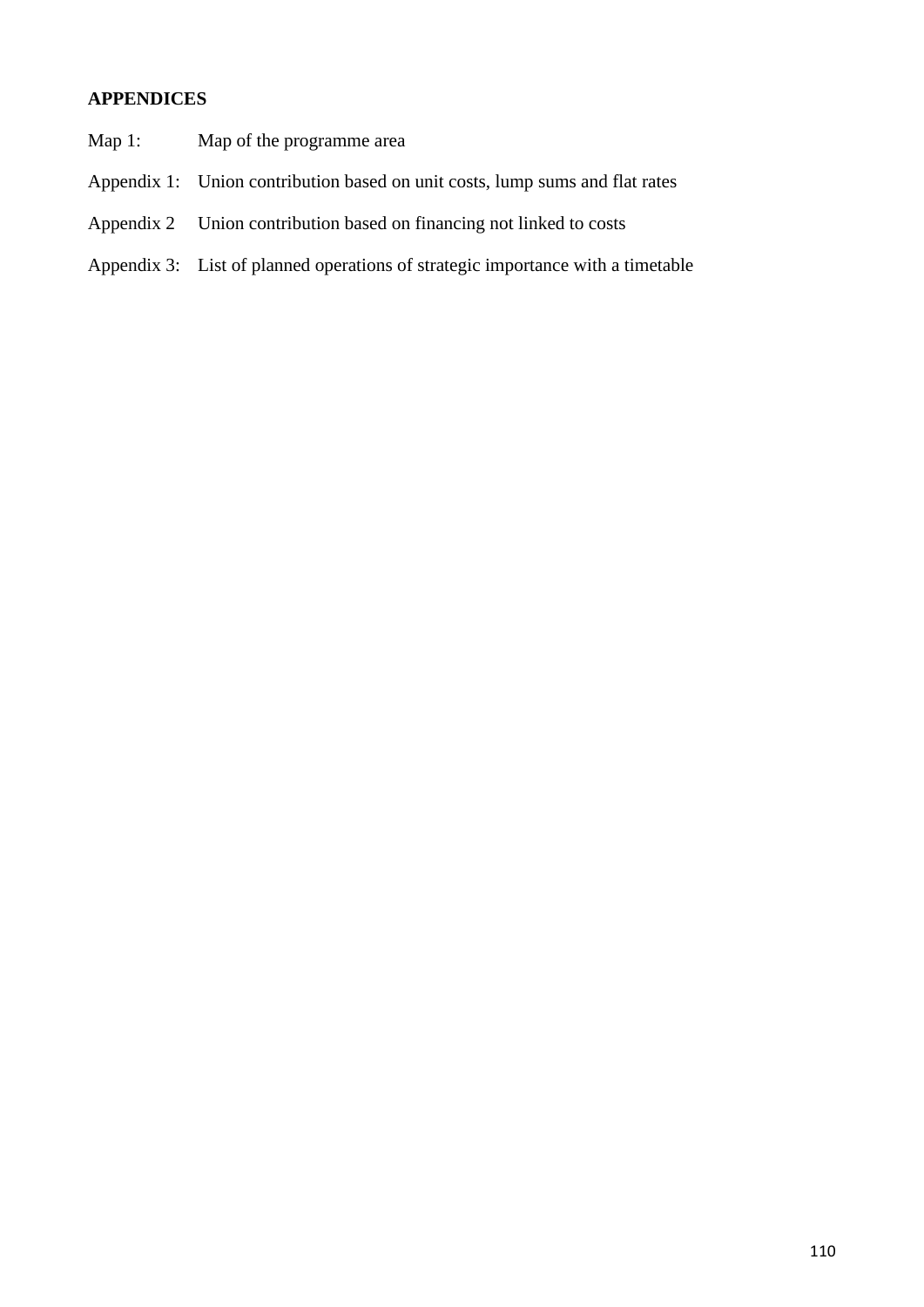## **Appendix 1**

Union contribution based on unit costs, lump sums and flat rates

Template for submitting data for the consideration of the Commission

(Article 94 of Regulation (EU) 2021/1060 (CPR)

| Date of submitting the proposal |  |
|---------------------------------|--|
|                                 |  |

This Appendix is not required when EU-level simplified cost options established by the delegated act referred to in Article 94(4) of CPR are used.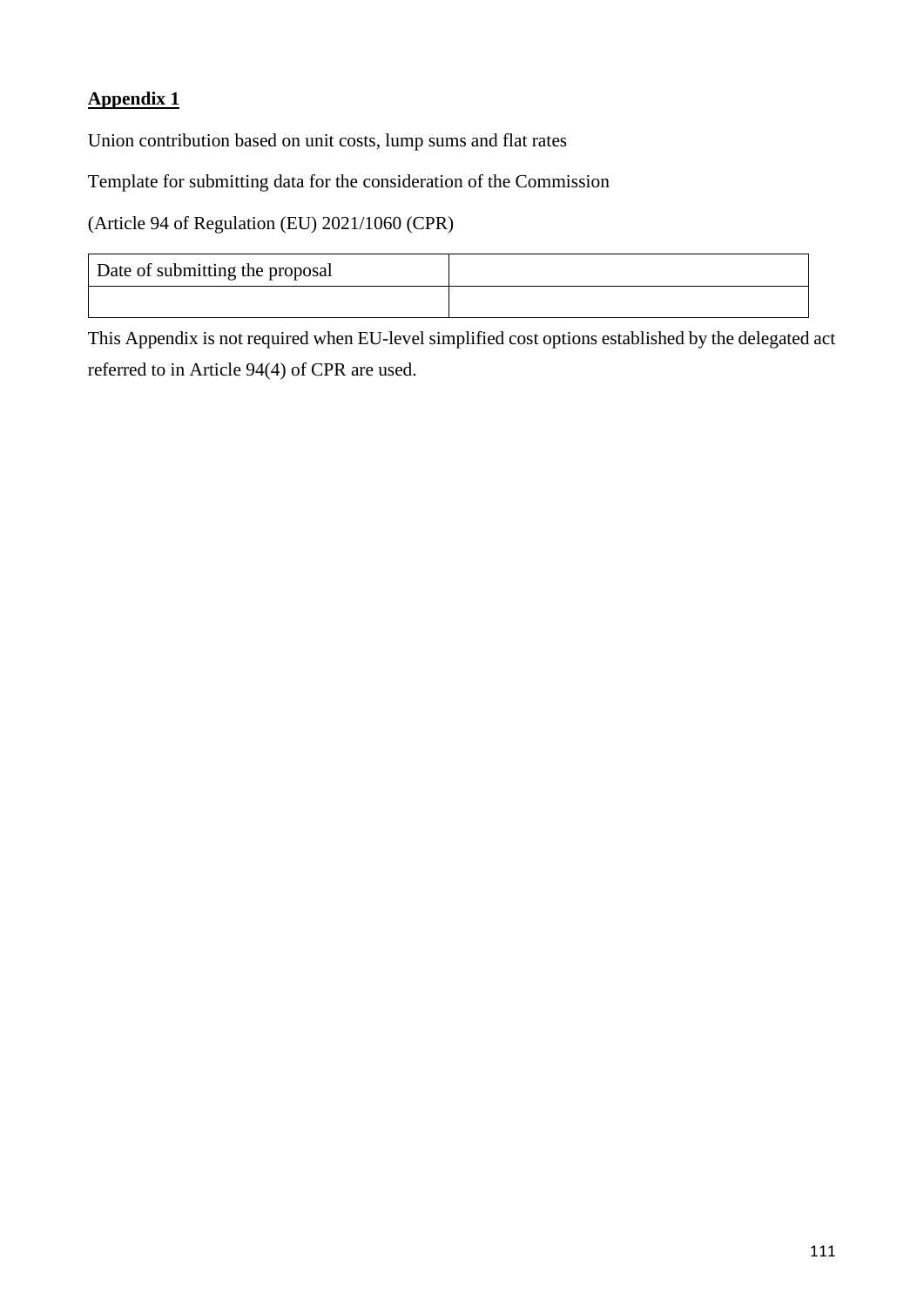#### A. Summary of the main elements

| Priority | Fund | Specific<br>objective | Estimated<br>proportion of the<br>financial<br>total<br>allocation within<br>the<br>priority<br>to<br>which<br>the<br>simplified<br>cost<br>option will<br>be<br>applied in % | covered           | $Type(s)$ of operation | reimbursement     | Indicator triggering | Unit<br>of  <br>measurement<br>for the indicator<br>triggering<br>reimbursement | Type<br>simplified<br>cost option<br>(standard)<br>scale<br>unit costs,<br>lump sums<br>$\alpha$<br>rates) | of<br>of<br>flat | Amount<br>EUR)<br>percentage<br>of<br>case<br>of<br>rates)<br>simplified cost<br>option | (in<br><b>or</b><br>(in<br>flat<br>the |
|----------|------|-----------------------|-------------------------------------------------------------------------------------------------------------------------------------------------------------------------------|-------------------|------------------------|-------------------|----------------------|---------------------------------------------------------------------------------|------------------------------------------------------------------------------------------------------------|------------------|-----------------------------------------------------------------------------------------|----------------------------------------|
|          |      |                       |                                                                                                                                                                               | Code <sup>1</sup> | Description            | Code <sup>2</sup> | Description          |                                                                                 |                                                                                                            |                  |                                                                                         |                                        |
|          |      |                       |                                                                                                                                                                               |                   |                        |                   |                      |                                                                                 |                                                                                                            |                  |                                                                                         |                                        |
|          |      |                       |                                                                                                                                                                               |                   |                        |                   |                      |                                                                                 |                                                                                                            |                  |                                                                                         |                                        |

<sup>&</sup>lt;sup>1</sup> This refers to the code for the intervention field dimension in Table 1 of Annex I CPR.<br><sup>2</sup> This refers to the code of a common indicator, if annicable

**<sup>2</sup>** This refers to the code of a common indicator, if applicable.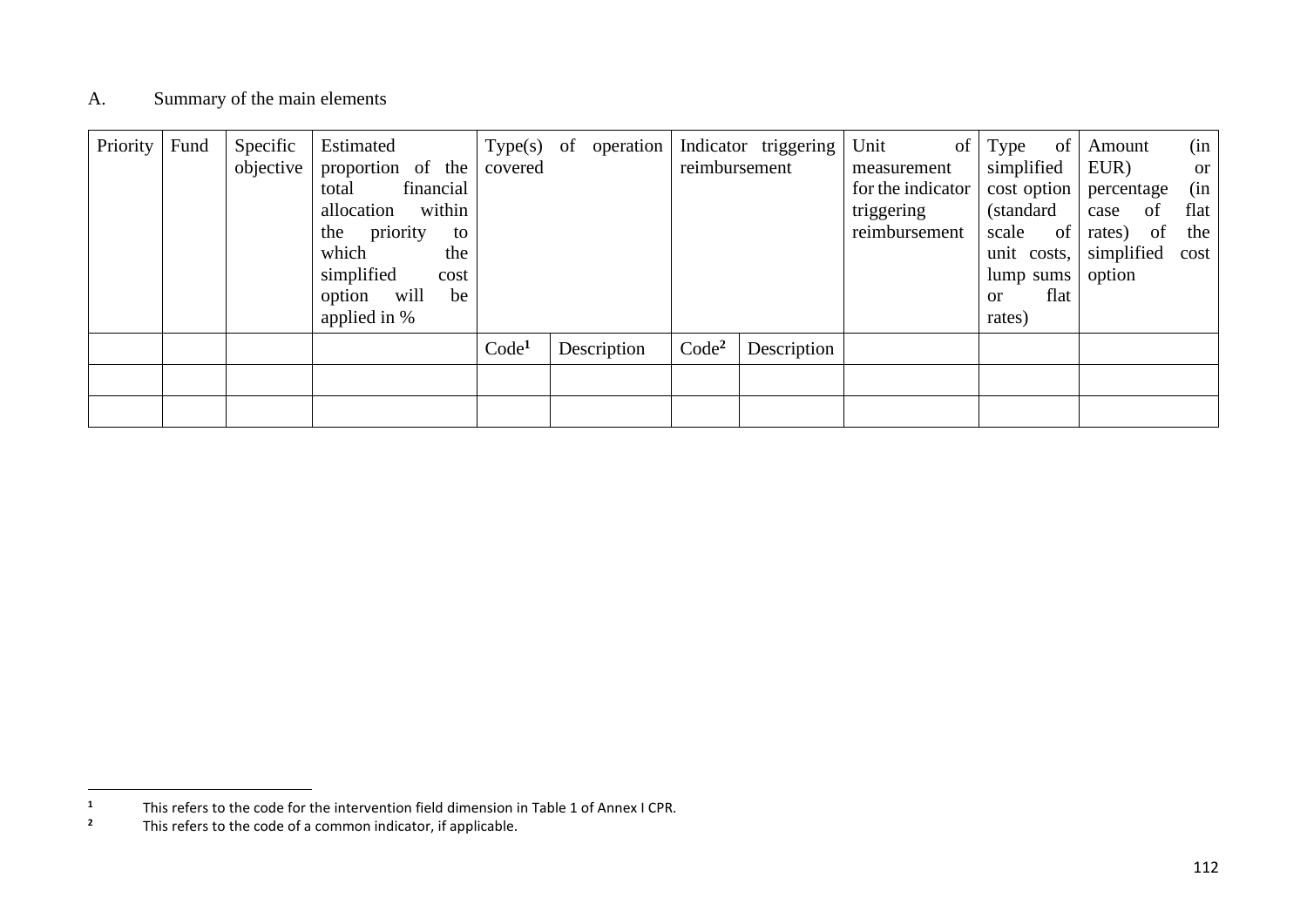B. Details by type of operation (to be completed for every type of operation)

Did the managing authority receive support from an external company to set out the simplified costs below?

If so, please specify which external company:  $Yes/No - Name$  of external company

| 1.1 | Description of the operation type including the timeline for<br>implementation <sup>1</sup>     |  |  |  |
|-----|-------------------------------------------------------------------------------------------------|--|--|--|
| 1.2 | Specific objective                                                                              |  |  |  |
| 1.3 | Indicator triggering reimbursement <sup>2</sup>                                                 |  |  |  |
| 1.4 | measurement for the indicator<br>triggering<br>- of<br>Unit<br>reimbursement                    |  |  |  |
| 1.5 | Standard scale of unit cost, lump sum or flat rate                                              |  |  |  |
| 1.6 | Amount per unit of measurement or percentage (for flat)<br>rates) of the simplified cost option |  |  |  |
| 1.7 | Categories of costs covered by the unit cost, lump sum or<br>flat rate                          |  |  |  |

**<sup>1</sup>** Envisaged starting date of the selection of operations and envisaged final date of their completion (ref. Article 63(5) of CPR).

**<sup>2</sup>** For operations encompassing several simplified cost options covering different categories of costs, different projects or successive phases of an operation, the fields 1.3 to 1.11 need to be filled in for each indicator triggering reimbursement.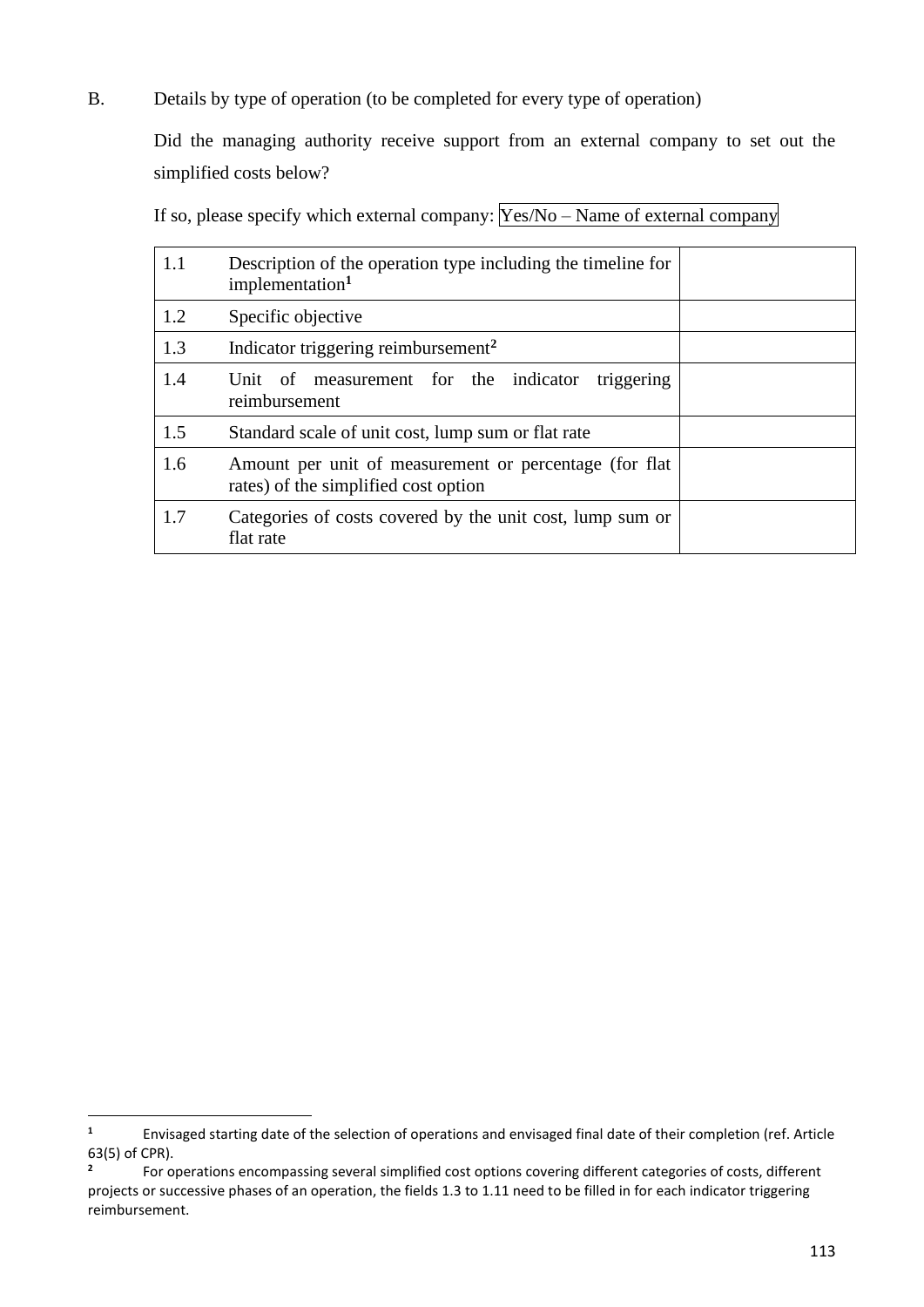| 1.8  | Do these categories of costs cover all eligible expenditure<br>for the operation? $(Y/N)$                                                                                                                                                                                                                                                  |  |  |  |  |  |
|------|--------------------------------------------------------------------------------------------------------------------------------------------------------------------------------------------------------------------------------------------------------------------------------------------------------------------------------------------|--|--|--|--|--|
| 1.9  | Adjustment(s) method <sup>1</sup>                                                                                                                                                                                                                                                                                                          |  |  |  |  |  |
| 1.10 | Verification of the achievement of the units delivered<br>describe what document(s)/system will be used to verify the<br>achievement of the units delivered<br>describe what will be checked and by whom during<br>management verifications<br>describe what arrangements will be made to collect<br>and store the relevant data/documents |  |  |  |  |  |
| 1.11 | Possible perverse incentives, mitigating measures <sup>2</sup> and the<br>estimated level of risk (high/medium/low)                                                                                                                                                                                                                        |  |  |  |  |  |
| 1.12 | Total amount (national and EU) expected to be reimbursed<br>by the Commission on this basis                                                                                                                                                                                                                                                |  |  |  |  |  |

- C. Calculation of the standard scale of unit costs, lump sums or flat rates
	- 1. Source of data used to calculate the standard scale of unit costs, lump sums or flat rates (who produced, collected and recorded the data; where the data are stored; cut-off dates; validation, etc.):

**<sup>1</sup>** If applicable, indicate the frequency and timing of the adjustment and a clear reference to a specific indicator (including a link to the website where this indicator is published, if applicable).

**<sup>2</sup>** Are there any potential negative implications on the quality of the supported operations and, if so, what measures (such as. quality assurance) will be taken to offset this risk?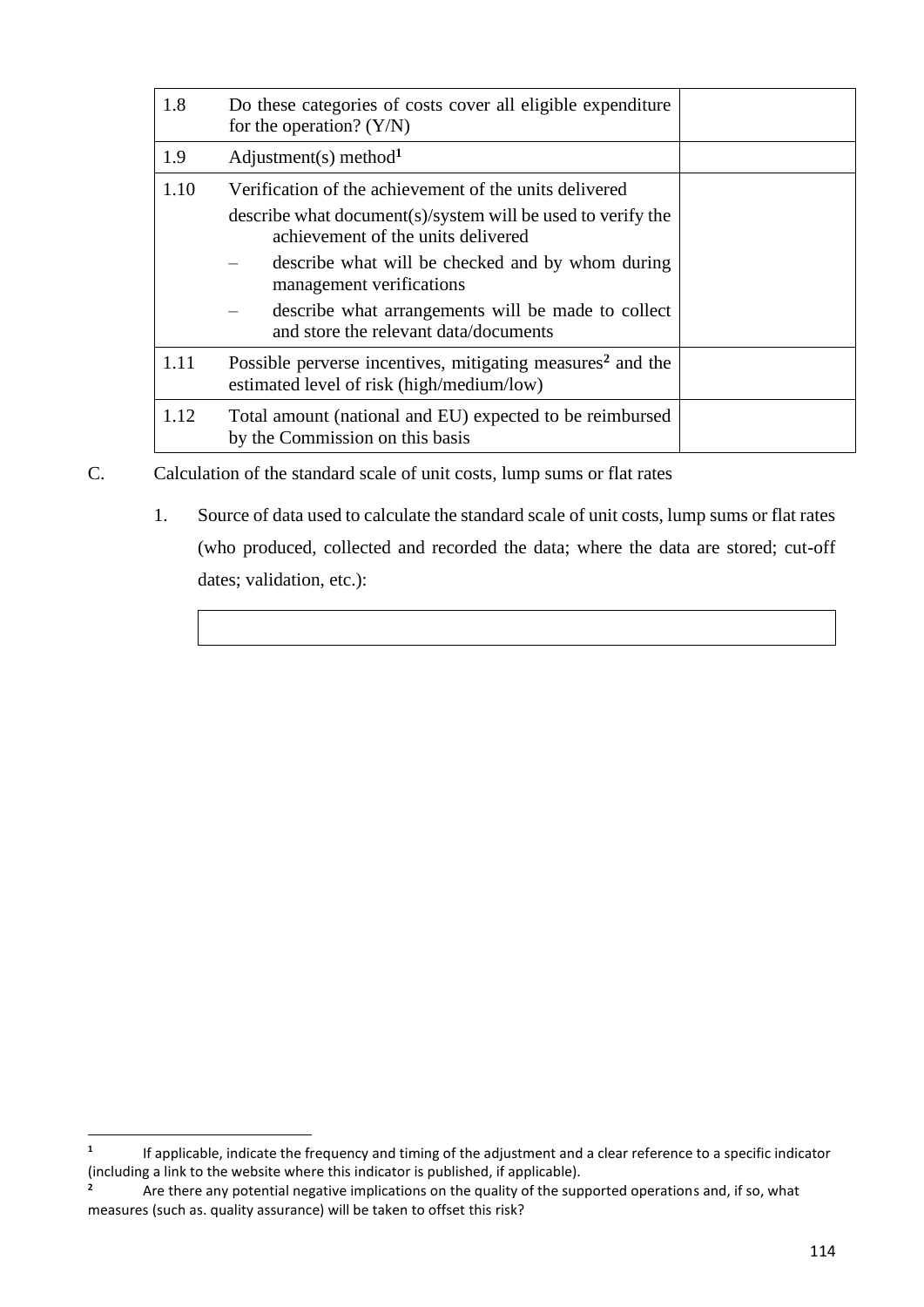- 2. Please specify why the proposed method and calculation based on Article 88(2) of CPR is relevant to the type of operation:
- 3. Please specify how the calculations were made, in particular including any assumptions made in terms of quality or quantities. Where relevant, statistical evidence and benchmarks should be used and, if requested, provided in a format that is usable by the Commission:
- 4. Please explain how you have ensured that only eligible expenditure was included in the calculation of the standard scale of unit cost, lump sum or flat rate:
- 5. Assessment of the audit authority or authorities of the calculation methodology and amounts and the arrangements to ensure the verification, quality, collection and storage of data: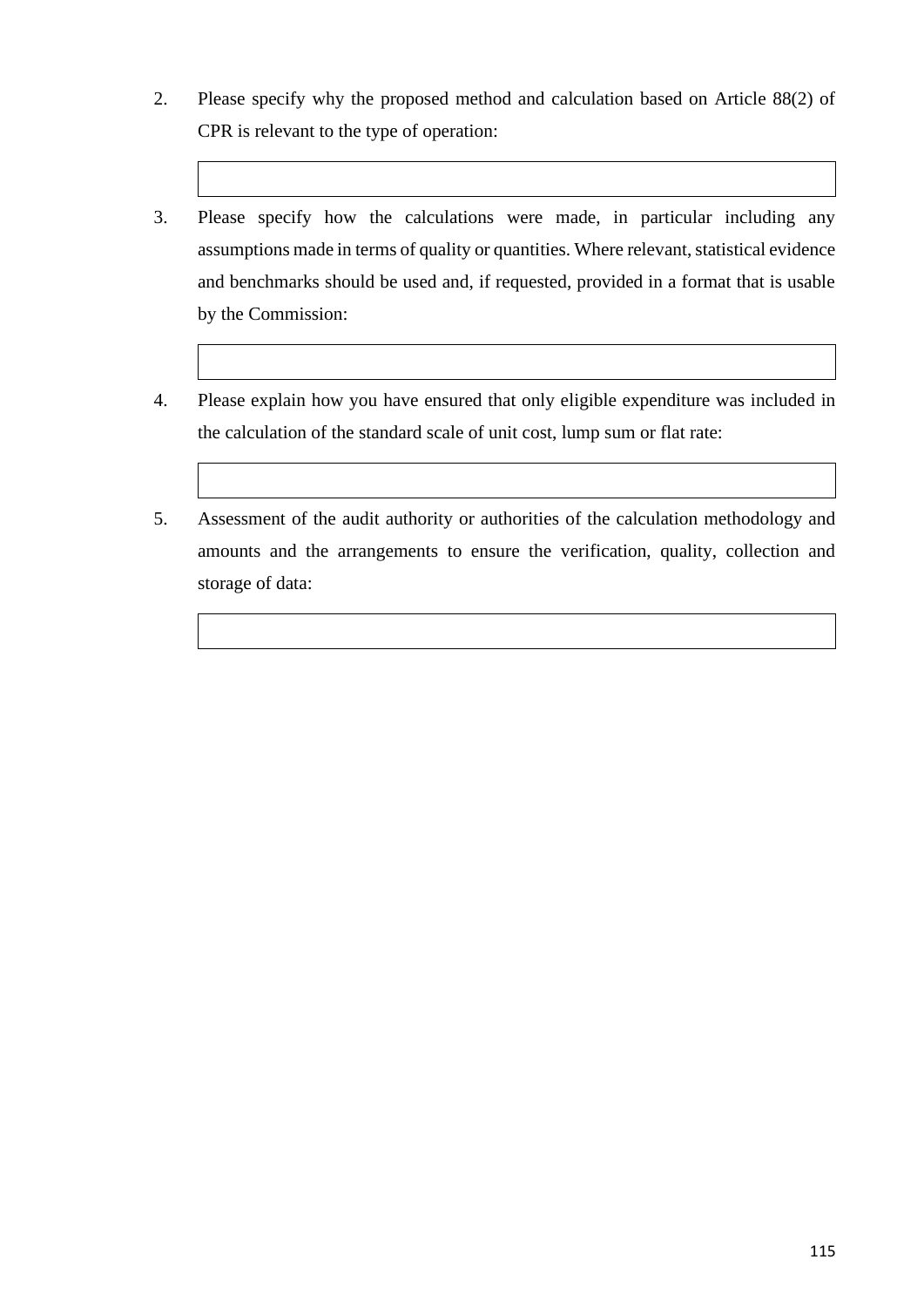## **Appendix 2**

Union contribution based on financing not linked to costs

Template for submitting data for the consideration of the Commission

(Article 95 of Regulation (EU) 2021/1060 (CPR)

| Date of submitting the proposal |  |
|---------------------------------|--|
|                                 |  |

This Appendix is not required when amounts for EU-level financing not linked to costs established by the delegated act referred to in Article 95(4) of CPR are used.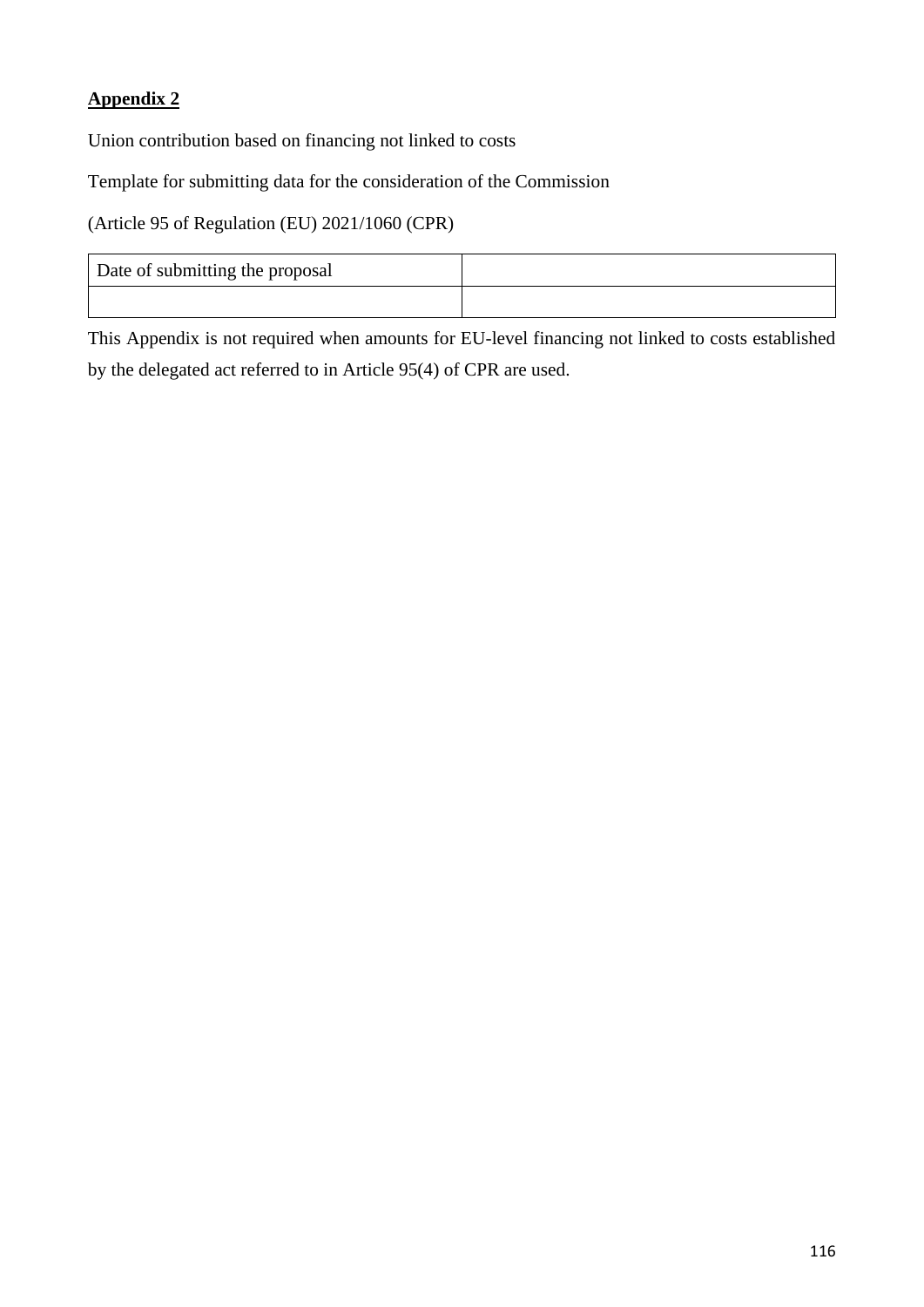### A. Summary of the main elements

| Priority | Fund | Specific<br>objective | The<br>amount<br>covered by<br>the<br>financing<br>not linked<br>to costs | covered           | Type(s) of operation $\vert$ | Conditions to be   Indicator<br>fulfilled/results to<br>achieved<br>be<br>triggering<br>reimbursement by<br>the Commission |                   |             | Unit<br>of<br>measurement for the<br>conditions to be<br>fulfilled/results to be<br>achieved triggering<br>reimbursement by<br>the Commission | Envisaged<br>$\sigma$ f<br>type<br>reimbursement<br>method used to<br>reimburse the<br>beneficiary or<br>beneficiaries |
|----------|------|-----------------------|---------------------------------------------------------------------------|-------------------|------------------------------|----------------------------------------------------------------------------------------------------------------------------|-------------------|-------------|-----------------------------------------------------------------------------------------------------------------------------------------------|------------------------------------------------------------------------------------------------------------------------|
|          |      |                       |                                                                           | Code <sup>1</sup> | Description                  |                                                                                                                            | Code <sup>2</sup> | Description |                                                                                                                                               |                                                                                                                        |
|          |      |                       |                                                                           |                   |                              |                                                                                                                            |                   |             |                                                                                                                                               |                                                                                                                        |
|          |      |                       |                                                                           |                   |                              |                                                                                                                            |                   |             |                                                                                                                                               |                                                                                                                        |
|          |      |                       |                                                                           |                   |                              |                                                                                                                            |                   |             |                                                                                                                                               |                                                                                                                        |
|          |      |                       |                                                                           |                   |                              |                                                                                                                            |                   |             |                                                                                                                                               |                                                                                                                        |
|          |      |                       |                                                                           |                   |                              |                                                                                                                            |                   |             |                                                                                                                                               |                                                                                                                        |

<sup>&</sup>lt;sup>1</sup> This refers to the code for the intervention field dimension in Table 1 of Annex I to the CPR and Annex IV to the EMFAF Regulation.<br><sup>2</sup> This refers to the code of a common indicator, if annicable

**<sup>2</sup>** This refers to the code of a common indicator, if applicable.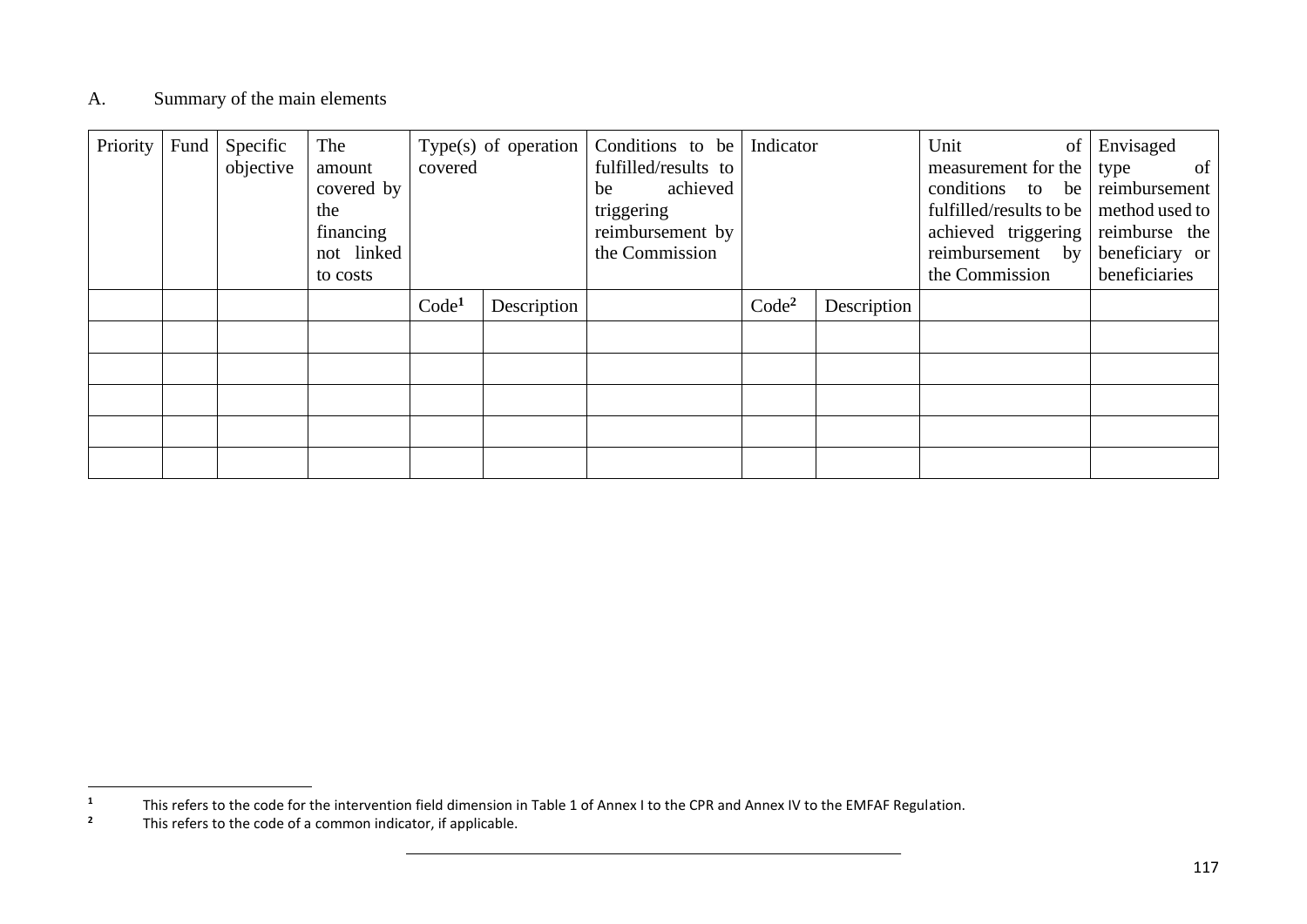B. Details by type of operation (to be completed for every type of operation)

| 1.1 | Description of the operation type                                                                                                      |                              |                   |                     |
|-----|----------------------------------------------------------------------------------------------------------------------------------------|------------------------------|-------------------|---------------------|
| 1.2 | Specific objective                                                                                                                     |                              |                   |                     |
| 1.3 | Conditions to be fulfilled or results to be achieved                                                                                   |                              |                   |                     |
| 1.4 | Deadline for fulfilment of conditions or results to<br>be achieved                                                                     |                              |                   |                     |
| 1.5 | Unit of measurement for conditions<br>he<br>to<br>fulfilled/results to be<br>achieved<br>triggering<br>reimbursement by the Commission |                              |                   |                     |
| 1.6 | Intermediate deliverables (if applicable) triggering<br>reimbursement by the Commission with schedule<br>for reimbursements            | Intermediate<br>deliverables | Envisaged<br>date | Amounts<br>(in EUR) |
| 1.7 | Total amount (including Union and national<br>funding)                                                                                 |                              |                   |                     |
| 1.8 | Adjustment(s) method                                                                                                                   |                              |                   |                     |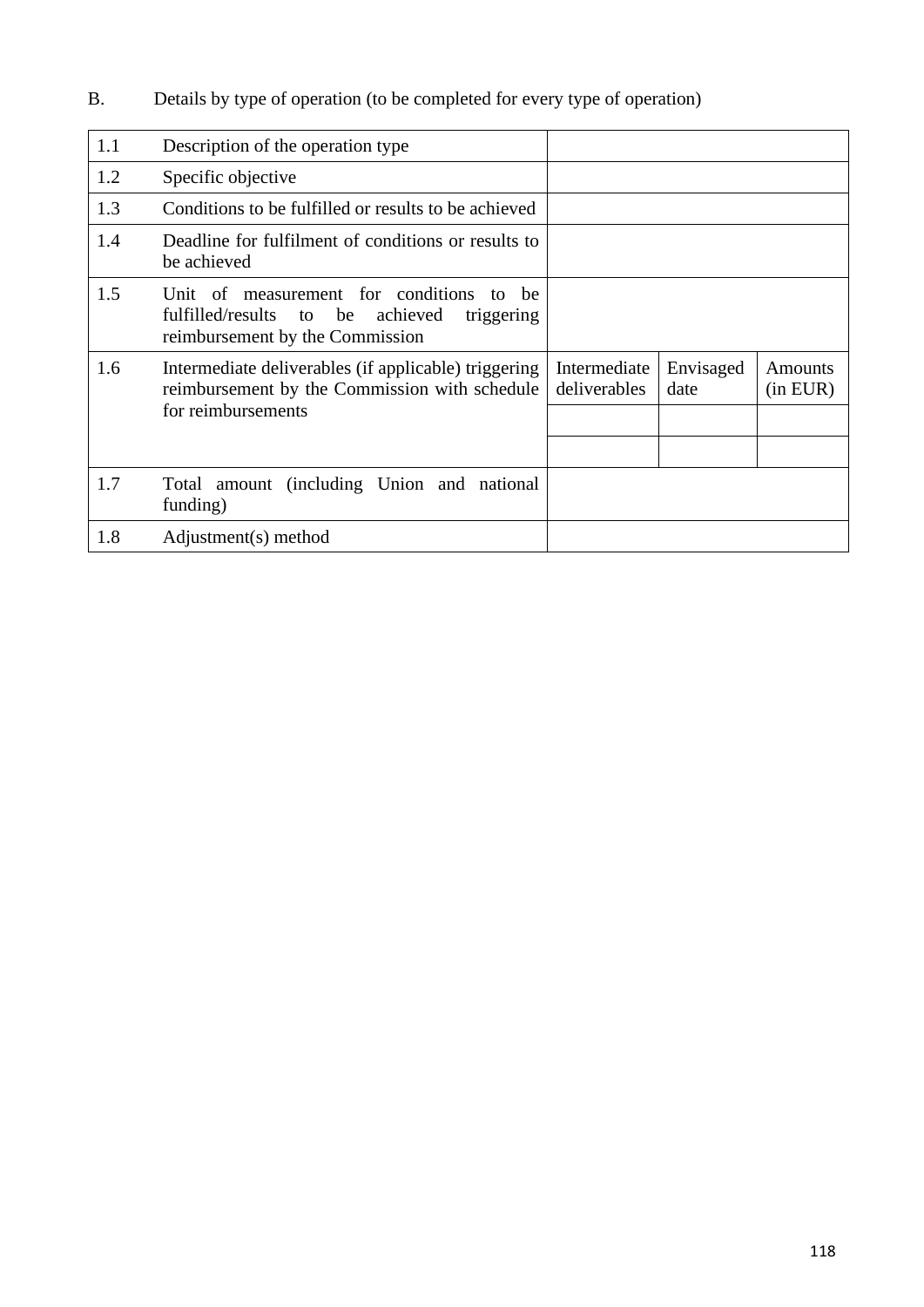| 1.9  | Verification of the achievement of the result or<br>condition (and where relevant, the intermediate<br>deliverables)                                                                  |  |
|------|---------------------------------------------------------------------------------------------------------------------------------------------------------------------------------------|--|
|      | describe what document (s)/system will be<br>used to verify the achievement of the result<br>or condition (and where relevant, each of the<br>intermediate deliverables)              |  |
|      | describe how management verifications<br>(including on-the-spot) will be carried out,<br>and by whom                                                                                  |  |
|      | describe what arrangements will be made to<br>collect and store relevant data/documents                                                                                               |  |
| 1.10 | Use of grants in the form of financing not linked to<br>costs/ Does the grant provided by Member State to<br>beneficiaries take the form of financing not linked<br>to costs? $[Y/N]$ |  |
| 1.11 | Arrangements to ensure the audit trail                                                                                                                                                |  |
|      | Please list the body(ies) responsible for these<br>arrangements.                                                                                                                      |  |